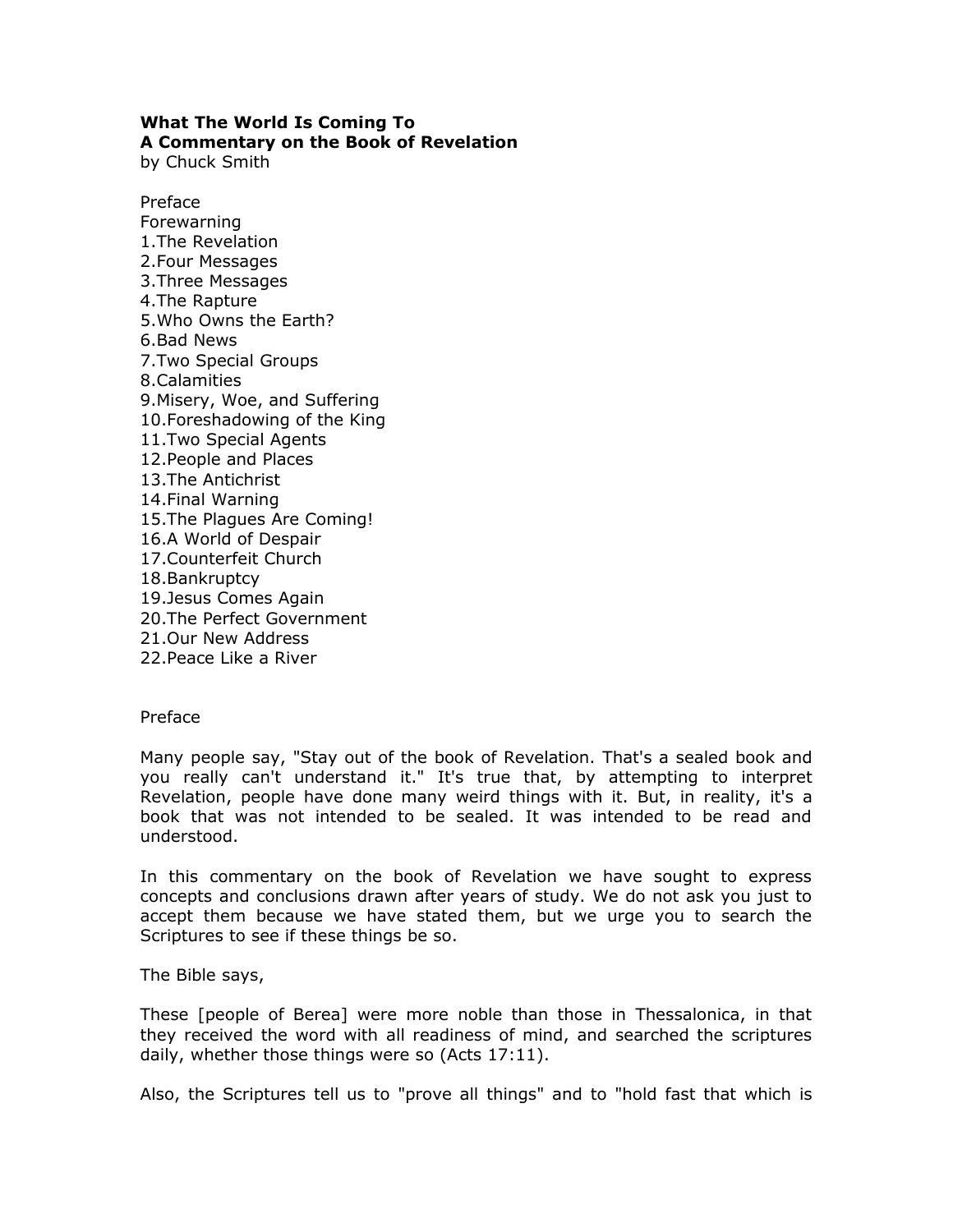good" (I Thessalonians 5:21).

Forewarning

"THE END OF THE WORLD IS NEAR."

That statement used to be associated with old, gray bearded men walking barefooted in long robes with sandwich boards over their shoulders. The front of the board read "Repent" and the back read "The end of the world is near." We used to pass them off as crackpots and laugh at such a thought or idea.

But lately I've been reading not the wild fanatical statements of some old, socalled prophet but, rather, the statements of men of science, men with a Ph.D. who are highly respected for their knowledge. These men have studied the environmental conditions of the earth. Do you know what they're saying? They're saying, "The end of the world is near."

In fact, these experts are saying that man has anywhere from fourteen to forty years left upon this planet until we have so totally raped our natural resources that we can no longer survive. These men with their doctorates, who are carefully studying the balances of nature, are saying that the end of the world is near.

Is this possible? Can we really believe these ecologists? Are we really destroying nature's balances? Are we really wiping out hundreds of species, are we depleting our energy resources, and destroying the environment around us? Is it true that certain birds cannot hatch their eggs because of the DDT deposits in the eggshells? Is it true that the earth's ozone blanket is steadily disappearing? Are such things really happening? Maybe they're just trying to scare us.

However, they aren't the only ones warning us. Our militarists are telling us that the end of the world is near. They're warning us that if man engages in a fullscale atomic war, we'll exterminate ourselves from the face of the earth and it will be the end of civilization.

In the face of these warnings, the United States continues to maintain its atomic arsenal and the systems to deliver atomic bombs upon our enemies. By the same token, our enemies are maintaining their atomic arsenals and the means of delivering them upon the United States. The real danger is the widespread proliferation of nations now possessing atomic weapons. We're in this mad war of building these huge atomic arsenals. And already there are enough atomic weapons stockpiled to obliterate mankind from the face of the earth.

Not only are the ecologists and militarists warning us, but so are the diplomats. Those analysts who study world conditions tell us that the world is sitting on a powder keg - and the fuse is being lit in the Middle East. At any time the situation can explode into a full-scale conflagration of the great world powers. The end of the world is near.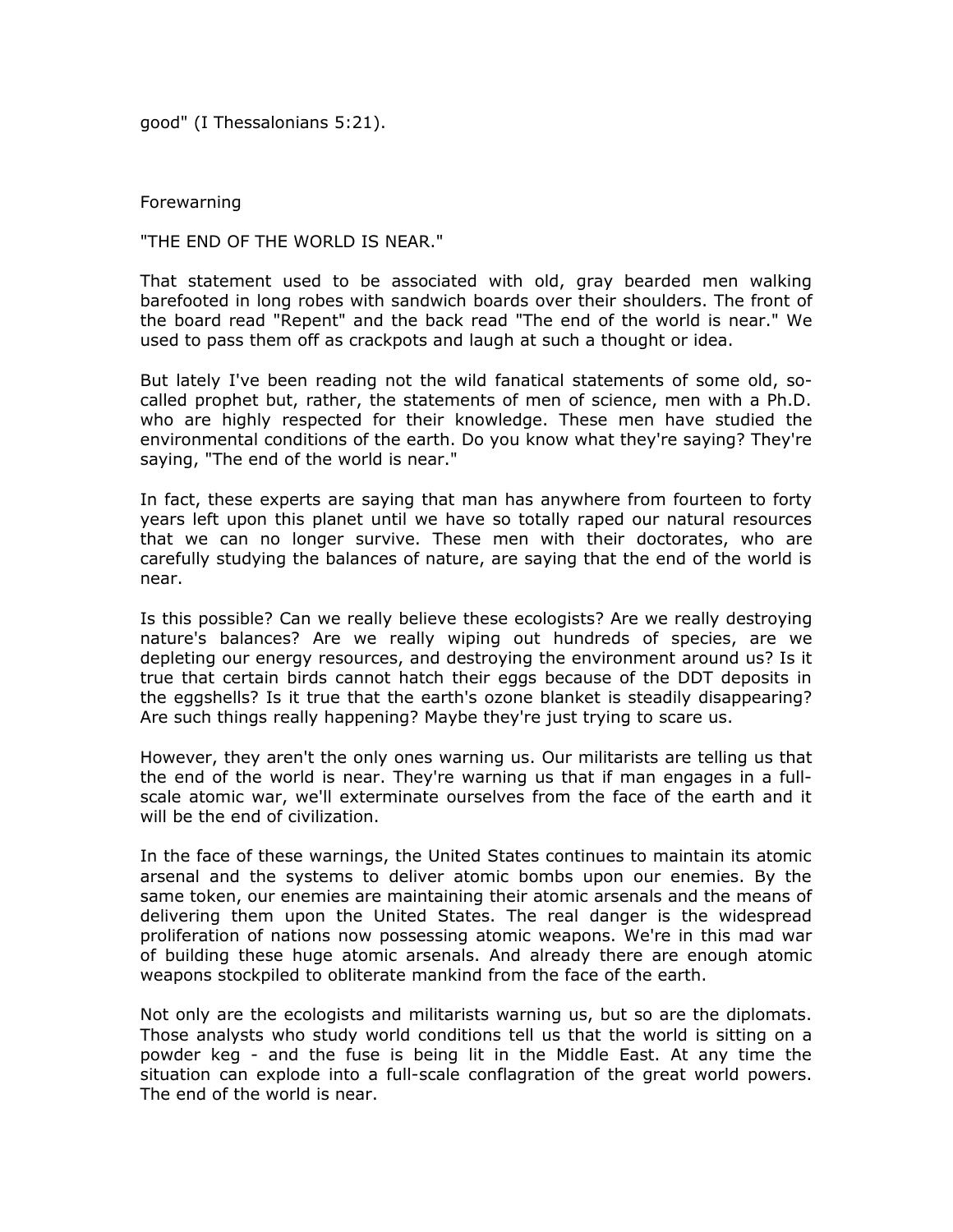Is it possible that man could come to the end of an era? Don't we just go on forever, one society replacing another, one generation following another, on and on and on? Hasn't man cried this before? What do they mean, "The end of the world is near"?

### The Answer

When Christians talk about the end of the world, they mean something different than the scientists. The scientists are talking about the end of mankind. Christians are talking about the end of the cosmos. This Greek word for world means "the set order." Christians are talking about the end of the present world order which is governed by Satan and in rebellion against God.

Man has had his day, and the day of man's attempt to govern himself is about to close. For a long time we've sought to govern ourselves and to live independently from God. We've tried about every conceivable form of government. We've sought for equality and justice. We've replaced one system of government with another. But we've proven, by the variety of governmental forms tried, that it's impossible for man to govern himself without falling into corruption. Even communism, the newest form, has already slipped into an irrevocable form of corruption from which there is no recovery.

What's the answer? What's the answer to the world's cries for peace, and the world's cries for love, and the world's cries for dwelling together in harmony? There is no answer except Jesus Christ.

We who are of the church look for a new form of government - a monarchy that embraces the entire world. We're waiting for our King to come and set up that monarchy. We're waiting for righteousness to cover the earth as the waters cover the seas. This glorious coming Kingdom and the momentous events surrounding its establishment are described to us in the prophetic book of Revelation.

## 1. The Revelation

The Bible is unique and different from any other book in the world. It is a book that still stands today after years and years of criticism. It has been hammered on by all kinds of people for thousands of years. The hammers have worn out but the book still remains.

The Bible took over two thousand years to write and includes more than forty different authors. Yet, it is one, beautiful, continuous story of God's love and God's plan for sinning man.

The book of Revelation, written by the apostle John, is the last book of the Bible. It is divided into three sections or divisions. In Revelation 1:19 John was told by the angel to "write the things which thou hast seen, and the things which are,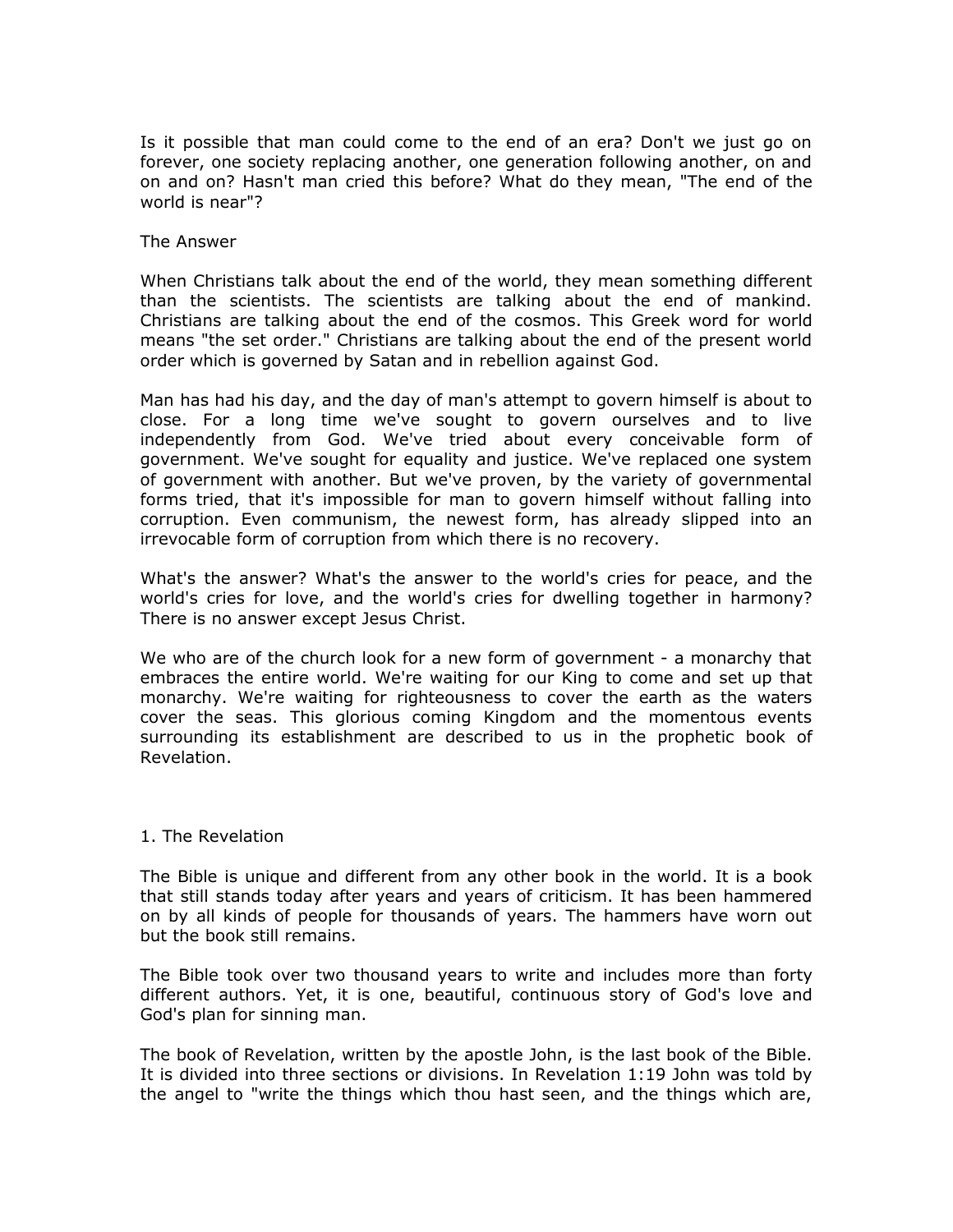and the things which shall be after these things."

In chapter one, John wrote the things which he had seen - the vision of Jesus Christ. This is the first section of the book.

In chapters two and three, John wrote the things which are the letters of Jesus to the seven churches of Asia dealing with - things concerning the church, the ministry of the church, and the witness of the church in the world. These letters are the second section of the book and they describe the various periods of church history.

From Revelation 4 onward, the third section of Revelation, John prophesied those things which are to take place after the church has been taken out of the world the future which is about to unfold before us.

REVELATION 1:1-2

The head of your King James Bible says "The Revelation of St. John the Divine." That is not accurate. That is man's heading. The book of Revelation does not reveal St. John the Divine. It reveals Jesus Christ.

We get the truth in verse one: "The Revelation of Jesus Christ." The word revelation is a translation of the Greek word "apokalypsis" which literally means "unveiling."

Picture, if you will, a draped statue that is about to be dedicated in front of city hall. The band is playing, the mayor gives a speech, and the artist who carved the statue tells about designing it. Then, the dramatic moment comes and the canvas is lifted. Everybody sees this statue that will now adorn city hall for the next century. That lifting-off of the canvas in the Greek is the word apokalypsis. It is taking off the wraps so you can see. The book of Revelation is the unveiling of Jesus Christ. So rather than being a sealed book, as some claim, it is taking the wrap off so that we might see Jesus in His future glory.

It is extremely important for you to know what God is and who Jesus Christ is. Some of you are totally ignorant concerning God. Your hearts are darkened. You have no knowledge of Him. Some of you have a veil over your eyes and heart, and you really don't want any knowledge of God. The Bible states, "The fool hath said in his heart, There is no God" (Psalm 141). The man is a fool who doesn't seek to know God.

God has spoken to man. In times past He spoke by the prophets. In these last days he has spoken to us by His own dear Son "whom he hath appointed heir of all things, by whom also he made the worlds" (Hebrews 1:2). Jesus Christ is the faithful witness of what God is. If you want to know what God is like, you can look to Jesus Christ and understand what God is all about.

The Revelation [or unveiling] of Jesus Christ, which God gave unto him, to show unto his servants things which must shortly come to pass; and he sent and signified it by his angel unto his servant John (Revelation 1:1).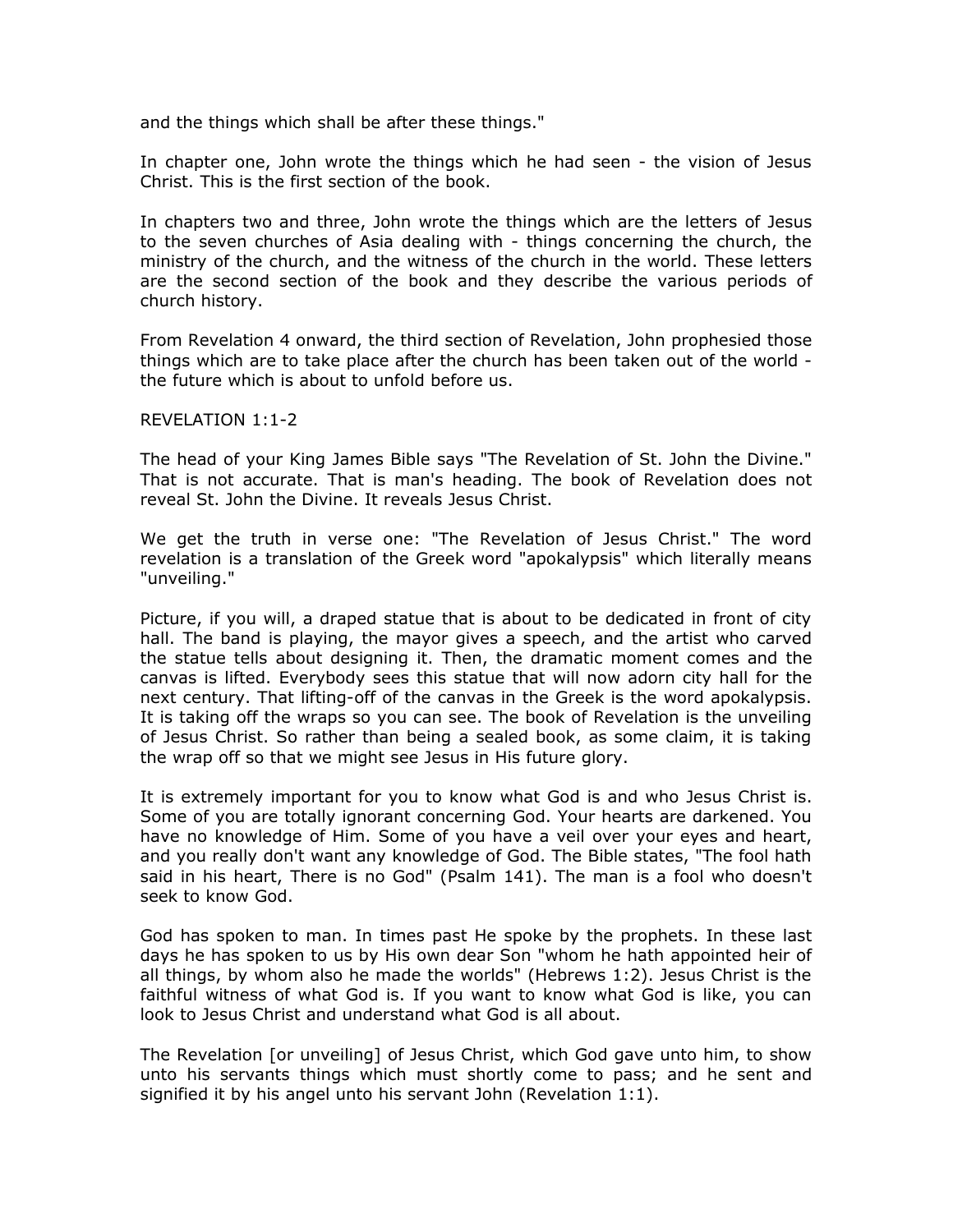Here we find the route by which this revelation came to us. God gave it to Jesus Christ, showing Him the glory that should be revealed. Concerning the cross the Bible said, "Who for the joy that was set before him endured the cross, despising the shame" (Hebrews 12:2). This book of Revelation, to a great extent, is the joy that was set before Jesus Christ as the Father showed Him the place that He would have in the ages to come.

Jesus, in turn, gave the revelation to His angel who brought it to His servant, John, "who bore record of the word of God, and of the testimony of Jesus Christ, and of all things that he saw" (Revelation 1:2).

In his first epistle John wrote,

That which we have seen with our eyes, which we have looked upon, and our hands have handled, of the Word of life... That which we have seen and heard declare we unto you, that ye also may have fellowship with us: and truly our fellowship is with the Father, and with his Son Jesus Christ  $(I$  John  $1:1,3$ ).

John is the faithful recorder writing the things that he saw and heard, writing as the Lord dictated to him. This revelation came by vision as well as by voice. The people in the vision, the spiritual entities that John saw, were conversing with him and explaining many of the things that he saw.

REVELATION 1:3

Included in this book of Revelation is a built-in blessing.

Blessed is he that readeth, and they that hear the words of this prophecy, and keep those things which are written therein: for the time is at hand (Revelation 1:3).

The blessing is upon those that hear and those that read this book. It was addressed to the seven churches in Asia. It was actually intended to be read in the churches and, no doubt, a copy was made for each church.

In those days they did not have bookstores or racks in the supermarkets. Writing material was very scarce. The early writing material was papyrus from Egypt. Then Egypt put a premium on it and began a papyrus embargo in order to raise prices and put the squeeze on the world. So, in Pergamos, they invented parchment as a writing material. But it, too, was very scarce. At the time of Christ there were great libraries but very few people had any books of their own. They did, however, have the materials to write personal letters. Each of the churches received a copy of the letter and it was to be read aloud in the church.

Much of the church service in those days was given to the reading of the various epistles and this book of Revelation. The blessings are to those that hear, to those that read the words of this prophecy, and to those that keep the things that are written in it.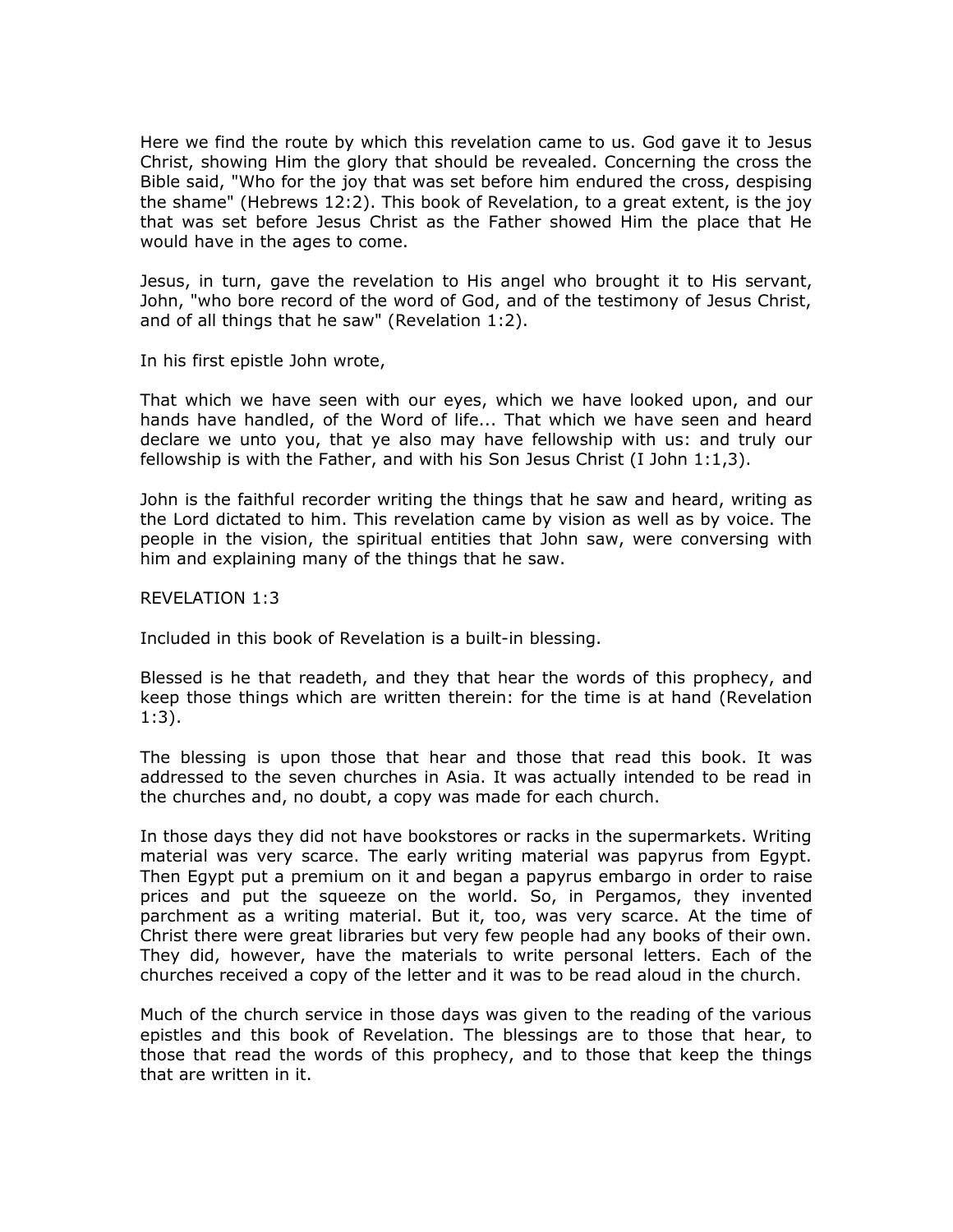Notice that John himself calls it a prophecy. Thus, when we read it we must look to the future. It's speaking of things that shall happen.

# Interpretations

There are various interpretations of the book of Revelation. There's the preterist interpretation of the book of Revelation, which seeks to make all the events correspond to the church's struggle against imperial Rome. It sees the whole book transpiring during the period of Roman history when the church went through great persecution by various emperors. It interprets the book as completed and fulfilled.

There is the historic interpretation which sees the book of Revelation as the history of the church's struggle against the world systems. This goes beyond the Roman period and follows through to the present time.

There is also the spiritual interpretation which confuses things so completely that nobody understands what is what. This interpretation spiritualizes everything so nothing means what it says. Everything is interpreted as a spiritual allegory. When you spiritualize the Scriptures you remove any authority or teaching from them, because every man is free to interpret the spiritual allegory as he desires.

Then there is the futurist interpretation of the book of Revelation. I personally feel that the futurist view is the correct view. With the futurist view you can read the book and believe that it meant what it said, and it said what it meant. You don't have to start twisting things to make them fit here and there, and changing them to fit some scheme. The futurist view takes the Revelation just as it says, to be understood just as it is.

## REVELATION 1:4-5

John to the seven churches which are in Asia: Grace be unto you, and peace, from him which is, and which was, and which is to come; and from the seen Spirits which are before his throne (Revelation 1:4).

The number seven is mentioned over and over throughout this prophecy. Seven is sometimes called God's perfect number because it represents completeness or totality. Seven days make a complete week, seven notes comprise the musical scale, and seven colors are in the rainbow. Thus, seven churches would indicate the complete church.

Geographically, these churches complete a small circle. There were many more churches in Asia Minor than these seven; one of the major churches, Colosse, was not addressed here. But, because seven is the number of completeness, these seven present us with the complete history of the church.

In this prophecy here also have the seven seals, the seven trumpet judgments, the seven thunders, and the seven vials of God's wrath - all of which demonstrate God's complete judgment on the earth.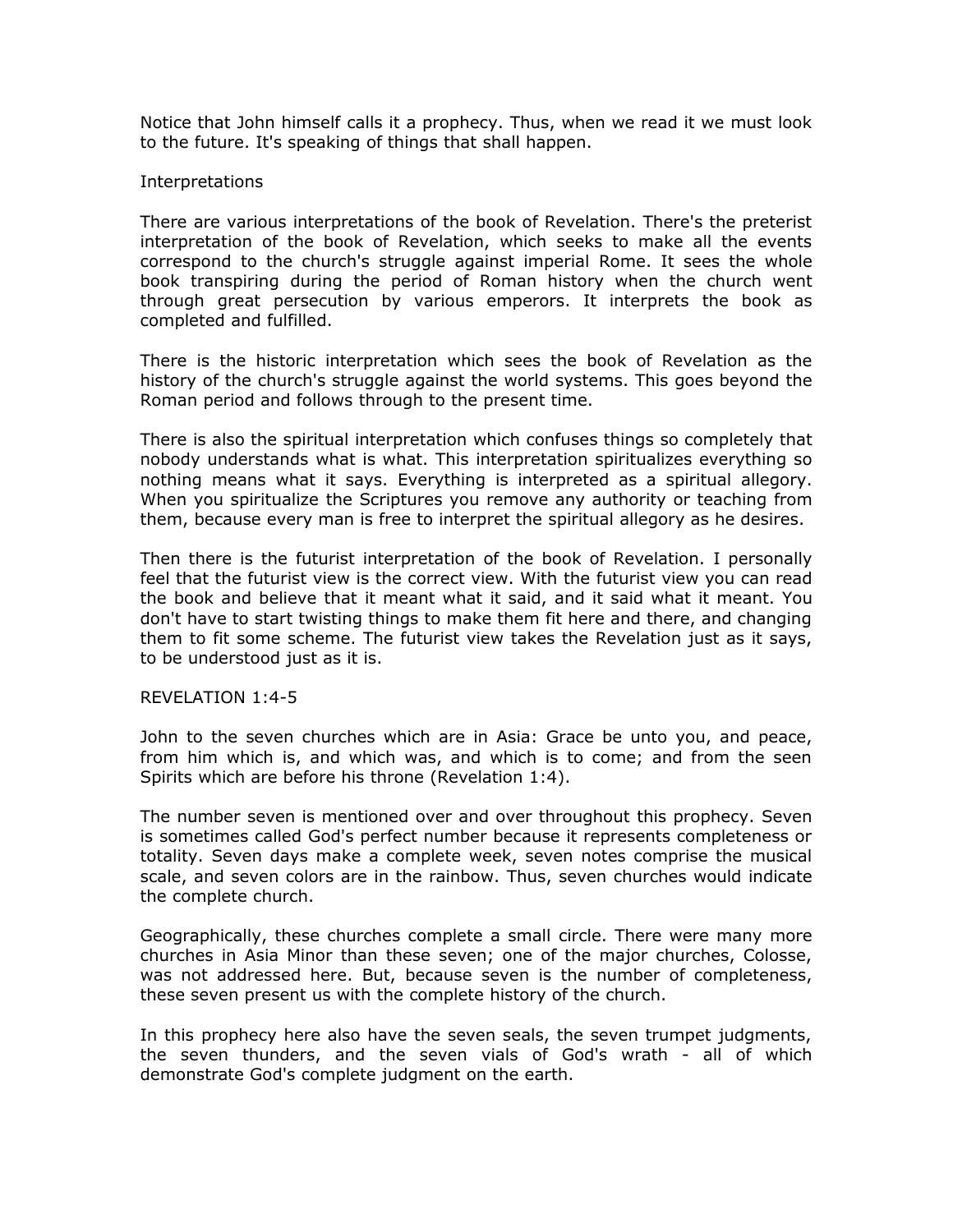It is also worth noticing that the number eight is the number of new beginnings. The eighth day starts the new week; after seven musical notes the eighth note starts the new upper scale. Since each letter of the Greek alphabet carries a numeric equivalent, it is interesting that the total numeric value of the names for Jesus in the Greek are all divisible by eight - Jesus, Christos, Kurios. He is the new beginning, and we have a new beginning in Christ.

"Grace be unto you, and peace, from him which is, and which was, and which is to come." This is God's eternal character. God is past, He is present, and He is future. He was, He is, and He is to come. He's all these at the same time. Everything is the "eternal now" with God.

"And from the seven Spirits which are before his throne." Here (and in Revelation 3, 4, and 5) we read of the seven Spirits before the throne of God. Again, the number seven indicates the completeness of the work of the Holy Spirit. The prophet Isaiah, speaking of the ministry of Jesus Christ declared,

The spirit of the LORD shall rest upon him, the spirit of wisdom and understanding, the spirit of counsel and might, the spirit of knowledge and of the fear of the LORD (Isaiah 11:2).

Thus, the seven-fold working of the Holy Spirit is defined and described.

John sends the blessings from God, from the Holy Spirit, "and from Jesus Christ, who is the faithful witness" (Revelation 1:5). Jesus Christ is the faithful witness of what God is. He came to reveal the Father.

The night in which He was betrayed, Jesus was talking with His disciples. Philip cried to Him, "Lord, show us the Father, and it sufficeth us." Jesus said, "Have I been so long time with you, and yet hast thou not known me, Philip? He that hath seen me hath seen the Father; and how sayest thou then, Show us the Father?" (John 14:8-9).

Today, God wants to reveal Himself through you. It is God's purpose that the world sees Him through you. That is a very heavy obligation on our part. Jesus said, "Ye shall be witnesses unto me" (Acts 1:8). Our lives are to bear witness of Jesus Christ and who He is.

The word witness in Greek is "martus," from which we get our English word "martyr." "Jesus Christ, who is the faithful witness [martyr], and the first begotten of the dead" (Revelation 1:5).

This phrase first begotten doesn't mean the first in time but the first in priority. First begotten is speaking of prominence. It refers to Jesus Christ as the most important one ever raised from the dead.

Also, Jesus was begotten of the dead unto eternal life never to die again. Others had been raised from the dead only to die a second time. But Jesus arose never to die again. In this sense, He is "the first begotten of the dead."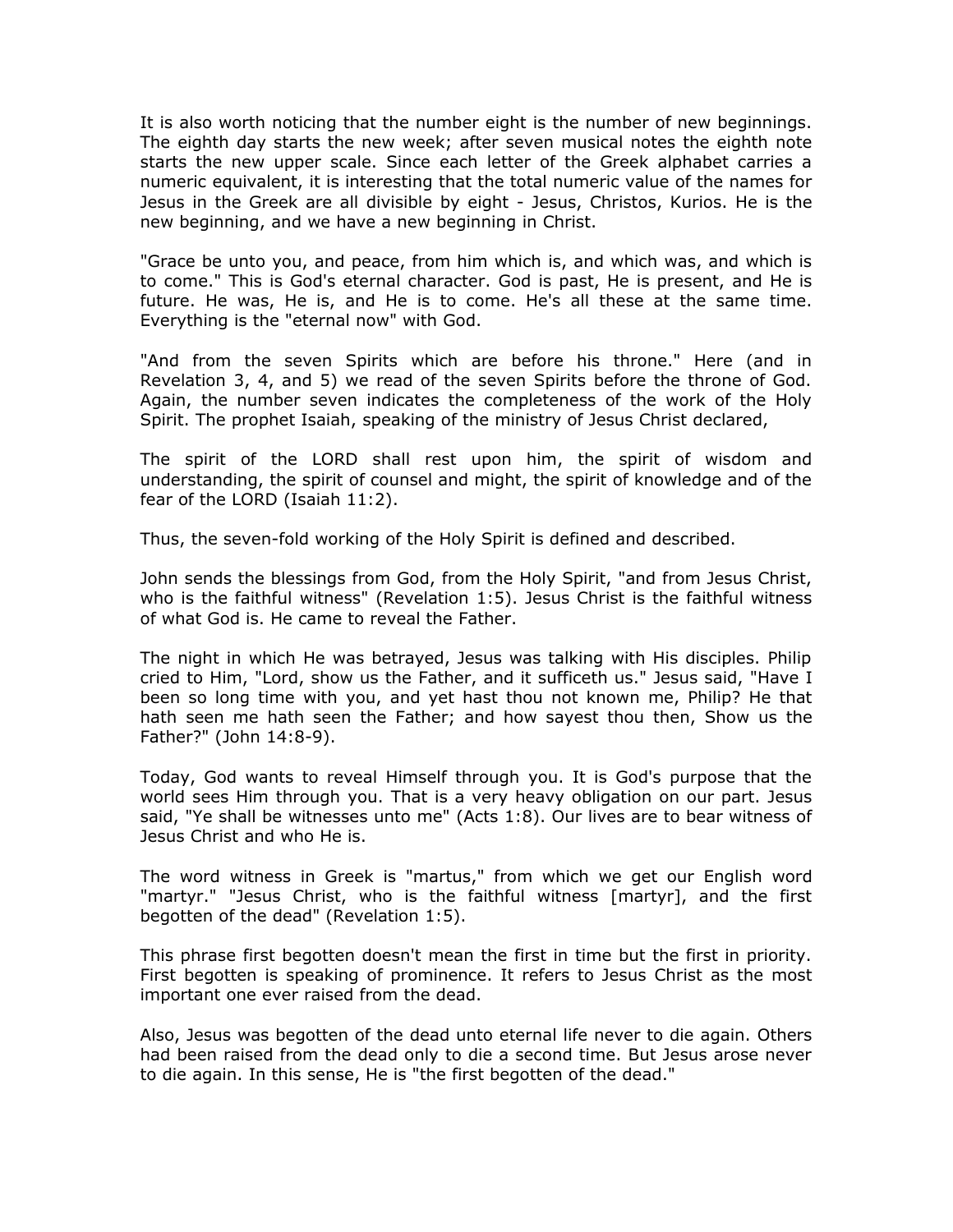He is "the prince [ruler] of the kings of the earth" (Revelation 1:5). This is the title and position that Jesus will have during the kingdom age. God "has made him a little lower than the angels, and hast crowned him with glory and honor" (Psalm 8:5). We see a world that is in chaos and under the power and dominion of Satan. But we're looking for that glorious coming Kingdom when Jesus will assume His position as the ruler of the kings of the earth.

Revelation 1:5 describes Jesus and His relationship to you: "Unto him that loved us." Never doubt the love of Jesus Christ for you! Satan will seek to have you doubt that love. He'll whisper, "You've been bad! God certainly doesn't love you now. You've failed! You haven't lived up to His standards. Jesus doesn't love bad little boys." That isn't true. Jesus loves you no matter what your condition. "While we were yet sinners, Christ died for us" (Romans 5:8). Jesus died for the ungodly. And if, while you were a sinner and rebelling against Him, He loved you enough to die for you, how much more shall you experience the fullness of that love and grace now that you've opened your heart to Him and sought to walk after Him.

Unto him that loved us, and [because He loved us] washed us from our sins in his own blood (Revelation 1:5).

For the blood of Jesus Christ, God's son, cleanses a man from all sin. In His love, Jesus shed His blood and washed you from all of your sins. For "all we like sheep have gone astray; we have turned every one to his own way; and the LORD hath laid on him the iniquity of us all" (Isaiah 53:6). He died in our place.

#### REVELATION 1:6-7

"And hath made us kings and priests unto God" (Revelation 1:6). Or, more literally, "hath made us a kingdom of priests unto God."

A priest of the Old Testament had a two-fold ministry. First of all, he represented the people before God. While doing this, he wore a breastplate with twelve stones representing the twelve tribes of Israel. His second function was to represent God to the people. He was the go-between for the people and God. Jesus is our great high priest who has come down to the earth and represented God to us and has now entered into heaven for us. There He is representing us before the Father (Hebrews 4:14).

In the kingdom age we will be a kingdom of priests, going before Christ for the people and representing Christ to the people. "To him be glory and dominion for ever and ever. Amen" (Revelation 1:6).

Jesus Christ will be coming back to the earth very soon to establish the Kingdom of God. The age of man is almost over. The world is being destroyed by man.

And except those days should be shortened, there should no flesh be saved: but for the elect's sake those days shall be shortened (Matthew 24:22).

We're living in those days that are now being shortened. God is doing a quick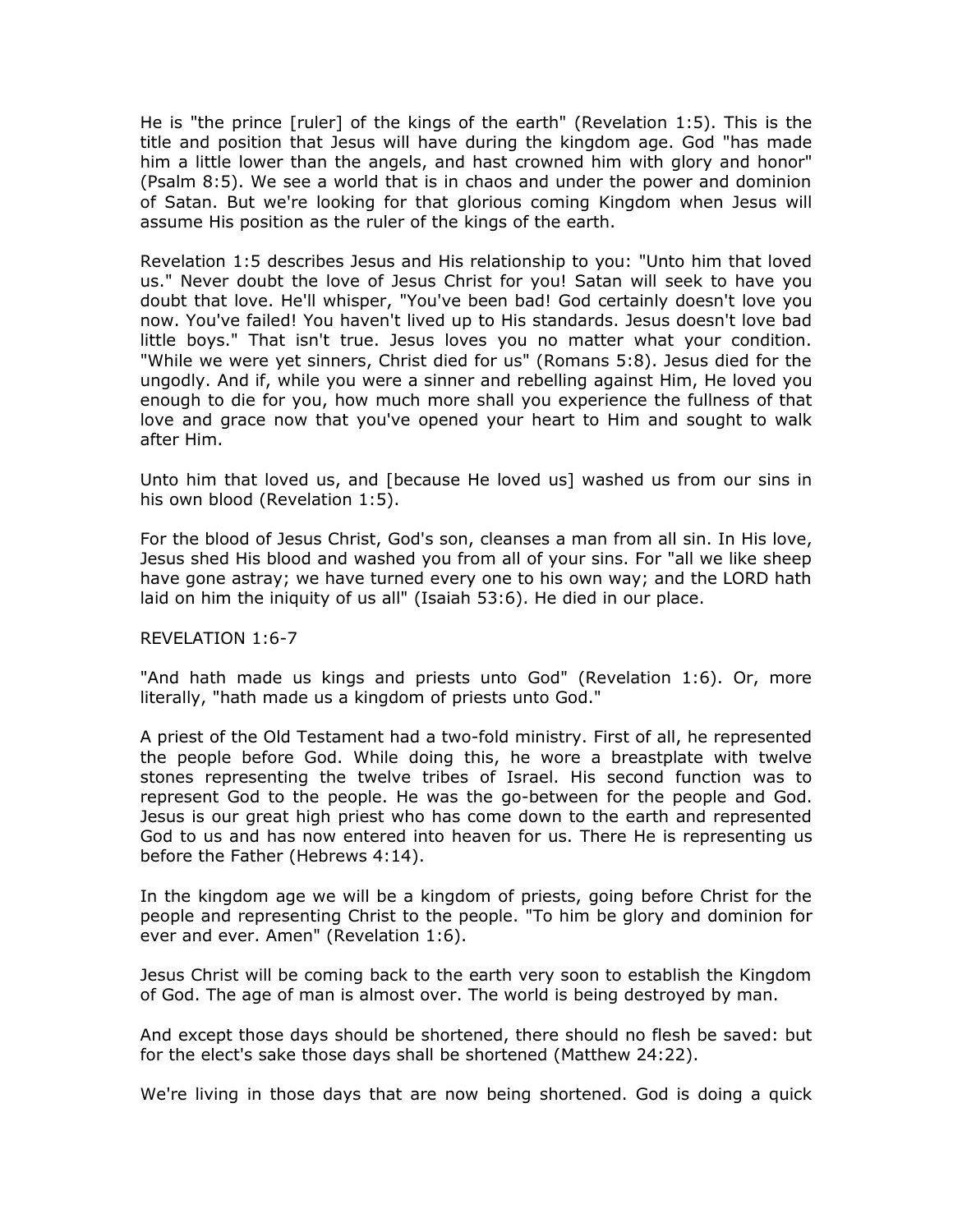work in these days. We're coming to the end of the age and Jesus will soon be returning.

When He returns we'll be returning with Him. "Behold, the Lord cometh with ten thousands of his saints" (Jude 14). "When Christ, who is our life, shall appear, then shall ye also appear with him in glory" (Colossians 3:4). He will be coming in clouds with great glory to establish the Kingdom of God, and we will be reigning with Him for one thousand years upon the earth. The Bible speaks of a yearly convocation when we shall gather in Jerusalem to bring the offerings and the glories of the nations unto Him (Zechariah 14:16). The Scripture doesn't specify the nature of our reign or what it will be like, but it's going to be great!

"Behold, he cometh with clouds" (Revelation 1:7). There are many places where the coming of Jesus Christ is mentioned as coming in clouds. "And they shall see the Son of man coming in the clouds of heaven with power and great glory" (Matthew 24:30). Daniel prophesied, "One like the Son of man came with the clouds of heaven, and came to the Ancient of days" (Daniel 7:13).

When Jesus was with His disciples on the Mount of Olives, He ascended into heaven and a cloud received Him. The angels (the two men in white apparel) said,

Ye men of Galilee, why stand ye gazing up into heaven? This same Jesus, which is taken up from you into heaven, shall so come in like manner as ye have seen him go into heaven (Acts 1:1).

"Behold, he cometh with clouds." This could be the clouds of saints, the great cloud of witnesses, with which Jesus shall return. "And every eye shall see him" (Revelation 1:7).

When God comes again, it's not going to be a secret coming. It won't be in some secret chamber and revealed only to a specified, elect few. The whole world is going to know when He returns.

"And every eye shall see him." This surely refutes the theory that the coming of Jesus Christ was a secret event in 1848, 1878,1917,1918, or one of the many dates that people have given for His coming. When you confront them, quoting "Every eye shall see him," they say that Jesus came in a secret chamber, and only the real initiated knew that He came. But Jesus said, "If they shall say unto you... Behold, he is in the secret chambers; believe it not" (Matthew 24:26). "Every eye shall see him, and they also which pierced him," that is, the Jewish people (Revelation 1:7).

Zechariah also prophesied this coming again of Jesus Christ. He said the Jews will say unto Him, What are these wounds in your hands?" (Zechariah 13:6). Zechariah said, "And they shall look upon me whom they have pierced, and they shall mourn for him" (Zechariah 12:10).

The Jews will weep over the fact that they failed to recognize Jesus as the Messiah. They will actually bewail and mourn the spiritual blindness that had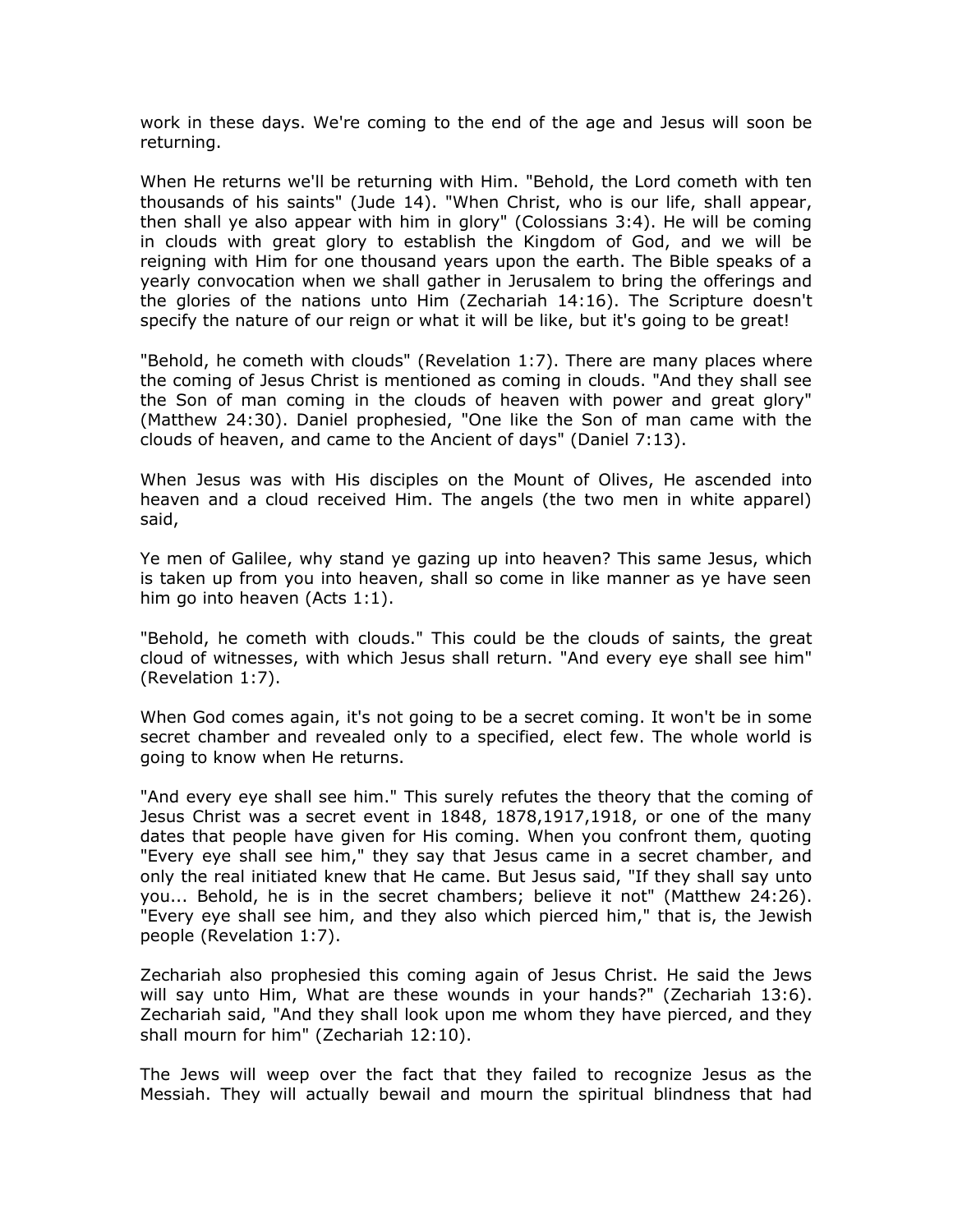gripped their nation in the time of Christ and is gripping their nation even now.

"They also which pierced him: and all kindreds of the earth shall wail because of him" (Revelation 1:7). Zechariah describes the bewailing as a woman travailing for her only son who had died (Zechariah 12:10). The Jews will weep and cry over their national blindness.

### REVELATION 1:8-9

"I am Alpha and Omega, the beginning and the ending, saith the Lord, which is, and which was, and which is to come, the Almighty" (Revelation 1:8).

In describing His eternal nature, God declares that He is the Alpha and Omega. That is the Greek for A and Z - the first and the last letters of the Greek alphabet. God is the totality. He is the beginning and the ending. It all started with God and it all ends with God. He is, He was, He is to come. He is eternal.

In Revelation 21:6 Jesus says the same thing. From this we conclude that Jesus also is eternal - co-eternal with the Father, the Alpha and Omega, the beginning and the ending.

John describes the circumstances by which the vision first came to him. "I John, who also am your brother, and companion in tribulation" (Revelation 1:9). The beautiful humility of John. He is not coming on as a great leader demanding submission to his authority. He calls himself a brother."

God never intended a spiritual hierarchy to be established within the church. We're all part of one body. That is so glorious! God has no favorites or specials. "God is no respecter of persons" (Acts 10:34), which means that God is as interested in you as He is in Billy Graham and as He was in Dwight Moody, Charles Finney, John Wesley, John Knox or Martin Luther. God didn't love them any more than He loves you. God didn't listen to them any more readily than He will listen to you.

John said, "I'm a brother and a companion." Pray to God that men within the ministry today will have the same attitude as a brother and a companion. As Paul said, "We are laborers together with God" (I Corinthians 39). We're all one in this body of Christ. We all share together. We're all just people. When the crowd was going to worship Paul, he tore his clothes and said "Hey, I'm just a man like the rest of you! I'm no god!" (Acts 14:14-15).

We're all equal in the eyes of the Lord. God considers us as individuals and loves us as individuals. He is no respecter of persons. You can't buy God. You can't influence God. You can't con God. He is the same to everybody. You can't bully or pressure Him. Looking at Him, what can you do for Him? People are always trying to peddle influence in the world. You can't peddle any influence with God. He treats us all alike and loves us all the same.

"John, who also am your brother, and companion in tribulation, and in the kingdom and patience of Jesus Christ" (Revelation 1:9). The patience of Jesus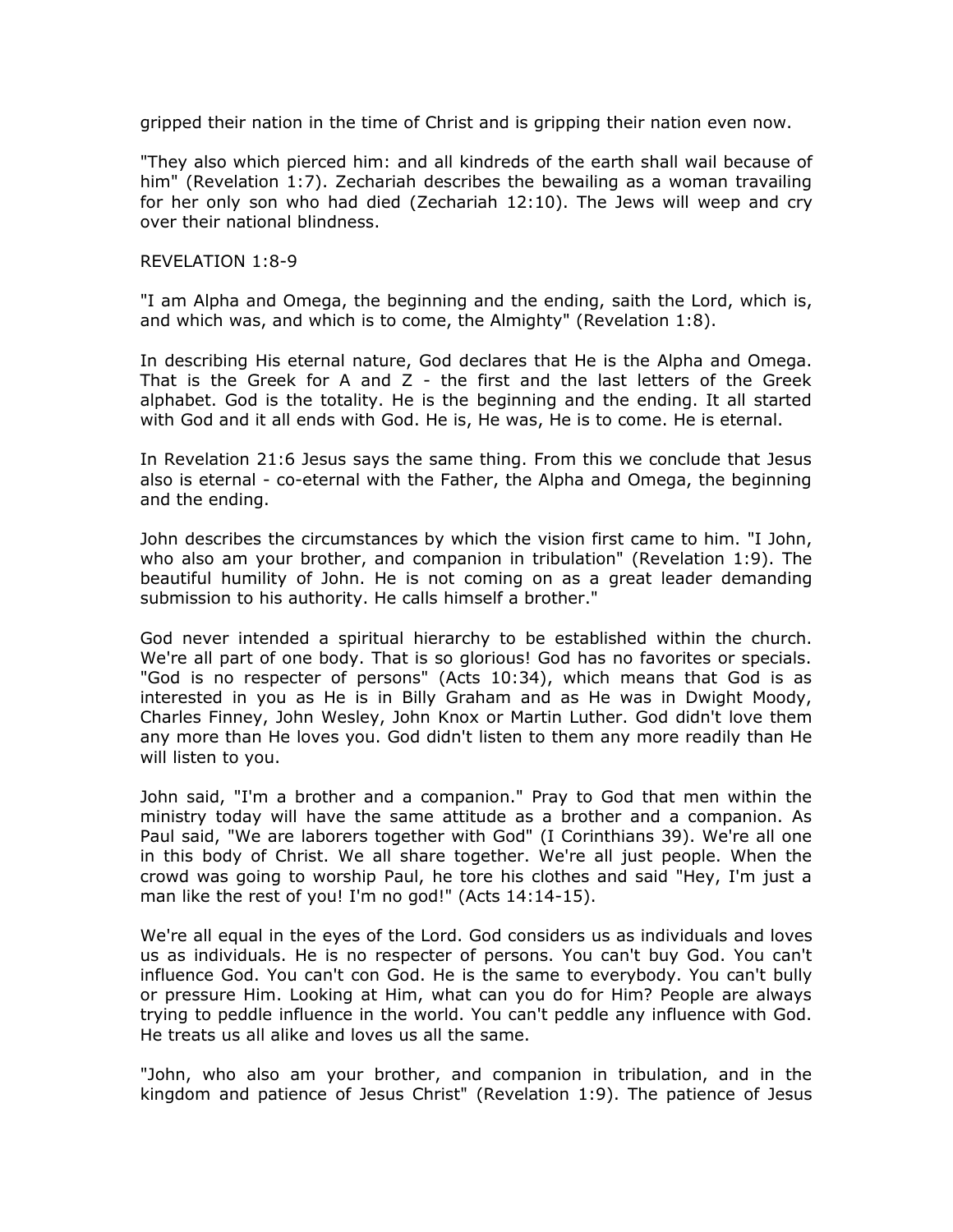Christ is the waiting for Jesus Christ to return.

James wrote, "Be patient therefore, brethren, unto the coming of the Lord. Behold, the husbandman waiteth for the precious [perfect] fruit of the earth" (James 5:7). Peter encouraged us to have patience in waiting for the Lord (II Peter 38-15). Paul also encouraged us to have patience - waiting for the coming of the Lord (I Thessalonians 1:10, et al).

John "was in the isle that is called Patmos, for the Word of God, and for the testimony of Jesus Christ" (Revelation 1:9).

Persecutions - The first major persecution under the Roman Empire took place as the result of Nero's reign. Thousands of Christians were crucified and executed. During Nero's persecution Paul and Peter were both killed.

Then under the reign of Domitian (81-96 A.D.) the second persecution took place. About forty thousand more Christians were put to death for their faith. It was during this time that John was exiled to the Island of Patmos. There, John received these visions from the Lord.

John, the overseer of the church in Ephesus, was exiled to the Island of Patmos because of the Word of God and his testimony of Jesus Christ. According to Eusebius, the church historian, John was boiled in oil. This, though, had no adverse effect on him, and he was sent to the small, craggy, rocky Island of Patmos off the coast of Asia Minor, about thirty-two miles from Ephesus in the Aegean Sea.

John was exiled to the Island of Patmos because God had a special message to give him. God had to get him in a quiet place, away from the disturbances and pressures of the church in Ephesus. Whether or not he was still on the Island of Patmos when he actually wrote the letter is uncertain. After his exile on Patmos (c. 96 A.D.), John returned to Ephesus where he eventually died. It is possible that when he came back to Ephesus John wrote this book of Revelation, the last of the New Testament canon of Scriptures.

## REVELATION 1:10A

"I was in the Spirit on the Lord's day" (Revelation 1:10a). This can have two possible meanings. First, it can mean that the revelation came to John on a Sunday. It seems that early in the church Sunday was referred to as the Lord's day, being the eighth day and the first day of the week. Sunday was the day in which Jesus rose from the dead. It was a day when the church was accustomed to gathering together. Paul told the Corinthians to bring their offerings when they gathered together on the first day of the week so there would be no collections when he came (I Corinthians 16:1-2). In Acts the Christians gathered together on the first day of the week to break bread (Acts 20:7).

Early in church history Sunday was called the Lord's day. It was not a change that was brought about by Constantine, which the Seventh-day Adventists would have you believe. In fact, Tertullian, who wrote almost two centuries before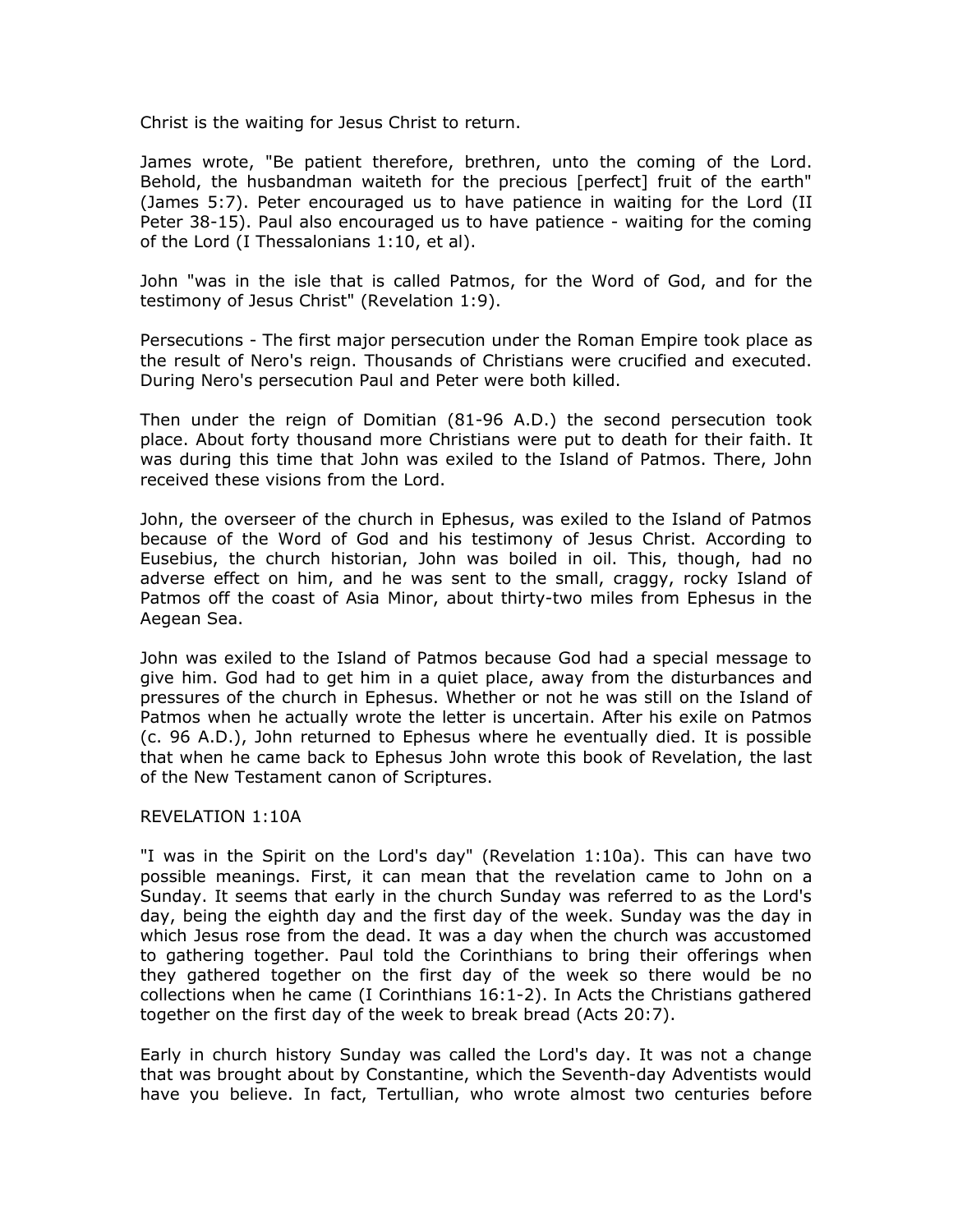Constantine, said that Sunday should be the only day on which the church would have communion, because Jesus rose on the first day of the week. Of course that was his logic and not necessarily true, but it shows that the first day of the week was set apart early in church history as a time for the worship of Christ. John may have been saying that he was in the Spirit or in a spiritual trance on Sunday.

# A Time Chamber

With equal authority from the Greek, Revelation 1:10a could be translated, "I was in the Spirit unto the day of the Lord" rather than "on the Lord's day." This would mean that the Lord put John into a time chamber, so to speak, and transferred him to the end of the age. There John saw all the battles and judgments that are described in the Revelation. The Lord took him out in time to the day of the Lord, and John recorded these events as though he were actually there.

When Jesus took His disciples unto the Mount of Transfiguration, He took them into a kind of time chamber. Prior to this, He had said, "Some of you here are not going to taste of death, until you see the Son of man coming in his kingdom." Six days later He took Peter, James, and John up to the top of the high mountain. There He was transfigured before them. His raiment was white as the light and His face did shine like the sun. There appeared unto them Moses and Elijah talking to Jesus about things of the kingdom (Matthew 16:28 - 17:4).

What happened? The disciples were taken to a time zone which is yet future to us. They saw the Lord's future glory. He was talking with Moses and Elijah about the kingdom age.

John, possibly, was also taken in a time chamber by the Lord. It would be very easy for God, who is eternal, to put John into that eternal dimension for a moment and take him out to the end of the age where he could see all these things that are going to happen.

God has already seen the things that are transpiring on the earth today. He has omniscience. He knows all things. God knows exactly what the next move will be, how it'll take place, where it's going to transpire. Your life is like a rerun as far as God is concerned.

And so, it was very likely that John saw the future coming of Jesus Christ. I personally believe that this is the intent here. "I was taken in the Spirit unto the day of the Lord."

### REVELATION 1:10B-16

John continues the vision: I "heard behind me a great voice, as of a trumpet, saying, I am Alpha and Omega, the first and the last: and, What thou seest, write in a book, and send it unto the seven churches which are in Asia; unto Ephesus, and unto Smyrna, and unto Pergamos, and unto Thyatira, and unto Sardis, and unto Philadelphia, and unto Laodicea. And I turned to see the voice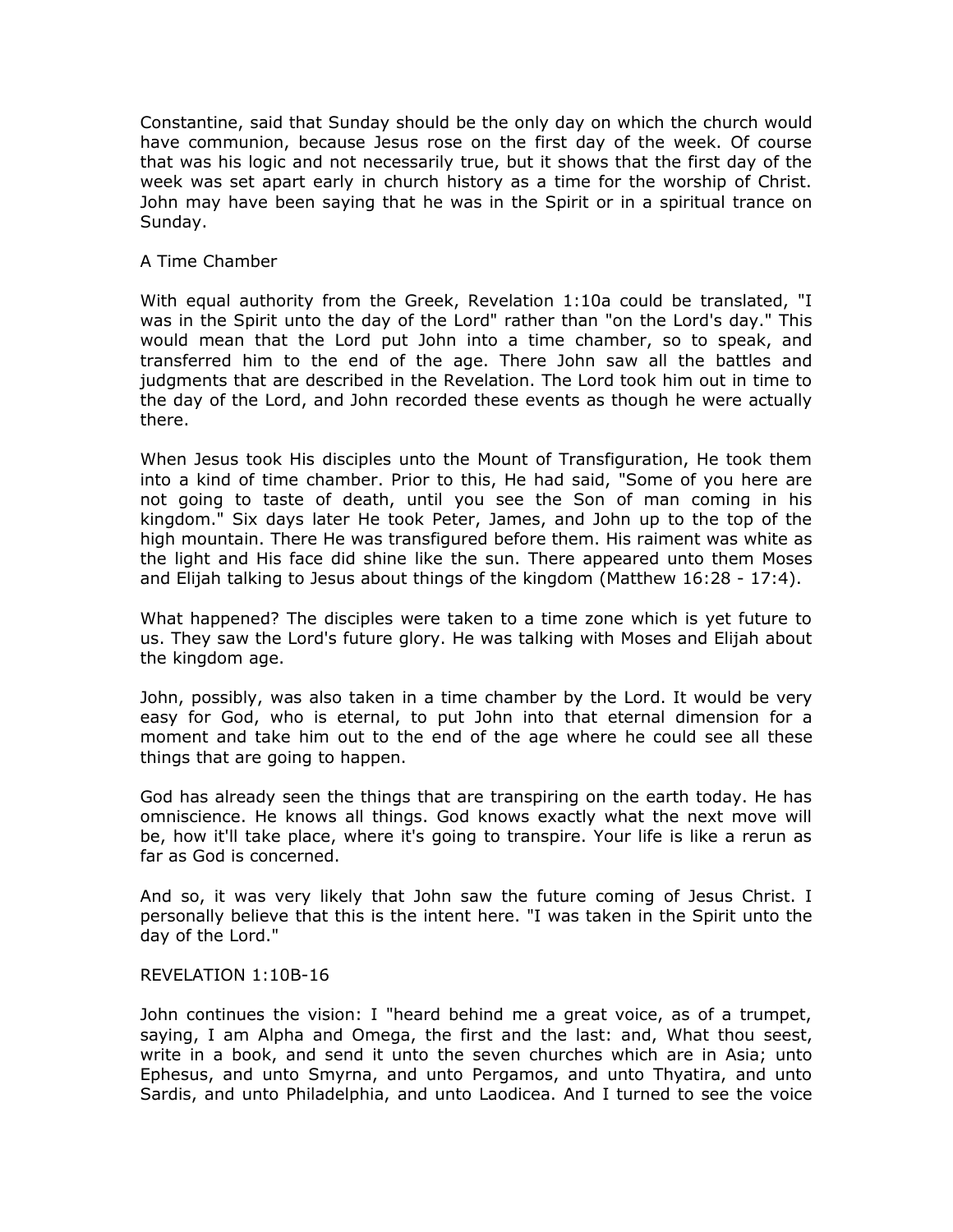that spake with me. And being turned, I saw seven golden candlesticks" (Revelation 1:10b-12).

The "seven golden candlesticks" takes us back to the tabernacle in the wilderness (Exodus 25:31-39). A part of its furnishings was a golden menorah, a candelabrum with three branches protruding from each side of the main stem. These seven sticks had little cups which served as candleholders. This furnished the light in the sanctuary.

These seven golden candlesticks represented what the nation Israel was to be to the world. It was to be God's light to the world.

The seven golden candlesticks, when applied to the church, show God's intention for the church in the world. The church is to be God's light in the world. Jesus said, "Ye are the light of the world" (Matthew 5:14).

And in the midst of the seven candlesticks one like unto the Son of man, clothed with a garment down to the foot, and girt about the breasts with a golden girdle (Revelation 1:13).

Jesus is walking in the midst of the seven golden candlesticks and is described as the Son of man. Jesus made reference to Himself as the Son of man as well as the Son of God. The Son of man was a prophetic reference to Daniel's prophecy concerning the second coming of Jesus Christ the King, and was one of the titles of the Messiah (Daniel 7:13-14).

John then describes a little bit of His clothing:

Clothed with a garment down to the foot, and girt about the breasts with a golden girdle. His head and his hairs were white like wool, as white as snow; and his eyes were as a flame of fire; and his feet like unto fine brass, as if they burned in a furnace; and his voice as the sound of many waters. And he had in his right hand seven stars: and out of his mouth went a sharp two-edged sword: and his countenance was as the sun shineth in his strength (Revelation 1:23- 16).

His face was just brilliant, like looking into the sun, and He was walking in the midst of the candlesticks.

Jesus said, "Where two or three are gathered together in my name, there am I in the midst" (Matthew 18:20). Here John sees Jesus in the midst of His churches. Jesus is in the midst of His church as we gather together in His name. He is present with us. He has promised to bestow upon us His love, His grace, His kindness, His mercy, His Word. Jesus is here to minister to you and to your needs. He is still in the midst of the seven golden candlesticks - His church through the ages.

John saw Him holding the seven stars in His right hand. The seven stars are the seven angels of these churches (cf. Revelation 1:20). The word angel translated in Greek means "messenger," which is usually the pastor. What joy and comfort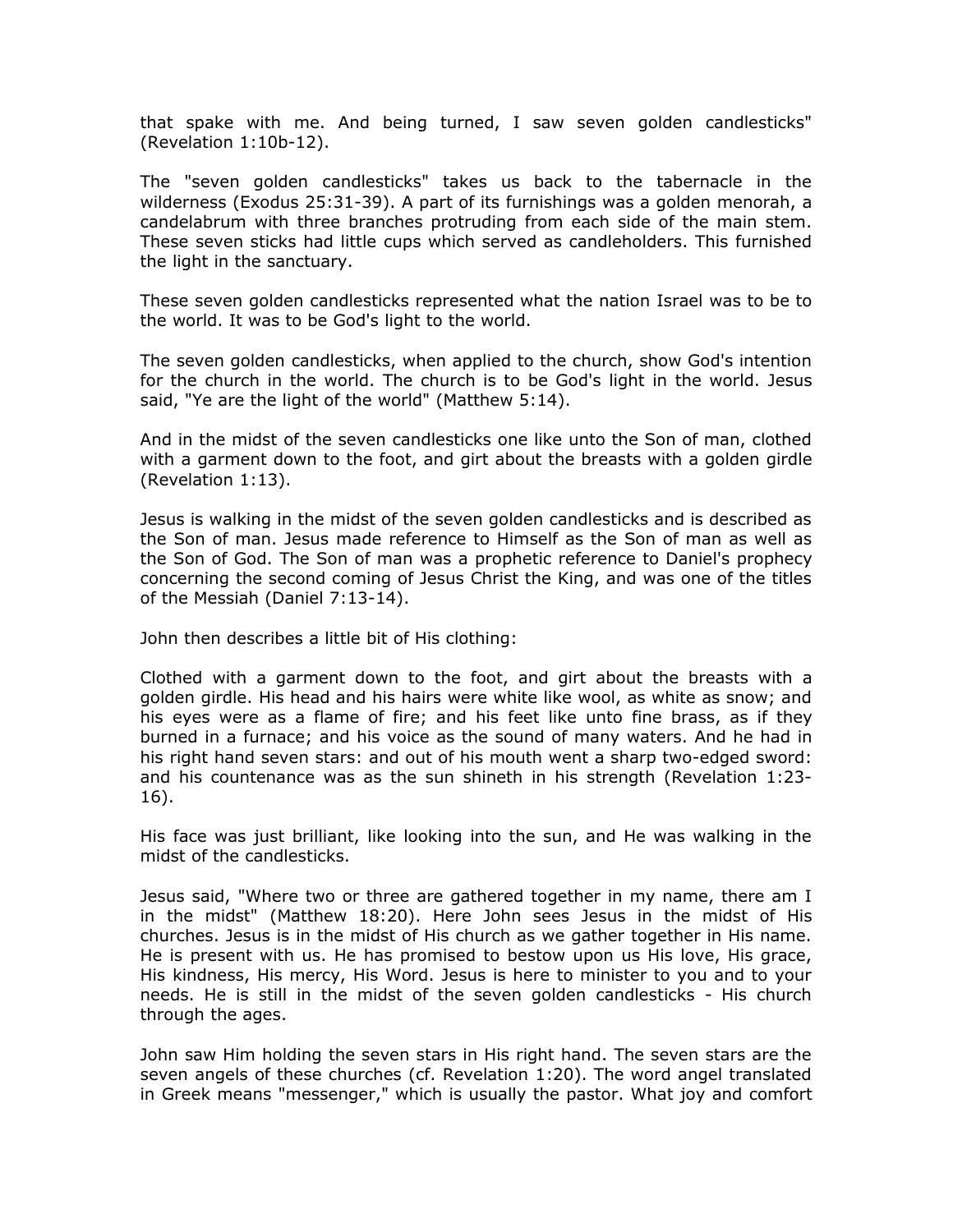to the pastor to realize that Jesus holds him.

This is the only description of Jesus Christ in the New Testament. We have one description of Him in the Old Testament in Daniel (Daniel 7:9-10). Revelation 1:13-16 is not a description of a suffering Savior but of our exalted Lord in His glory in heaven. John sees Him in His glory and describes Him in that glory.

Jesus said in His prayer in John 17, "Father, I would that they that you have given me, might see me in my glory that I had with thee before the world was" (John 17:5, 24). He asked for that glory to be returned, and then He asked that we might see Him in that glory.

Here John sees Jesus and what He'll look like when we see Him. His face is shining like the sun at noontime. His head and His hair are like wool, white as snow. His eyes are like flames of fire and His feet like fine brass heated to the point of incandescence. His words sound like a great waterfall. Out of His mouth is a sharp two-edged sword. "For the word of God is quick, and powerful, and sharper than any two-edged sword" (Hebrews 4:12).

REVELATION 1:17-18

When John saw Him, he said, "I fell at his feet as dead. And he laid his right hand upon me, saying unto me, "Fear not; I am the first and the last" (Revelation 1:17).

John is really overwhelmed by the whole vision. Daniel, who also received some pretty venerable visions, was always falling on his face. He said, "And I Daniel fainted, and was sick certain days... I was astonished at the vision" (Daniel 8:27). He was actually sick as a result of some of these experiences of passing through spiritual dimensions and receiving these spiritual revelations. Paul the apostle received so much spiritual revelation that it actually resulted in a thorn in his flesh (II Corinthians 12:7).

Here is John falling on his face. On various occasions throughout the book John is falling down on his face. It would no doubt be a very powerful sensation to go through these kinds of experiences.

Jesus then laid His right hand on him and said,

Fear not; I am the first and the last: I am he that liveth, and was dead; and, behold, I am alive for evermore, Amen; and have the keys of hell and of death (Revelation 2:17-18).

Jesus triumphed over hell. He triumphed over death. He rose triumphant. He said, "I have the keys of hell and death," by which He was speaking of releasing the prisoners. In Luke's gospel, Jesus described hell as being in two compartments divided by a gulf. On one side they were being comforted, the other tormented.

Isaiah prophesied concerning Jesus Christ: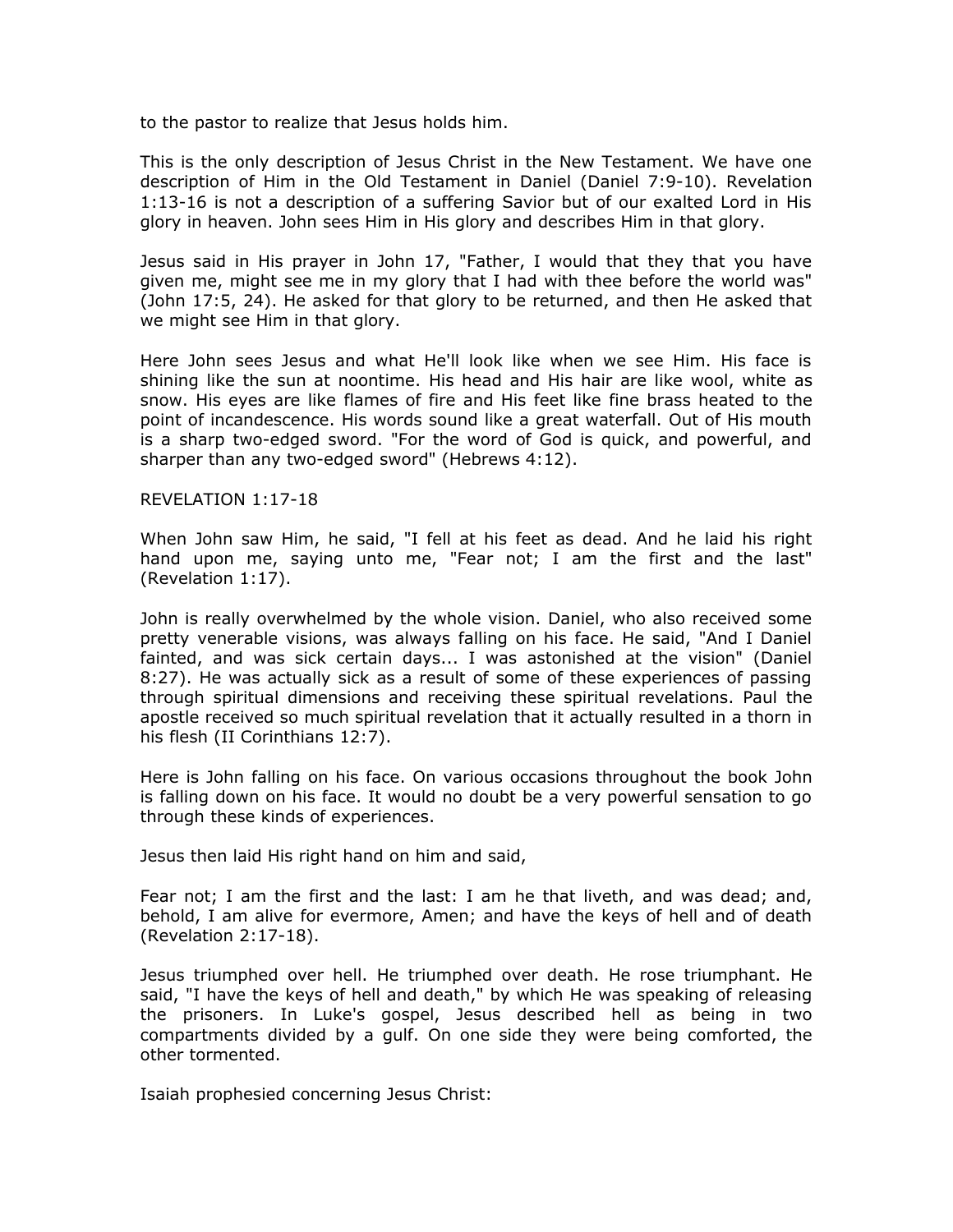"The Spirit of the Lord GOD is upon me; because the LORD hath anointed me to preach good tidings unto the meek... to proclaim liberty to the captives, and the opening of the prison to them that are bound" (Isaiah 61:1).

Referring to those that had died, those that were captive in hell, in the grave, Jesus said, "I have the keys of hell and of death." He opened up Hades and released those souls that were in prison.

Paul said that He who has ascended is the same one who first descended into the lower parts of the earth. When He ascended He led the captives from their captivity (Ephesians 4:8-9). Peter said that Jesus went and preached to those souls that were in prison (I Peter 3:19). Jesus opened up hell and delivered Abraham and the others who by faith were believing and waiting for the coming Messiah.

REVELATION 1:19-20

The Key To The Book

The key to the book of Revelation is found here. The Lord said unto John, "Write the things which thou hast seen, and the things which are, and the things which shall be hereafter" (Revelation 1:19). The word hereafter in the Greek is "meta tauta" which means "after these things."

This command actually divides the book of Revelation into three sections. (1) The things which John saw, the vision of Christ in Revelation chapter one. (2) The things which are, which deals with the messages to the seven churches in Asia in Revelation chapters two and three. (3) The things which shall be meta tauta, "after these things," chapters four through twenty-two. John sees the events of the future, the things that transpire after the church has finished its mission on the earth and has been removed.

It is significant that the fourth chapter of Revelation begins with this same phrase, meta tauta, "after these things." After what things? After the things of the church are completed. "I saw a door open in heaven: and the first voice which I heard was as of a trumpet saying unto me, Come up hither, and I will show you things which must be after these things [meta tauta]" (Revelation 4:1).

Beginning with Revelation 4:1, we are dealing with things that are future - things which have not yet taken place but shall take place after the church's testimony is finished upon the earth. If you follow this key, you'll find the divisions in the book of Revelation easy to understand. (1) The things which John saw. (2) The things which are. (3) The things which will be after these things.

Jesus explains to John the vision that he has seen. "The mystery of the seven stars which thou sawest in my right hand, and the seven golden candlesticks. The seven stars are the angels of the seven churches" (Revelation 1:20).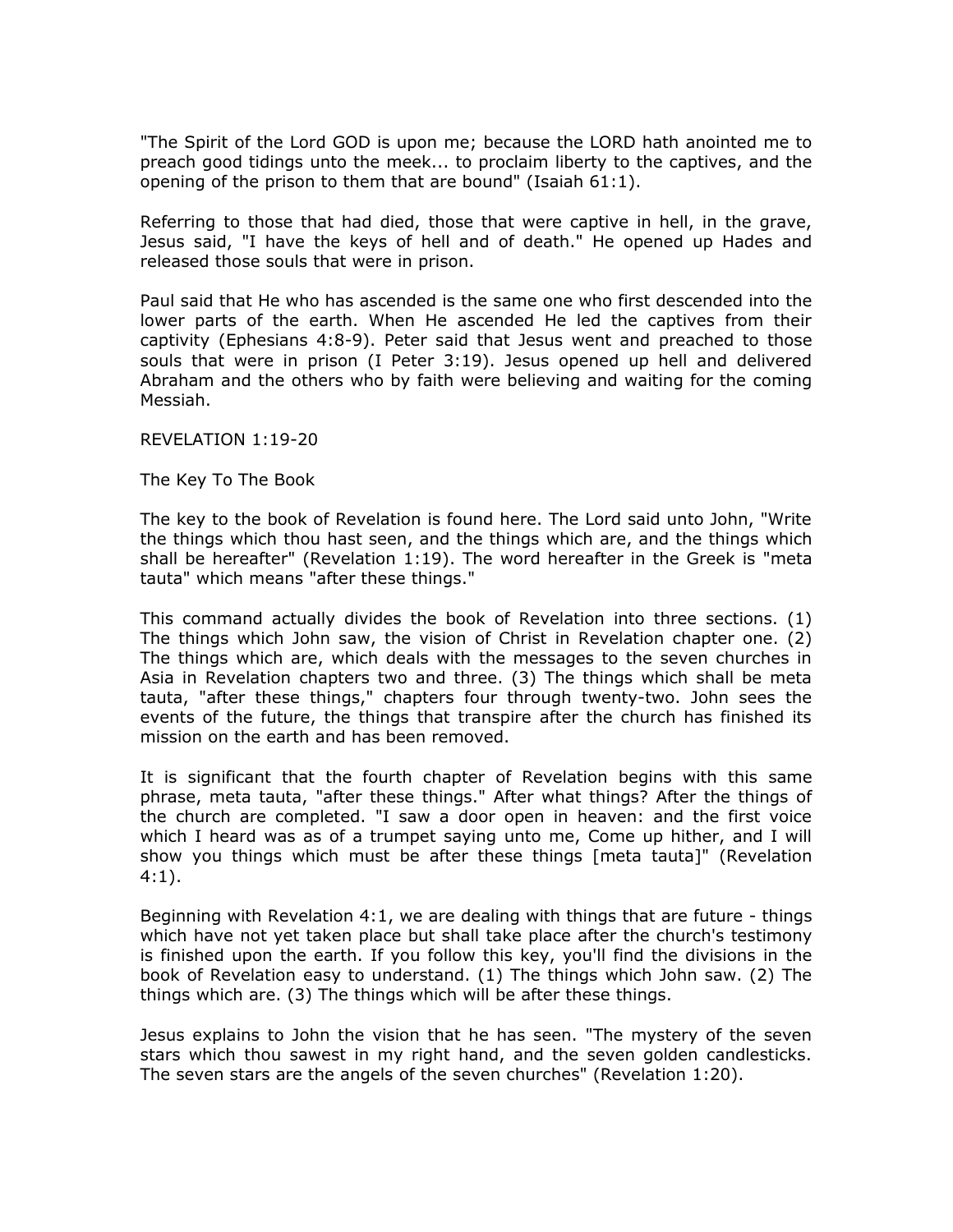The word angels actually means "messengers." They generally refer to divine messengers, supernatural beings created by God. But the word literally is "Messenger." The "seven stars" are the messengers of the seven churches. They could refer to the ministers of those particular churches.

"And the seven candlesticks which you saw are the seven churches" (Revelation 1:20). The "seven churches" symbolically speak of completeness. I believe that in these messages we have a picture of the complete church history.

There is a three-fold application of these messages. First, they were written to the seven churches and dealt with problems within the church at that very time (local application). Second, I believe that there is an historic application in these messages, giving us the seven periods of church history. Third, I believe that even today this message is applicable because you can find these same conditions in different churches today.

In many places these messages will apply directly to us.

2. Four Messages

REVELATION 2:1-3

Ephesus

"Unto the angel of the church of Ephesus write; These things saith he that holdeth the seven stars in his right hand, who walketh in the midst of the seven golden candlesticks" (Revelation 2:1).

There are certain similarities in all the messages to the seven churches. Each message begins with a description of Christ given by Himself and then includes a description of Christ taken from the vision in Revelation 1.

"From Him who is holding the seven stars and walking in the midst of the seven golden candlesticks": a message from Jesus as He walks in the midst of His church, holding the angels of the churches.

To each of the churches Jesus declares His knowledge concerning them. "I know thy works" (Revelation 2:2).

Many times we think that we're hiding things from God. No way! He knows our works. More than that, He knows the motivation behind our works. Some of the works will be burned - those done for vainglory (to be seen of men), about which Jesus said, "You have your reward" (Matthew 6:2, 5). Every man, one day, will be judged according to his works - what manner or sort they are (Revelation 2:23, 20:13).

Jesus continues to the church of Ephesus, "I know thy works, and thy labor, and thy patience, and how you cannot bear them which are evil: you have tried them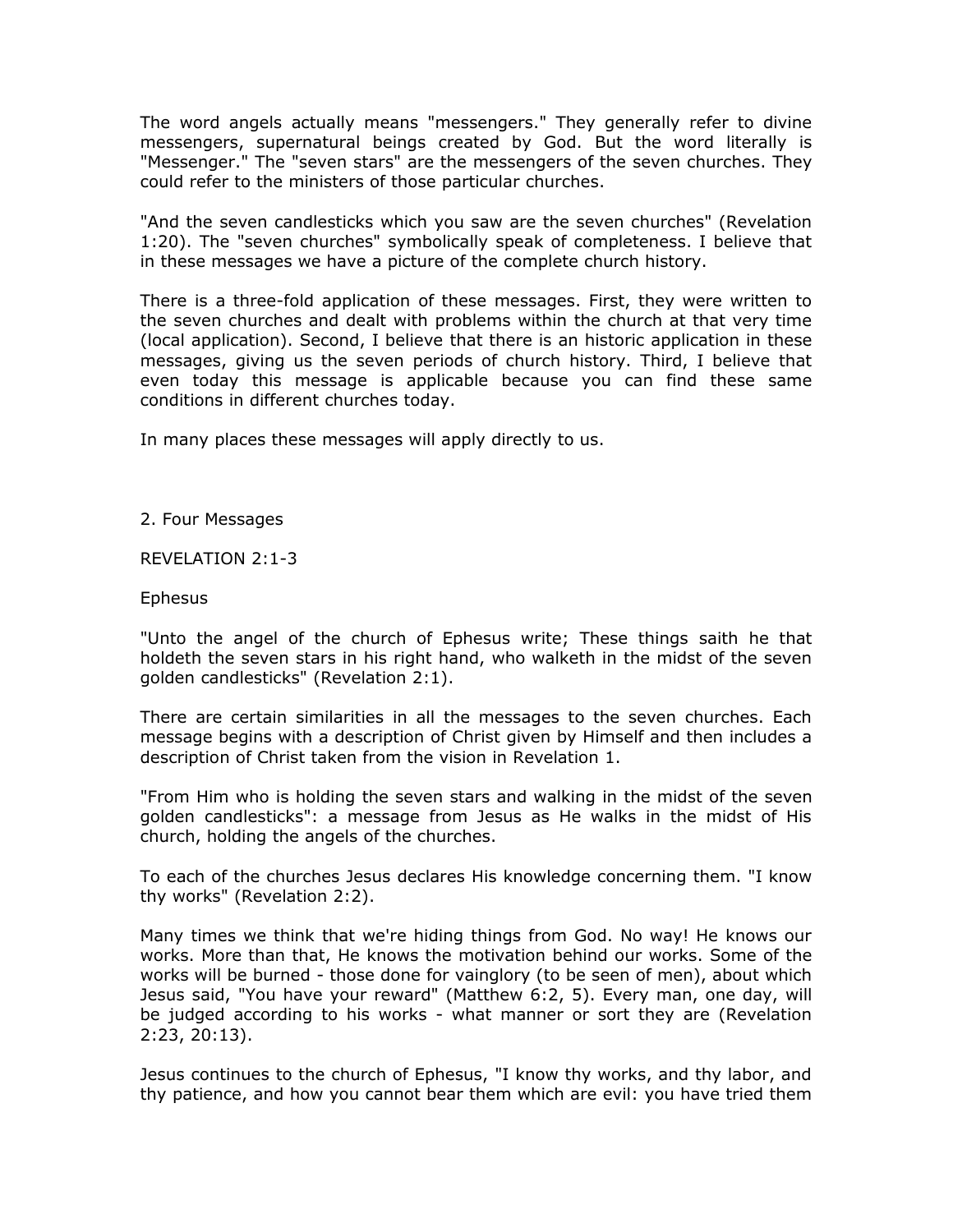which say they are apostles, and are not, and have found them liars" (Revelation 2:2).

In the early church there were itinerant ministers who went from church to church. There were two companies: those who were apostles (they claimed apostleship and the authority of apostleship), and those who went around as prophets ministering to the local bodies.

In time these traveling ministers became a problem in the church because of false prophets. These deceivers would come into a church and really rip things up. To guard against this, a manual was written to warn the church against the false prophets and how to spot them. If one came along and prophesied, "Thus saith the Lord, 'Prepare a big turkey dinner'!" - he was not to eat of it. If he ate of it, he was a false prophet. If he declared to you by the Spirit that you were to give him gifts, he was a false prophet. He was to stay for two days. If he stayed any longer and tried to sponge off you, he was a false prophet. This advice was intended to keep these itinerants on the move and to prevent them from profiting from the churches.

In Ephesus the Christians exercised discernment on those who came in and claimed to be apostles but were not. "You found them to be liars." The Lord commended them for their discernment.

He commended them for their holiness. They would not bear those which were evil. He commended them for their work, their labor, and their patience. "And hast borne, and hast patience, and for my name's sake hast labored, and not fainted" (Revelation 2:3).

Ephesus was a working church according to Christ's description. In labor they did not faint. They had patience and discernment. They had all of these things going for them.

REVELATION 2:4-5

Return to Your First Love

Yet, the Lord said, "Nevertheless I have this against thee, because thou hast left thy first love" (Revelation 2:4).

Ephesus was a church that was still going through the motions but they had left the emotions. They were no longer motivated by the love of Jesus Christ. They were now being motivated by pressure, habit, form, or ritual.

What a sad day when your ministry turns into a job! Paul said, "For the love of Christ constraineth us" (II Corinthians 5:14). It was the love that drove Paul onward.

Though I speak with the tongues of men and of angels, and have not love, I am become as sounding brass, or a tinkling cymbal... And though I bestow all my goods to feed the poor... and I have not love, it profiteth me nothing (I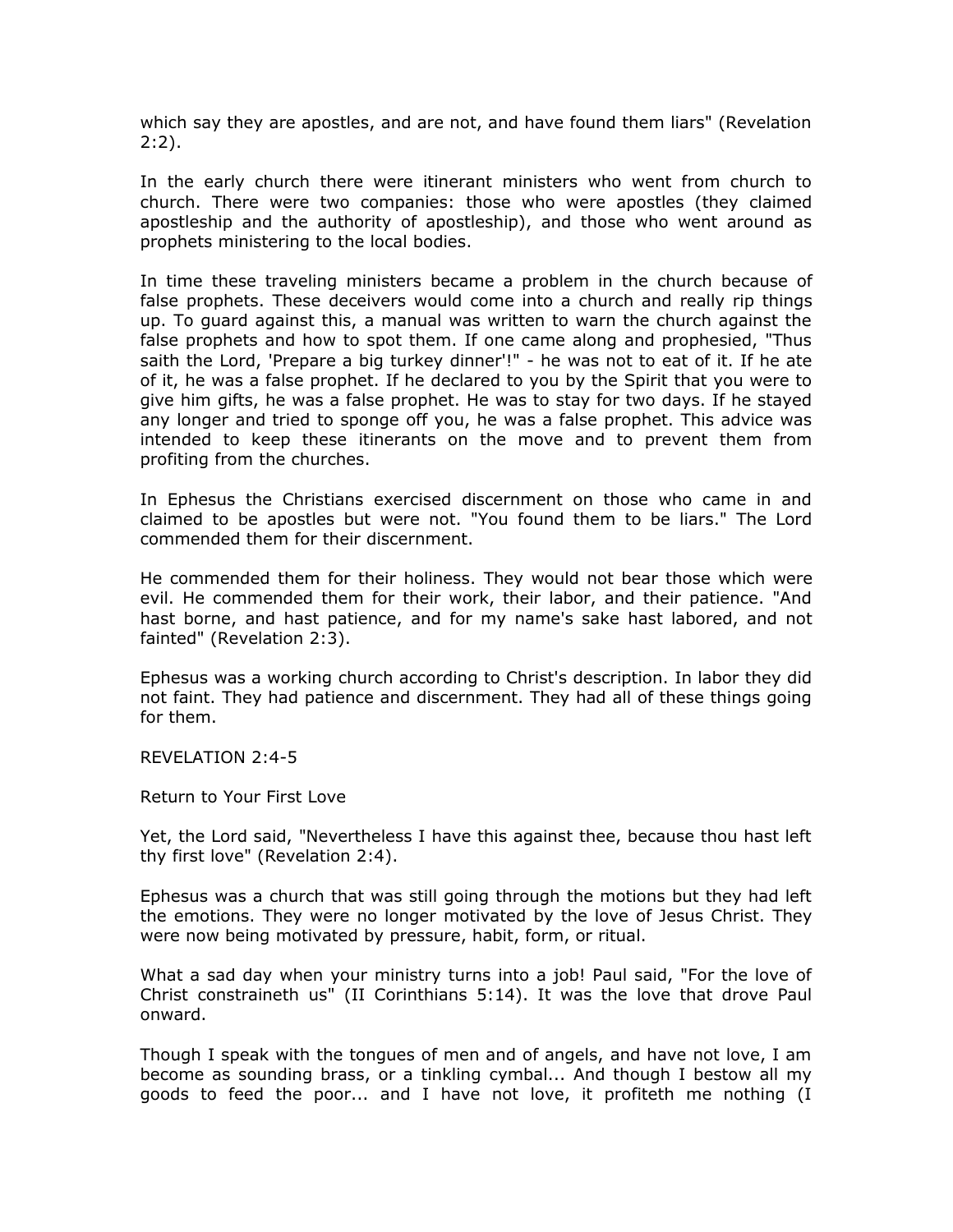Corinthians 13:1-3).

I can have a lot of things going for me. I can be the hardest and most diligent worker in a church. I can give myself tirelessly to the spreading of the Gospel. But if I have not love, if I have left my first love, it profits me nothing. Jesus said that, though you have all this going for you, you have left your first love.

"Remember therefore from whence thou art fallen, and repent, and do the first works" (Revelation 2:5).

Many people say, "Oh, you've lost your first love." You don't lose it, you leave it. If you lose something, you never know where to pick it up again. You don't know where to find it. If you leave something, you know where to pick it up again. Jesus tells us how to pick it up again.

The three R's: "Remember therefore from whence thou art fallen." Remember that love that you once had? "Repent." Then Repeat. "Do the first works." Come back to that first work of love. It is first above everything else. Do your first works over again, those works motivated and prompted by love.

To most of the churches Jesus said, "Repent." There is the necessity of repentance in most churches. There were only two to whom He didn't have to say "Repent."

Repent, and do the first works; or else I will come unto thee quickly, and will remove thy candlestick out of his place, except thou repent. (Revelation 2:5).

Unless there was a repentance, a return to that first love, Jesus would remove the candlestick from its place. Where was its place? In the presence of Christ, for He walked in the midst of the candlesticks. Jesus is saying, "I will not stay around a loveless church." This is a very solemn consideration.

Unfortunately, as we look at the church today - so filled with factions, fighting, and divisions - in many cases the candlestick has been removed from its place. You go to church but you don't feel the presence and the power of Jesus Christ. Instead, you feel the factions and all the pressures and strain. Jesus said, "I won't stay around a loveless church."

### REVELATION 2:6-7

"But this thou hast, that thou hatest the deeds of the Nicolaitanes, which I also hate" (Revelation 2:6).

"Nicolaitanes" comes from two Greek words: nikao and laos meaning "establishing a priesthood over a laity." The church of Ephesus hated that establishment of a spiritual hierarchy. Jesus said, "Which I also hate."

Why? Because, in our minds, it suddenly puts some men closer to God than others. God doesn't want anyone to feel far from Him. He wants every man to feel close to Him. God doesn't want you to feel that you have to go through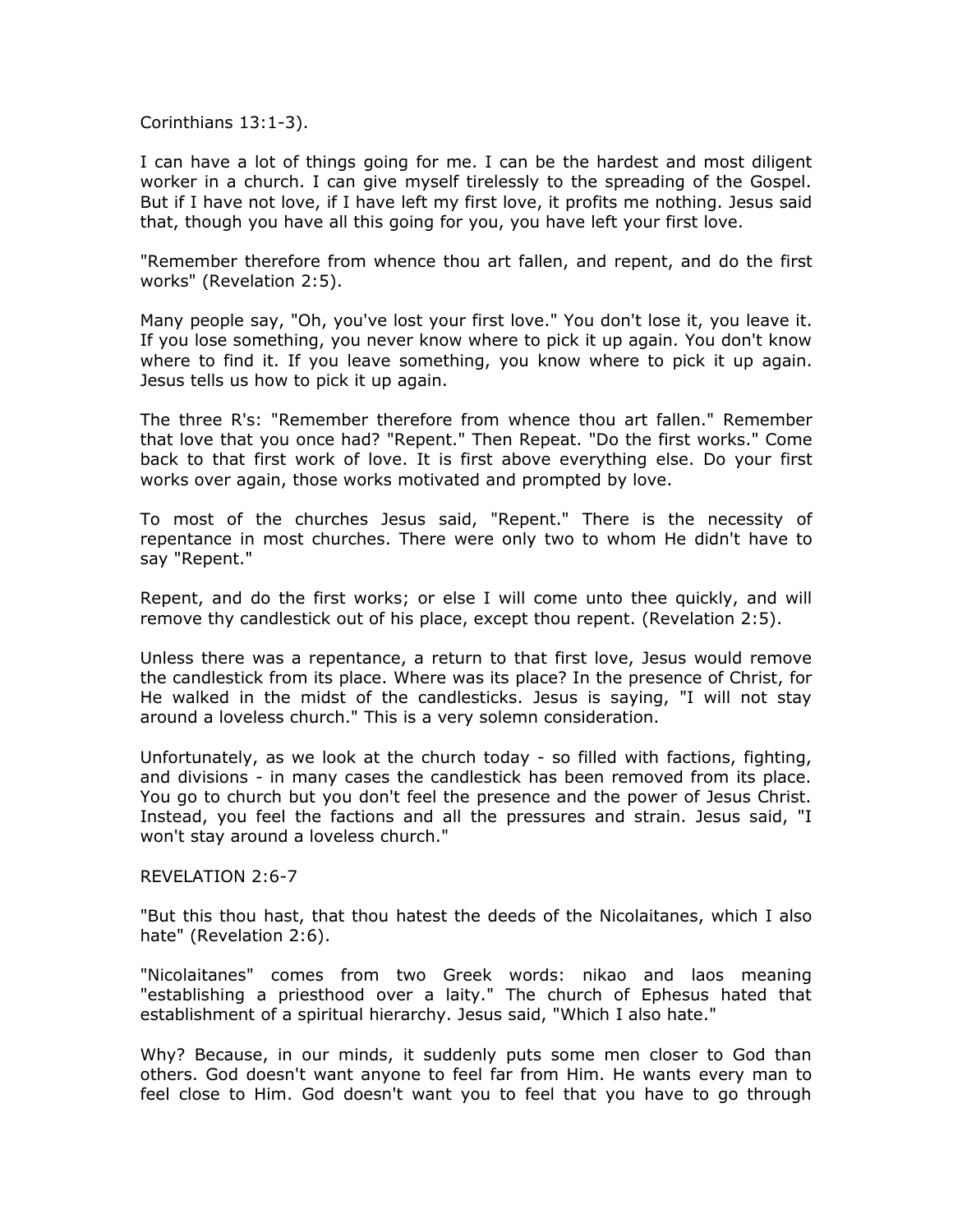someone to get to Him. He wants you to come directly to Him in His Son Jesus Christ. Jesus has opened the door to God for every man alike, and He doesn't want anyone to stand in your way of coming to Him. To each church Jesus said, "He that hath an ear, let him hear what the Spirit saith unto the churches; To him that overcometh will I give..."

To each church there is a blessing to the overcomers. It is interesting to note, and I do bear witness, that in every church, even the most apostate, there are the individual overcomers who truly know Jesus Christ.

To the church of Ephesus He promised, "To him that overcometh will I give to eat of the tree of life, which is in the midst of the paradise of God" (Revelation 2:7).

In the Garden of Eden God had given to man the fruit of the trees for his meat. Two specific trees were mentioned. There was the tree of knowledge of good and evil which man was forbidden to eat, and the tree of life which, if a man ate of it, he would live forever.

Adam and Eve had their choice of the trees. It would seem to me that they would have chosen immediately to eat of the tree of life. Why would they choose the tree of knowledge of good and evil over the tree of life? Why would they eat of its fruit before the fruit of the tree of life? The knowledge of good and evil, however, was more important to them than life.

In reality, man has the same choice today. You can't blame Adam for all your evils or troubles or ills, because God has given you the choice of the tree of life, if you'll just partake of it. The cross of Jesus Christ is life to those who believe and trust in Him. You have the opportunity to partake of that life in Christ.

A lot of people have intellectual hang-ups. They have made their intellect their god. Because they cannot fully understand or comprehend the meaning of the incarnation and its purpose - the substitutionary death of Christ - they do not partake of the tree of life, though the opportunity is there for them.

When Adam ate of the tree of knowledge of good and evil, God banished him from the Garden. The cherubim stood above the Garden with a flaming sword to protect it lest man would return, eat of the tree of life, and live forever in his sins (Genesis 2:9,16-17; Genesis 3:24).

That cherubim was not stationed there as a judgment of God but as a representative of the mercy of God. God in His mercy didn't want man to go on forever in this corrupt, sinful body. For man's sake, He put the cherubim there to keep stupid man from the garden lest he would eat of the tree of life and go on living forever in a body corrupted by sin.

Too many times people see God as a God of judgment and wrath when, in reality, He's a God of love and mercy. But they misinterpret the mercy of God for judgment. God was protecting man from himself by placing the cherubim at the entrance to the Garden to keep man from reentering.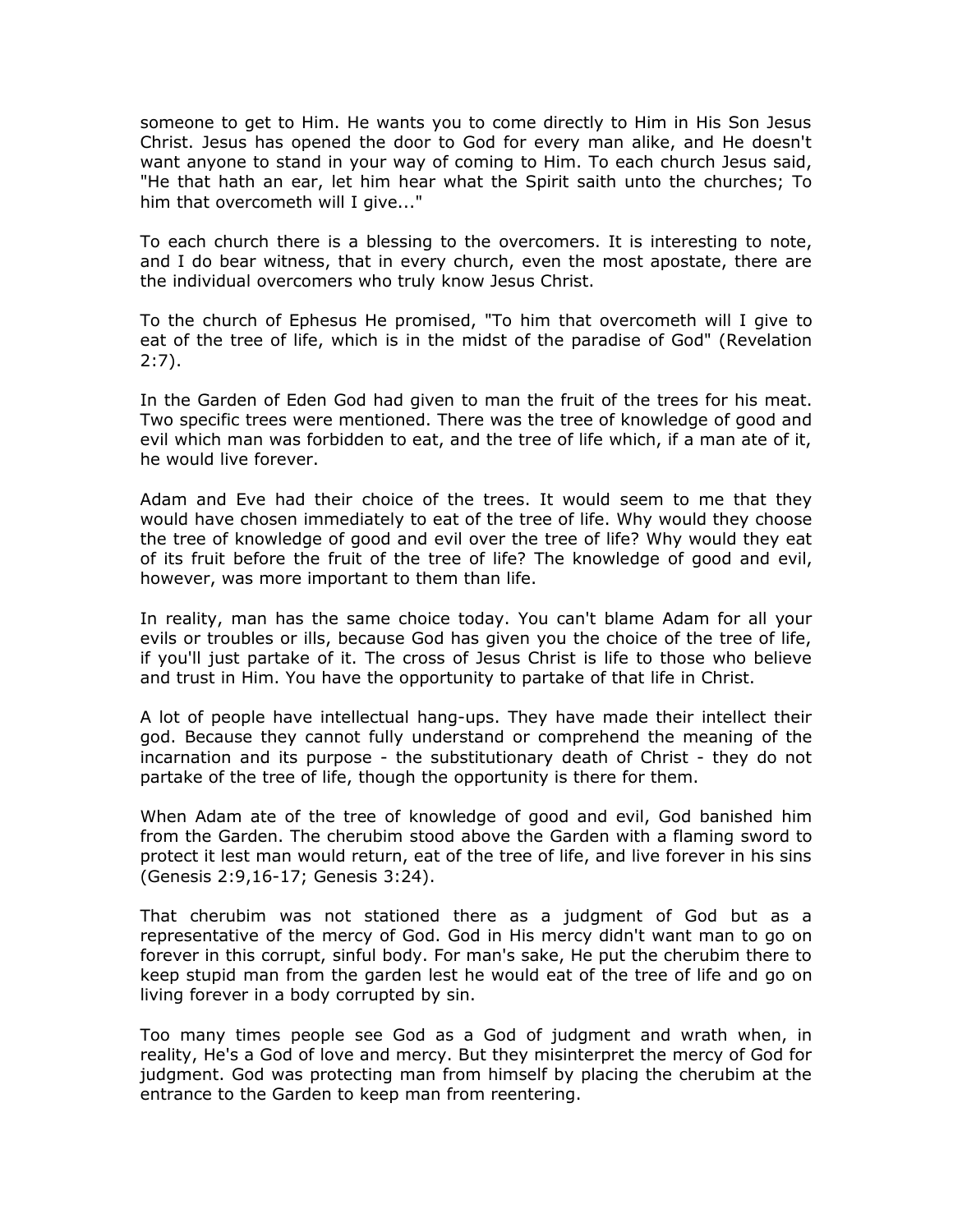The tree of life is in the midst of the Paradise of God, wherever that may be. He that overcomes will have the opportunity to eat of that tree. We'll partake of the tree of life!

Historically, Ephesus is the early church, the apostolic church that existed up until the time of the death of John (c. 99 A.D.). Even at the time of John's writing, the fire of love had begun to wane a bit in the early church. When they first started out they were fervent. They went everywhere preaching the Gospel. The love of Christ was driving them throughout the world. Now, they were already becoming a bit established, leaving the first love.

REVELATION 2:8-9

### Smyrna

Historically, Smyrna is the church that followed Ephesus. It continued for the next couple of centuries (second to fourth centuries) and went through such tremendous persecution from the Roman government. It is thought that perhaps as many as six million Christians were martyred for their faith during the Roman government's attempt to wipe out Christianity.

"Unto the angel of the church in Smyrna" (Revelation 2:8).

If the "angel" refers to the local bishop of the church, the bishop of Smyrna was Polycarp, a disciple of John, martyred in his 90's. The government planned to kill this aged man by burning him at the stake. As the fagots were gathered around him, the executioner said, "I hate to see an old man die. Just recant Christ and we'll set you free. Then you can live your last days in peace."

Polycarp said, "For over eighty years I have served my Lord and Savior, Jesus Christ. Not once has He denied me. I shall not deny Him."

The executioner said, "The fire will be hot."

Polycarp said, "Not nearly as hot as the fire you'll experience!"

The executioner lit the fagot. At first the flames leaped up around Polycarp but didn't touch his body. Seeing this, the executioner took a spear and thrust him through. The blood that poured out extinguished the fire. The Christians took his body and gave him a Christian burial.

It is significant, in a church whose members should suffer persecution and tribulation and have many martyred, that even the bishop of the church was put to death. The early leader was not above the people he ministered to; he shared in the trials and sufferings with his flock.

Unto the angel of the church in Smyrna write; These things saith the first and the last, which was dead, and is alive (Revelation 2:8).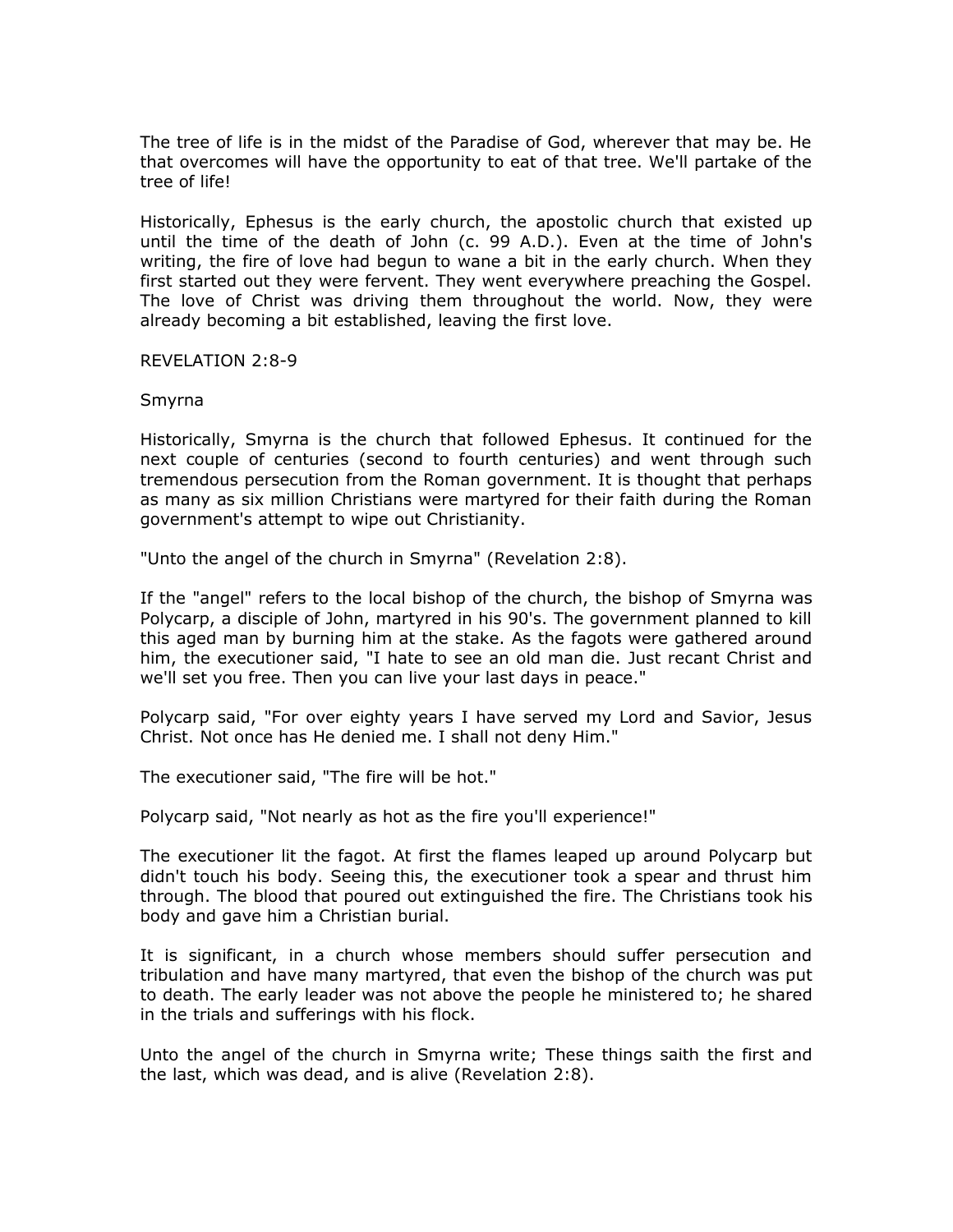Because they were to be martyred, Jesus is reminding these Christians of His triumph over death. "I am the resurrection, and the life: he that believeth in me, though he were dead, yet shall he live" (John 11:25). Jesus said, "Because I live, ye shall live also" (John 14:19). By reminding them of His triumph over death, He's giving them courage and strength for the hour when they would be facing death.

To the church at Smyrna John was told to write: "I know thy works, and tribulation, and poverty, (but thou art rich)" (Revelation 2:9). This is in contrast to the church of Laodicea that said, "We are rich," but Jesus said, "You're poor."

The estimate of ourselves is one thing, but His estimate of us is far different. The estimate of the church of Smyrna of themselves was that of poverty. Jesus said, "Thou art rich." "Hath not God chosen the poor of this world rich in faith?" (James 2:5).

"I know the blasphemy of them which say they are Jews, and are not, but are the synagogue of Satan" (Revelation 2:9). Most of the persecution that came in the early church was instigated and inspired by the Jews. Wherever Paul went, the Jews followed him and stirred up agitation in each city against him.

The term "Jew" refers to one who practices Judaism. It isn't a nationality. You can actually proselyte and become a Jew, that is, a worshiper of God through Judaism. Some Jews were claiming to be worshipers of God but they were not. They had their synagogues, but Jesus said of them that they were the synagogues of Satan.

The Jews said to Jesus, "We are of our father Abraham. Who your father is nobody knows." Jesus said, "If your father were Abraham, then you would have believed in me, for Abraham testified of me." Jesus said, "You are of your father the devil, and you do his works" (John 8:31-47).

## REVELATION 2:10-11

To the church of Smyrna He said, "Fear none of those things which thou shalt suffer behold, the devil shall cast some of you into prison" (Revelation 2:10). The Lord recognizes that Satan is behind all the persecution and tribulation of the church. Jesus said to His disciples, "In the world ye shall have tribulation" (John 16:33). The devil works through people even as God works through people. We need to realize that Satan is behind the inspiration and works of many people.

"The devil shall cast some of you into prison, that you may be tried; and ye shall have tribulation ten days." The "ten days" could refer to the ten great periods of tribulation under the Roman government. "Be thou faithful unto death, and I will give thee a crown of life" (Revelation 2:10).

Jesus has nothing bad to say about the church of Smyrna. No call to repentance. Smyrna is the church that will be purified by persecution, They'll be martyred and experience great tribulation. Tribulation never hurt the church. It always had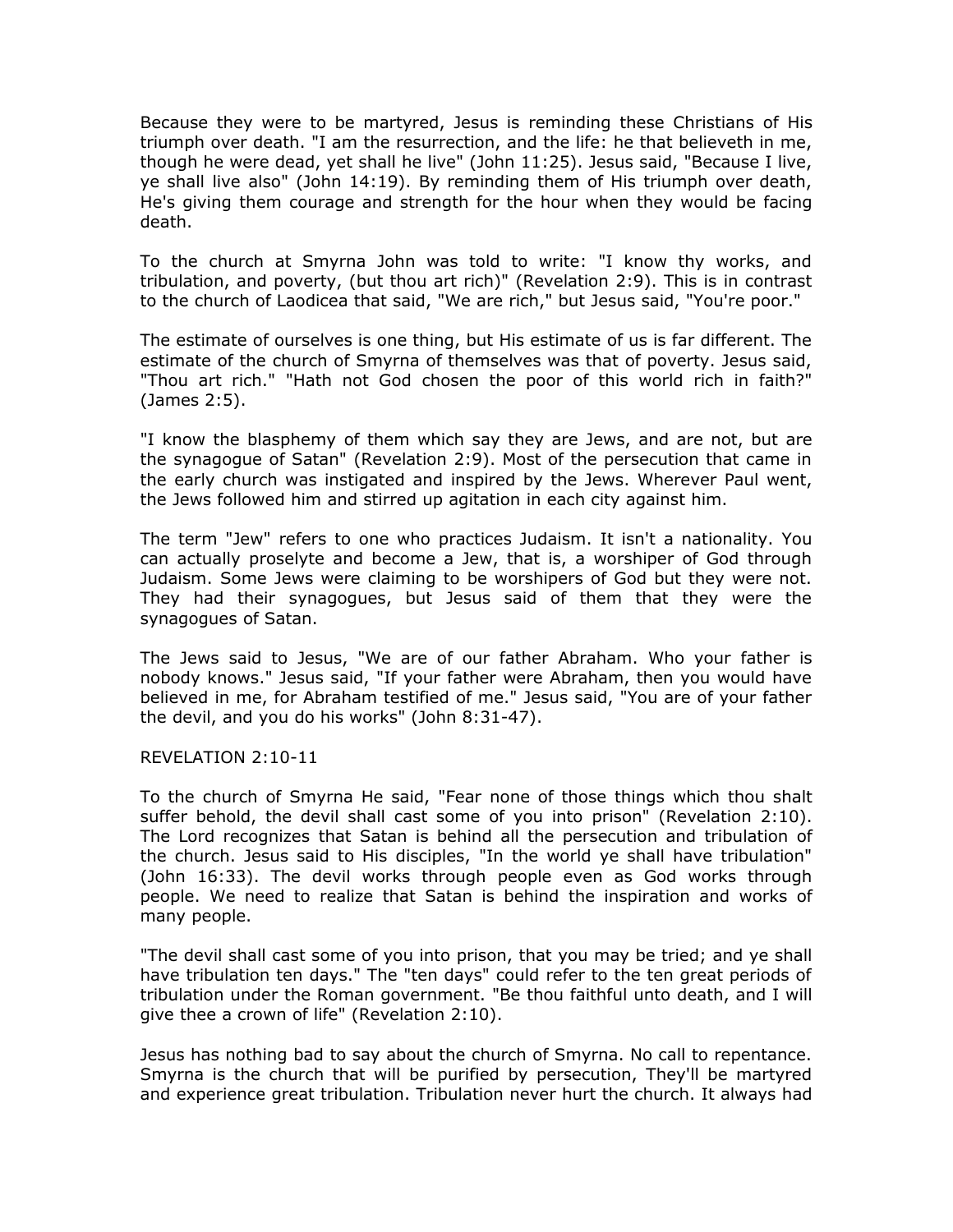a purifying effect. Jesus is encouraging them to be faithful unto death and He will give them a crown of life.

There is the crown of life. There's also a crown of righteousness. Paul said,

There is laid up for me a crown of righteousness, which the Lord, the righteous Judge, shall give me at that day: and not to me only, but unto all them also that love his appearing (II Timothy 4:8).

He that hath an ear, let him hear what the Spirit saith unto the churches; He that overcometh shall not be hurt of the second death (Revelation 2:11).

The second death is explained to us in Revelation 20, when all the world (excluding Christians) stands before the Great White Throne Judgment of God. Death and hell will give up the dead. Whosoever's name is not found written in the Lamb's Book of Life shall be cast into Gehenna, the second death.

Those who overcome shall not be hurt of the second death. "Blessed and holy is he," the Scripture said, "who hath part in the first resurrection: on such the second death hath no power" (Revelation 20:6).

When Jesus comes again to reign upon the earth and establishes His kingdom, Satan shall be bound for one thousand years and placed in the abyss. During this period Jesus will reign upon the earth in righteousness. The church will be reigning with Him as kings and priests. At the end of the thousand years, Satan will be loosed for a short season and will go throughout the world again to deceive the nations. He'll gather a great army to try to destroy Christ and to drive Him out of Jerusalem.

At times Christians come to me and say, "At the end of the thousand years, what if I'm deceived by Satan?" I answer, "Impossible!" "Blessed and holy is he that has part in the first resurrection: on such the second death has no power." You'll be in your new body, and there's no way you'll come into conspiracy with Satan at that time.

This short season will be a trial for those who have never had a trial as far as their Christian walk is concerned. Those who have been forced to live righteously during the kingdom age will be given an opportunity to do otherwise. The surprising thing is that so many will take it!

REVELATION 2:12-17

Pergamos

"And to the angel of the church in Pergamos write, These things saith he which hath the sharp sword with two edges, 'I know thy works and where thou dwellest, even where Satan's seat [throne] is.'" The city of Pergamos was a city filled with sensuous worship of pagan deities.

"And thou holdest fast my name, and hast not denied my faith" (Revelation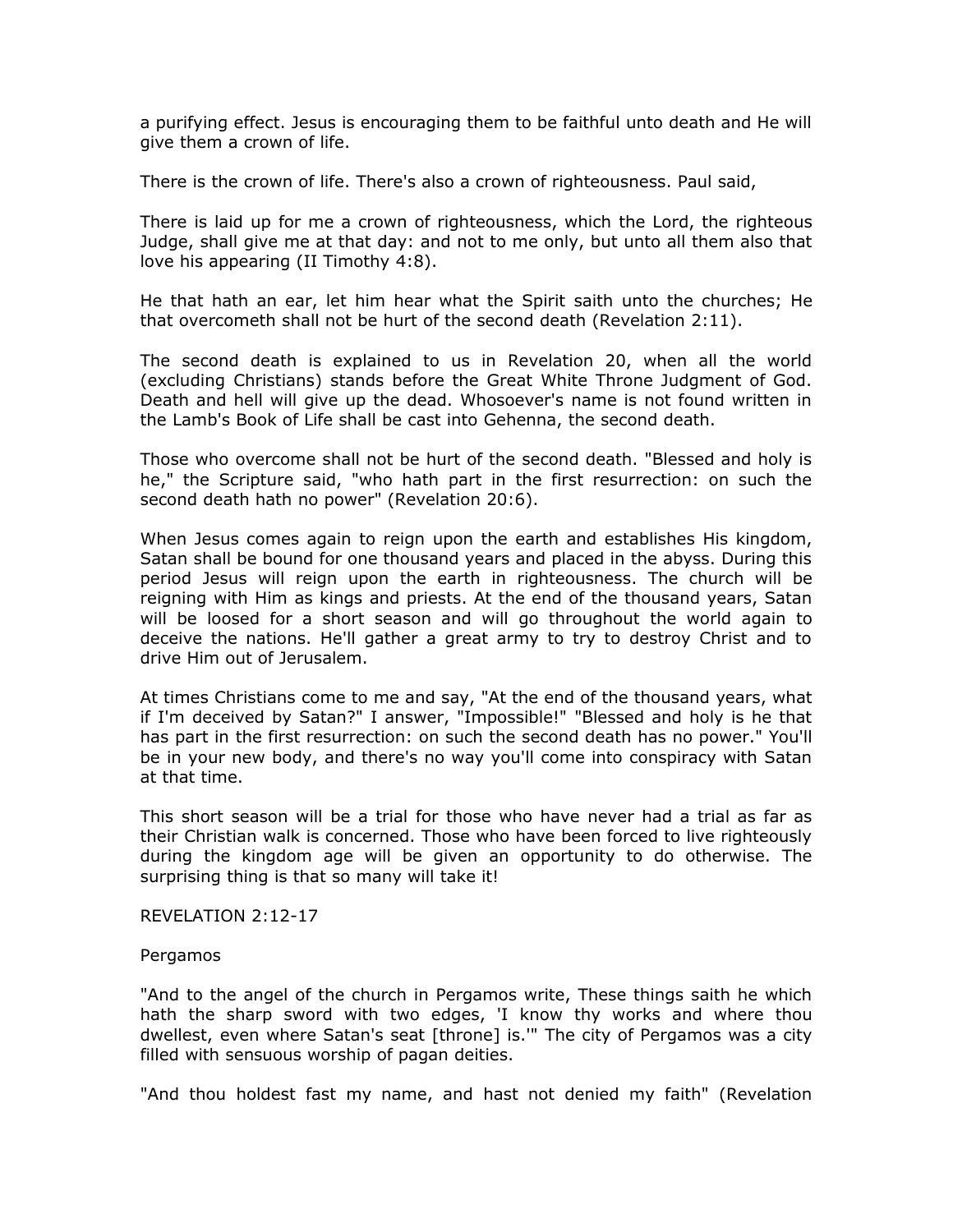2:12-13). A faithful remnant in this city of pagan worship is holding fast to the name of Jesus Christ. "Even in those days wherein Antipas was my faithful martyr, who was slain among you, where Satan dwelleth" (Revelation 2:13).

Jesus knows the works of the church of Pergamos - holding fast to His name in a pagan world, not denying the faith even at the martyrdom of Antipas, one of its members.

"But I have a few things against thee, because you have there those that hold the doctrine of Balaam, who taught Balak to cast a stumblingblock before the children of Israel, to eat things sacrificed unto idols, and to commit fornication" (Revelation 2:14).

The worship of these pagan deities was usually marked by the most abominable practices. The pagan temples had priestesses who were actually prostitutes, and the revenue for most of the pagan temples was gained through prostitution. Part of their religious rites involved sexual orgies with these priestesses.

In that area of Asia the Gnostics said that everything material was evil. Their belief was that God had nothing to do with the material world. Therefore, it didn't matter what you did to your body. They taught that you could do anything you wanted, because God wasn't concerned with your evil body. He was only concerned with your spirit. Thus, the Gnostics allowed all kinds of lasciviousness. Peter warned against this in his epistle (I Peter 4:1-3).

In Pergamos some were saying, "We can do whatever we want! We're Christians and we're covered by grace. The body doesn't count, anyhow." Even though they were now professing Christians, they advocated worshipping in these pagan rites. This was the doctrine of Balaam - the worship of idols and committing fornication.

"Also you have those who hold the doctrine of the Nicolaitanes" - the establishment of a priesthood. Jesus said, "Which thing I hate." The Lord's word to them was, "Repent; or else I will come unto thee quickly, and will fight against them with the sword of my mouth" (Revelation 2:15-16).

He that hath an ear, let him hear what the Spirit saith unto the churches; to him that overcometh will I give to eat of the hidden manna, and will give him a white stone, and in the stone a new name written, which no man knoweth saving he that receiveth it (Revelation 2:17).

The "hidden manna" is that life in Jesus Christ. He said, "I am the bread of life: he that cometh to me shall never hunger" (John 6:35).

The "white stone" was actually the stone of acceptance or approval and was used in voting. A white stone signified a "yes" vote and a black stone a "no" vote. Some clubs have adopted a similar practice today. White or black balls are dropped into a ballot box whenever an applicant is considered for membership, and he is rejected, or black-balled," if someone drops in a black ball.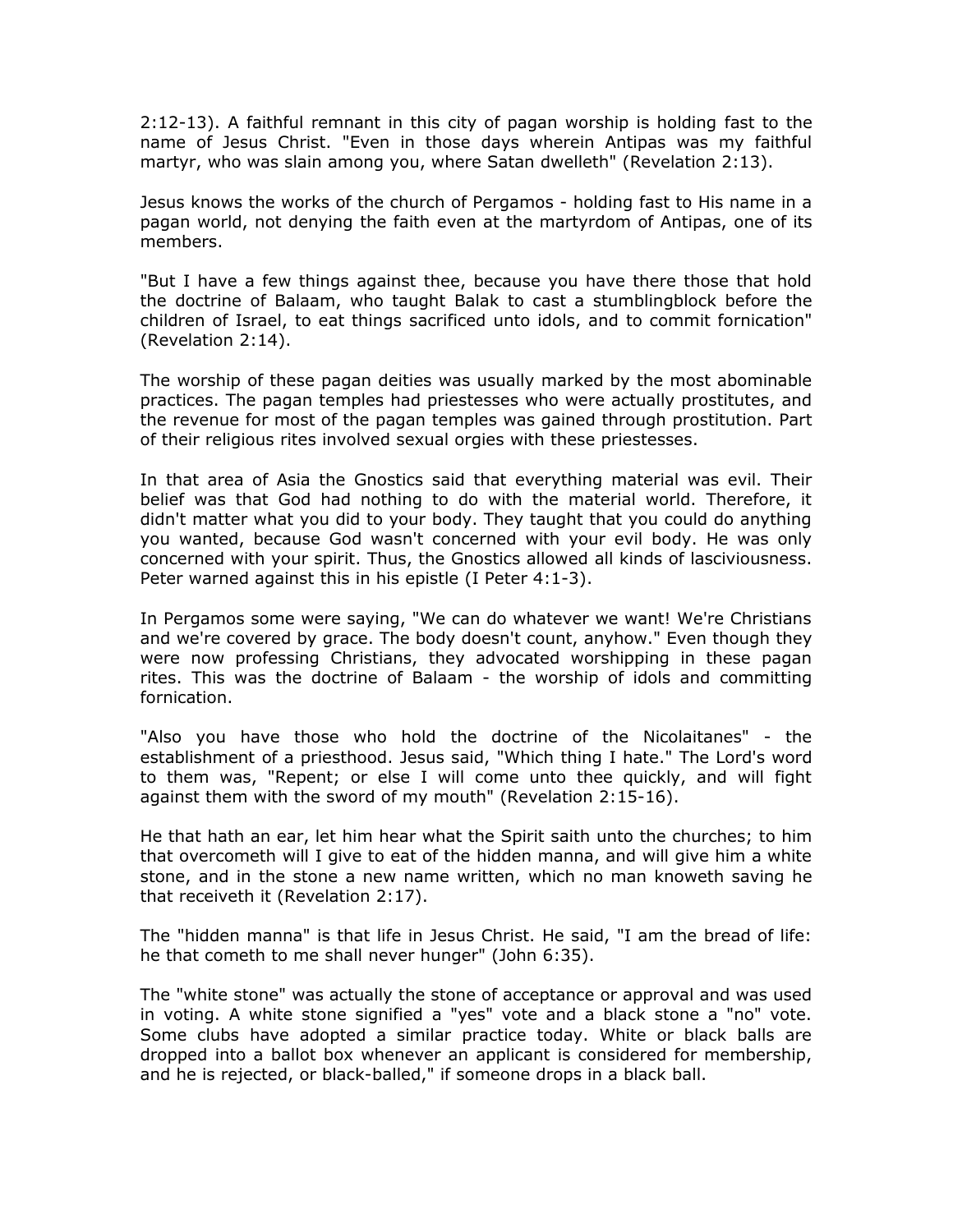Jesus said that He will give us a white stone - "Accepted." I've been accepted by God in Christ. The white stone has "a new name written, which no man knoweth saving he that receiveth it" (Revelation 2:17).

Two evils had begun to creep into the church - the introduction of idolatry and the introduction of a priesthood. The church of Pergamos historically is the development of the church-state system under Constantine in 316 A.D. It was the beginning of the Roman Catholic Church.

REVELATION 2:18-22

Thyatira

"And unto the angel of the church in Thyatira write; These things saith the Son of God, who hath his eyes like unto a flame of fire, and his feet are like fine brass." "Brass" always symbolizes judgment in the Scriptures. "I know thy works, and love, and service, and faith, and thy patience, and thy works; and the last to be more than the first" (Revelation 2:18-19).

This church had a lot of things going for it. Thyatira was one of the most active churches around. Works, love, service, faith, patience; tremendous characteristics - yet, the Lord said,

I have a few things against thee, because you allow that woman Jezebel, which calls herself a prophetess, to teach and to seduce my servants to commit fornication, and to eat things sacrificed unto idols (Revelation 2:20).

That Jezebel system is the introduction of idolatry into the church and spiritual fornication. These things also took place with the nation Israel and, thus, Israel was rejected by God.

I gave her space to repent of her fornication and she repented not. Behold, I will cast her into a bed, and them that commit adultery with her into great tribulation, except they repent of their deeds (Revelation 2:21-22).

Is the church going to go through the Great Tribulation? I must, answer, "Yes, a part of the church will be going through the Great Tribulation." The part of the church that does go through is the church of Thyatira, the woman Jezebel who failed to repent of her spiritual adultery and spiritual fornication.

Those who want to make a case of the church going through the Tribulation this is the case that they can make. The unrepentant church of Thyatira will go into the Great Tribulation.

When God, in the Ten Commandments, specifically forbid their making any images or likenesses of things in heaven above or on the earth beneath or in the water beneath, why do they adorn their churches with images of Jesus, Mary, or the saints?

REVELATION 2:23-29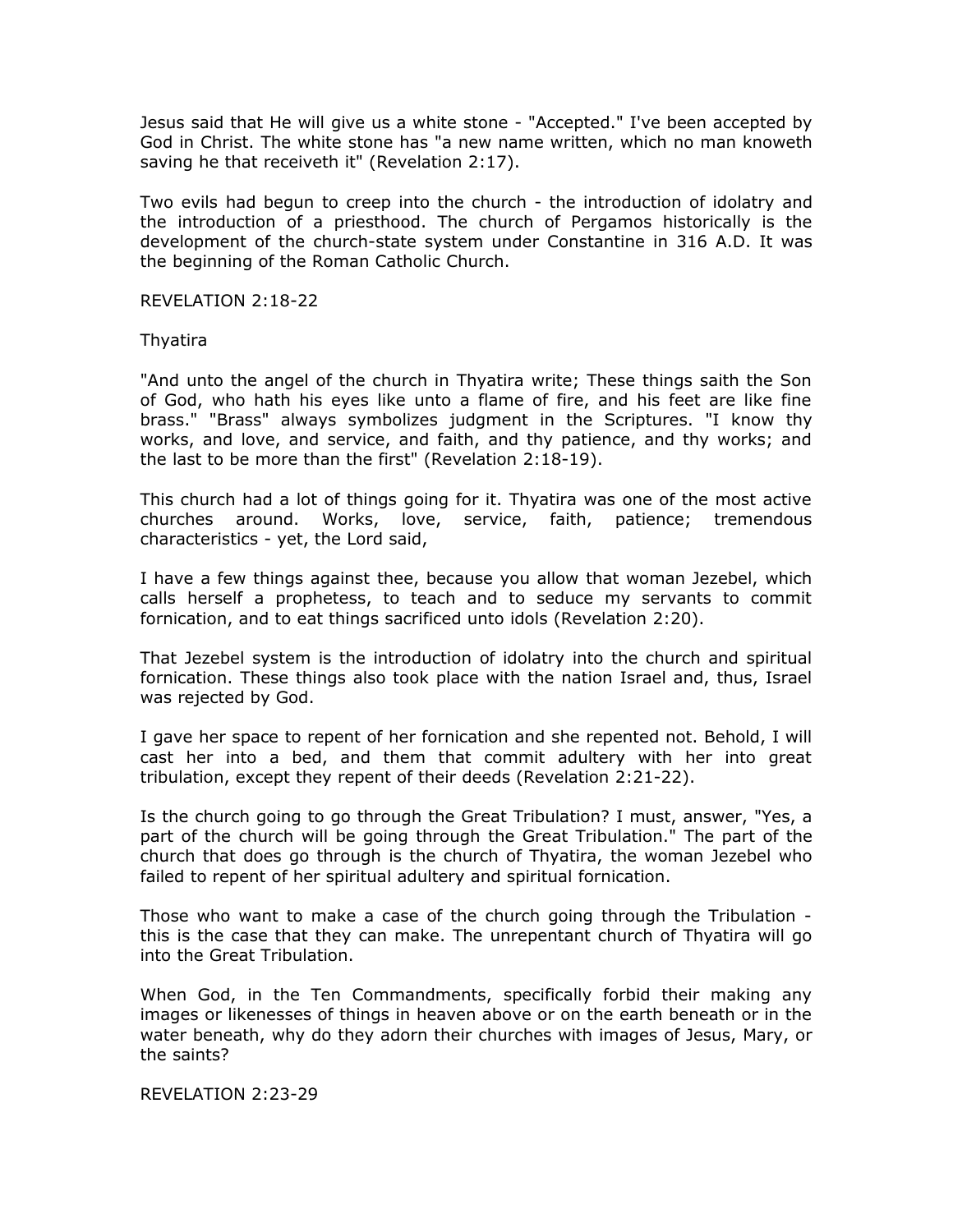"And I will kill her children with death; and all the churches shall know that I am he which searcheth the reins and hearts: and I will give unto every one of you according to your works. But unto you I say, and unto the rest in Thyatira, as many as have not this doctrine, and which have not known the depths of Satan, as they speak; I will put upon you none other burden. But that which you have already hold fast till I come. And he that overcometh, and keepeth my works unto the end, to him will I give power over the nations: And he shall rule them with a rod of iron; as the vessels of a potter shall they be broken to shivers: even as I received of my Father. And I will give him the morning star. He that hath an ear, let him hear what the Spirit saith unto the churches" (Revelation 2:23-29).

The promise to the overcomers is that beautiful promise of ruling with a rod of iron in the Kingdom of God and being given the morning star, Jesus Christ. The rod of iron signifies the type of reign during the kingdom age. People will be forced to be good. Our duties as the church reigning with Christ will be to enforce His righteousness.

3. Three Messages

REVELATION 3:1-6

**Sardis** 

And unto the angel of the church in Sardis write; These things saith he that hath the seven Spirits of God, and the seven stars; I know thy works, that thou hast a name that thou livest, and art dead. Be watchful, and strengthen the things which remain, that are ready to die: for I have not found thy works perfect before God. Remember therefore how thou hast received and heard, and hold fast, and repent. If therefore thou shalt not watch, I will come on thee as a thief, and thou shalt not know what hour I will come upon thee (Revelation 3:13).

Protestantism has a name that is alive but is dead. It's tragic what has happened to the Protestant churches. A great percentage of the ministers don't believe in the virgin birth of Jesus Christ. They don't believe in His atoning death. They don't believe in heaven or hell. They practically deny the faith. So many Protestant churches are just a social club and a social organization, the term, born again, is meaningless to them. They have a name that they're alive but really they're dead. The Lord encourages them to strengthen those things which are left, because He has not found their works complete.

One thing about the Protestant Reformation - it didn't reform enough. Actually, the Protestants continued to use the many pagan customs adopted by the churches of Pergamos and Thyatira. They still had infant baptism. They still had so many pagan symbols. They still had the pagan holidays. Their reformation was incomplete.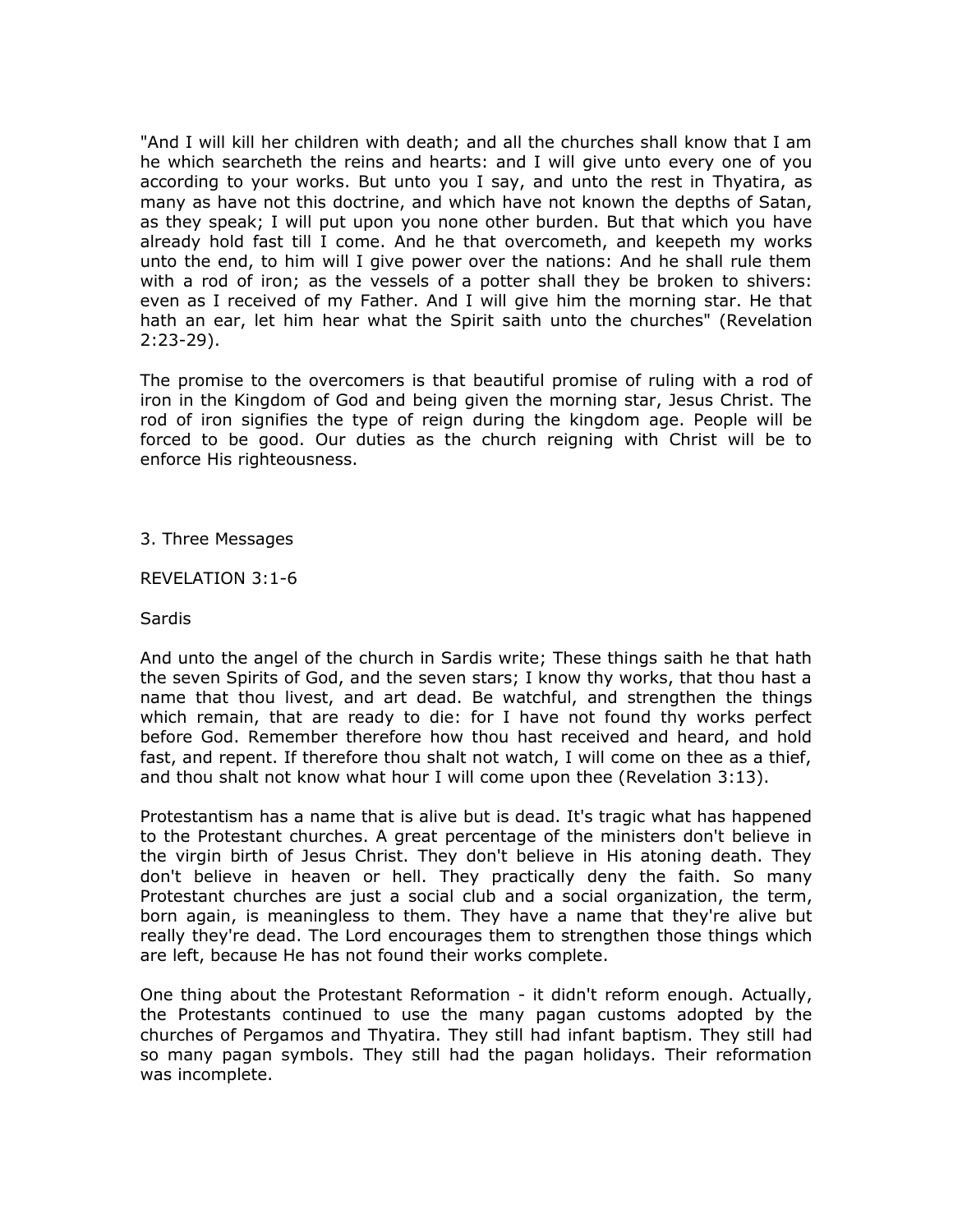The Lord says, "I've not found your work complete before God. Remember how you received and heard? Hold fast and repent. If you will not watch, I will come as a thief and you'll not know what hour I will come." He's warning the Protestant churches of His coming; but if they're not watching for His coming, He'll come upon them as a thief. They'll be taken by surprise.

Jesus said that we should watch and be ready for we know not what hour our Lord will come (Matthew 24:42,44). Paul the apostle said that "we are not the children of darkness that the day should overtake us as a thief, but we're children of light; therefore, walk as children of light" (Ephesians 5:8).

"Thou hast a few names even in Sardis which have not defiled their garments; and they shall walk with me in white," the Lord said.

For they are worthy. He that overcomes, the same shall be clothed in white raiment and I will not blot out his name out of the Book of Life, but I will confess his name before my Father, and before his angels (Revelation 3:4-5).

What does Jesus mean about blotting names out of the Book of Life? He means just that. Don't think I'm going to take away from this book. For in the final chapter it says that if any man shall take away from this book, his name will be taken out of the Book of Life (Revelation 22:19). I don't want mine blotted out! You say, "What did He mean by that?" I don't know but I won't try to explain it away. "He that hath an ear, let him hear what the Spirit saith unto the churches" (Revelation 3:6).

REVELATION 3:7-13

Philadelphia

The church of Philadelphia is God's faithful church in the last days. God help us that we would be the church of Philadelphia.

To the angel of the church in Philadelphia write; These things saith he that is holy, he that is true, he that hath the key of David, he that opens, and no man shuts; and shuts, and no man opens. I know thy works: behold, I have set before thee an open door, and no man can shut it: for thou hast a little strength, and hast kept my word, and hast not denied my name (Revelation 3:7-8).

We're not really powerful. We have a little strength. Thank God for the little strength that we have. "You have kept my word." God help us to be faithful to the Word, to study the Word, and to keep the Word as the paramount issue within the church. And we've not denied the name of Jesus Christ; we've not denied Him and who He is.

Behold, I will make them of the synagogue of Satan, which say they are Jews, and are not, but do lie; behold, I will make them to come and worship before thy feet, and to know that I have loved thee (Revelation 3:9).

In the kingdom age the Jews will know that God has loved the Gentile church.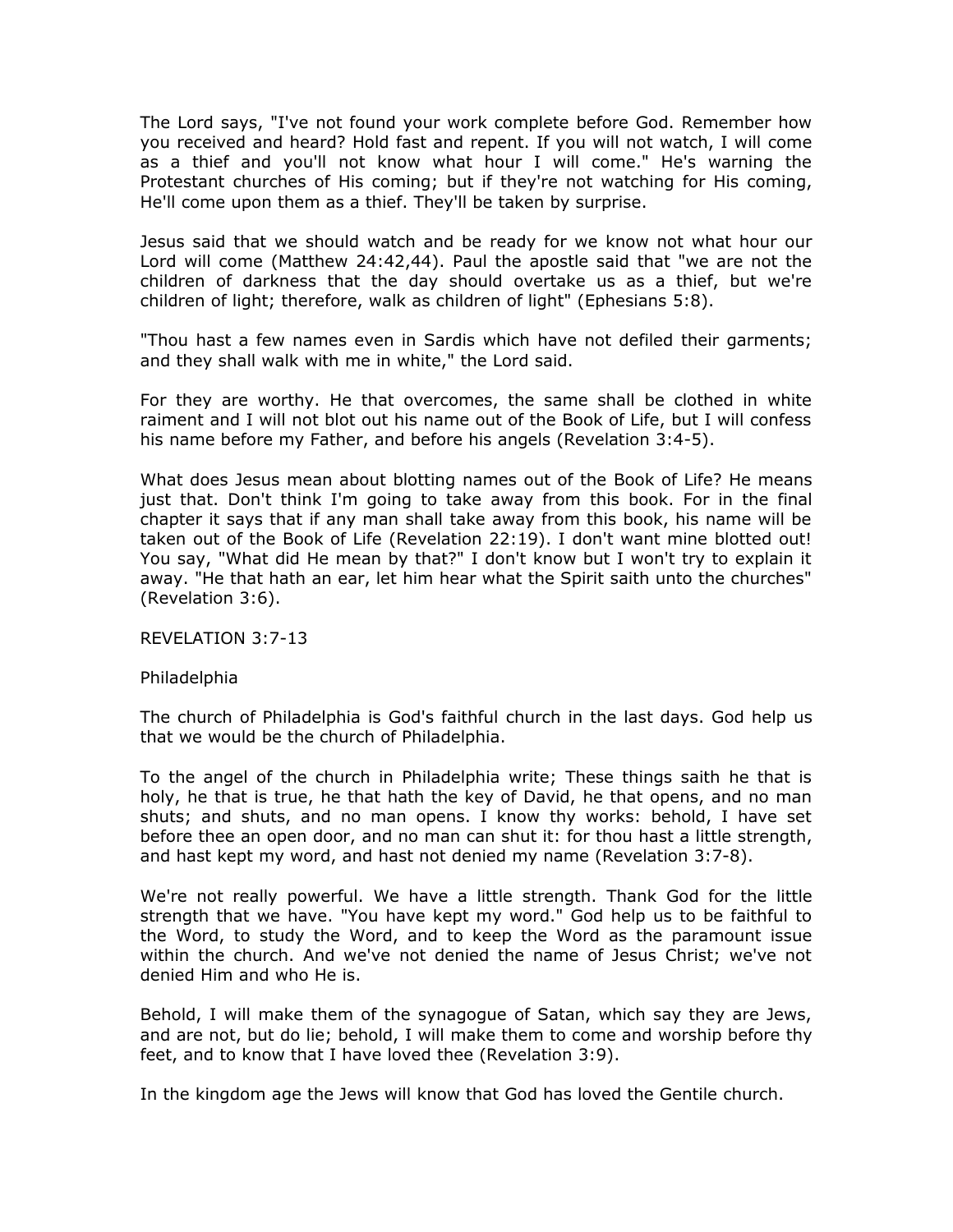Because thou hast kept the word of my patience, I also will keep thee from the hour of temptation, which shall come upon all the world, to try them that dwell upon the earth (Revelation 3:10).

Here is God's promise to the faithful church to keep them from the Great Tribulation. In Luke 21 Jesus said as He was talking of the events of the great tribulation, "Pray always, that you may be accounted worthy to escape all these things... and to stand before the Son of man" (Luke 21:36).

Behold, I come quickly: hold that fast which thou hast, that no man take thy crown. Him that overcometh will I make a pillar in the temple of my God, and he shall go no more out: and I will write upon him the name of my God, and the name of the city of my God, which is new Jerusalem, which comes down out of heaven from my God: and I will write upon him my new name. He that hath an ear, let him hear what the Spirit saith unto the churches (Revelation 3:13).

This is the promise that we'll be a pillar in the temple of God. We will be actually a part of the kingdom age and rule and reign with Him in the New Jerusalem coming down from God out of heaven.

REVELATION 3:14-17

Laodicea

The church of Laodicea is the apostate church of the last days.

Write, "These things saith the Amen, the faithful and true witness, the beginning of the creation of God" (Revelation 3:14).

In Revelation, Jesus is referred to as the true and faithful witness of God. "The beginning of the creation of God" the Greek does not signify that Jesus is a created being, but that He is the original cause of creation. For "all things were created by Him, and for Him: and He is before all things, and by Him all things consist" (Colossians 1:16-17). "All things were made by Him; and without Him was not any thing made that was made" (John 1:3). Jesus is the origination of the creation powers or the origin of God's creation. So He is actually the creative force, and that's what Revelation is speaking of here - the creative force of the creation of God.

I know thy works, that thou art neither cold nor hot: I would that you were cold or hot. So then because you are lukewarm, and neither cold nor hot, I will spue you out of my mouth (Revelation 3:15-16).

The reason for the lukewarm conditions: "Because you say, I am rich, and increased with goods, and have need of nothing" (Revelation 3:17). Their trust in materialism has brought them to a lukewarm state. "You cannot serve God and mammon" (Matthew 6:24). Mixing the two will lead you into becoming lukewarm.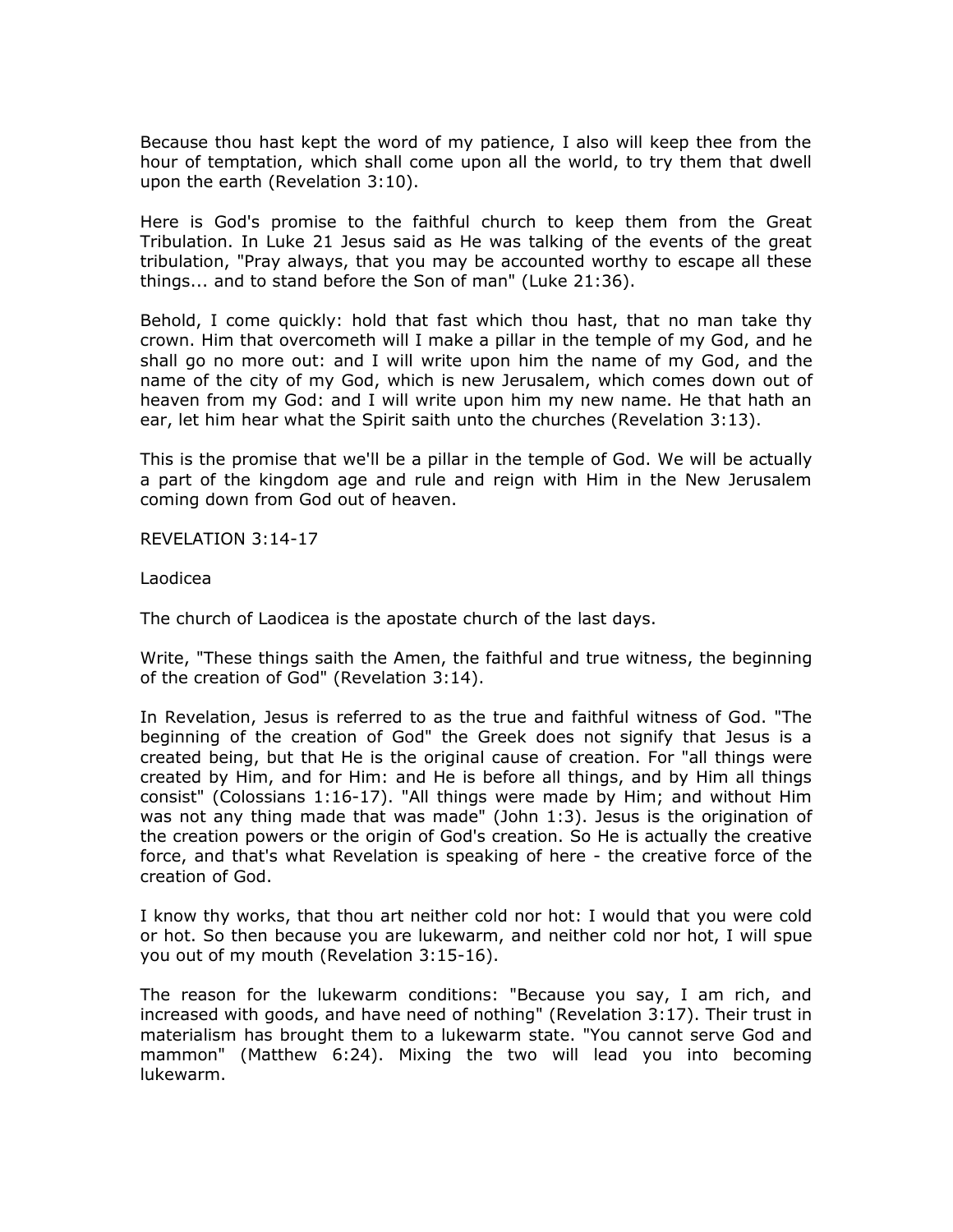"You know not that you are wretched, and miserable, and poor, and blind, and naked" (Revelation 3:17). The contrasting views one was their own view about themselves, the other was God's view about them. Jesus said that you do err if you judge yourself by men (Luke 18:9-14). Many times we look around and judge ourselves by man's standard. We might think we're all right. But man's standard isn't the standard by which we're to judge ourselves or by which we'll be judged. Jesus Christ is the standard. He demonstrates to us what God intended man to be. Hold yourself up next to Him and see how you look. That will give you an idea of what the true judgment will be like. If you say, "Well, I'm better than Chuck Smith" - that's not going to buy you anything!

Jesus said, "Except your righteousness shall exceed the righteousness of the scribes and Pharisees, ye shall in no case enter into the kingdom of heaven" (Matthew 5:20). You'll never make it on your own righteousness. The only righteousness which is acceptable is the righteousness which God has imputed unto you by your faith in Jesus Christ. The righteousness which is of Christ through faith is the only way you'll get an entrance into the kingdom of heaven.

## REVELATION 3:18-22

Those of Laodicea had their own opinion of themselves. The Lord had a different opinion of them. "I counsel thee to buy of me gold tried in the fire, that you may be rich; and white raiment, that you may be clothed, and that the shame of your nakedness do not appear; and anoint thine eyes with eyesalve, that you may see. As many as I love, I rebuke and chasten" (Revelation 3:18-19).

"My son, despise not thou the chastening of the Lord... for whom the Lord loveth he chasteneth, and scourgeth every son whom he receiveth" (Hebrews 12:5-6). If you're not chastened then you're a bastard. You're really not His son. God only chastens His sons. Don't get down on God when He chastens you. Rejoice! At least it proves you're His son. If He didn't care, He wouldn't even bother. This is His first cure for being lukewarm.

The second cure for lukewarmness: be zealous. Get out of that lukewarm rut. Get out of that tepid state. Become zealous for the Lord. The final cure for lukewarmness is to open your heart to God and repent. "Behold, I stand at the door, and knock: if any man hear my voice, and open the door, I will come in to him, and will sup with him [or eat supper with him], and he with me" (Revelation 3:20).

The Lord is inviting Himself into the closest, deepest, most intimate communion and fellowship with you - eating together with you, partaking with each other, becoming a part of each other by supping together. "To him that overcometh will I grant to sit with me in my throne" (Revelation 3:21). We'll be ruling with Christ and sitting by Him on His throne even as Jesus has been exalted and is sitting at the right hand of the throne of the Father on high. "He that hath an ear, let him hear what the Spirit saith unto the churches" (Revelation 3:22).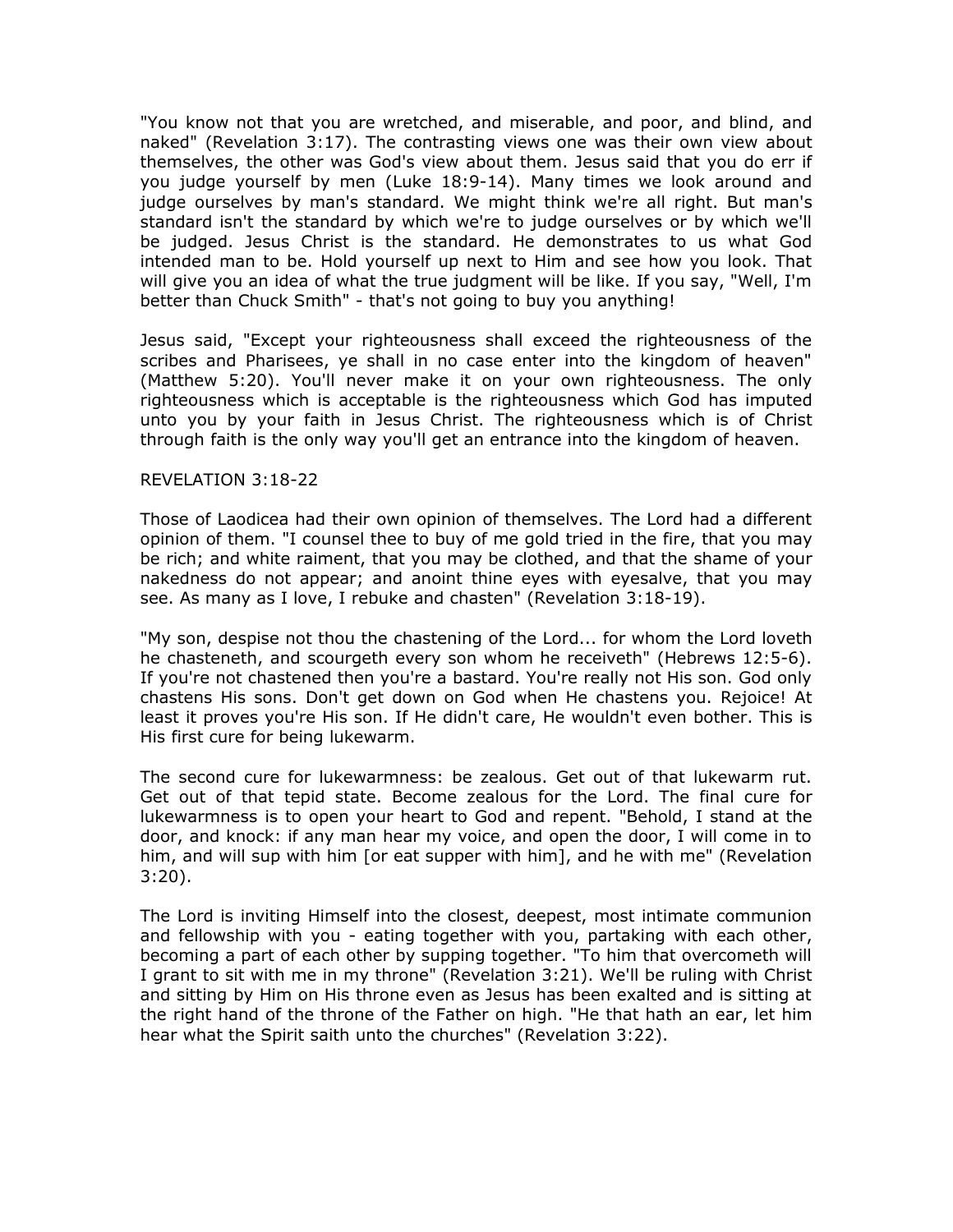#### 4. The Rapture

### REVELATION 4:1

Here we enter into the third division of the book of Revelation. Chapter 4 begins with the Greek phrase meta tauta or "after these things."

After these things [the things of the church] I looked, and, behold, a door was opened in heaven: and the first voice which I heard was as it were of a trumpet talking with me; which said, Come up hither, and I will show thee things which must be hereafter [also meta tauta - 'after these things'] (Revelation 4:1).

We have now come to the end of the church history upon the earth and the final message to the churches.

In His messages to the last four churches, Jesus spoke of His second coming. He warned the churches of His return. "Behold, I come quickly," He said. If they didn't repent they would be cast into the Great Tribulation. If they kept the word of His patience, Jesus promised that He would keep them from the hour of temptation.

"After these things" - after the church has finished her testimony upon the earth and God is through with us - there shall come from heaven,

The voice of the archangel, and the trump of God: and the dead in Christ shall rise first: then we which are alive and remain shall be caught up together with them in the clouds, to meet the Lord in the air: and so shall we ever be with the Lord (I Thessalonians 4:16-17).

The church will be transported into heaven for a seven-year period during which time there will be Great Tribulation upon the earth. (For an expanded commentary on the rapture of the church, see Snatched Away! by the author.)

After the church's witness and work upon the earth is completed, the trump of God shall sound. The trumpet sound will be saying to the Christians, the body of Christ, "Come up hither!"

While in summer camp, I've heard the trumpet say "Rise and shine!" and I've heard the trumpet say "Go to bed." I've heard the trumpet say "Come and eat!", and at football games I've heard it say "Charge!" But I'm waiting for the trumpet to say "Come up hither!" I don't know what kind of a trumpet call it will be - but I'll understand it and recognize it the minute I hear it!

When the trump of God shall sound, the dead will be raised incorruptible. And "we shall all be changed, in a moment, in the twinkling of an eye" (I Corinthians 15:51-52), "caught up... to meet the Lord in the air: and so shall we ever be with the Lord" (I Thessalonians 4:17). The Bible does not say that we shall be in heaven forever. It says that we shall be "with the Lord."

Wherever Jesus is, that's where everyone who is a Christian will be, because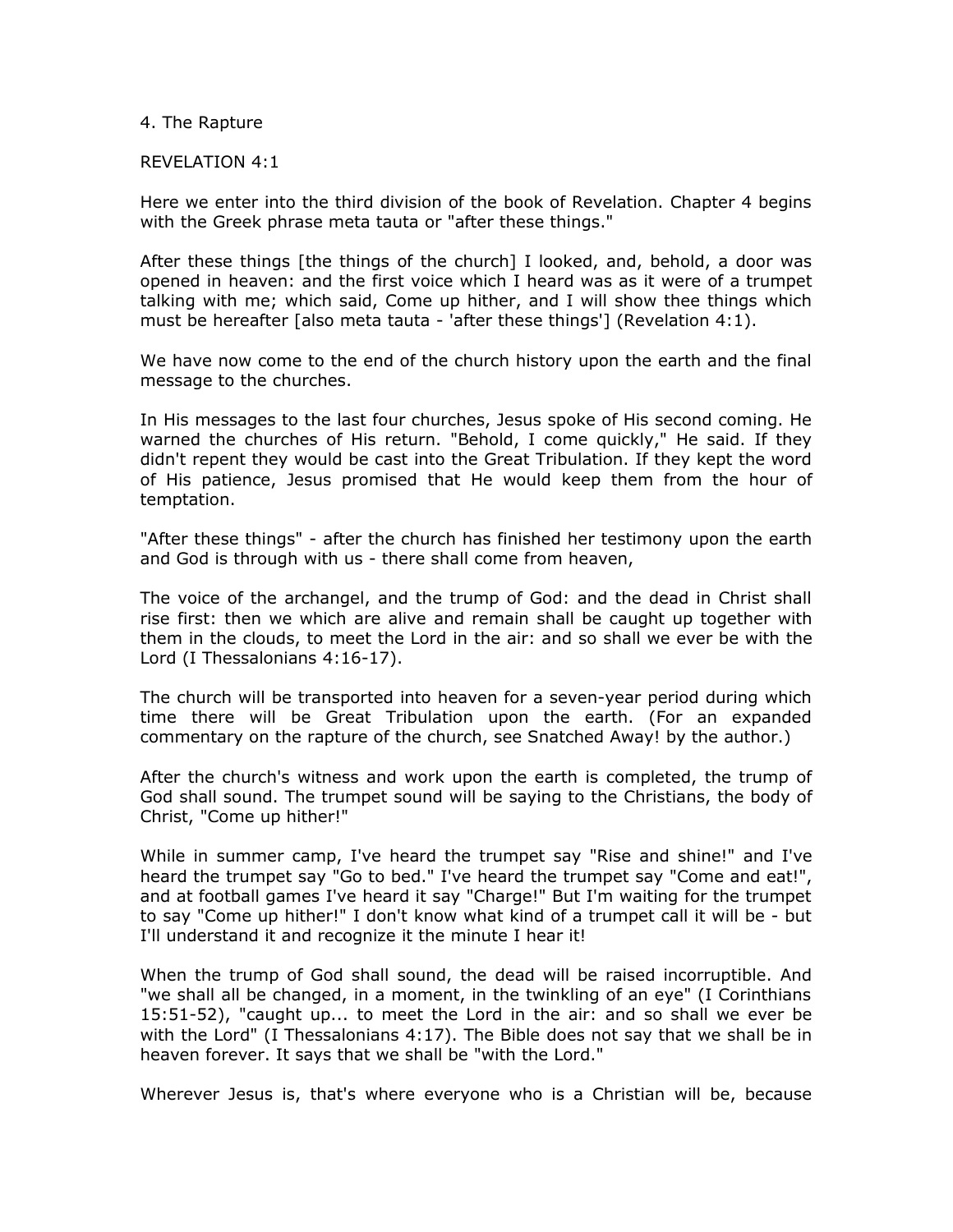we're all part of the body of Christ. We'll never be separated from Him. While He is in heaven, we'll be in heaven. When He comes back to earth, we'll come back to the earth. When He goes into the new heaven and the new earth, we'll go into the new heaven and the new earth.

The Jehovah's Witnesses say, "I don't want to go to heaven and twiddle my thumbs for eternity." Born-again Christians don't intend to. We intend to be there for seven years while the earth goes through the Tribulation. We'll enjoy the Marriage Supper of the Lamb in heaven. Then we expect to come back to reign with Christ upon the earth. We'll reign with Him as kingdom priests on the earth for one thousand years, then enter into the new heaven and new earth wherein dwells righteousness, and we'll live and reign with Him forever.

If the Lord told me to sit on a cloud and twiddle my thumbs, I'd be the happiest thumb-twiddler in all the universe! I'm not afraid of what God has in store for me. I can hardly wait! I'm sure it'll be more exciting than twiddling my thumbs. I feel sorry for those people who degrade heaven. They say, "You're always talking about the 'sweet by and by' or the 'pie in the sky.' You should be more concerned with the 'here and now'."

It was Jesus who encouraged us and gave us this glorious hope. I'm looking forward to going to heaven. I don't care what they say, I'm anxious to see it. Jesus said, "I go to prepare a place for you. And if I go and prepare a place for you, I will come again, and receive you unto myself; that where I am, there ye may be also" (John 14:2-3). There's the clue. Where Jesus is, that's where I'll be, and in His presence is fullness of joy.

It took seven days for the Lord to create this beautiful world. He's been preparing heaven for two thousand years. Imagine what it must be like by now! And you don't want to go there? Friend, you can stay here in all this pollution if you want to, but I'm going up!

I believe that the rapture of the church takes place in verse one of Revelation 4 after the things of the church history are completed. John heard a voice as a trumpet saying, "Come up hither, and I will show you things that shall be after these things." Now John will see the things that shall take place after the church is gone.

## REVELATION 4:2-7

The Heavenly Scene

"And immediately I was in the spirit: and, behold, a throne was set in heaven, and one sat on the throne" (Revelation 4:2).

Why was John "in the spirit"? Because flesh and blood cannot enter the kingdom of heaven. "And one sat on the throne." This is the great, beautiful throne of God. As John looked at God, he didn't see any form.

"And he that sat was to look upon like a jasper and a sardine stone" (Revelation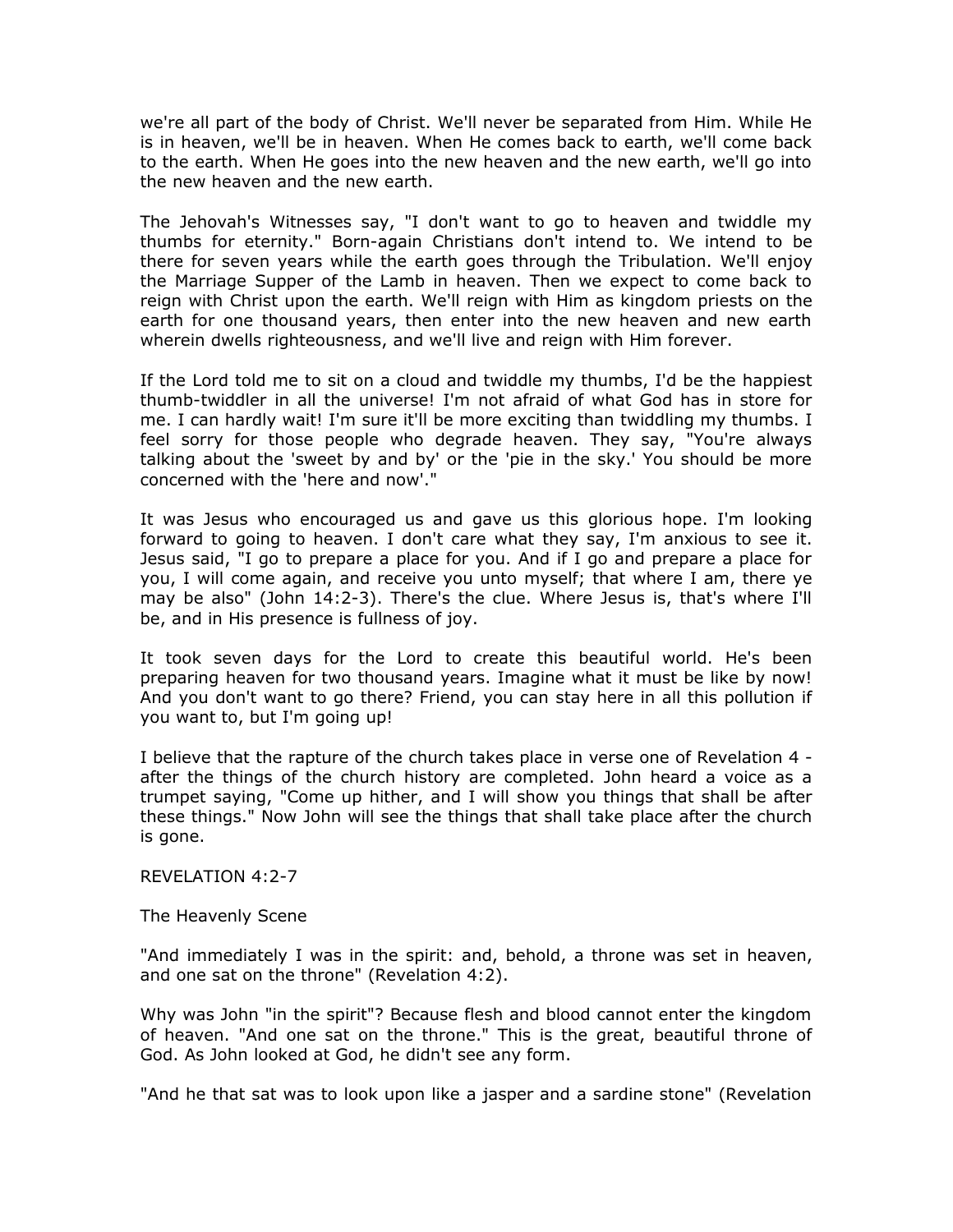4:3). Jasper is a diamond-like, clear, crystal stone with a purple hue. The sardine stone is blood red. The sardine stone was the first stone and the jasper stone was the last stone that the high priest in the Old Testament wore on his breastplate (Exodus 28:17-20). "And there was a rainbow round about the throne, in sight like unto an emerald" (Revelation 4:3).

John saw God sitting upon His throne in majesty on high. What an awesome sight this must have been! He saw the brilliance of God like the brilliance of the jasper and sardine stones - a mixture of clear, crystal, purplish hue with blood red - and an emerald green rainbow "round about the throne" of God.

"And round about the throne were twenty-four smaller seats" The word translated seats in the King James is the Greek word for "thrones." "And upon the thrones I saw twenty-four elders sitting, clothed in white raiment; and they had on their heads crowns of gold" (Revelation 4:4).

There are many Bible expositors who believe that the twenty-four elders are actually representative of the church. They have white robes, as does the church in Revelation 19:8, which is the righteousness of the saints. The twenty-four elders also have crowns of gold upon their heads. We the church have been promised the crowns of life, the crowns of righteousness by our Lord. Many Bible expositors see the elders representing the church on its throne, ruling and reigning with Christ in heaven. This is a very possible interpretation.

It is also possible that these elders represent the saints from the Old and the New Testaments - the twelve tribes and the twelve apostles. It is also possible that they're created beings of God like angels and cherubs. These elders may be created beings for the specific ministry of sitting on the twenty-four thrones around God's throne. We cannot know for sure.

And out of the throne proceeded lightnings and thunderings and voices: and there were seven lamps of fire burning before the throne, which are the seven Spirits of God (Revelation 4:5).

Again, I refer you to Isaiah 11:2 for the seven-fold working of the Holy Spirit in Jesus Christ (see Revelation 1:4 commentary).

And before the throne there was a sea of glass like unto crystal: and in the midst of the throne, and round about the throne, were four beasts [proper translation is "living creatures"] (Revelation 4:6).

These are not beasts like wild or dumb animals; they are actually highly intelligent created beings of God. As they are described in and compared with Ezekiel 1 and 10, we know that these are cherubim about the throne of God.

These four living creatures were "full of eyes before and behind. The first living creature was like a lion, and the second was like a calf, and the third had a face as a man, and the fourth was like a flying eagle" (Revelation 4:6-7).

Some see these creatures as manifestations of Christ in the Gospels. In the first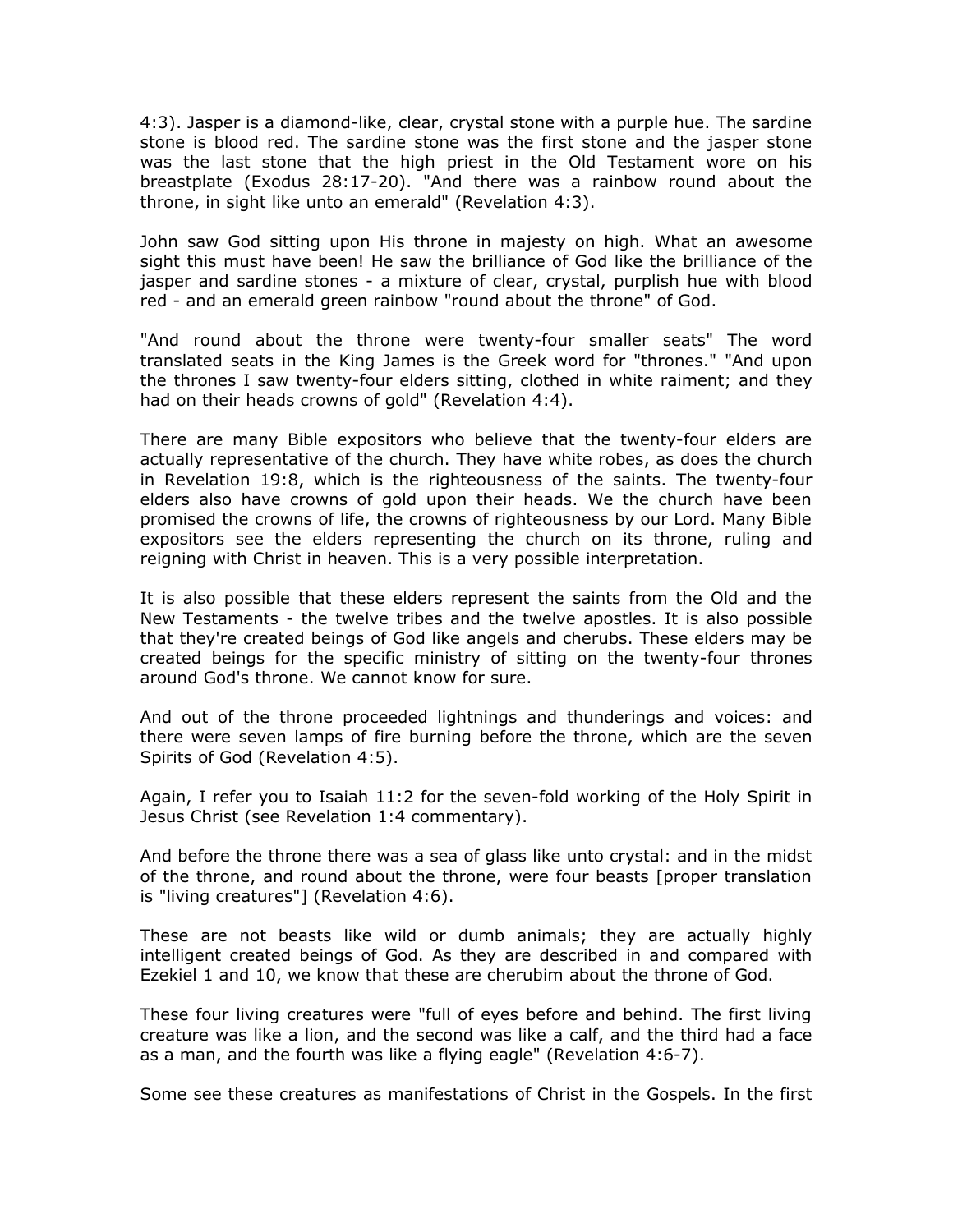Gospel, Matthew presents Jesus as the lion of the tribe of Judah. Mark presents Him as a calf, a beast of burden representing a suffering servant. Luke presents Him as the Son of man. John presents Him as the Son of God, the eagle representing the Divinity.

### REVELATION 4:8-11

And the four living creatures had each of them six wings about him; and they were full of eyes within: and they rest not day and night, saying, Holy, holy, holy, Lord God Almighty, which was, and is, and is to come. And when those living creatures give glory and honor and thanks to him that sat on the throne, who lives for ever and ever, the twenty-four elders fall down before him that sat on the throne, and they worship him that lives for ever and ever, and cast their crowns before the throne, saying, Thou art worthy, O Lord, to receive glory and honor and power: for thou hast created all things, and for thy pleasure they are and were created (Revelation 4:8-11).

Here we get a view of the heavenly scene. Study Revelation 4. Fix it in your mind. You don't want to look like a country bumpkin on his first trip to the big city when you get to heaven. You don't want to be looking around and asking everyone, "What's that!?"

You'll see God sitting upon the throne with the emerald rainbow about the throne. You'll see the twenty-four lesser thrones for the elders and you'll see the cherubim who stand before God continually saying, "Holy, holy, holy, Lord God Almighty, which was, and is, and is to come" - declaring the holiness and eternal character of God. As they do this, the twenty-four elders fall down upon the crystal sea which is before the throne of God, cast their crowns before the throne, and declare God's worthiness to receive their worship. God is worthy by virtue of the fact that He has created all things and that all things were made for Him and for His pleasure.

Now, like it or not, God created you for His own pleasure. You say, "I don't think it's fair!" Well, that's tough. That's the way it is. Like it or not, that's why you've been created.

If you truly submit to that scriptural truth, you'll find fulfillment. If you don't submit to it, you'll go around forever empty, always frustrated, and ever reaching out for something more, but never finding satisfaction. Since God created you for His pleasure, the only way your life will be meaningful and fulfilling is by bringing pleasure to God.

"Without faith it is impossible to please God: for he that comes to God must believe that he is, and that he is a rewarder of them that diligently seek him" (Hebrews 11:6). When you diligently seek after God, you bring Him pleasure. The way to have fulfillment is to live a life of faith seeking after full fellowship with God. You'll find the most satisfying and complete life you can have when you're fulfilling the basic reason for God creating you.

"Thou art worthy, O Lord, to receive glory and honor and power: for thou hast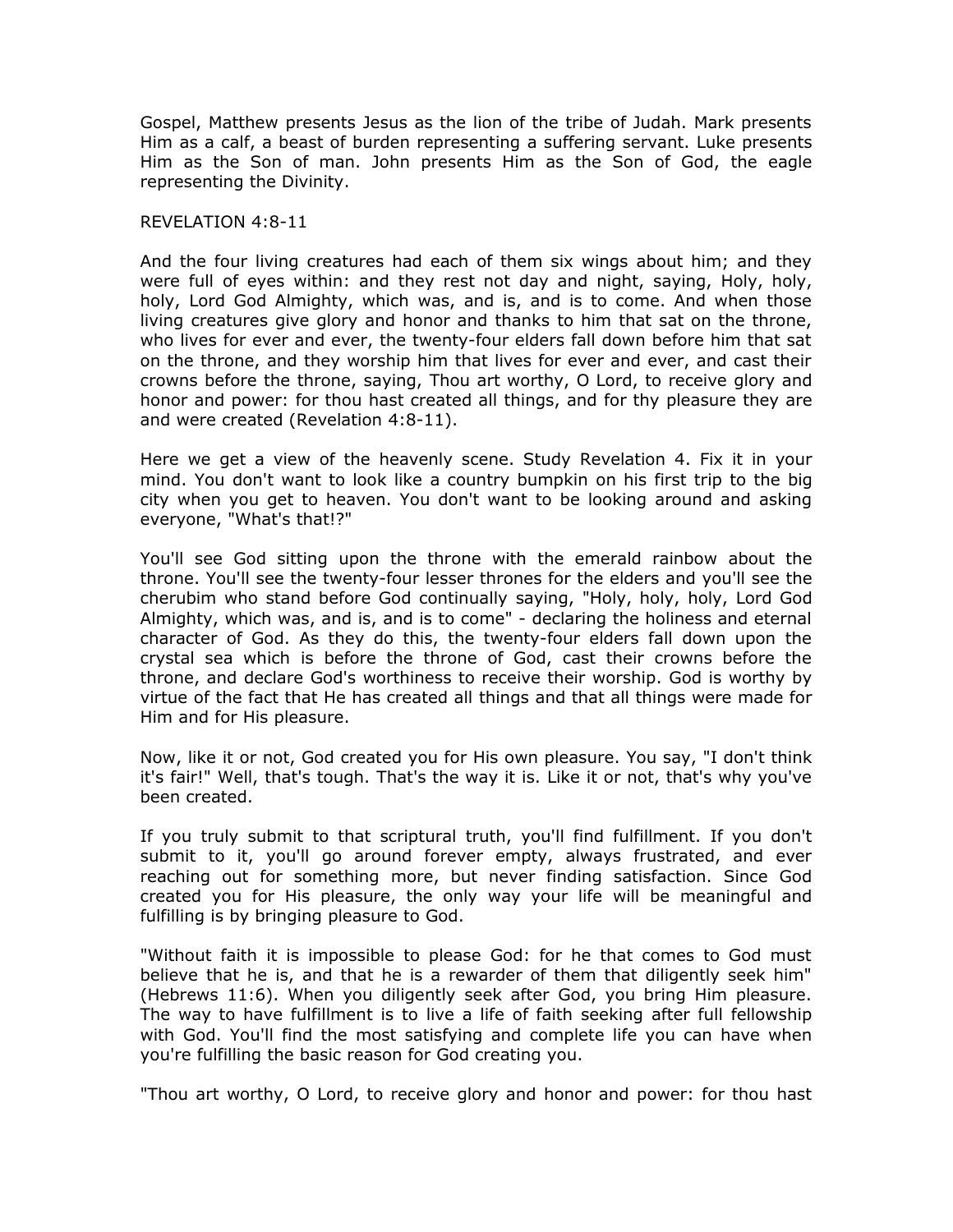created all things, and for thy pleasure they are and were created." All things were created for God's good pleasure. A lot of people come down on God for this. That's their problem. You can fight against it if you want but you won't get anywhere. The best thing is to submit to it. You can fight against a block wall to get through it. You can beat yourself against it all you want, but I happen to know what's in a block wall. I've watched them put in the steel bars and pour the grout. I know that, try as you may, you'll only hurt yourself. You're not going to affect that wall one bit. You might stain it a bit with your blood, but that won't hurt it.

Likewise, you may fight against God all you want, but you're the one who's going to suffer. Your fighting doesn't take anything away from God. It's time you wake up and quit fighting against God.

5. Who Owns the Earth?

REVELATION 5:1-7

I saw in the right hand of him that sat on the throne [in the right hand of God] a book written within and on the backside, sealed with seven seals (Revelation 5:1).

The word book in the King James Version is better translated as "scroll" from the Greek.

And I saw a strong angel proclaiming with a loud voice, Who is worthy to open the scroll, and to loose the seals thereof? And no man in heaven, nor in earth, neither under the earth, was able to open the scroll, neither to look thereon. And I wept much, because no man was found worthy to open and to read the scroll, neither to look thereon (Revelation 5:2-4).

The Father is sitting upon the throne. In His right hand there is a scroll. It has writing on the inside and on the outside and is sealed with seven seals. An angel proclaims with a strong voice, "Who is worthy to take this scroll and to break the seals?" Because no one is found worthy in heaven or earth to take it, John begins to sob convulsively.

What is the scroll? What are the seals? What is their significance? This scroll must be the title deed of the earth.

When God created the earth He gave it to man, who was in the Garden of Eden. God said, "Be fruitful, and multiply, and replenish the earth" (Genesis 1:28). He placed man in Eden to dress the garden and to keep it. God gave man one restriction: don't eat of the tree in the midst of the garden, the tree of knowledge of good and evil. God said, "The day that thou eatest thereof thou shalt surely die" (Genesis 2:17).

We don't know how long man dwelt in the Garden. But one day Satan came,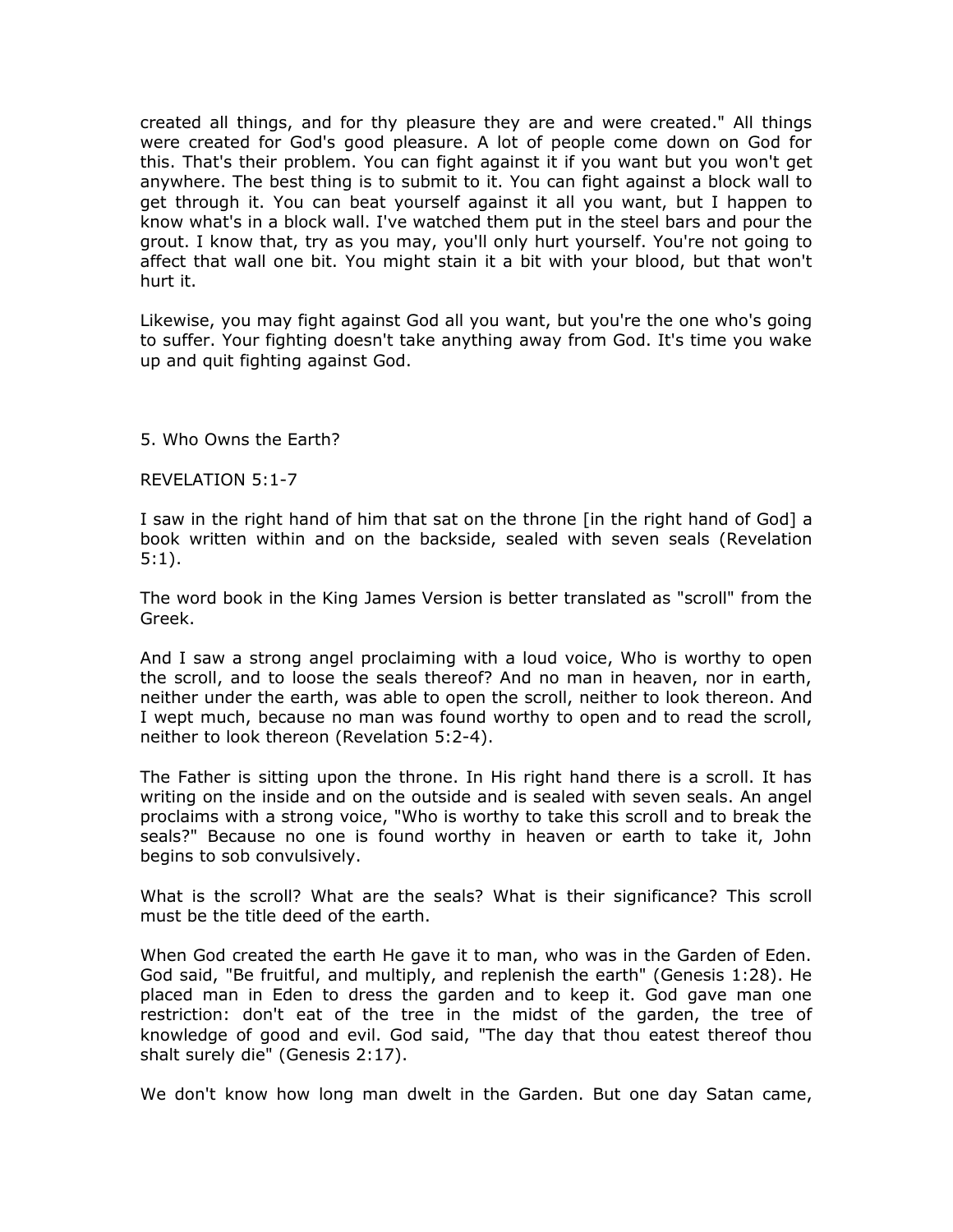tempted Eve, and she ate. She gave to Adam and he ate. They forfeited their right to the earth to Satan who had deceived and tempted them.

Know ye not, that to whom you yield yourselves servants to obey, his servants you are to whom you obey; whether of sin unto death, or of obedience unto righteousness? (Romans 6:16).

By yielding themselves to the suggestion of Satan (eating of the forbidden fruit), they acted doubly. It was a disobedience to God which took them out of fellowship with God, but it was also an obedience to Satan which brought them into submission to Satan. At that point man forfeited the right to the earth. The title deed of the earth was passed over to Satan, and the world became Satan's.

Jesus came to redeem the world back to God - to buy the "field."

The kingdom of heaven is like unto treasure hid in a field; the which when a man hath found, he hideth, and for joy thereof goes and sells all that he hath, and buys that field (Matthew 13:44).

The "treasure" in the field is the church.

Jesus died to purchase the earth. It was God's to begin with. God created it, but He gave it to man. Man, in turn, forfeited it to Satan, and Satan has been the ruler of the world ever since.

When Jesus came, Satan took Him up to a high mountain and showed Him all the kingdoms of the earth. Satan said, "All these things will I give you [for they are mine and I can give them to whomever I will], if you will fall down and worship me" (Matthew 4:9). Satan claimed as his own the kingdoms of the world and the power to give them over to Jesus Christ - if Jesus would only bow and worship him.

Jesus did not dispute Satan's claim. It was a valid claim. The kingdoms of the world belonged to Satan. Don't blame God for the starvation in the world today. Don't blame God for deformed babies.

Don't blame God for wars and crimes. These have come as the result of man's rebellion against God. You don't see God's order in the world today. You see Satan's order. He's the prince of the world.

Jesus, in referring to Satan, said to His disciples, "The prince of this world cometh, and hath nothing in me" (John 14:30). Paul called Satan "the god of this world." We see the world under Satan's control. "The god of this world hath blinded the minds of them which believe not" (II Corinthians 4:4). Thank God that He chose us in His love and opened our eyes to His truth so we might come into His kingdom!

Jesus came to redeem the world back to God. He paid the price of redemption when He died for us upon the cross. We are redeemed not with corruptible things such as silver and gold from the former life but with the precious blood of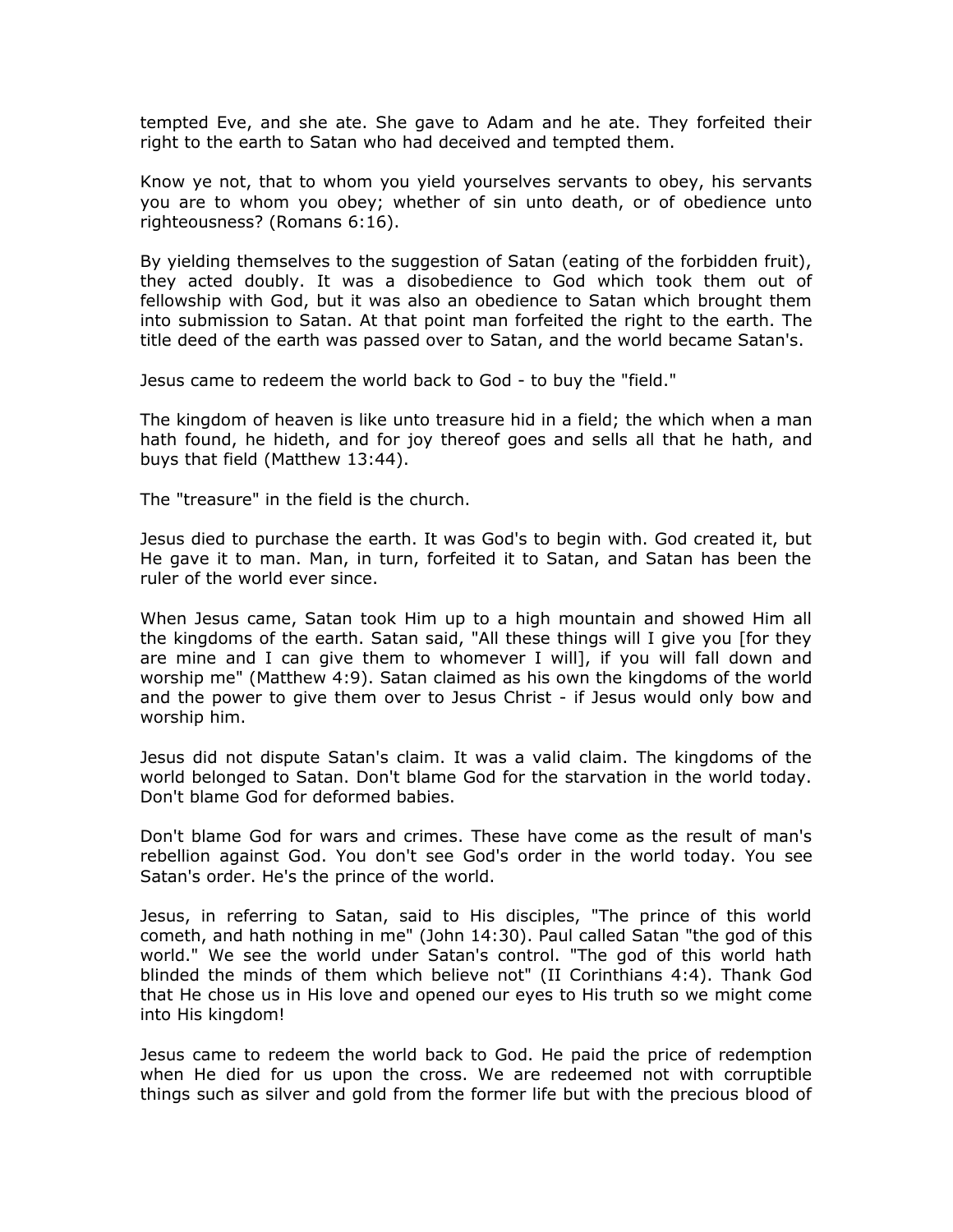Jesus Christ (I Peter 1:18-19). Jesus bought the world, but He has not yet taken possession of it.

God has placed all things in subjection under Him, but we do not yet see all things in subjection to Him (I Peter 1:18-19). Though Jesus purchased the world, He has not yet taken the title deed to it and claimed that which He has purchased. He's going to do that very soon.

A very interesting Jewish law is encountered here - the law of the forfeiture of property. If you as a Jew lost your property by forfeit, it remained with the new owner for a period of years. In the appointed year you had the right to purchase your property back as long as you could fulfill the requirements that were written in the scroll which was sealed.

Under Jewish law, if you yourself couldn't redeem your property, a relative or near of kin could step in and redeem it. This way the property remained in the family. If your relative did redeem it, he would be known as the goel (in Hebrew) or "kinsman redeemer."

Now, if in the seventh year no one was able to redeem the property, then it would remain under the new ownership. You never totally lost ownership until this redemption period was over and you or the kinsman redeemer were unable to fulfill the requirements of redemption.

On the other hand, if you could redeem it, you would call for the elders of the city to meet with you before the city gates. You would bring out the scroll that had all the requirements upon it and you would break the seal. You'd open the scroll and show your ability to pay the price, proving that you had the right to redeem it. You could actually purchase the property back for yourself in that year of redemption. Likewise, if you were sold into slavehood, you would remain a slave for six years, but the seventh year you would be set free. This was the Jewish law of redemption - being set free.

This law is significant because man was sold into the slavery of sin about six thousand years ago. The right of redemption will soon be up. Satan has possessed this place for about six thousand years, and we're about to enter the seventh thousand-year era very soon. This will be the millennial reign of Christ as God redeems that which He purchased through the blood of Jesus Christ.

Man through the years has been trying to figure out exactly when the six thousand years will come to an end. We cannot know for sure, but we know we're getting close. "No man knows the day or the hour" (Matthew 24:36).

In the heavenly scene of Revelation 5 this "scroll" is the title deed of the earth. The time has come, the six thousand years have expired, and the angel proclaimed with a strong voice, "Who is worthy to take the scroll? Who can purchase the world back from Satan?" No man was found worthy. No man can redeem himself, much less the world.

John said that when no one was found worthy, he began to sob convulsively.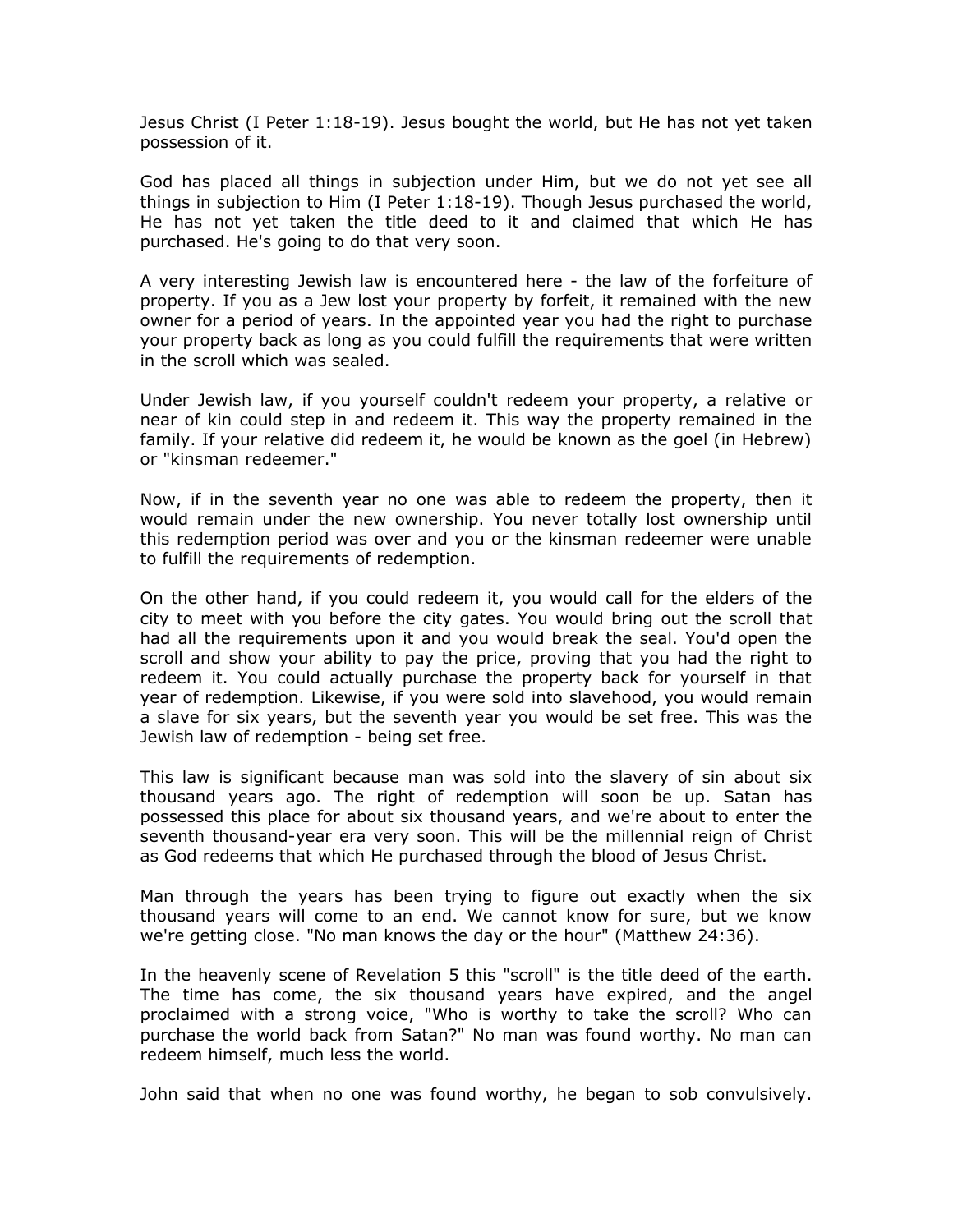Why? Because it meant that the world would go on forever in Satan's power and control. Such a thing was unthinkable in the mind of John.

We see the world today and the tragic results of man's submission to Satan's authority - the sicknesses, the sorrows, and the sufferings. To think that we would have to go on forever in this condition would indeed be a sad thing.

But "one of the elders said, Weep not: behold, the Lion of the tribe of Judah, the Root of David, hath prevailed to open the book, and to loose the seven seals thereof" (Revelation 5:5). John turned and "in the midst of the throne and of the four living creatures, and in the middle of the elders, stood a Lamb as it had been slain, having seven horns and seven eyes, which are the seven Spirits of God sent forth into all the earth. And he came and took the book out of the right hand of him that sat upon the throne" (Revelation 5:7).

John sees the Lion of the tribe of Judah take the book to loose the seals. However, John saw Him not as a lion; he saw Jesus as a lamb that had been slain. Evidently, the marks of the crucifixion are still upon Christ when He is in heaven in glory.

We know that after His resurrection Jesus had the marks of the cross in His hands and feet. It is possible that He still had the marks of the buffeting upon His face, because the disciples didn't recognize Him. Mary didn't recognize Him in the garden; she thought He was the gardener. The two disciples on the road to Emmaus didn't recognize Him. His face may have been disfigured. It may be so even in heaven, for John sees Him as a lamb that had been slain.

Isaiah, prophetically looking forward, said, "Who has believed our report? And to whom is the arm of the LORD revealed?" (Isaiah 53:1). Isaiah speaks of seeing Christ and the shock we'll have at seeing Him. "There's no beauty in Him that we should desire Him" (Isaiah 53:2). It's very possible that, when we first see Christ, He'll still be bearing the marks of His suffering. Isaiah said that as many as looked at Him were astonished because His face was so marred (Isaiah 52:14). Jesus could not be recognized as a man because of the beating that He took.

It's a heavy thought to think that Jesus might still be bearing these marks for our sins. We may see them as a reminder of God's love for us, and our hearts will go out to Jesus because He suffered so much for us. We shall ultimately see Him in His glory when He returns with His church to reign over the earth.

Isaiah also speaks about the astonishment of seeing Satan. They shall be astonished who look upon Lucifer, saying, "Is this the one who created all that trouble on the earth and gave me such a bad time?" (Isaiah 14:10-19). I think we'll be astonished when we see Satan because of his intense beauty - one of the most beautiful beings created by God.

### REVELATION 5:8-14

John saw Jesus, as a lamb that had been slain, in the midst of the throne, in the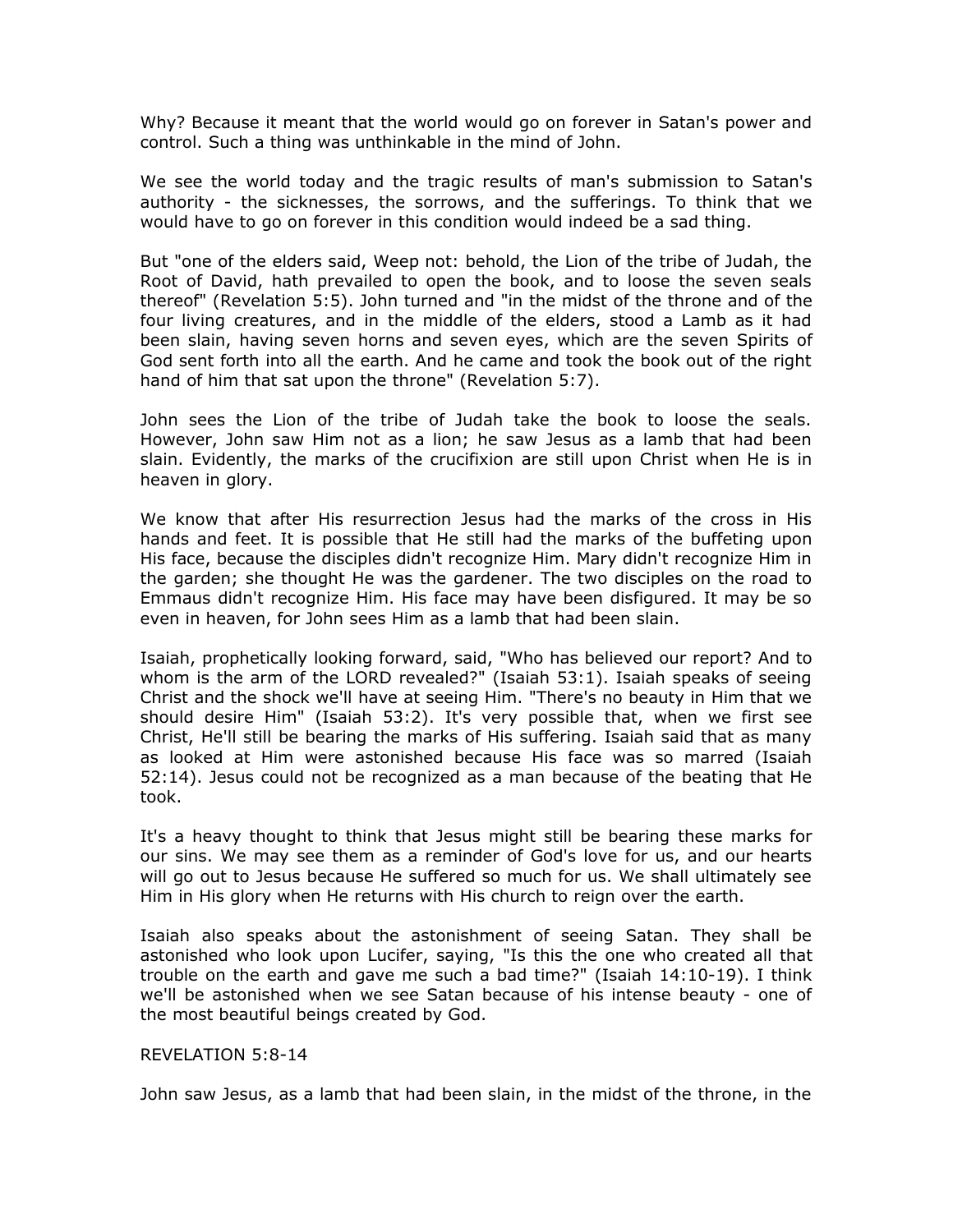midst of the living creatures, and in the midst of the twenty-four elders. Jesus took the scroll out of the right hand of Him that sat upon the throne. Immediately, all heaven breaks forth in chorus shouts of praises and victory.

When he had taken the scroll, the four living creatures and the twenty-four elders fell down before the Lamb, having every one of them harps, and golden vials full of odors, which are the prayers of saints (Revelation 5:8).

How many times have you prayed, "Thy kingdom come. Thy will be done in earth, as it is in heaven"? We're still waiting for that prayer to be fulfilled. It was the first of the petitions Jesus said we should pray. "After this manner therefore pray ye: Our Father which art in heaven, Hallowed be thy name." That's worship and ascribing glory to God. But then "Thy kingdom come. Thy will be done" (Matthew 6:9-10). The first of all our petitions should be that desire for God's coming Kingdom. That should be the paramount desire of our hearts and lives.

At this time in Revelation, our prayers are being brought forth as incense before God in these golden vials. The time for the answer of this prayer is come.

And they sung a new song, saying, Thou art worthy to take the book, and to open the seals thereof: for thou wast slain, and has redeemed us to God by thy blood out of every kindred, and tongue, and people, and nation; and has made us unto our God kings and priests: and we shall reign on the earth (Revelation 5:9-10).

Look at that song. Look at the lyrics of that song. Who is singing it? Who can sing this to Jesus Christ? Only the church can sing that song. It isn't the song of Israel. They're not redeemed from all the nations. The church is taken out of all the nations. The church is the one that was redeemed and purchased by the blood of Jesus Christ.

Notice where the church is. It is in heaven singing this song when Jesus takes the scroll out of the right hand of God. When our prayers are offered as incense we break out in glorious song to Jesus. "Worthy is the Lamb..."

This is before the first seal, which initiates the Great Tribulation period upon the earth, is even opened. The church will not go through the Tribulation. We'll be in heaven singing of the worthiness of Jesus Christ to take the scroll and to loose the seals. I plan to be there and I've already memorized the song. I don't have the tune yet, but I'll pick it up in a hurry. Thank God I can sing the song of redemption through the blood of Jesus Christ!

And I beheld, and I heard the voice of many angels round about the throne and the living creatures and the elders: and the number of them was ten thousand times ten thousand, and thousands of thousands (Revelation 5:11).

One hundred million and millions more are around the throne. Oh, what a great congregation that will be!

Saying with a loud voice, Worthy is the Lamb that was slain to receive power,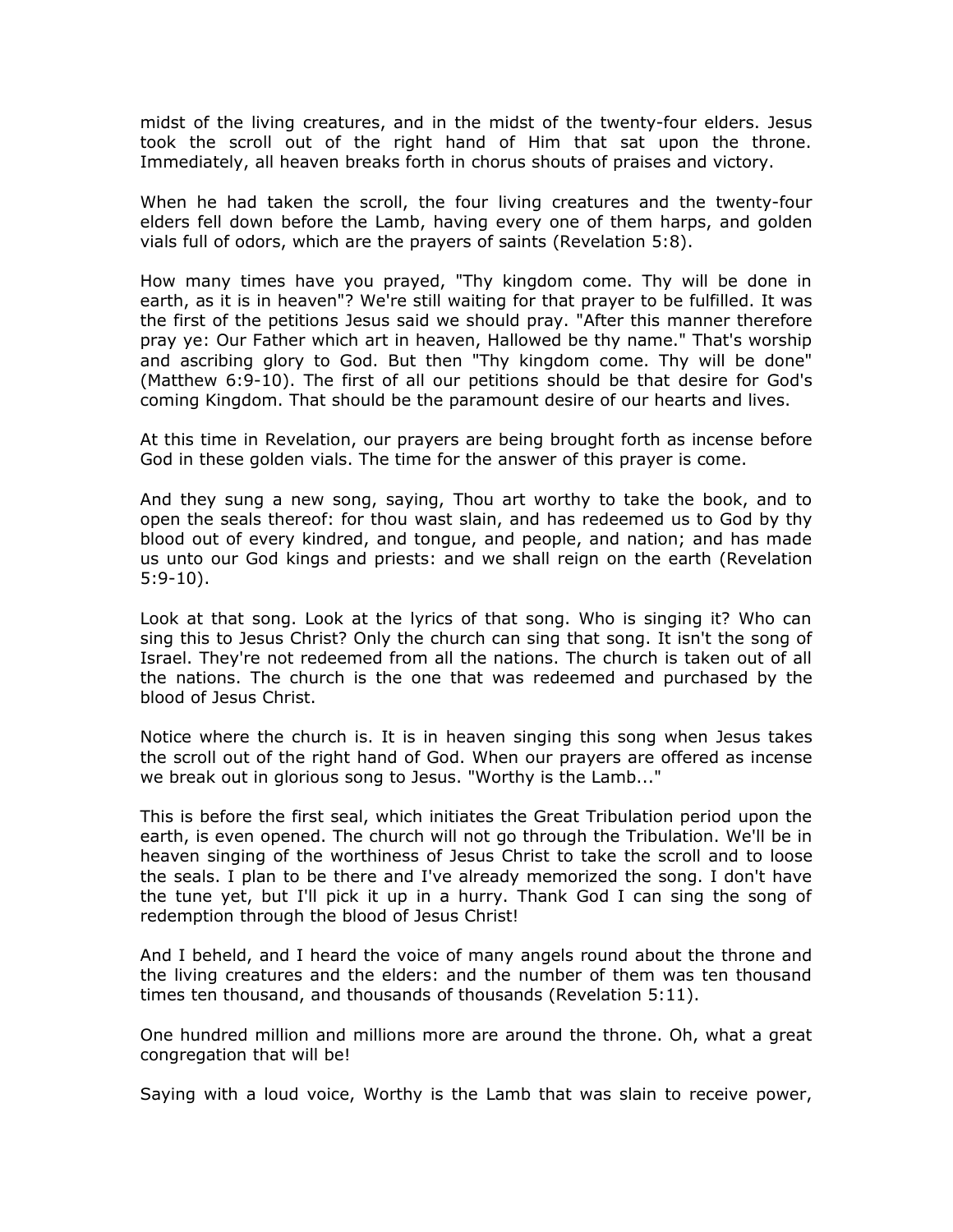and riches, and wisdom, and strength, and honor, and glory, and blessing (Revelation 5:12).

The angels of heaven worship Jesus Christ. God has said, "Let all the angels of God worship him" (Hebrews 1:6). To hear one hundred million plus millions saying "Worthy is the Lamb" will be heavenly glory!

And every creature which is in heaven, and on the earth, and under the earth, and such as are in the sea and all that are in them, heard I saying, Blessing, and honor, and glory, and power, be unto him that sitteth upon the throne, and unto the Lamb for ever and ever (Revelation 5:13).

Here the Father and the Son are given equal glory and equal worship by all creation. "And the four living creatures said, Amen. And the twenty-four elders fell down and worshipped him that lives for ever and ever" (Revelation 5:14).

This is the glorious heavenly scene when Jesus takes the scroll, the title deed of the earth, and begins the culmination of the work of redemption - laying claim to that which He has redeemed. This is what all creation is waiting for! Paul the apostle said, "For we know that the whole creation groaneth and travaileth in pain... waiting for the adoption, to wit, the redemption of our body" (Romans 8:22-23). In Revelation 5 Jesus claims His purchased possession. He takes the scroll and begins to take authority over that which is rightfully His.

## 6. Bad News

Revelation 6 describes the events that will be taking place during the seven-year period upon the earth known as the Great Tribulation - from the time that Jesus takes His church out at the rapture until He comes again with His church at His glorious second coming described in Revelation 19. So, between Revelation 6 and 19 we have a detailed account of the horrors, destruction, and desolation coming to this old planet earth.

## REVELATION 6:1-2

In Revelation 6 Jesus begins to loose the seven seals in heaven, and we see the resultant events that take place upon the earth. "And I saw when the Lamb opened one of the seals, and I heard, as it were the noise of thunder, one of the four beasts [living creatures]" (Revelation 6:1).

The word beast is an unfortunate translation. To us beast denotes a dumb animal, but these are living creatures. These are angels called "cherubim" which are about the throne of God. They are a very intelligent creation of God.

One of the four living creatures said,

Come and see [the words "and see" are not in the earliest versions]. And I saw, and behold a white horse: and he that sat on him had a bow; and a crown was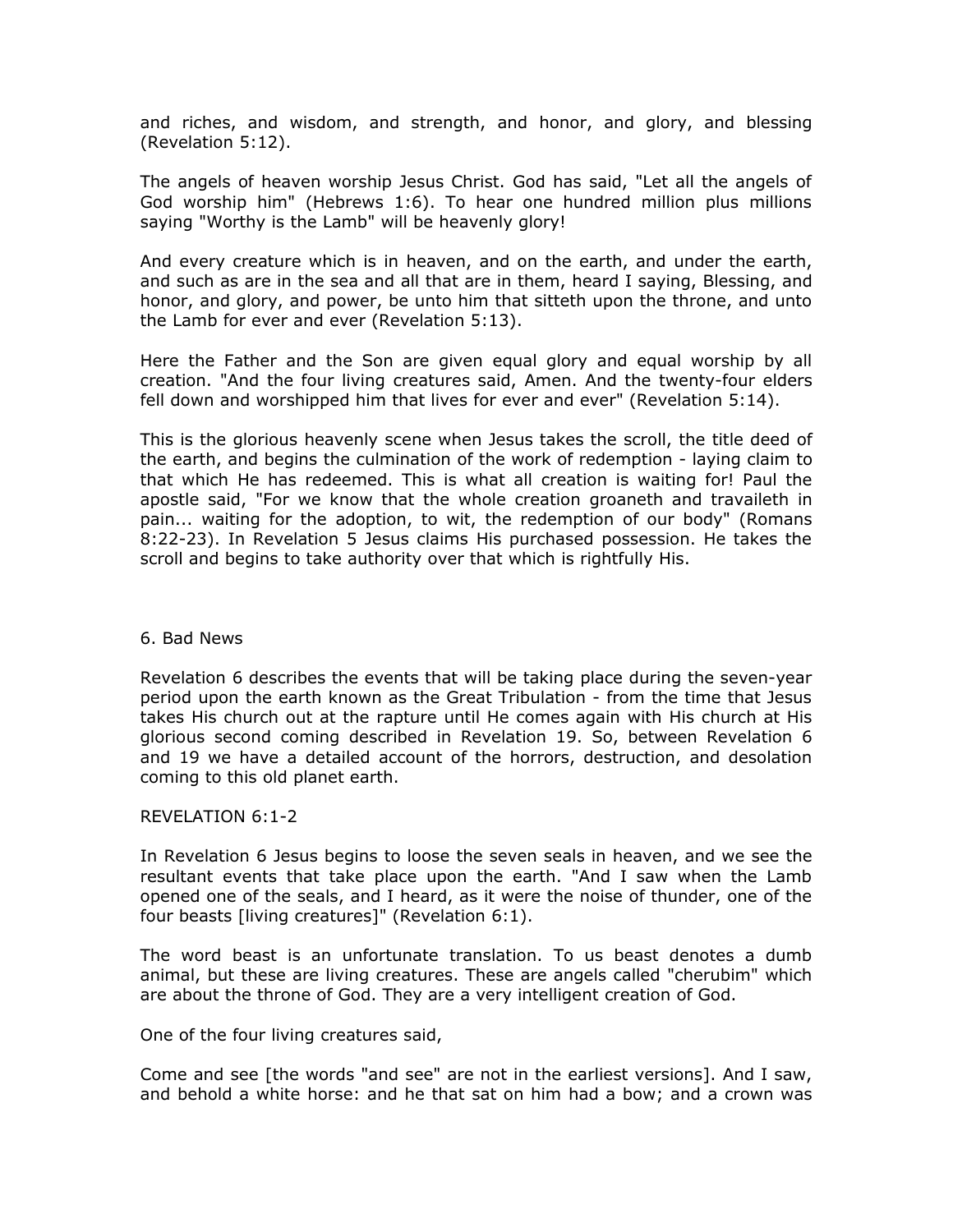given unto him: and he went forth conquering, and to conquer (Revelation 6:1- 2).

There are some who teach that the white horse rider is none other than Jesus Christ. I personally believe that the white horse rider is the Antichrist. I believe that the moment Jesus takes the church out of the world the hindering force of the Holy Spirit will be removed - and then that man of sin shall be revealed, the son of perdition (II Thessalonians 2:3,7-8).

The power of God's Spirit working in the church is hindering the Antichrist from taking over the world today. Once the church is raptured, there'll be no hindering force whatsoever and the Antichrist will move in.

I also do not believe that this is the second coming of Jesus Christ because it is followed by wars, famines, and death. The coming of Jesus Christ will usher in the glorious era of peace - God's millennial age upon the earth. In addition, this white horse rider appears at the very beginning of the Tribulation period; I cannot see this as the coming of Jesus Christ.

The term "conquering and to conquer" does speak of an ultimate conquest. The Antichrist will take over the earth and establish his kingdom. He'll receive the authority, throne, and kingdoms from Satan, which Satan once offered to Jesus if Jesus would bow to him, and begin his rule upon the earth.

It is interesting that we already see signs of the Antichrist in the world. I believe the "peace symbol" is one of the signs of the Antichrist. Historically, it is the sign of the broken inverted cross that originated with Caesar Nero. Nero is my candidate for the Antichrist (see Revelation 17:10-11 commentary). He originated this peace symbol as a sign of his hatred against Christianity.

The Bible declares that a powerful man will arise on the world scene. This man will bring the world under his control through a peace program and economic strategy.

The Antichrist will set up an economic system that will do away with money. Everyone will be assigned a mark. You won't be able to buy or sell without that mark. Ultimately, it will be affixed either in your hand or in your forehead (Revelation 13:16).

The Bible described this system two thousand years ago. In October 1974 in the state of California, several banks introduced what they called the "cashless society." You can pay your bills and arrange all your transactions by a bank number. The bank takes care of everything. You don't even need to see your paycheck. The bank receives it automatically from your employer.

Money has become a dangerous commodity because it's so easy to steal. Many service stations have a sign: "No cash accepted after 7 P.M." In many areas you already need a number on a card to buy gas after dark.

Daniel tells us that the Antichrist will make a covenant with the nation Israel,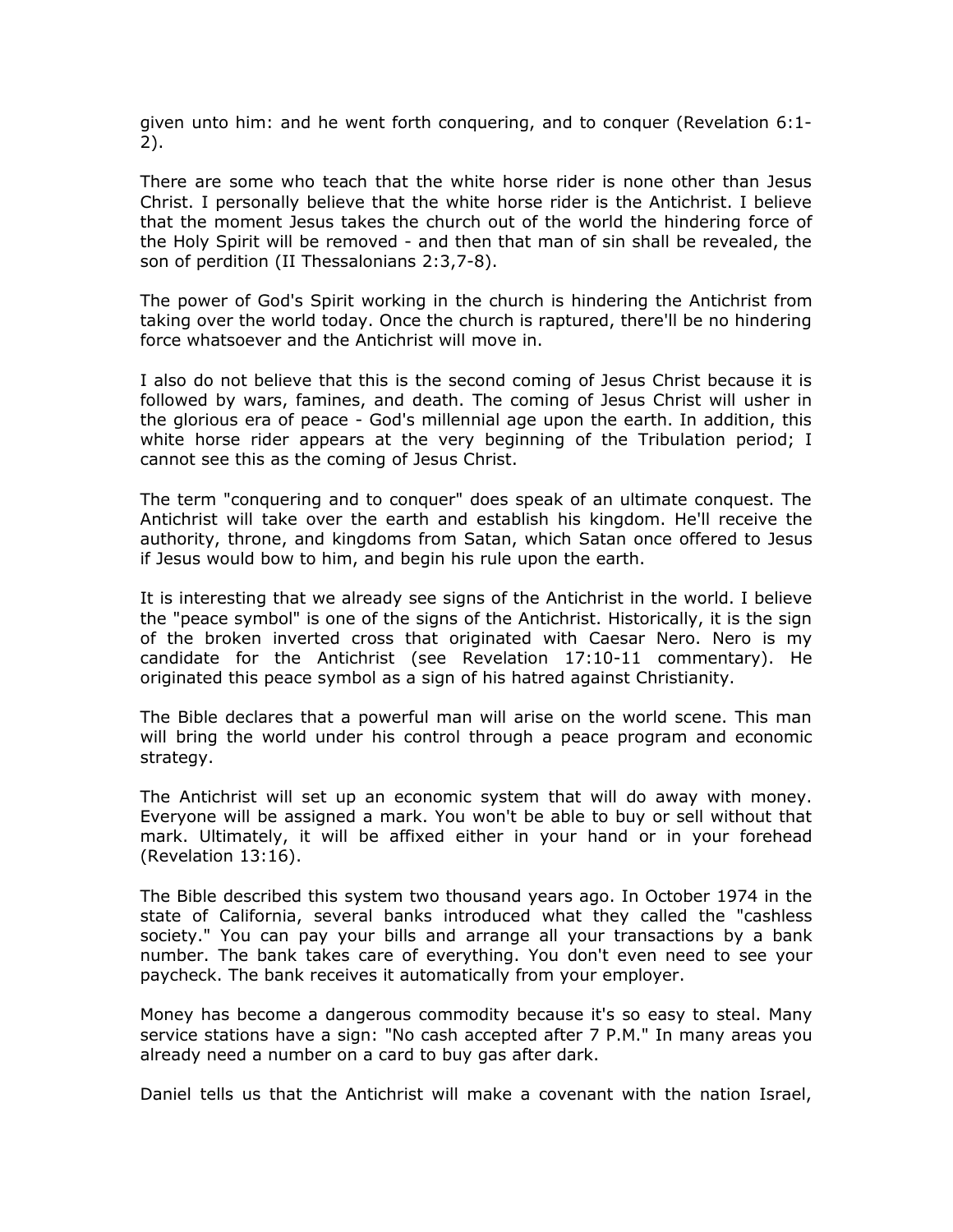which will no doubt grant her the right to rebuild the temple. However, after three and a half years the Antichrist will break this covenant with Israel, and in that rebuilt temple he'll set up an image of himself. This image has the power to speak and all the world will be ordered to worship it (Revelation 13).

We could theorize about the image with the capacity to speak and the numbering monetary system. You could say that the image is perhaps a fantastic computer system that will sit in the temple, and that all commerce will be done strictly through computer transactions and everybody will be assigned a number.

We can only guess how it will happen. However, it will happen. God's Word cannot fail. Jesus said, "Heaven and earth shall pass away, but my words shall not pass away" (Matthew 24: 35). You can be sure, since God said it, that it's going to happen! This man of sin, the son of perdition, the Antichrist shall be revealed.

Satan, who rules over the earth at the present time, will give the Antichrist his throne. Satan will turn it over to this madman until the world is brought under his dominion, power, and control.

### REVELATION 6:3-4

And when he had opened the second seal, I heard the second cherubim [living creature] say, Come. And there went out another horse that was red: and power was given to him that sat thereon to take peace from the earth, and that they should kill one another: and there was given unto him a great sword (Revelation 6:3-4).

The Antichrist will come first of all with the program of peace. He's going to establish himself as a "man of peace." He will actually be able to effect a certain degree of peace upon the earth for a time.

For the first three and a half years people will rejoice in the economic prosperity and peace that this man brings. They'll say, "Peace and safety! Let's eat, drink, and be merry! He's a genius! He's a god!" The world will begin to worship him. But his peace will be short-lived. Just as the people begin to say, "Peace and safety; then sudden destruction cometh upon them" (I Thessalonians 5:3).

The second horse, the red horse of war, comes and the world is plunged into great wars and conflicts which will culminate in the Battle of Armageddon.

## REVELATION 6:5-8

When he had opened the third seal, I heard the third cherubim [living creature] say, Come. And I beheld, and lo a black horse; and he that sat on him had a pair of balances in his hand. And I heard a voice in the midst of the four living creatures say, A measure of wheat for a penny, and three measures of barley for a penny; and see thou hurt not the oil and the wine (Revelation 6:5-6).

A "measure of wheat" is about a quart; "a penny" is a day's wage.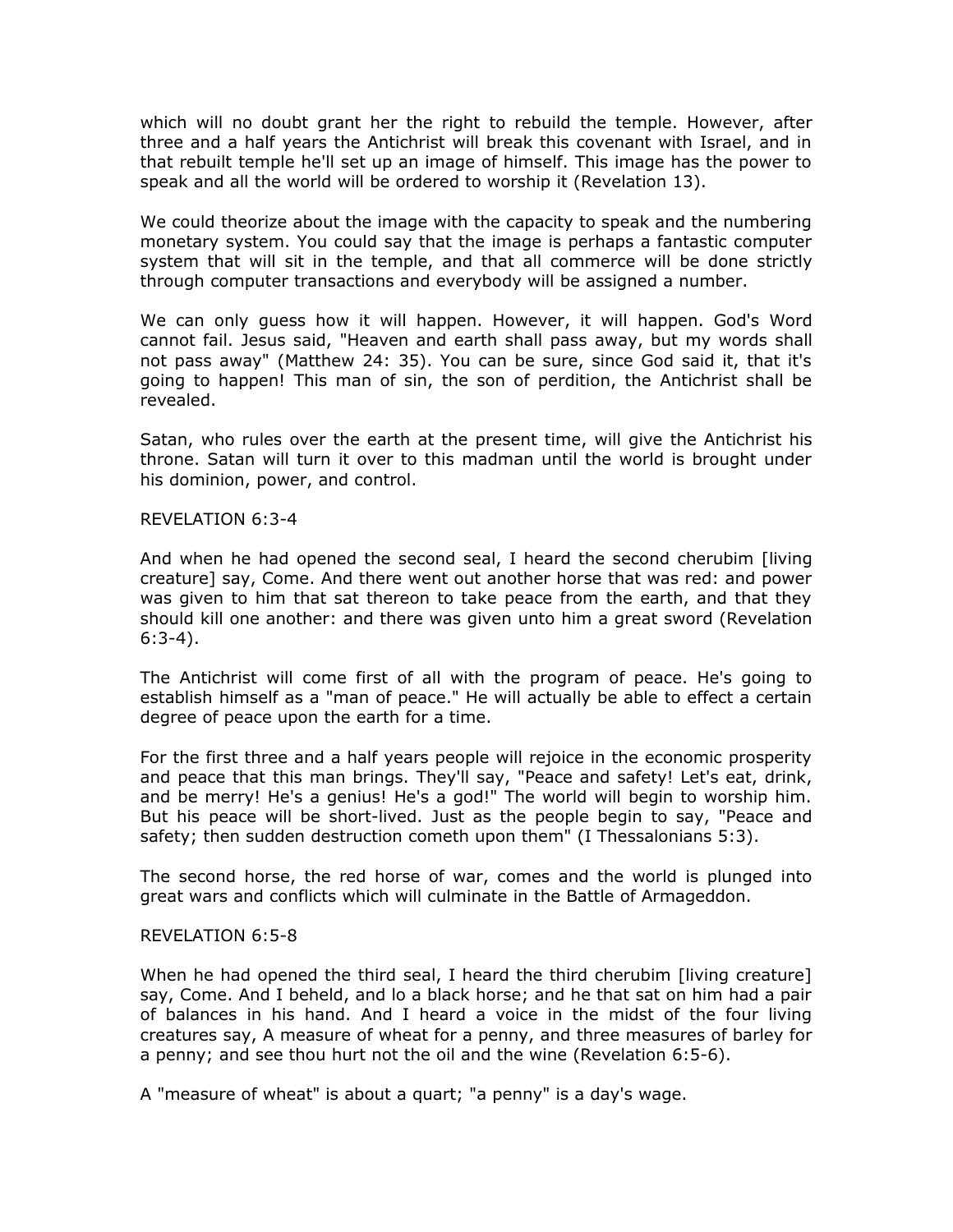Jesus told a parable about the man who went out early in the morning to hire laborers to work in his fields, and he contracted them for a penny, a day's wage (Matthew 20:1-2). Today this amounts to approximately forty to fifty dollars.

Therefore, a measure or quart of wheat for a day's wage speaks of a famine or a scarcity of food. We know that prices are governed by the supply and demand of an item. Here they'll be selling a quart of wheat for forty-five dollars.

A lot of people are trying to hedge for the future by buying silver and gold. When it gets right down to the basics, the commodity that will really hold its value is food. You can't eat gold or silver. It doesn't digest well. So, if you want to be wise, put your money into wheat, and when this time comes you can be the wealthiest man during the Tribulation period. But then, what are you going to do with the gold you get for the wheat?

There will be a tremendous famine upon the earth. In giving the signs of His coming to His disciples, Jesus spoke of famines, pestilences, and earthquakes being upon the earth (Matthew 24:7). We have famines already to a certain degree. In fact, it seems that we have to write-off certain nations because the famine is so great. We just won't try to help them. We'll only help those on the borderline of famine because we can't supply food for all the people of the world. It's very tragic in this day of modern industry and technology that man cannot even provide for the food needs of the world. And with the rapidly increasing population, things are getting worse - not better.

This famine follows in the wake of war. Should we have an atomic war right now, the whole balance of food supply would be in a precarious position. Two thirds of the world today is living under starvation conditions. There are very few nations which have a surplus of food. Imagine what would happen if a full-scale atomic war was fought and all the food supplies became contaminated and inedible. We can easily see the possibility of a terrible famine coming upon the earth.

When he had opened the fourth seal, I heard the voice of the fourth living creature [or cherubim] say. Come. And I looked, and behold a pale horse: and his name that sat on him was Death, and Hell followed with him. And power was given unto them over the fourth part of the earth, to kill with the sword, and with hunger, and with death, and with the beasts of the earth (Revelation 6:7- 8).

The fourth horse rider comes forth, the pale horse of death. Through the wars (the red horse), through the famines (the black horse), and through this pale horse of death, one-quarter of the earth's population will be wiped out. As the earth's population is nearing five billion, over one billion people will be destroyed by these horsemen. It's hard for us to conceive of such carnage.

# REVELATION 6:9-11

And when he had opened the fifth seal, I saw under the altar the souls of them that were slain for the word of God, and for the testimony which they held: And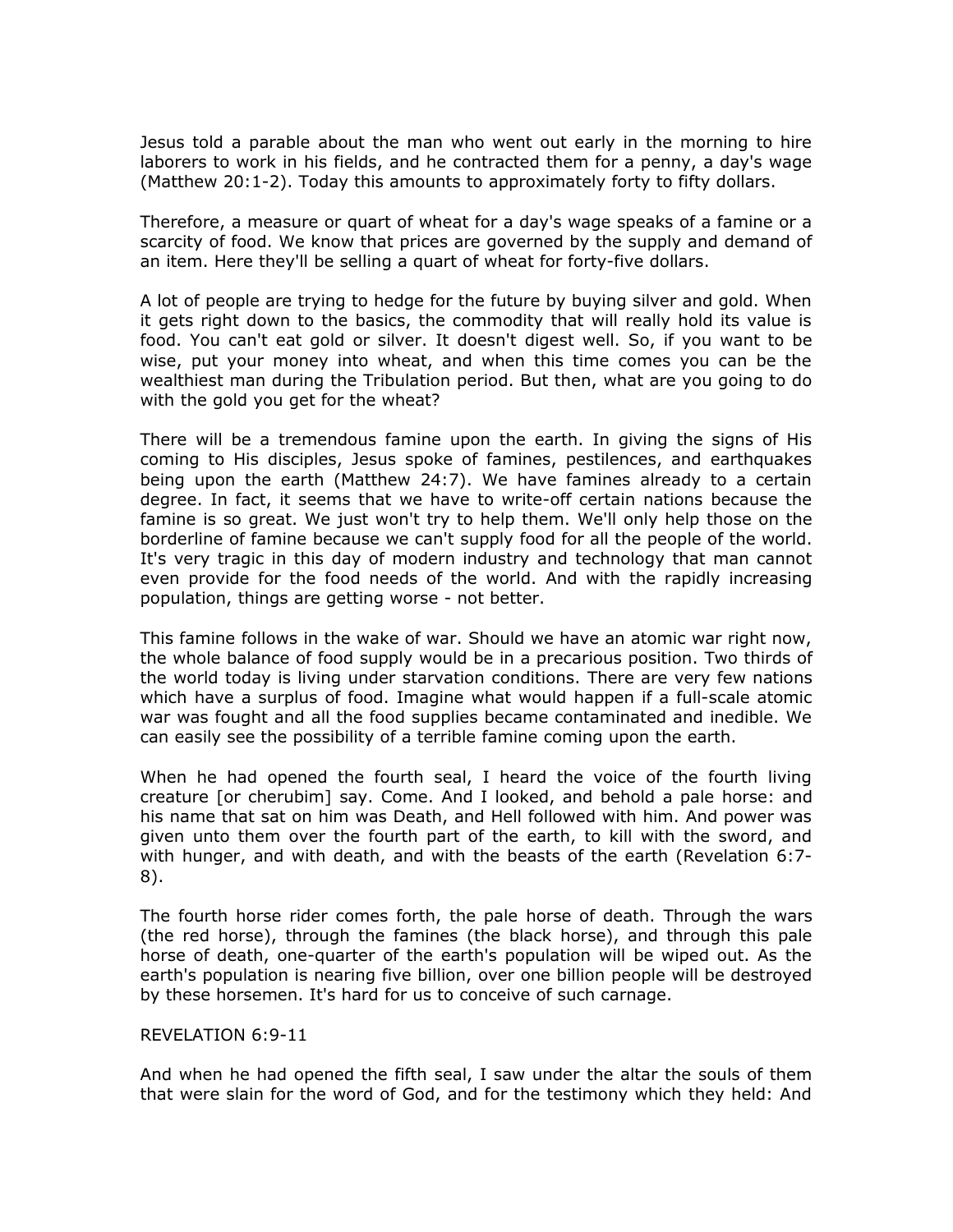they cried with a loud voice, saying, How long, O Lord, holy and true, dost thou not judge and avenge our blood on them that dwell on the earth? And white robes were given unto every one of them; and it was said unto them, that they should rest yet for a little season, until their fellowservants also and their brethren, that should be killed as they were, should be fulfilled (Revelation 6:9- 11).

Who are these "souls" under the altar? They are those who were slain for the Word of God and for the testimony which they held. These are the souls who have been martyred during the Tribulation period. They are calling for vengeance upon those who killed them.

These souls under the altar are not the church or church martyrs. The church has already taken its place in the heavenly scene, singing glory to the Lamb for the redemption by His blood (Revelation 5). This group martyred during the Tribulation period doesn't take its place in the heavenly scene until Revelation 7 (between the sixth and seventh seals).

## Martyrs and the Mark

The Antichrist is going to make an image of himself, and the false prophet will demand that the earth worship this image (Revelation 13). These two have the power to put to death anyone who refuses to worship this image (Revelation 13:15). However, an angel is going to fly through the midst of the heaven saying unto the people, "Don't take the mark of the beast. Don't worship him or his image. If any man worships his image, there is no hope and he is condemned to Gehenna" (Revelation 14:9-11). There is no possibility of salvation for anyone who takes the mark of the beast, worships the beast, or worships his image. Many will refuse to take the mark and will turn to Jesus Christ.

Many will be killed during this time for the Word of God and the testimony they hold. Oftentimes we worry about the salvation of our loved ones. The worry is good. Perhaps you'll intercede and pray for them now. It's very important.

Once the church has been raptured, it doesn't mean that the opportunities of salvation have ceased. It will be possible for people to be saved during this Great Tribulation period. After the church has been taken out, many of your loved ones who have rejected Jesus Christ will know that your witness to them was true. I believe many of them will turn unto the Lord and seek salvation. God is gracious and merciful, and salvation will be given to those who will believe and trust in Him in that day.

These martyrs who have refused to take the mark of the beast are given white robes and told to rest for a short season until their total number be complete until those to be slain as the martyrs were slain are fulfilled.

Some of you may be breathing a sigh of relief, saying, "If I miss the rapture I can always make it in the back door. I'll be one of the martyred souls under the altar." It would seem to me that if you have difficulty living for Christ now with the strength and help of the Holy Spirit, you'll have a harder time dying for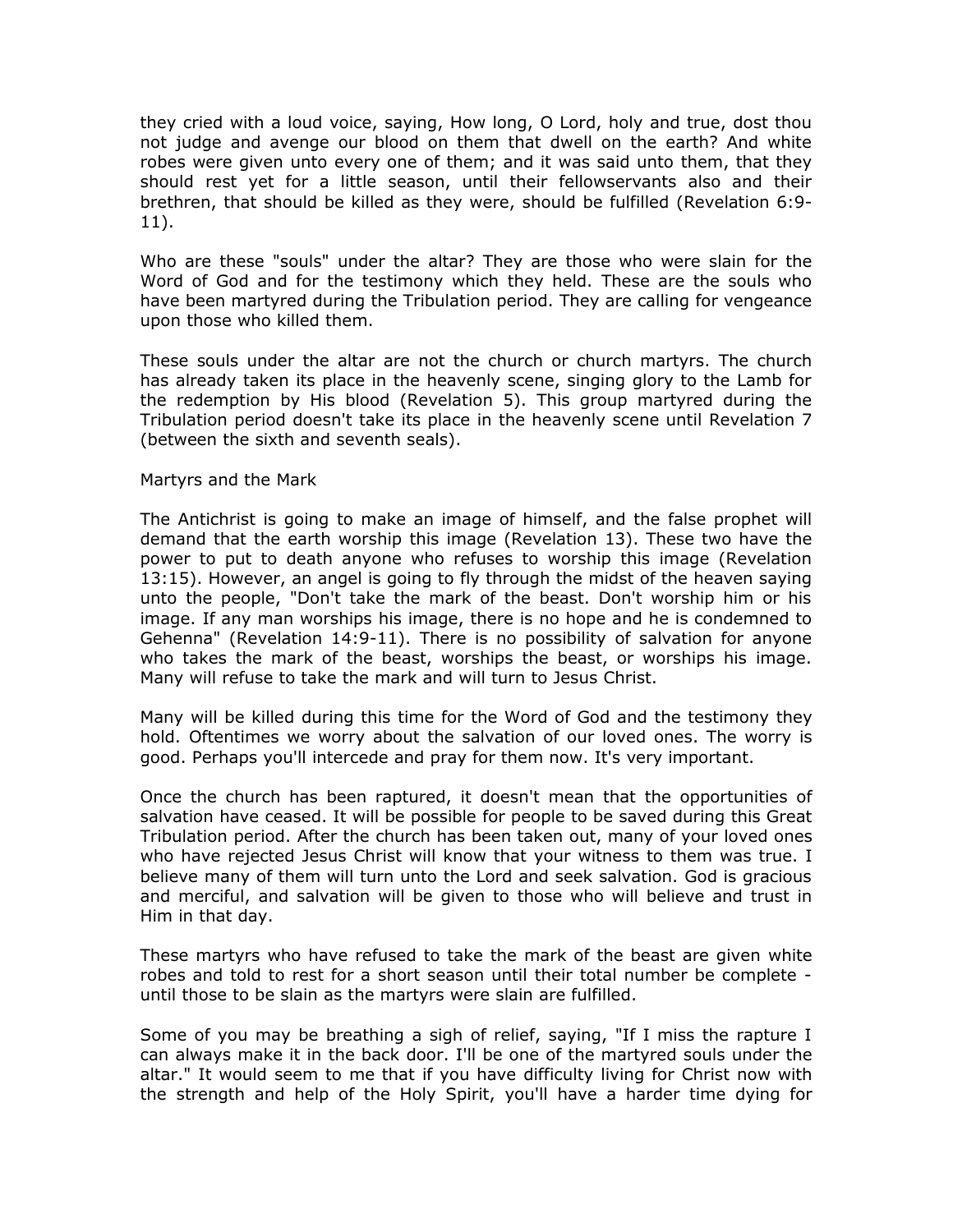Christ then. When the church is removed, you'll be on your own. It's much better to go in the rapture of the church.

REVELATION 6:12-14

And I beheld when he had opened the sixth seal, and, lo, there was a great earthquake; and the sun became black as sackcloth of hair, and the moon became as blood; and the stars of heaven fell unto the earth, even as a fig tree casteth her untimely figs, when she is shaken of a mighty wind. And the heaven departed as a scroll when it is rolled together; and every mountain and island were moved out of their places (Revelation 6:12-14).

Great cataclysmic events will take place upon the earth, including great meteorite showers.

In Arizona there is a huge meteorite crater in the desert between Flagstaff and Winslow. One meteorite can do an amazing amount of damage. Imagine the devastation if such a meteorite hit an area like Los Angeles.

In 1908, a meteorite hit Siberia and leveled forests for miles. In fact, the explosion and the damage were so tremendous that the physicists believe the meteorite might have been anti-matter. Anti-matter in theory is a reversal of matter as we know it. Matter is composed of atoms having electrons revolving around a nucleus of protons. The theory of anti-matter proposes that antimatter atoms have protons revolving around a nucleus of electrons. According to this theory, when matter meets with anti-matter, there is a tremendous atomic explosion. So devastating was the destruction in 1908 in Siberia that some physicists have theorized an antimatter meteorite actually hit the earth. We don't know for sure.

It is interesting that Isaiah describes the same cataclysmic events as John. He said the earth will stagger to and fro like a drunken man and be moved out of its place (Isaiah 13:13; 24:20). Joel describes these things as he speaks about the powers of the heavens being shaken and the sun and the moon being darkened (Joel 2:30-31; 3:15-16). Jesus spoke about these great cataclysmic events as preceding His second coming.

There is an interesting book by Immanuel Velikovsky called Worlds in Collision. The major premise of this book is that the planet Venus was introduced into our solar system during the historic period of man. The author believes that Venus made a very close pass to the earth about the time that the children of Israel were delivered from the Egyptian bondage. It made its second pass at the time Joshua came into the Promised Land. Then the planet Venus was fixed in its present orbit in our solar system.

Velikovsky describes the events that took place at the time of Moses and the exodus from Egypt - those plagues that came upon the Egyptians when the waters turned to blood (Matthew 24:29-30). He ties these events in with the approach of the planet Venus to the earth and the myriad of meteorites that would result from this close pass. He speaks of the earth changing direction in its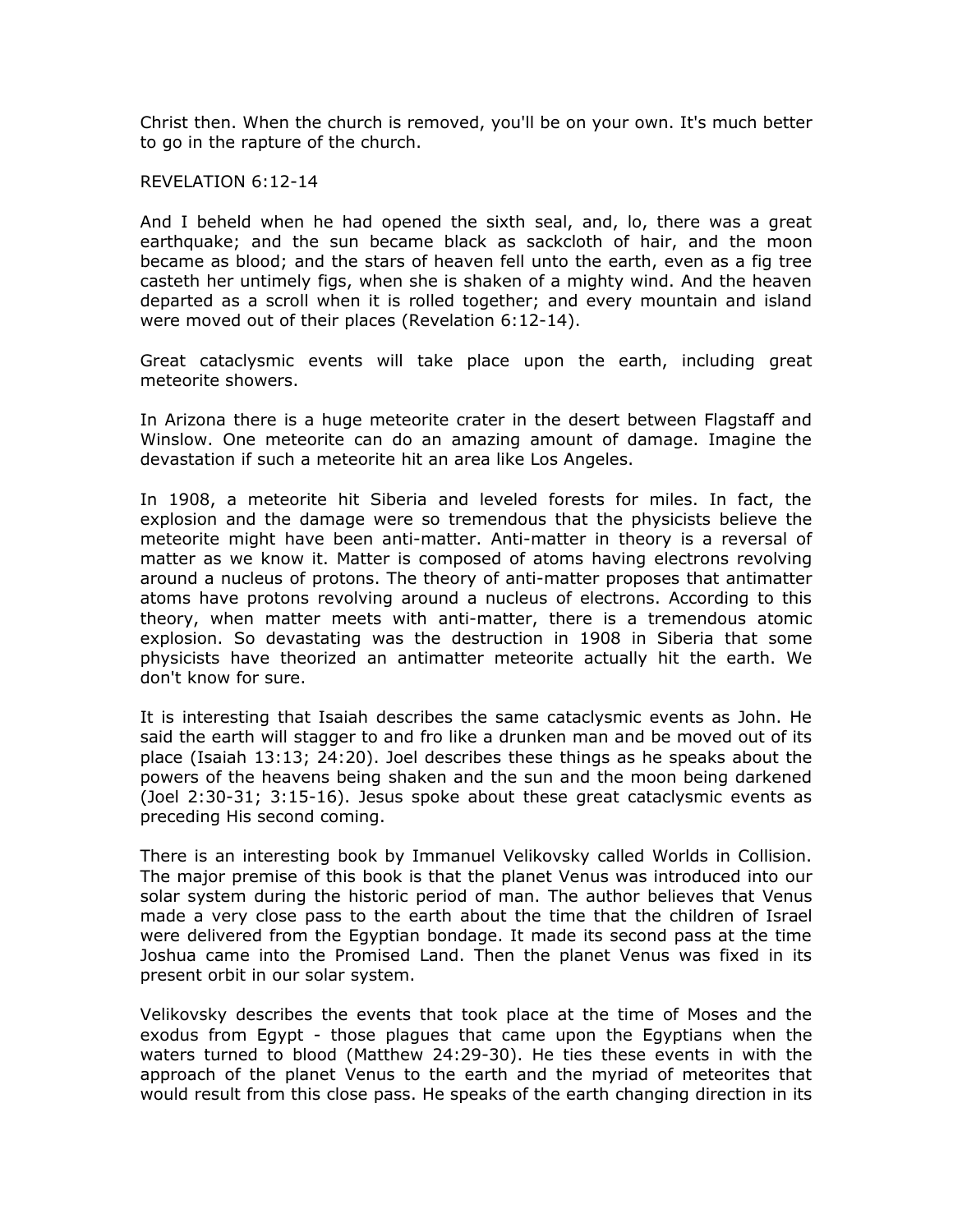orbit at that point. He gives evidence to show that perhaps Venus' pass took place during this period of history, collaborating it with historic events around the world.

As Velikovsky described the events that would take place at the introduction of a planet into our solar system, my mind went on to the future and to an event that is going to happen - the great earthquake.

The sun becomes black and the stars of heaven (the meteorite showers) come upon the earth. There will be tremendous devastation. The heavens will depart as a scroll when it is rolled together, and every mountain and island will move out of its place. These are the cataclysmic judgments of God that will take place upon the earth at that time. Just how God is going to do it, we don't know - but He will do it.

Polar Axis Shift

We have another possible explanation for the predicted cataclysmic events. According to many physicists a polar axis shift takes place about every five thousand years. We're a little overdue for our polar axis shift now.

Our present polar axis is set at a twenty-three degree pitch in its relationship to the sun. This slant gives the earth its seasons. We know that the seasons today are not as they have always been. At one time there were forests at the South Pole. Explorers have discovered charcoal deposits two hundred feet under the ice.

The North Pole regions and Siberia used to be tropical areas. The remains of mammoths have been found encased in ice and perfectly preserved. This speaks of an "instant freeze" process taking place some time in the past. In the digestive tracts of these mammoths they have discovered tropical vegetation. So, we know that at one time the earth was actually more tropical and lush than it is now.

Physicists tell us that a polar axis shift creates great convulsions throughout the earth causing mountains to disappear. There used to be a great ocean around Salt Lake City, Utah. The Great Salt Lake is all that remains now. There are sea shell fossils at the south rim of the Grand Canyon. That whole area was once under a great sea. Some scientists believe that at the last polar axis shift this ocean covering Utah and Arizona actually flooded south, creating the Grand Canyon, and now comprises the Gulf of California.

During a polar axis shift whole mountain ranges disappear while others are forced upward, oceans move and tidal waves are generated. All the earth's geographical structure and surface undergoes tremendous change.

Before the earth changes the tilt of its axis, it goes into a wobble like a top that is slowly running down. Then it suddenly shifts. Studies by physicists show that the earth has already gone into a wobble and could shift at any time.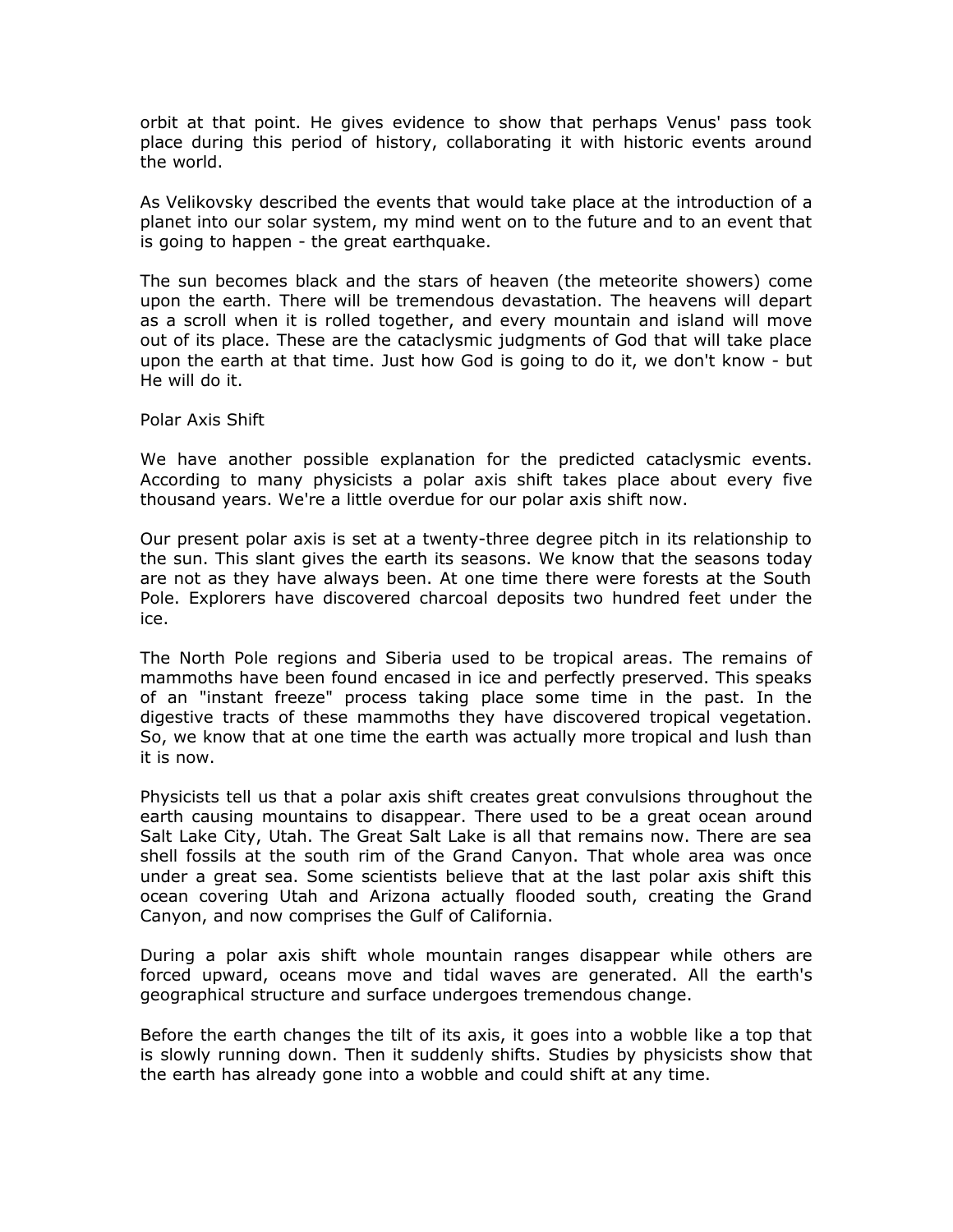It is an interesting possibility and may be what Isaiah was referring to when he said, "The earth shall stagger to and fro like a drunken man [the wobble] and then shall be removed out of her place." God could shift the earth so that it receives an even, all around exposure to the sun. If the earth didn't have the present tilt, but was perpendicular to the sun we'd have the same uniform relationship to the sun and, once again, the polar caps would melt. The increased heat would produce much more moisture in the atmosphere, creating lush and tropical jungles all around the world.

It is very possible that the flood in Noah's time could have been created by the polar axis shift. It would closely correspond to the time some physicists say the last shift took place. This could also explain why the life span was shortened after the flood. The drastic atmospheric changes may have caused an increase in ultraviolet and infrared ray penetration and, consequently, a quickening of the aging process. It's quite interesting to study these scientific matters and to realize how marvelous a book God's Word, the Bible, actually is.

REVELATION 6:15-17

Will communism conquer the world? I can declare to you that it shall not, because we find different classes of men described in Revelation 6:15.

The kings of the earth, and the great men, and the rich men, and the chief captains, and the mighty men, and every bondman, and every free man [all classes of men that exist at the present time], hid themselves in the dens and in the rocks of the mountains; And said to the mountains and rocks, Fall on us, and hide us from the face of him that sitteth on the throne, and from the wrath of the Lamb: For the great day of his wrath is come; and who shall be able to stand? (Revelation 6:15-17).

We are now living in the Age of Grace. God has been merciful and gracious unto us. God has been very longsuffering and patient. But the day of His wrath is coming.

God was long-suffering and patient with the men of Noah's day, waiting 120 years as Noah built the ark before the flood finally descended. The patience of God was manifested then, and God has been patient and long-suffering now. But God said in the time of Noah "My spirit shall not always strive with man" (Genesis 6:3). That is also true today.

There are many people who misinterpret the longsuffering of God for weakness. They say that God will not judge His people. David declared that the wicked who are rich and prosperous say, "Does God see? Does God hear? Will He judge the world?" (Psalm 94:7, 9). They live as if there were no God. But the day of God's wrath shall come - the tragic day for those who are left here.

The very fact that "the great day" is the day of God's wrath, "the wrath of the Lamb," would again preclude the church being upon the earth. "For God has not appointed us to wrath" (I Thessalonians 5:9).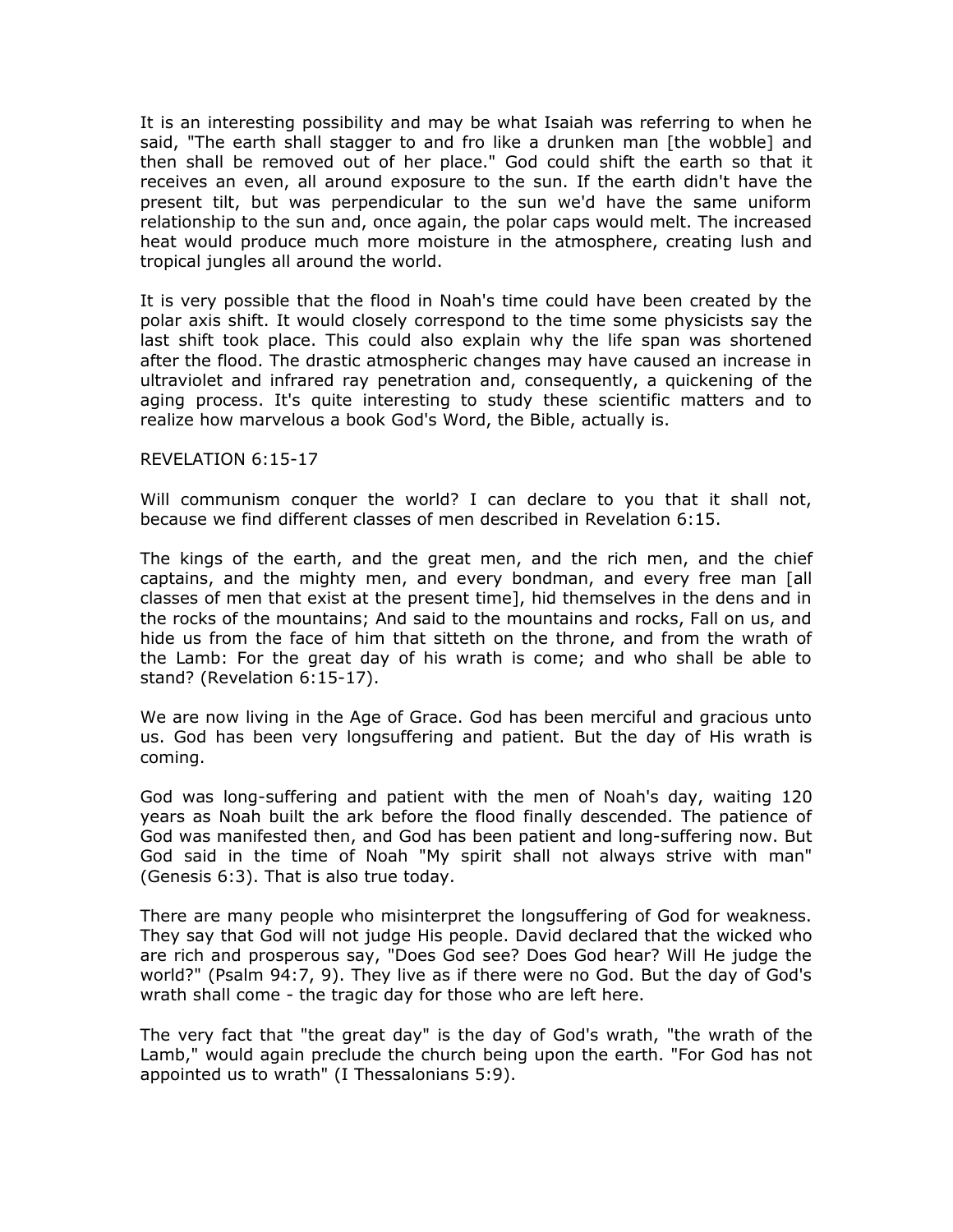When the wrath of God was to be poured out upon the cities of Sodom and Gomorrah, Abraham said unto the Lord, "Will not the Lord of the earth be just? Isn't God fair? Would You destroy the righteous with the wicked?" And Abraham proposed, "What if there be fifty righteous in the city, would You destroy the fifty righteous?"

The answer was, "No." If there were fifty righteous men then God would spare the city for their sake. But what if there's only forty-five righteous? He'd still spare it. What if there were only thirty? He'd still spare it. What if there were only ten? God would still spare it. But when the angel of the Lord arrived in the city of Sodom, there were not ten righteous. So, the Lord delivered Lot and his wife and two daughters (Lot's wife didn't make it completely). Then the judgment came upon the cities of Sodom and Gomorrah (I Thessalonians 5:9).

God delivers the righteous. Referring to this very same incident, Peter said, "The Lord knows how to deliver the godly out of temptations, and to reserve the unjust unto the day of judgment to be punished" (II Peter 2:9).

The day of God's wrath is come. But God isn't angry with us, for we have accepted His provision through Jesus Christ. God's anger against our sin was visited upon Jesus Christ, and He died in our place.

## 7. Two Special Groups

After Revelation 6 there's a break. Revelation 7 is a parenthetical chapter. We stop the chronological progression while John introduces some other events before the scroll's seventh seal is opened. We're introduced first to a group of people whose number is 144,000.

### REVELATION 7:1-3

After these things I saw four angels standing on the four corners of the earth, holding the four winds of the earth, that the wind should not blow on the earth, nor on the sea, nor on any tree (Revelation 7:1).

It is interesting that these angels are holding back the winds from blowing. How long could you survive in the Los Angeles basin if we didn't have the winds carrying the smog elsewhere? Just a few still days with slight winds and we practically asphyxiate. Here the angels are holding the winds and halting the wind movement upon the earth for a period of time.

And I saw another angel ascending from the east, having the seal of the living God: and he cried with a loud voice to the four angels, to whom it was given to hurt the earth and the sea, saying, Hurt not the earth, neither the sea, nor the trees, till we have sealed the servants of our God in their foreheads (Revelation 7:2-3).

In Revelation 8 there are the seven trumpet judgments. John sees seven angels;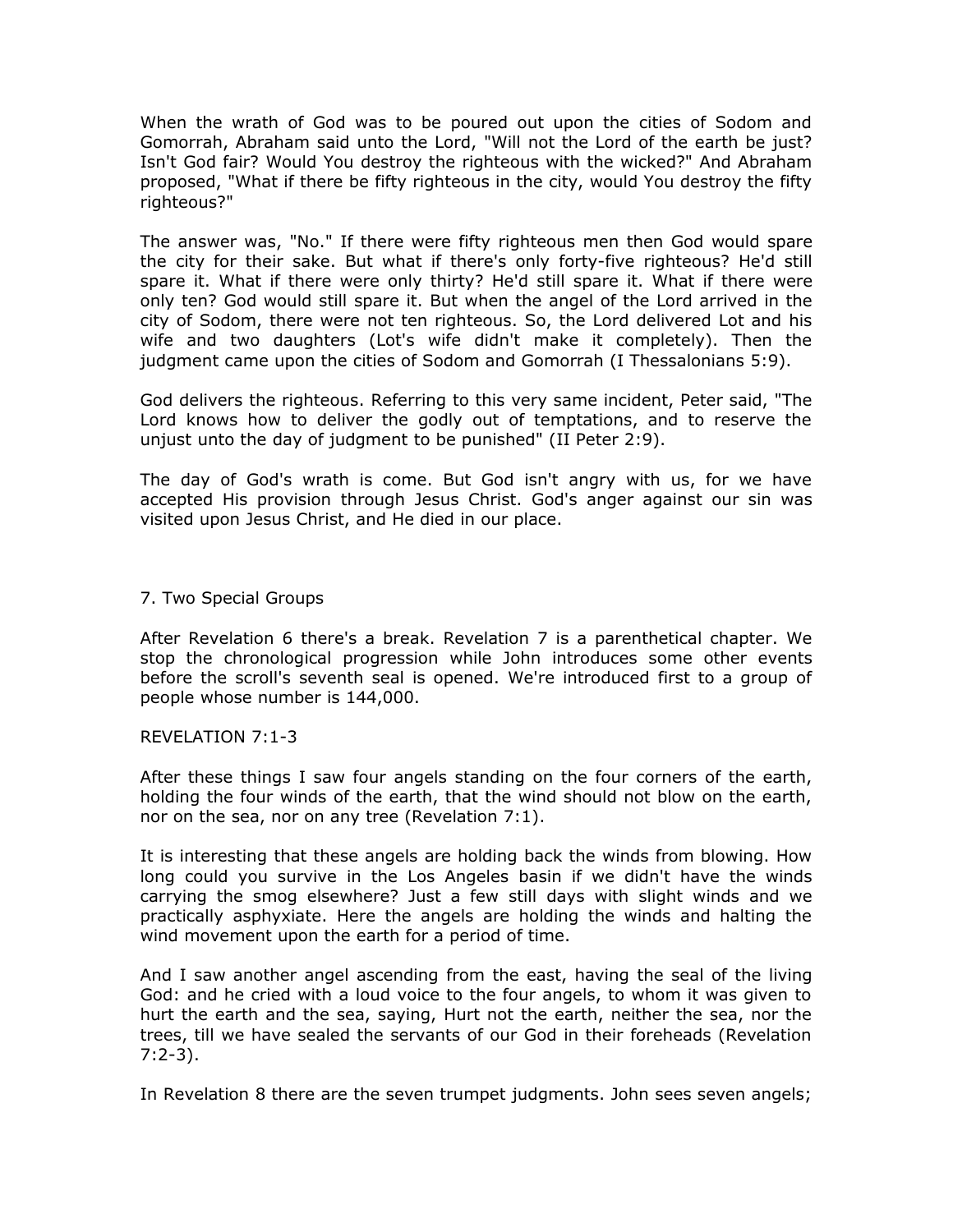each has a trumpet. As they sound their trumpets, judgments take place upon the earth. The four angels John sees standing in the four corners of the earth are possibly the first four of the seven angels that bring the seven trumpet judgments.

There are some people who try to "put down" the Bible because of this particular verse: "standing at the four corners of the earth." They say, "The Bible can't be inspired by God because these writers are reflecting the scientific mind of their age, thinking that the world was flat. John could not be writing by inspiration of God, for he never would have said 'the four corners of the earth. 'We know that the earth is round." However, in Isaiah 40:22, the Bible refers to the earth as being a "circle," not as being flat (Isaiah 40:22).

A few years ago the United States Marines Corps was bragging that our Marines are "in the four corners of the world." Does that mean the United States government believes the flat earth theory? Don't they know that the earth is round? John wasn't talking about a flat earth. We have the north, east, south, and west. "Four corners of the earth" is a figure of speech which is still used today.

These four angels are ready to bring forth their judgments upon the earth, but a fifth angel comes on the scene to halt the action and seal the servants of God in their foreheads. This seal is actually God writing His name in their foreheads.

## REVELATION 7:4-8

"I heard the number of them which were sealed: and there were sealed an hundred and forty four thousand of all the tribes of the children of Israel" (Revelation 7:4). It is sad that so many groups are trying to identify themselves as the 144,000.

Let me first say that I don't want to be one of them, even if I were a Jew of Israel. I wouldn't want to be around during the Tribulation period. Thus, I have no desire to identify with the 144,000. But groups come along all the time trying to make themselves this exclusive group.

The Jehovah's Witnesses identify themselves as the 144,000. They claimed they were the only ones who would get into heaven. Then in the 1930s they reached their 144,000 faithful witnesses. They had to do something else because the Lord didn't come when they thought He would. Thus, they've made a new multitude which will dwell upon the earth. These won't make the heavenly scene but will live in peace upon the earth and bear children in the kingdom age. That's the chief goal of the Jehovah's Witnesses today, because they say that heaven is full.

Herbert W. Armstrong of the World Tomorrow Program declared that his organization is the 144,000. Once they get their hooks into you and you faithfully start to support their program, they'll send you a telegram when the time is come to flee to the wilderness. They have prepared a place where you might survive the last part of the Great Tribulation.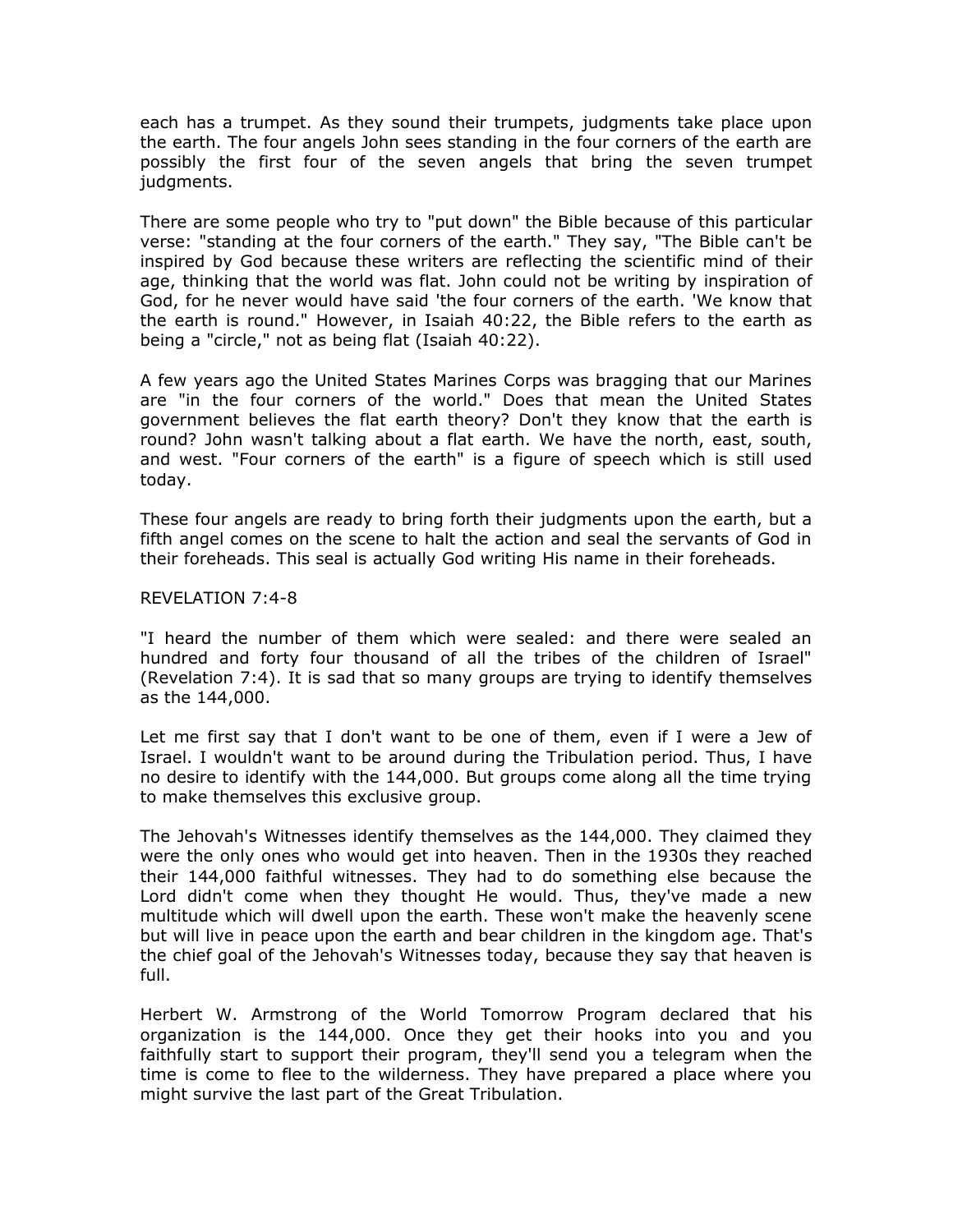But let's look at these things without twisting the Scriptures by trying to spiritualize them.

Some say that "Israel" in Revelation 7:4 is spiritual Israel. If Israel is spiritual, why isn't the number "144,000" also spiritual? Maybe that's a spiritual number. Maybe that's symbolic of 144 million. Maybe the Jehovah's Witnesses can take a few more into heaven. They say that one part of Revelation 7:4 is spiritual and the other part is literal. Why would God mix the literal with the spiritual? So that you couldn't really understand?

I believe in reading the Bible as it is. I was talking with a Jehovah's Witness one day regarding the 144,000. "Now, just a minute," I said. "The only way you could have gotten that weird idea is to listen to some false teacher. You never could have gotten it by just reading the Bible!"

He answered, "But it really doesn't mean that. You see, that means this." In other words, God didn't mean what He said.

But read what it says: "There were sealed 144,000 of all the tribes of the children of Israel." That doesn't sound very confusing. It sounds very plain to me. The 144,000 are of all the tribes of the children of Israel. I find no difficulty in understanding that at all. Any other interpretation would have to twist the meaning. You'd have to read something into it.

A lot of unnecessary confusion has been created by attempting to spiritualize the text. Those who seek to identify themselves as the 144,000 refuse to see that God will still deal with the nation Israel. They refuse to see the seventieth "seven" of Daniel (Daniel 9:24-27). They refuse to see the place of Israel in prophecy. This so totally messes up the whole concept of prophecy that nothing makes sense.

This is what the Word says: God is dealing with the nation Israel during this last seven-year period known as the Great Tribulation. It is the seventieth "seven" prophesied by Daniel. It is also known as "the time of Jacob's trouble" (Jeremiah 30:7).

God has in times past sealed the nation Israel against plagues. In Exodus God said,

This night I will pass through the land and I will slay the firstborn in every house. In order that your firstborn might be spared, take a lamb and slay it and put its blood on the lintel and the doorposts of your houses. When I pass through the land and I see the blood on the door, I will pass over the house, and the firstborn will not be slain within that house (Exodus 22:3-14).

God had the children of Israel put a special seal upon their houses which actually separated them from the Egyptians. When the Lord passed through the land that night, all the firstborn of all the families were slain except those in the houses protected by the blood on the doorpost.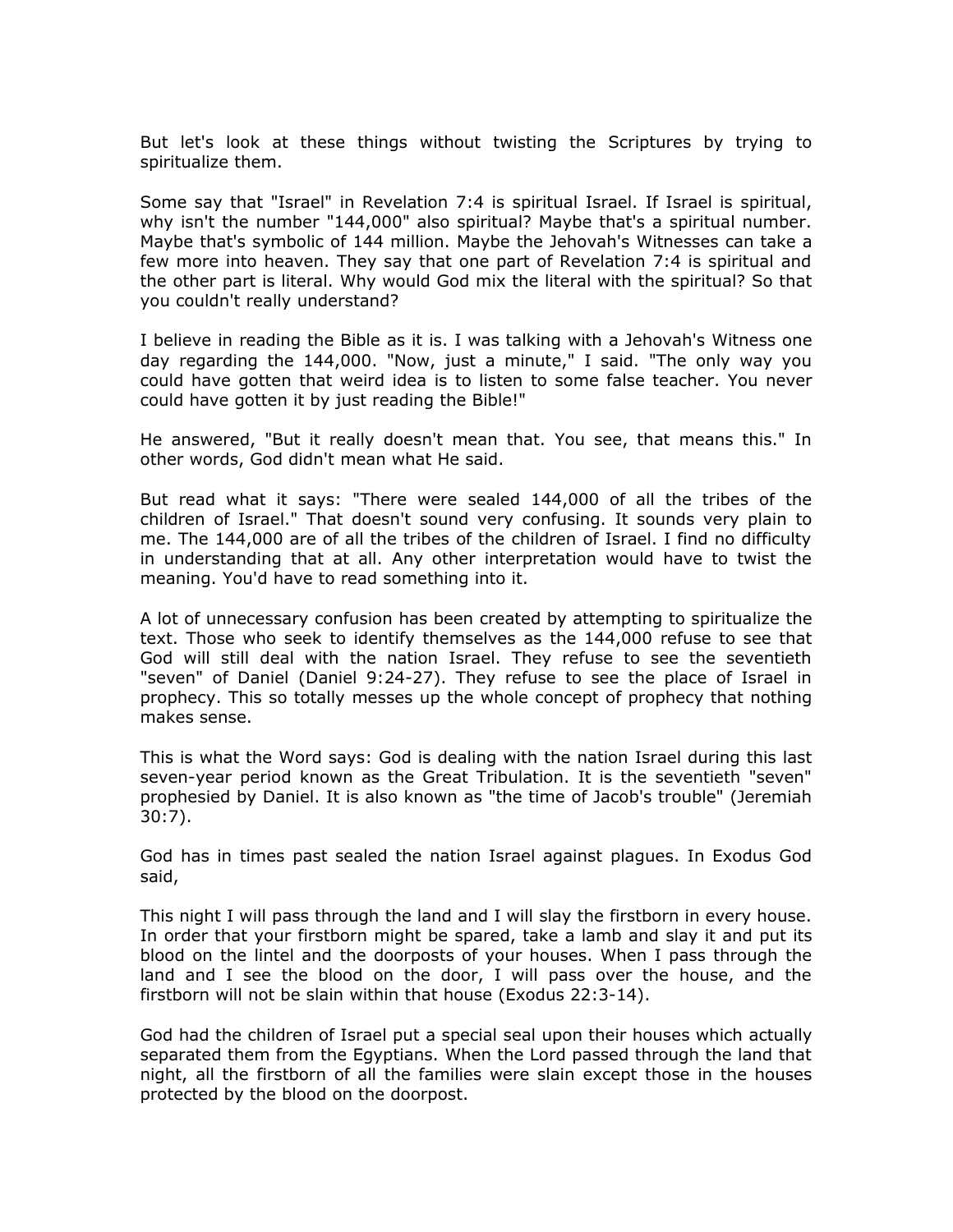Ezekiel 9 speaks of the judgment that was to come upon the people. Again, there was a halt in the action, for, before judgment came, an angel with an inkhorn was told to mark those who were crying out because of the abominations taking place in the land. When the judgment came, those marked by the angel would be spared.

This is probably the same situation that we find in Revelation 7:4 - a special group is marked.

There is confusion only because some people say, "God didn't say what He meant. Let me tell you what God meant to say." Herbert Armstrong will tell you what God meant to say, the Jehovah's Witnesses will tell you what God meant to say, the Children of God will tell you what God meant to say, the Manifested Sons of God will tell you what God meant to say. "They all say different things, so who am I to believe?" God's Word is not confusing, just man's attempt to interpret it.

It was almost as though God anticipated this kind of jugglery with His Word and so He became very specific. God didn't just say "Israel" when introducing the 144,000, He went further and listed the twelve tribes.

Paul said we are the children of Abraham by faith (Galatians 3:7). Abraham was the father of those who believed. Yet, the Scripture never tries to make spiritual tribes. There is a spiritual Israel, the church, but they seem to be divided into denominations, not tribes. When you start getting back to tribes then you're back to the physical descendants of Abraham. The tribes of the children of Israel are from the physical seed of Abraham, not the spiritual seed.

So, just in case people would try to spiritualize this group and confuse the prophetic understanding, the Lord named the twelve tribes from which each twelve thousand would come to be sealed.

"Of the tribe of Judah were sealed twelve thousand; of the tribe of Reuben, twelve thousand." And twelve thousand were also sealed from each of the following tribes: Gad, Asher, Naphtali, Manasseh, Simeon, Levi, Issachar, Zebulun, Joseph, and Benjamin (Revelation 7:58).

It is interesting that twelve tribes are always listed in the Bible (twelve is the number of government). In reality, we find some tribes listed here that are not mentioned in other listings. As a general rule, Levi is never listed as one of the twelve tribes.

Actually, two tribes were added to the children of Israel. There were twelve sons of Jacob, but then Jacob adopted the two sons of Joseph, Jacob's grandsons Ephraim and Manasseh. These also became tribes of Israel. In the Old Testament most of the listings omit Levi and Joseph and, instead, have Ephraim and Manasseh added to these lists. But here in Revelation 7, Dan and Ephraim are omitted and Levi and Joseph are inserted.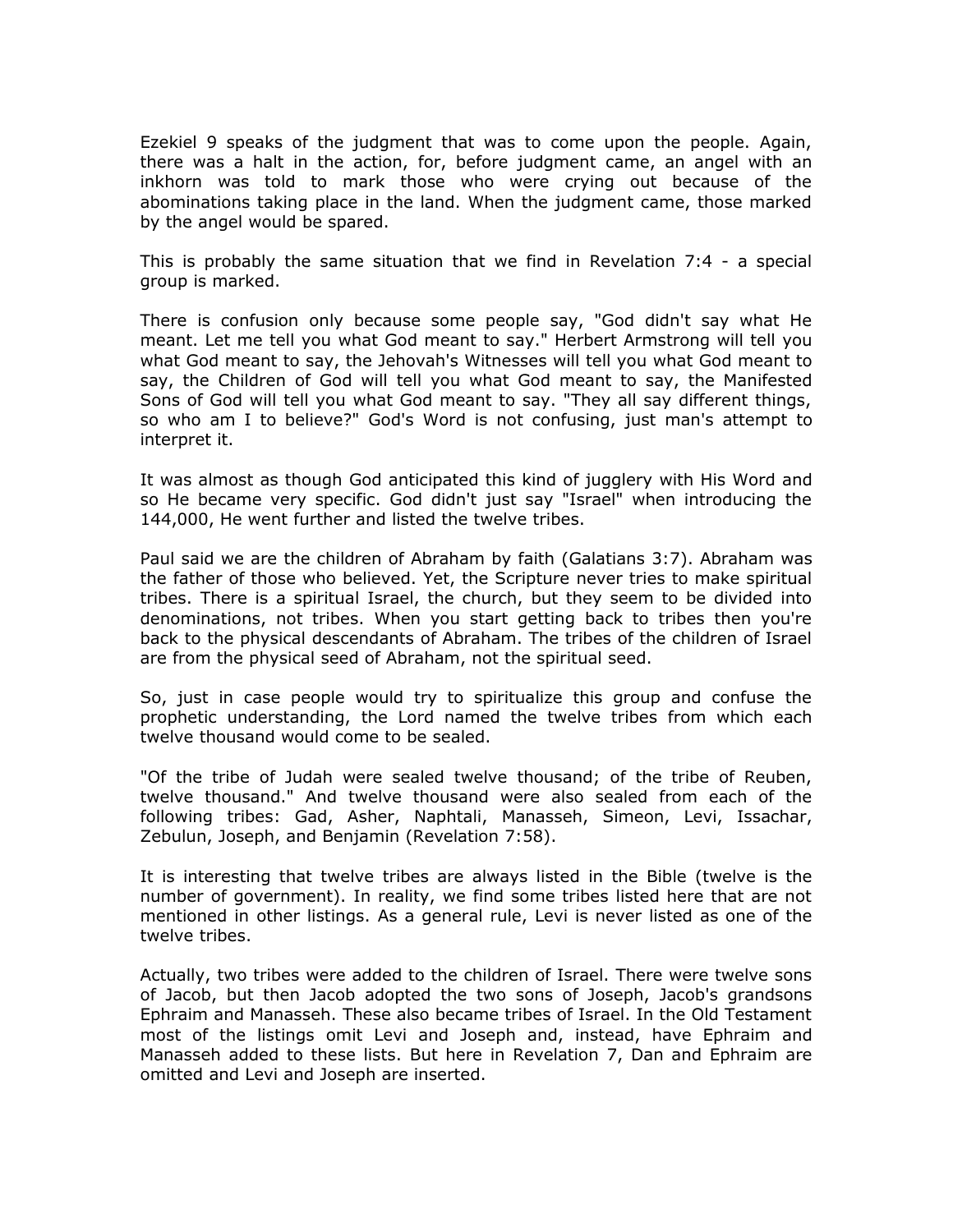Why is it that Dan and Ephraim are not sealed and the tribe of Levi and Joseph are listed instead? In Deuteronomy God said that if any person, kindred, family, or tribe shall lead the children of Israel into idolatry, then they shall be cut off from among the nations (Deuteronomy 29:18-21). Dan and Ephraim were the two tribes in which the two golden calves were built as idols in the northern kingdom by Jeroboam. These tribes were cut off according to God's Word. Thus, they are not sealed and protected.

This means that Dan and Ephraim will have to go through and suffer the full ravages of the Great Tribulation. The others are sealed so that the winds do not hurt them. In Revelation 9 the demons that come out of the abyss are told not to hurt those who have the seal of God in their foreheads, referring to the 144,000. Twelve thousand from each tribe are spared much of the judgment of God.

Though Dan and Ephraim are not listed in Revelation (see I Kings 12:28-31), when the Lord comes and establishes His kingdom and again reapportions the land according to Ezekiel, the very first portion goes to the tribe of Dan (Ezekiel 48:1). Even though Dan was led into idolatry and was not sealed, Dan is the first one to get his portion. So many times we have failed in God's purposes, yet God in His loving grace restores and gives again. Blessed be the name of the LORD!

## REVELATION 7:9-17

After this I beheld, and, lo, there was a great multitude, which no man could number, of all of the nations, and kindreds, and people, and tongues, and they stood before the throne, and before the Lamb, clothed with white robes, and palms in their hands (Revelation 7:9).

This is a great multitude of people - a numberless multitude. These, I believe, are the same that we saw "under the altar" in the fifth seal in Revelation 6, clothed with white robes, crying, "O Lord, how long until You avenge our blood?" They were told to wait. But now the total number that were to be slain as those in Revelation 6 were slain has been fulfilled. They now take their place in the heavenly scene. Out of all the nations, people, and tongues, they stand clothed with white robes and palms in their hands before the throne and before the Lamb.

I do not believe that this "great multitude" is the church. First of all, the elder said unto John, "Who are these, and where did they come from?" (Revelation 7:13). The very nature of the question implies that they were a group of people in heaven whom John didn't recognize.

John answered, "Thou knowest." If they were the Old Testament saints, John would have known them, even as Peter, James, and John knew Moses and Elijah on the Mount of Transfiguration. If this group were the church, John would have certainly recognized them because he had no difficulty recognizing the church in heaven. John knew the mystery of the church by this time - that God was going to gather out of the Gentile nations the body of Christ. This had been revealed to the apostle Paul and through him to the church. John was on Patmos at the time of the revelation, but he had been ministering in one of the Gentile churches in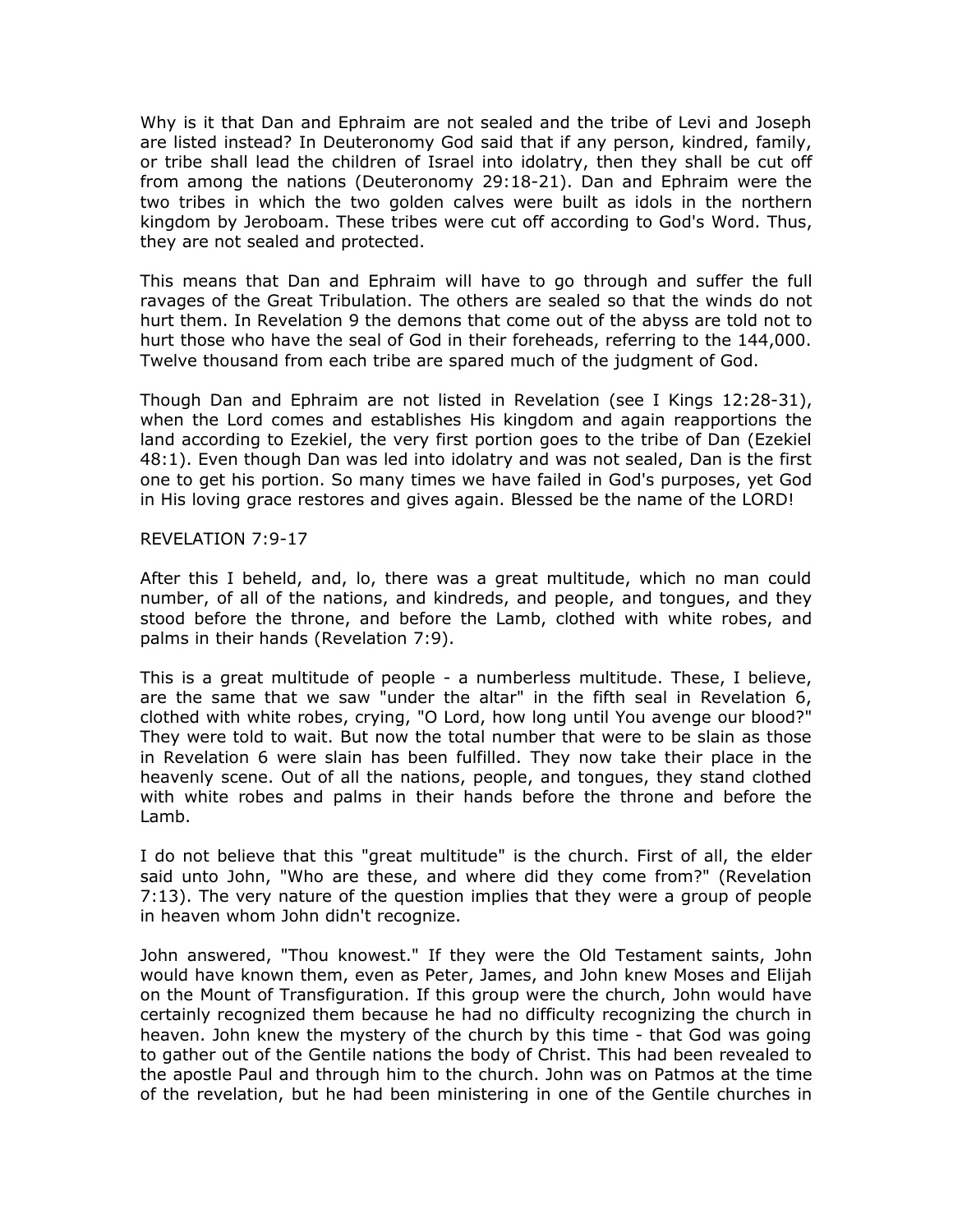Ephesus. He knew all about the church.

But John doesn't know this great multitude out of all the nations which no man can number. And so the elder answers him and tells him who they are. "These are they who came out of the great tribulation, and have washed their robes, and made them white in the blood of the Lamb" (Revelation 7:14).

They are those who have been martyred during the Tribulation period - those who have refused to take the mark of the beast and refused to bow to the Antichrist or to his image, and who kept their testimony and the faith of Jesus Christ.

Notice that, though this "great multitude" is brought into the heavenly scene, they aren't brought into the same position as the church. "Therefore are they before the throne of God, and serve him day and night in his temple: and he that sitteth on the throne shall dwell among them" (Revelation 7:15). They're before the throne of God serving Him day and night.

The church, on the other hand, is not in heaven as a servant. The church is there as the Bride of Christ, married to Him. We shall live and reign with Jesus Christ.

This great multitude is crying with a loud voice saying,

Salvation to our God who sits upon the throne, and unto the Lamb. And all the angels stood round about the throne, and about the elders and the four living creatures, and fell before the throne on their faces, and worshipped God (Revelation 7:1-11).

This worship took place previously in Revelation 4 - the first of the heavenly scenes that John saw. When the cherubim worshipped God, the twenty-four elders fell on their faces and cast their crowns before the throne of God.

As this great multitude is declaring glory unto God and worshipping and praising God and Jesus Christ for the salvation they have received, the living creatures (the cherubim) and the twenty-four elders fall on their faces before the throne and worship God. "Saying, Amen: Blessing, and glory, and wisdom, and thanksgiving, and honor, and power, and might, be unto our God for ever and ever. Amen" (Revelation 7:12).

Notice that their worship of God ascribes to Him blessings, glory, wisdom, thanksgiving, honor, power, and might.

Having gone through a great portion of the Tribulation - through the time of famine and polluted waters - they have experienced tremendous hunger and thirst. But "they shall hunger no more, neither thirst any more; neither shall the sun light on them, nor any heat" (Revelation 7:16). (In Revelation 16, God gives the sun power to scorch men who dwell upon the earth.)

For the Lamb which is in the midst of the throne shall shepherd them, and shall lead them unto living fountains of waters: and God shall wipe away all tears from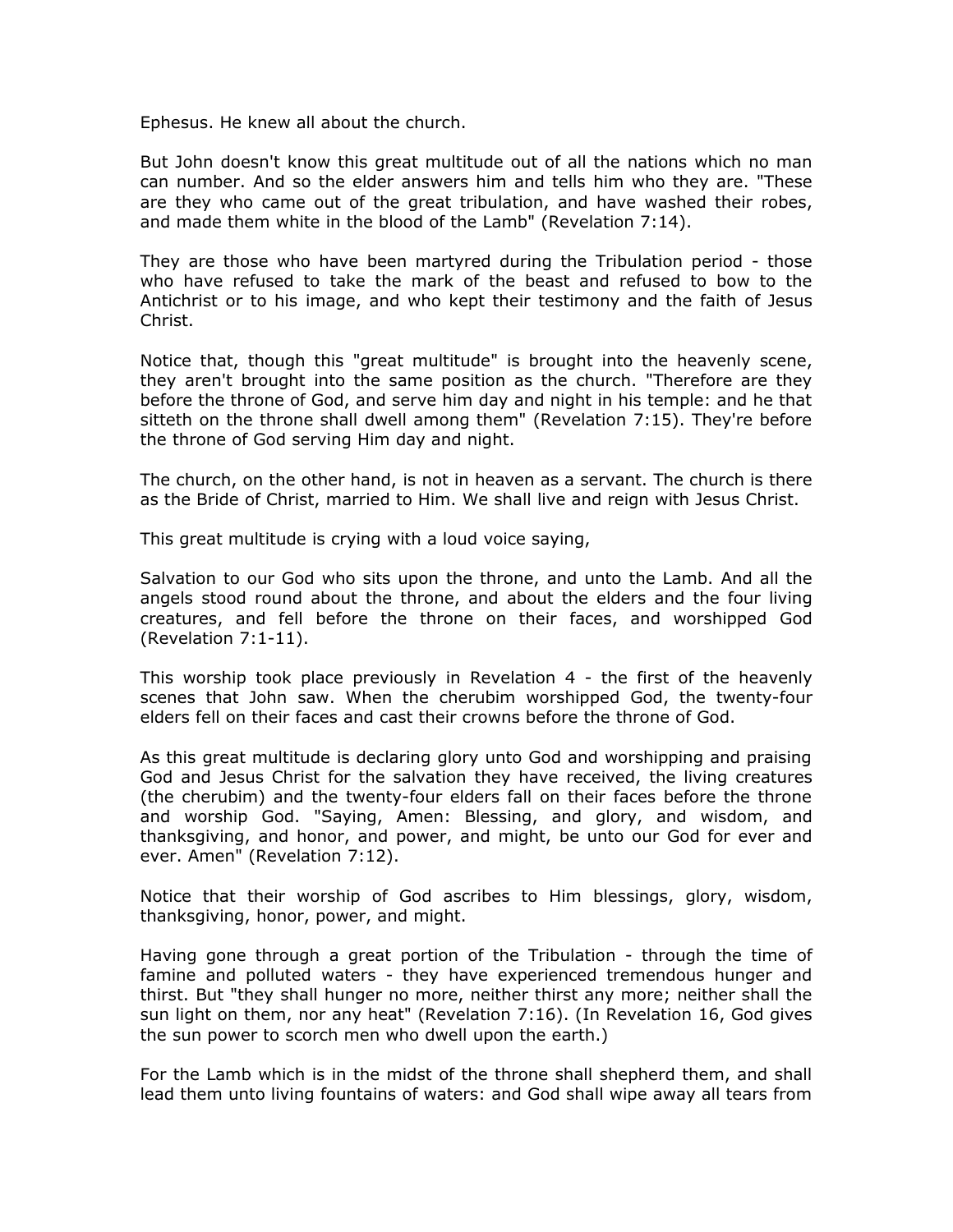their eyes (Revelation 7:17).

## 8. Calamities

We've gone through six seals and now we come to the seventh seal. Out of the seventh seal we find the seven trumpets of judgments, and out of the trumpet judgments we find the seven vials of God's wrath. All this is contained in the seventh seal.

## REVELATION 8:1-2

When he had opened the seventh seal, there was silence in heaven about the space of half an hour (Revelation 8:1).

What is the significance of the silence? We really don't know. It's interesting that explanations and commentaries have been written about this silence in heaven for the space of a half an hour. Man can't seem to be quiet about silence in heaven. But where the Bible is silent, it's best that we keep silent, too. Silence that awe before this trumpet judgment of God comes forth.

"And I saw the seven angels which stood before God; and to them were given seven trumpets" (Revelation 8:2). Some say that these "angels" are seven archangels.

Only one angel in the Scripture is referred to as an archangel - Michael (Jude 9). He's one of the leading angels. Gabriel called Michael "one of the chief princes" (Daniel 10:13).

Gabriel is another angel that stands in the presence of God. He came to Zacharias as he was ministering in the temple and announced that his wife Elizabeth was to bear a child in her old age. Gabriel told Zacharias to call his name John. Zacharias said, "How can I know this? For I am an old man, and my wife well stricken in years." The angel answered, "I am Gabriel, that stands in the presence of God; and am sent to show thee these glad tidings" (Luke 1:18- 19). The angels Gabriel and Michael stand in the presence of God.

In the book of Enoch, one of the books of the Apocrypha, there are listed the names of six angels: Raphael, Michael, Gabriel, Uriel, Raquel, and Sarakiel. The book of Enoch calls them holy angels. Whether they all stand in the presence of God we don't know; we do know that Gabriel and Michael are two of the angels standing in His presence.

## REVELATION 8:3-6

And another angel came and stood at the altar, having a golden censer; and there was given unto him much incense, that he should offer it with the prayers of all saints upon the golden altar which was before the throne. And the smoke of the incense, which came with the prayers of the saints, ascended up before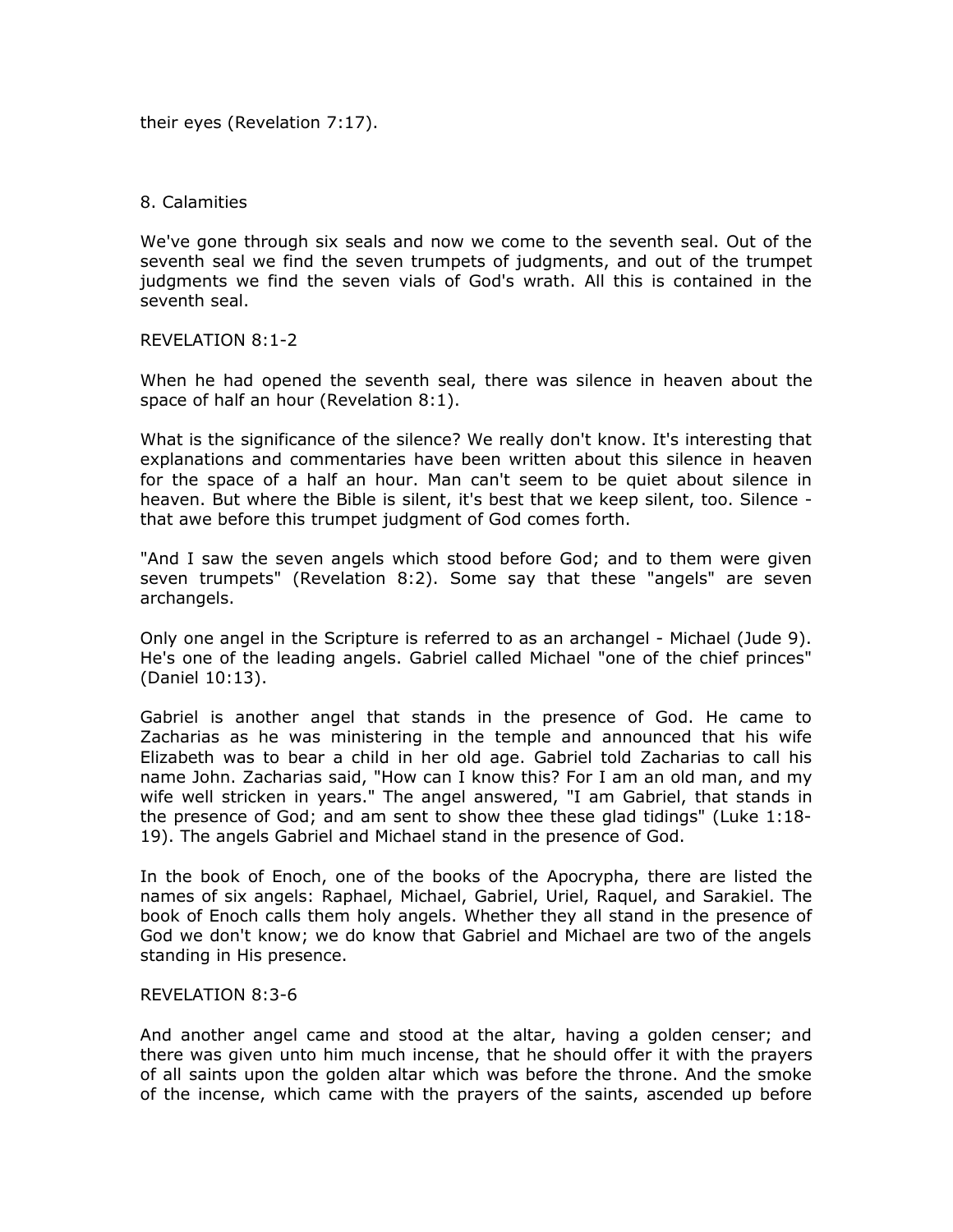God out of the angel's hand. And the angel took the censer, and filled it with fire of the altar, and cast it into the earth: and there were voices, and thunderings, and lightnings, and an earthquake. And the seven angels which had the seven trumpets prepared themselves to sound (Revelation 8:3-6).

Here we see the heavenly scene. We see again the golden censers with incense mingled with the prayers of the saints.

The people of biblical times were very familiar with the imagery in the book of Revelation. It is rather foreign to us. In the Old Testament the golden censer was used by the priest who daily went into the tabernacle. He'd take some coals off the altar, place them in this little golden censer, and add some incense to it. As the smoke of the incense rose, he'd enter the tabernacle and wave this golden censer before the altar. The smoke of the incense rising would be as the sweetness of the prayers of God's people. The priest would thus intone his prayers to God for the nation Israel.

It's important to realize that the actions of the priest, combined with the whole earthly tabernacle, were a model or a pattern of the heavenly things. Here in Revelation 8:2-6 we see the heavenly scene of which the earthly tabernacle was a model. We see the angel taking the coals from the altar and mingling it with the incense, the prayers of the saints.

### REVELATION 8:7-11

The first angel sounded, and there followed hail and fire mingled with blood, and they were cast upon the earth: and the third part of the trees was burned up, and all green grass was burned up (Revelation 8:7).

The first of the trumpet judgments affects the earth and the vegetation upon the earth. If we're having difficulty feeding the people now, what will happen when one-third of the food supplies are wiped out by this trumpet judgment? The grass will be wiped out and one-third of all the trees. Hail and fire mingled with blood will be cast to the earth, and the trees and the green grass will be burned.

The second angel sounded, and as it were a great mountain burning with fire was cast into the sea: and the third part of the sea became blood; and the third part of the creatures which were in the sea, and had life, died; and the third part of the ships were destroyed (Revelation 8:8-9).

This great mountain of fire falling into the sea sounds like pollution. The earth will be so polluted that the trees will be dying. That is happening now. The strontium 90 from an atomic fallout in the atmosphere affects vegetation and greatly endangers our lives. That's why the atmospheric testing of atomic weapons was stopped. If an atomic war breaks out, the by-product of radioactive fallout will do tremendous damage to crops and the earth. It would become possible that the sea will become polluted, and the third part of the creatures die, and the third part of the ships be destroyed.

The third angel sounded, and there fell a great star from heaven, burning as it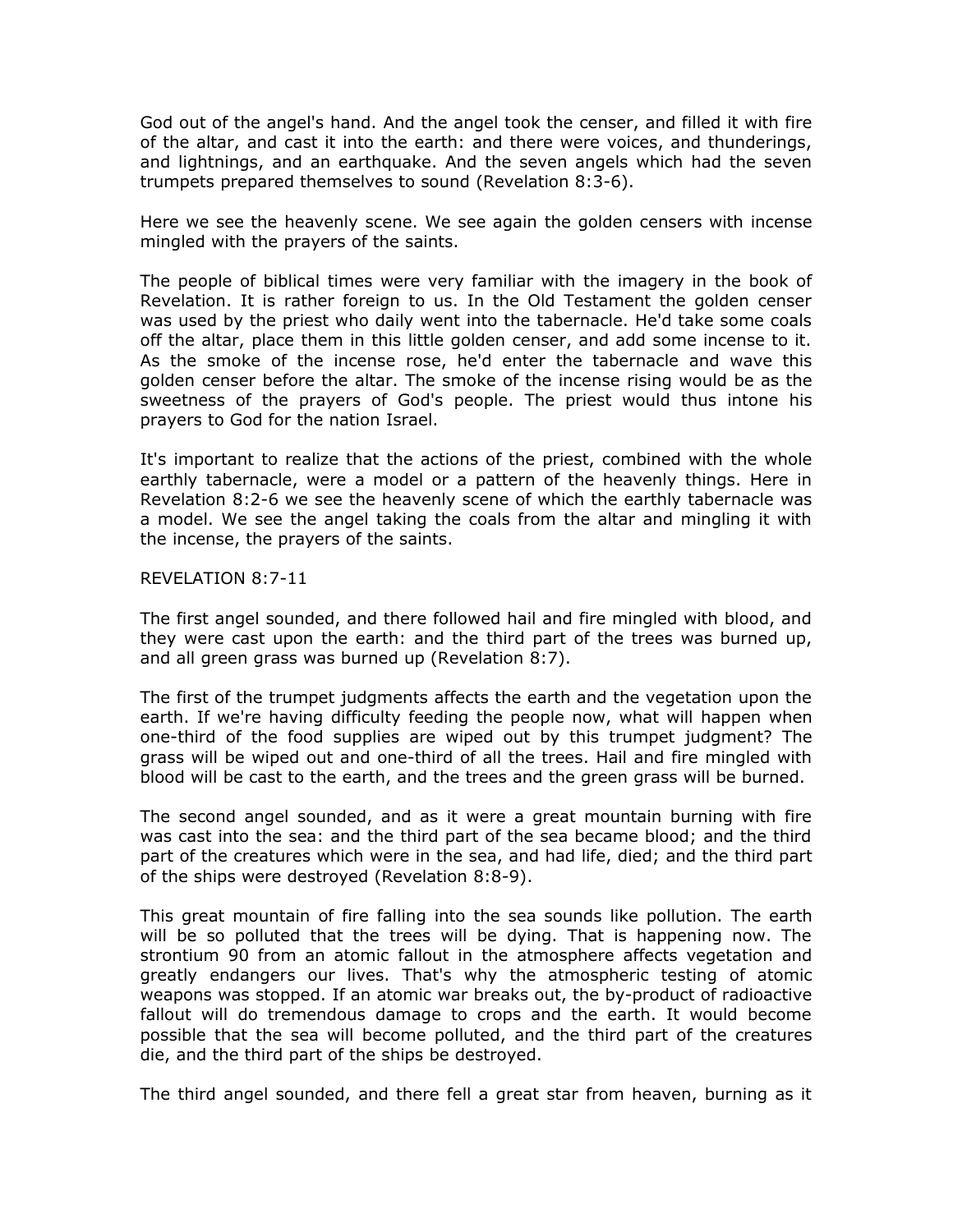were a lamp, and it fell upon the third part of the rivers, and upon the fountains of waters; and the name of the star is called Wormwood... and many men died of the waters, because they were made bitter (Revelation 8:10-11).

The third trumpet judgment affects the fresh water supply. One-third of the rivers and the fresh water supplies of the earth are destroyed. Imagine the thirst that will ensue when one-third of the fresh water supplies are destroyed. Already the environmentalist are rightly concerned about the pollution of our fresh water supplies that endanger mankind.

# REVELATION 8:12-13

The fourth angel sounded, and the third part of the sun was smitten, and the third part of the moon, and the third part of the stars; so as the third part of them was darkened, and the day shone not for a third part of it, and the night likewise. And I beheld, and heard an angel flying through the midst of heaven, saying with a loud voice, Woe, woe, woe, to the inhabiters of the earth by reason of the other voices of the trumpet of the three angels, which are yet to sound! (Revelation 8:12-13).

The first four angels have sounded, but then another angel came flying through the midst of the heavens, declaring with a loud voice, "Woe, woe, woe." These signs in the heaven are the fulfillment of the Scripture (Matthew 24:29).

The fourth angel darkens the sun and the moon so that they only shine for a third part. It is probably an atmospheric condition created as a result of these first three trumpets.

We do know that when Krakatua, the volcanic island in the South Pacific, erupted it just blew itself apart. The oceans went rushing into this crater as it exploded. It was a mighty convulsion. In fact, the explosion was heard two thousand miles away. The island was obliterated - it just disappeared. Sunsets around the world were colored by dust for two years as a result of that tremendous explosion in which at least one cubic mile of material was blown into the air.

In a recent winter we had extremely beautiful sunsets that resulted from the volcanoes erupting in Guatemala. These volcanoes gave us some very colorful sunsets because of the ash and suspended dust material that filled the atmosphere.

These plagues striking the earth, sea, and fresh water appear to have the effect within the atmosphere of darkening the sun and the moon and causing the moon to take on the appearance of blood.

9. Misery, Woe, and Suffering

REVELATION 9:1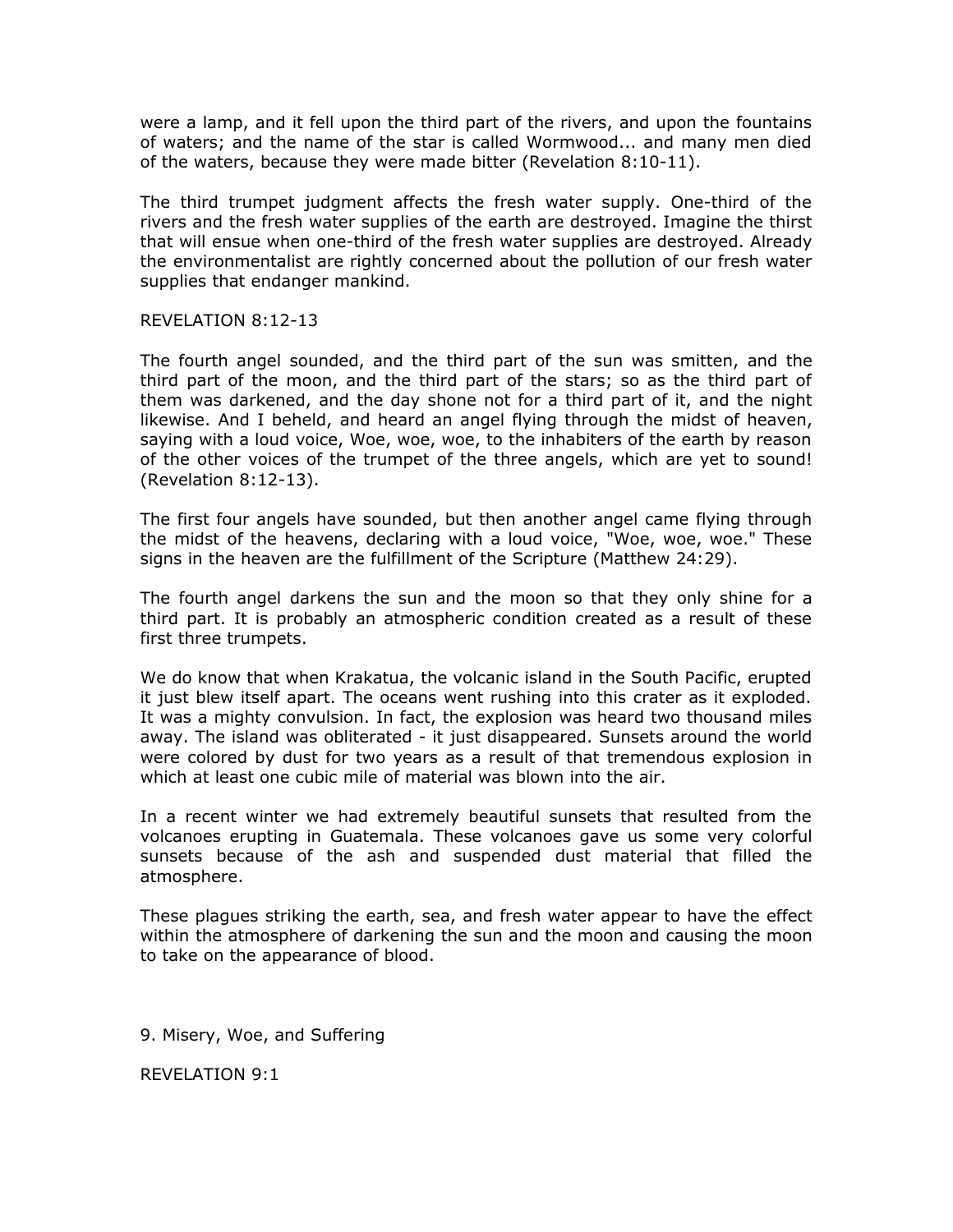The Abyss

And the fifth angel sounded, and I saw a star fall from heaven [a fallen star] unto the earth; and to him was given the key of the bottomless pit [abyss] (Revelation 9:1).

The abyss is literally a shaft.

Somewhere upon the surface of the earth there is a shaft. The entrance to this shaft leads down into the heart of the earth where Hades exists. Hades is often translated "hell" in the Bible. Hell does exist. It's in the center of the earth.

When the Pharisees came to Jesus and asked Him for a sign, He said,

An evil and adulterous generation seeks after a sign; but no sign will be given it, except the sign of the prophet Jonah; for as Jonah was three days and three nights in the whale's belly; so shall the Son of man be three days and three nights in the heart of the earth (Matthew 4:29).

Paul tells us,

He who has ascended is the same one who first of all descended into the lower parts of the earth. When he ascended up on high, he led captivity captive, and gave gifts unto men (Ephesians 4:8-10).

When anyone from the Old Testament died, they went to Hades. That is why in the Old Testament Hades is referred to as the "grave" and "hell." It was the abiding place of everyone who died, but it was divided into two sections.

Jesus told us about this division when He talked about the rich man and Lazarus (Luke 16:19-31). A certain rich man fared sumptuously every day. A beggar was brought, daily covered with sores. The poor man died and was carried by the angels into Abraham's bosom. Also, the rich man died and went into Hades. He lifted up his eyes being in torment and, seeing Abraham afar off, and Lazarus being comforted, he cried unto him and said, "Father Abraham, have mercy upon me, and send Lazarus, that he may dip the tip of his finger in water, and cool my tongue; for I am tormented in this flame."

Abraham said,

Son, remember that thou in thy lifetime received the good things, and likewise Lazarus evil things: but now he is comforted, and thou art tormented. And besides all this, between us and you there is a great gulf fixed: so that they which would pass from hence to you cannot; neither can they pass to us, that would come from thence.

"Then I pray thee," the rich man said "that thou wouldst send him to my father's house for I have five brethren; that he may testify unto them, lest they also come into this place of torment."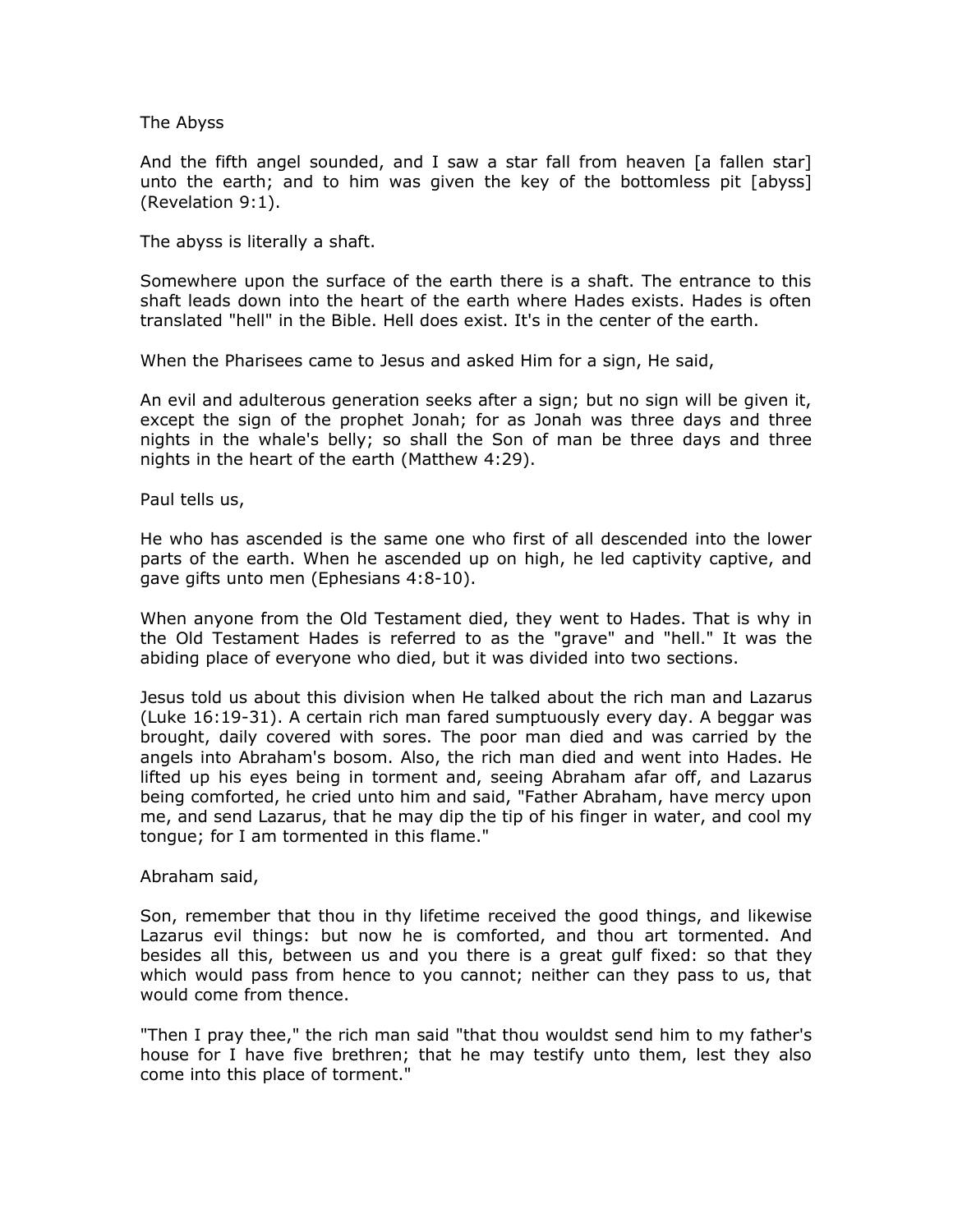This man was not sleeping. He was very conscious in Hades. Lazarus also was conscious. He was being comforted in Abraham's bosom.

In another biblical allusion to Hades, Jesus said to the thief on the cross, "Today you will be with me in paradise" (Luke 23:43). And they descended into Hades.

In the second chapter of Acts, Peter on the day of Pentecost stood up to preach. A crowd had gathered to observe the interesting phenomena of the sound of a mighty rushing wind and they heard people magnifying God in many languages. When they questioned what this meant, Peter told them, "This is that which was spoken by the prophet Joel." Then Peter began his sermon by declaring,

Ye men of Israel, hear these words; Jesus of Nazareth, a man approved of God among you by miracles and wonders and signs, which God did by him in the midst of you, as ye yourselves also know: him, being delivered by the determinate counsel and foreknowledge of God, ye have taken, and by wicked hands have crucified and slain; whom God hath raised up, having loosed the pains of death: because it was not possible that he should be held by it.

And then Peter quoted from one of the prophetic Messianic psalms of David. "David speaketh concerning him... thou wilt not leave my soul in hell, neither wilt thou suffer thine Holy One to see corruption. And so," Peter said,

I testify unto you that God did not leave his soul in Hades. But this same Jesus hath God raised from the dead and he is ascended at the right hand of the Father, and he hath now shed abroad this which you see (Acts 2:14-36).

When Jesus died He descended into Hades and preached, according to Peter, to those souls in prison (I Peter 3:19). According to Paul, when Jesus ascended He led these captives from their captivity (Ephesians 4:8). He emptied that portion of Hades where the faithful with Abraham had waited for God to fulfill His promises. Speaking of Abraham and all these people of faith in the Old Testament period, the Bible says, "For these all died in faith, not having received the promise: God having provided some better thing for us, that they without us should not be made complete" (Hebrews 11:39-40). They could not come into the heavenly scene until the blood of Jesus Christ had been shed for the sins of the world. The Old Testament sacrifice had covered their sin. Their faith that God would send the Messiah brought them salvation. God imputed their faith in Christ for righteousness. But they couldn't be brought into the heavenly scene until Jesus descended and led them out of prison.

Isaiah speaks of Christ's ministry of opening the prison to those that are bound (Isaiah 61:1). Jesus was to open the prison to those that were bound by death. It was not possible, the Scripture said, that He could be held by death (Romans 6:9). So, he broke the bars of the prison of death and led captivity captive when He ascended on high.

The abyss is the place of incarceration for demons or evil spirits. The demons who possessed the maniac of the Gadarenes said to Jesus, "Do not send us to the abyss before our time" (Luke 8:26-31). They pleaded with Him that they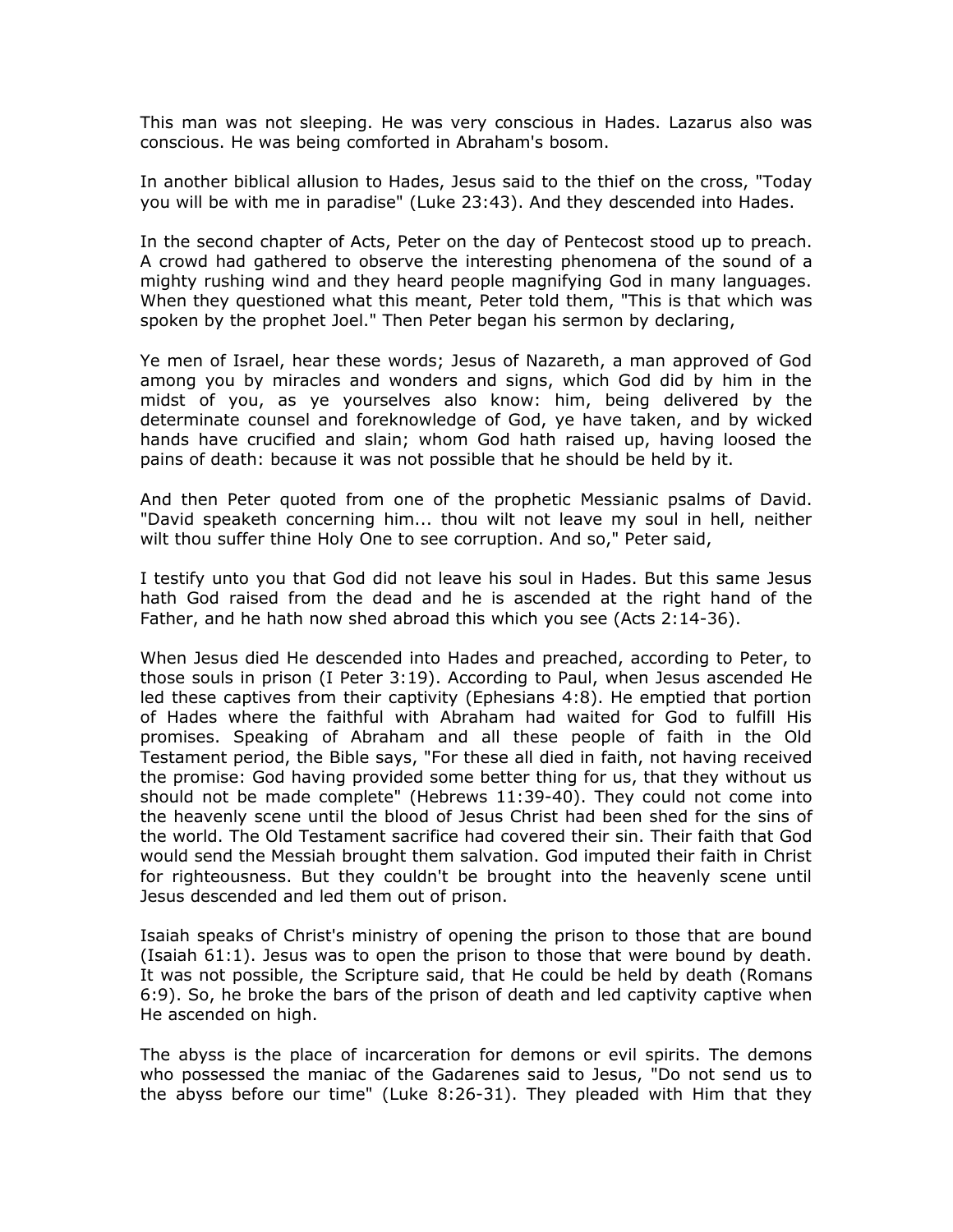might still have liberty on the earth. They realize the time is coming when they'll be consigned to the abyss for a thousand years during the millennial reign of Christ.

The Bible tells us that the Antichrist will ascend out of the abyss. "The beast that thou sawest was, and is not; and shall ascend out of the abyss" (Revelation 17:8). The beast was already upon the earth at one time. He is coming back to the earth, ascending out of the abyss where he has been incarcerated.

The Bible then tells us that Satan will be bound with a great chain and cast into the abyss at the return of Jesus Christ to the earth (Revelation 20:1-3).

REVELATION 9:2-4

### The Locusts

In the sounding of the fifth trumpet, John sees the fallen star. A "star" is an angel. The fallen star would no doubt be Satan. The fallen star is given the key to this abyss. As he opened the pit of the abyss, there arose a smoke out of the pit, as the smoke of a great furnace; and the sun and the air were darkened by reason of the smoke of the pit" (Revelation 9:2). The pit, more or less, is as a great volcano belching smoke and darkening the sun and polluting the air around the earth.

And there came out of the smoke locusts [or locust-like creatures] upon the earth: and unto them was given power, as the scorpions of the earth have power. And it was commanded them that they should not hurt the grass of the earth, neither any green thing, neither any tree; but only those men which have not the seal of God on their foreheads (Revelation 9:34).

This is another mention of the 144,000. They were previously sealed so that they would not be hurt by the angels holding the four winds, ready to bring the suffering upon the earth (Revelation 7:3). Now the 144,000 are spared the pain to be inflicted by these demons turned loose upon the earth. These demons have the appearance of locusts.

There's a very interesting book called Through Forbidden Tibet by Harrison Forman. He has a chapter called, "I Saw the King of Hell." He talks about an annual religious rite in Tibet where the religious men of the nation gather and call forth various demons - the demon of famine, the demon of floods, etc. - and they materialize.

Forman writes that the "priests" exercise their spiritual powers over these demons so that the demons cannot affect the land in the coming year. But a demon may happen to get away. For instance, if the demon of floods escapes, then the land is ravished by floods in the coming year. At the conclusion of this week-long ceremony, they call forth the King of Hell. Forman describes how he sought to guard himself against falling into any hypnotic state or trance and kept doing things to protect himself against becoming hypnotized. What he saw was uncanny. He actually saw demons as they materialized, and he describes them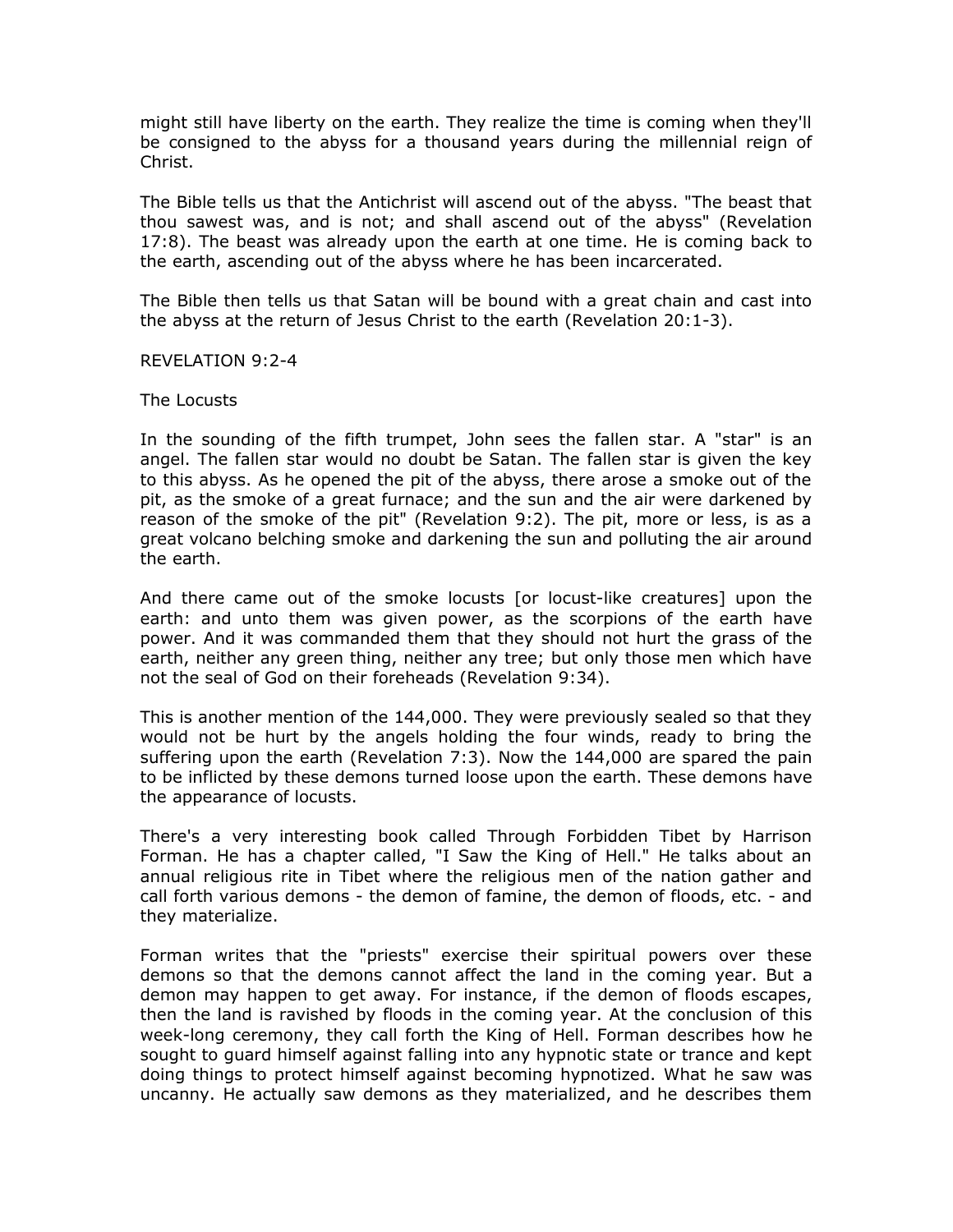and their various forms. His descriptions of the demons are much like those in Revelation.

Satan, the fallen star, the fallen angel, opens this shaft and from it comes the smoke, and out of the smoke come demons who go forth upon the earth. Their power is as a scorpion - the power to inflict pain upon those who dwell upon the earth.

The 144,000 are protected from these demonic creatures. This shows that the locusts have intelligence; they're able to discern the 144,000 that have the seal of God upon their foreheads. God is again protecting His own from Satan's attacks.

### REVELATION 9:5-6

To them it was given that they should not kill them but that they should be tormented for five months: and their torment was as the torment of a scorpion, when he striketh a man. And in those days shall men seek death, and shall not find it; and shall desire to die, and death shall flee from them (Revelation 9:5-6).

Death is almost personified in the Scripture. Paul cried, "O death, where is your sting?" In literature, death is spoken of as grasping hold of people. "He's caught in the grasp of death." In Revelation 20 death and hell will be cast into the lake of fire (v. 14). Death and hell will give up their dead to stand before God. Death will release its grasp, hell will release its grip, and men will stand before the judgment throne of God.

For five months death takes a holiday. I can't think of anything more horrible than not being able to die when the time to die has come.

A woman called one night where I was ministering and said, "Chuck, come over quick. I'm in trouble."

I said, "What's the matter?"

She said, "I think my son has killed himself. I'm afraid to take a look because he might shoot me. I want you to go and see." Then she said, "He likes you." Her son was having a problem with alcohol and I had been counseling him.

He had come home drunk. His mother said, "Oh, son, how long are you going to break your mother's heart over your drinking?"

He said, "You won't have to worry about me anymore." He went into his room and she heard a shot. She was afraid to do anything.

I went back into the room and I saw him lying on the floor. He had put a .45 to his right temple and had blown out the whole side of his head. I picked pieces of skull and hair off the ceiling. They were embedded in the plaster. It was one of the goriest sights I had ever seen. After they had taken away his body, they didn't clean up. I had to scrape up his brains with a dust pan and flush them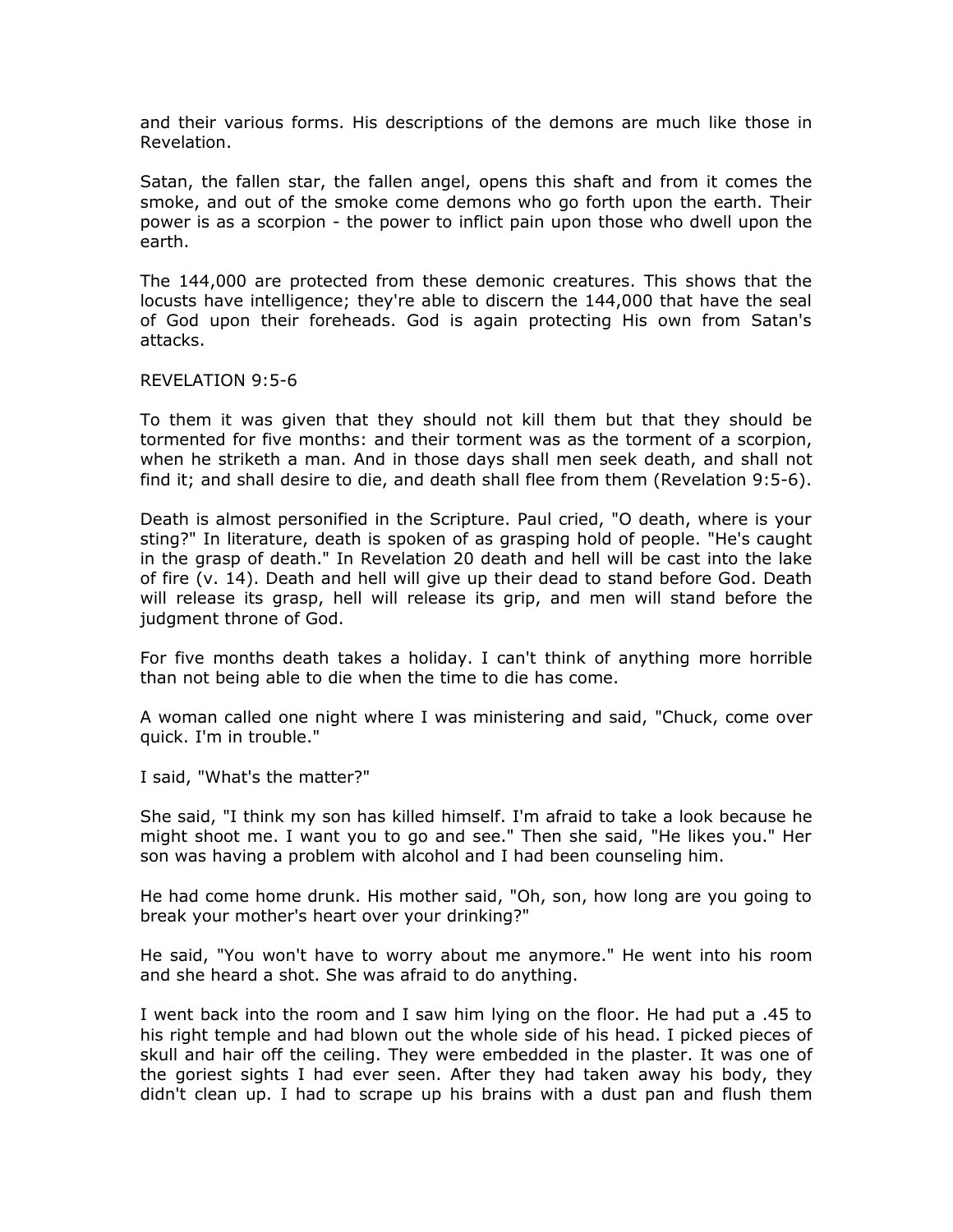down the toilet.

I didn't sleep for about a week. It was a very terrifying experience. Yet I thought, what if death would not come? What if you would do something like that to your body but still couldn't die? You'd be walking around in that condition and you'd just continue to live. Death really is a blessing at many times. Death isn't the worst thing that can happen to you.

There is coming a time of great torment. Demons will be going around inflicting pain like scorpions. People will be seeking to die, actually attempting to commit suicide, but their spirits will not leave their bodies, and they'll go on in their mangled frames.

## REVELATION 9:7-12

And the shapes of the locusts were like horses that were prepared to battle; and on their heads were crowns like gold, and their faces were as the faces of men. And they had hair as the hair of women, and their teeth were as the teeth of lions. And they had breastplates, as it were breastplates of iron; and the sound of their wings was as the sound of chariots of many horses running to battle. And they had tails like unto scorpions, and there were stings in their tails: and their power was to hurt men for five months. And they had a king over them, which is the angel of the abyss [Satan], whose name in the Hebrew tongue is Abaddon, but in the Greek tongue has his name Apollyon (Revelation 9:7-11).

Both of these names mean "destroyer." Satan is a destroyer. He is the king over these demons.

"One woe is past; and, behold, there come two woes after these things" (Revelation 9:12). Sometimes a person thinks, "If I should miss the rapture, I'll take off for the High Sierras. I'll find a little stream where I can fish and hunt and eat wild berries. I'll hide away so I won't be under the control of the Antichrist. They won't be able to catch me and put the seal on me." Likewise, some people imagine an escape from the judgments of God that are to come upon the earth.

Though you may be able to escape from the Antichrist and his rule, how in the world will you escape from demons? There's no way any person on earth can escape this judgment of God. Don't dream up a scheme or an escape. It won't work.

There's one escape that God has provided. That's in Jesus Christ. Thank God for that escape. We "shall be caught up... to meet the Lord in the air: and so shall we ever be with the Lord" (I Thessalonians 4:17). I like that! The book of Hebrews asks, "How shall we escape if we neglect so great a salvation?" The truth is, there is no other escape.

# REVELATION 9:13-15

"The sixth angel sounded, and I heard a voice from the four horns of the golden altar which is before God" (Revelation 9:13). In the earthly tabernacle there was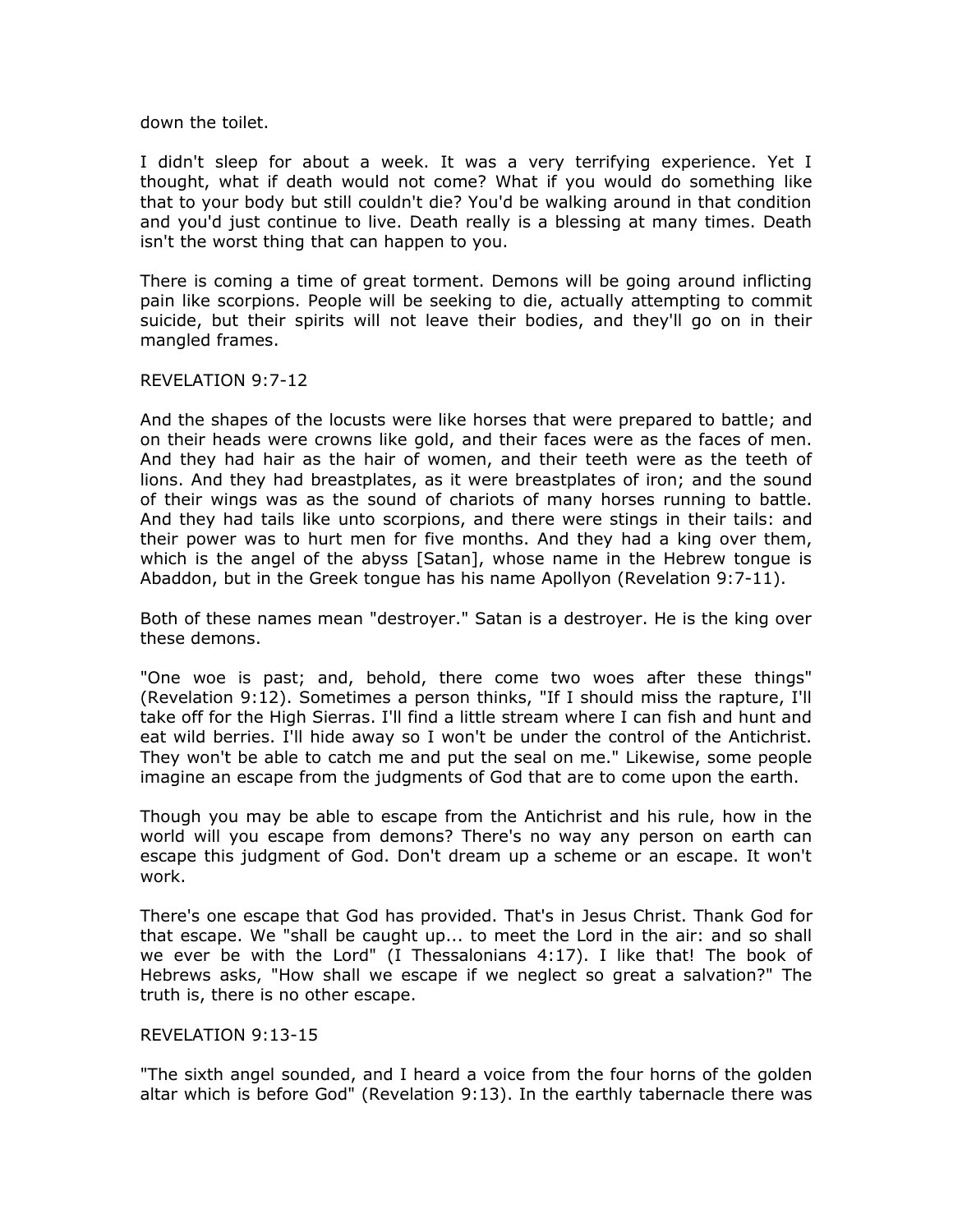the altar with four horns upon it. This was a likeness of the heavenly altar, the golden altar which is before God's throne.

The voice John heard was "saying to the sixth angel which had the trumpet, Loose the four angels which are bound in the great river Euphrates" (Revelation 9:14).

The River Euphrates is the river that ran through the ancient Babylonian kingdom from where the world's false religious systems have come. Most of the satanic cults have their origin in Babylon.

The River Euphrates was one of the rivers in the Garden of Eden. The first dwelling place of man was probably in the Euphrates valley. This river is where the four fierce and terrible angels were bound, else they would bring destruction upon the earth.

There are some very interesting verses of Scripture concerning the angels which kept not their first estate (Jude 6; II Peter 2:4). They are reserved in chains of darkness, awaiting the day of judgment. It could very well be that those angels are so fierce and horrible that, for the protection of man, God has kept them in chains until this day of judgment. But now God looses them, and they go forth upon the earth wreaking havoc and death upon men.

In the Old Testament, when God was fighting for His people, the Assyrians under King Sennacherib were encamped against the Israelites. God sent an angel of the Lord through the camp of the Assyrians and in one night this angel destroyed 186,000 of the Assyrian army (Isaiah 37:36).

Here in Revelation 9 there are four extremely fierce angels. God has been protecting the earth from them. They have been in chains, but now they are set loose.

"And the four angels were loosed, which were prepared for an hour, and a day, and a month, and a year, to slay a third part of men" (Revelation 9:15). In one hour these angels go forth and wipe out one-third of the earth's population.

If one-fourth of the world's population of 5,000,000,000 people is wiped out during the second through the fourth seals, then 3,750,000,000 people would be left upon the earth. Now, one-third (or 1,250,000,000 people) are wiped out during this sixth trumpet judgment. In addition, there are all those destroyed by these other cataclysms - the tidal waves, the earthquake, the meteorite showers, etc. You can see how the earth's population is to be decimated. At this point, only one out of two are surviving, but there's a hint in the Old Testament that only one out of three shall survive (Zechariah 13:9).

## REVELATION 9:16-21

The number of the army of the horsemen were two hundred thousand thousand [two hundred million]: and, [John said], I heard the number of them. And thus I saw the horses in the vision, and them that sat on them, having breastplates of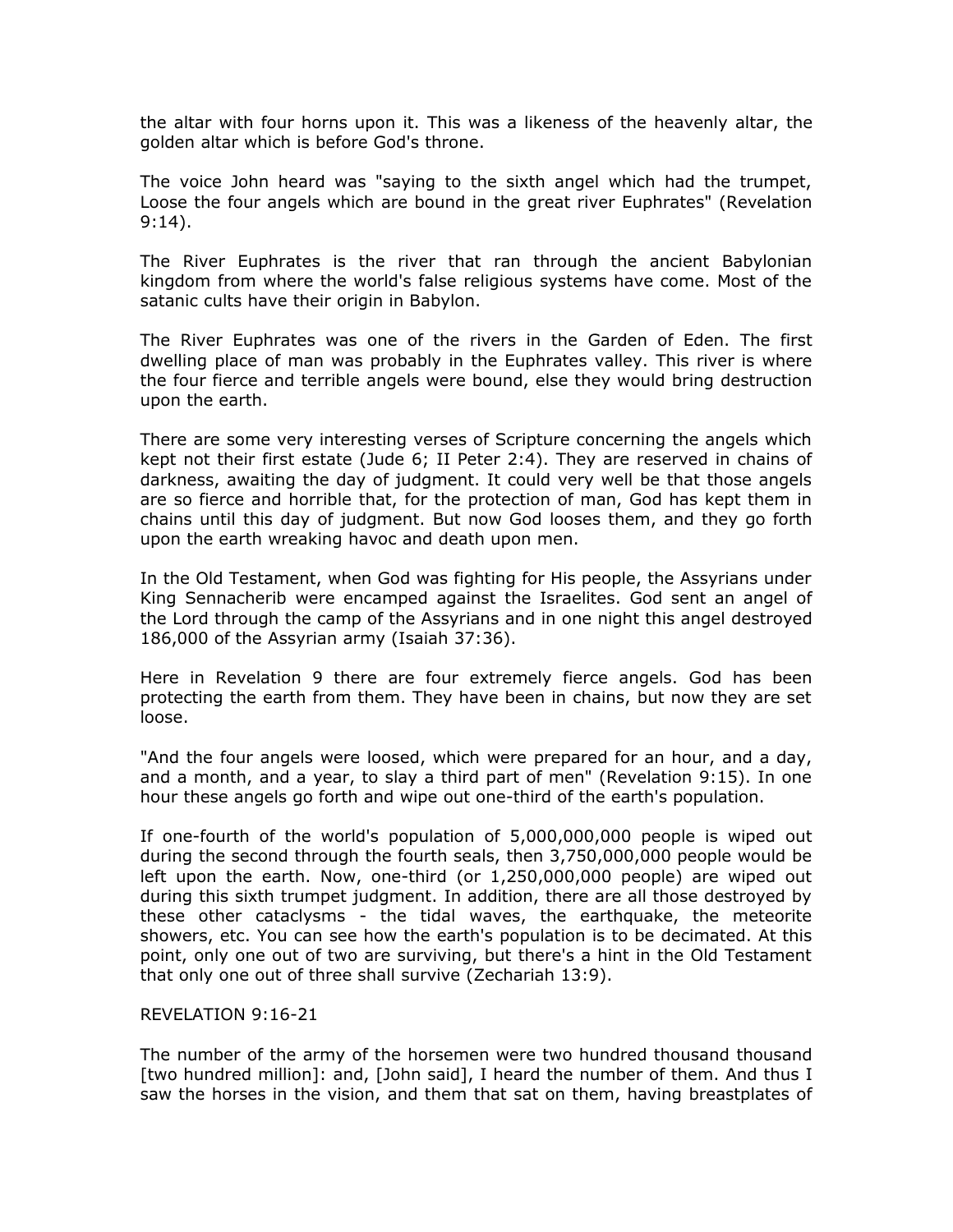fire, and jacinth, and brimstone: and the heads of the horses were as the heads of lions; and out of their mouths issued fire and smoke and brimstone. By these three was the third part of men killed, by the fire, and by the smoke, and by the brimstone, which issued out of their mouths. For their power is in their mouth, and in their tails: for their tails were like unto serpents, and had heads, and with them they do hurt (Revelation 9:16-19).

We are speaking here of a huge army of two hundred million. Do you realize how impossible this was until recent times? How could any nation or combination of nations in the world field an army of two hundred million people? It was only in 1860 that the earth reached a population of one billion. Even if every available man alive at the time of Johns writing had been mustered, they couldn't have fielded an army of two hundred million.

Today China boasts that she's able to put an army of two hundred million on the field. Isn't that an interesting figure? Why didn't China say 150 million or 175 million or 201 million? Time magazine reported that China declares that she can now field an army of two hundred million. And John sees this great army.

Who Is Your God?

And the rest of the men who were not killed by these plagues yet repented not of the works of their hands, that they should not worship devils (Revelation 9:20).

The most unlikely thing in the world to me and the hardest thing for me to conceive is that a person would consciously worship Satan. I cannot conceive of a mind that would consciously worship the devil. But such is the case. People today are consciously worshipping the devil. In fact, satanic worship is growing.

These people would not repent of their worship of the devil "and their idols of gold, and silver, and brass, and stone, and of wood: which neither can see, nor hear, nor walk" (Revelation 9:20).

We're reminded by David in the Psalms that the idols of the heathen are vain. He said that they carve them out of wood or of silver. Eyes they have but they cannot see. Ears they have but they cannot hear. Feet they have but they cannot walk. Mouths they have but they cannot speak. Those who make them have become altogether like the idols that they have made" (Psalm 135:15-18).

Man becomes like his god - that's a basic philosophy of life. Who is your god? You're becoming like your god. Man creates a dumb idol and then himself becomes dumb as he worships it. If your god is false, you're becoming false. If you're worshipping idols, insensate gods, you're becoming insensate. If you're worshipping the true and living God, you're becoming like your God. It can be the greatest curse or the greatest blessing. It all depends on who your god is.

What a blessing to become like our God!

Beloved, now are we the sons of God, and it doth not yet appear what we shall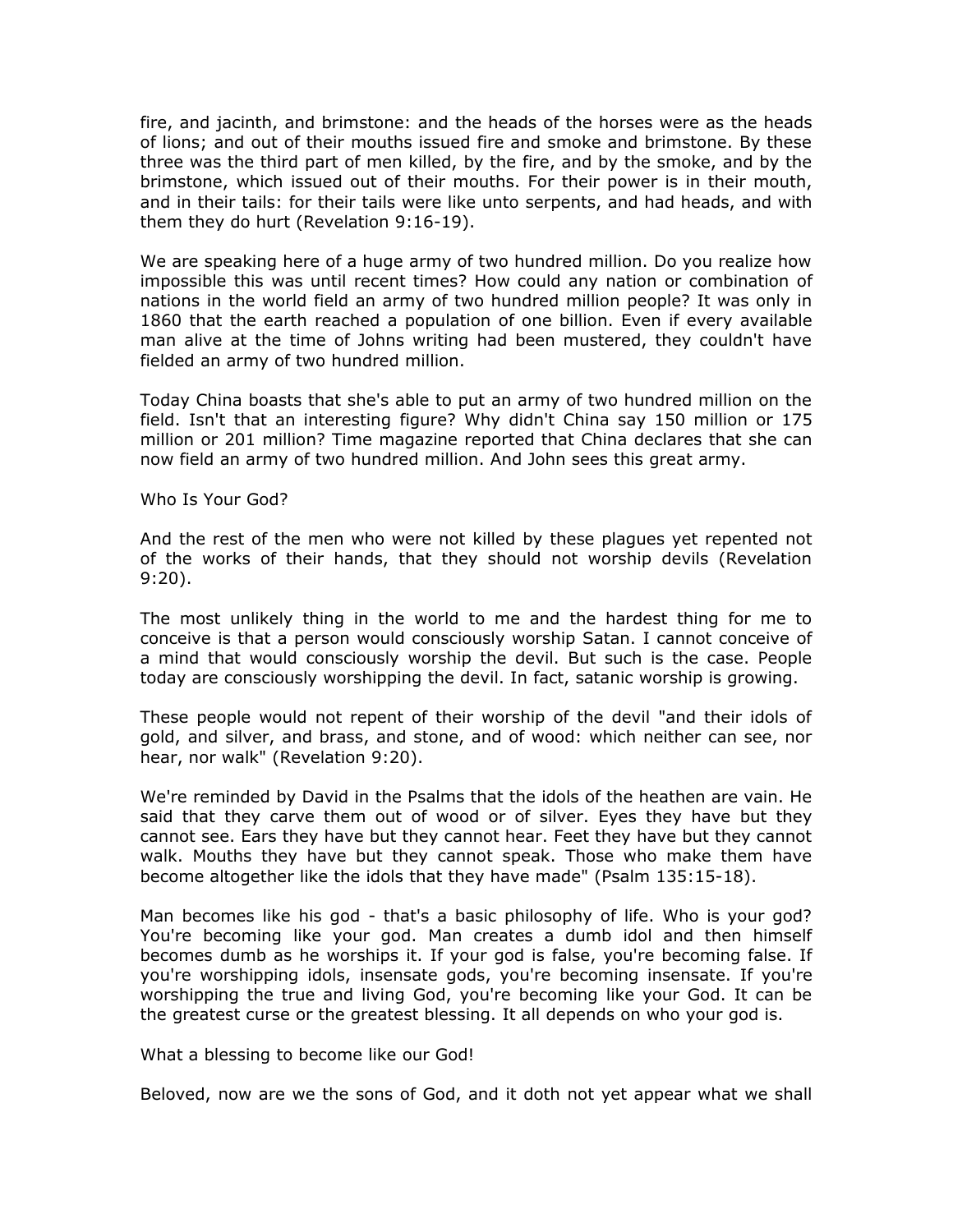be: but we know that, when he shall appear, we shall be like him [like our God]; for we shall see him as he is (I John 3:2).

But we all, with open face beholding... the glory of the Lord, are changed into the same image from glory to glory, even as by the Spirit of the Lord (II Corinthians 3:18).

What is the master passion of your life? What ideal, philosophy, or ambition controls you? Realize that you're becoming just like your god!

"Neither repented they of their murders, nor of their sorceries" (Revelation 9:21). The word sorceries in the Greek is "pharmakeia," from which we get our word "pharmacy." It is the use of drugs for hallucinogenic purposes.

They didn't repent of their sorceries, "nor of their fornication, nor of their thefts" (Revelation 9:21).

You'd think at this point, as the wrath and judgment of God are being poured forth and people are being wiped out all around, that men would be on their knees saying, "O God, have mercy on me a sinner!" But we see the hardness of man's heart; after all this judgment there is no repentance.

Sometimes we say, "Really lay it on him, God, so he'll repent!" But the Scripture says that the goodness of God leads a man to repentance (Romans 2:4). Realizing how good God is amazes me more than anything else. Realizing that I'm so undeserving and knowing the goodness of God brings me to repentance. "O God, how can you be so good to me? I'm such a rotten sinner!" His love leads me to repentance.

10. Foreshadowing of the King

REVELATION 10:14

#### Mighty Angel

And I saw another mighty angel come down from heaven, clothed with a cloud: and a rainbow was upon his head, and his face was as it were the sun, and his feet as pillars of fire (Revelation 10:1).

By the description I believe this other mighty angel is none other than Jesus Christ. I believe that we have here a picture of the second coming of Jesus Christ.

The word angel literally means "messenger." It does not necessarily signify a class of beings. Jesus is coming now as God's Messenger. The very description would almost preclude anyone other than Jesus Christ.

Revelation 1 describes Him: "His countenance [face] was as the sun" and "his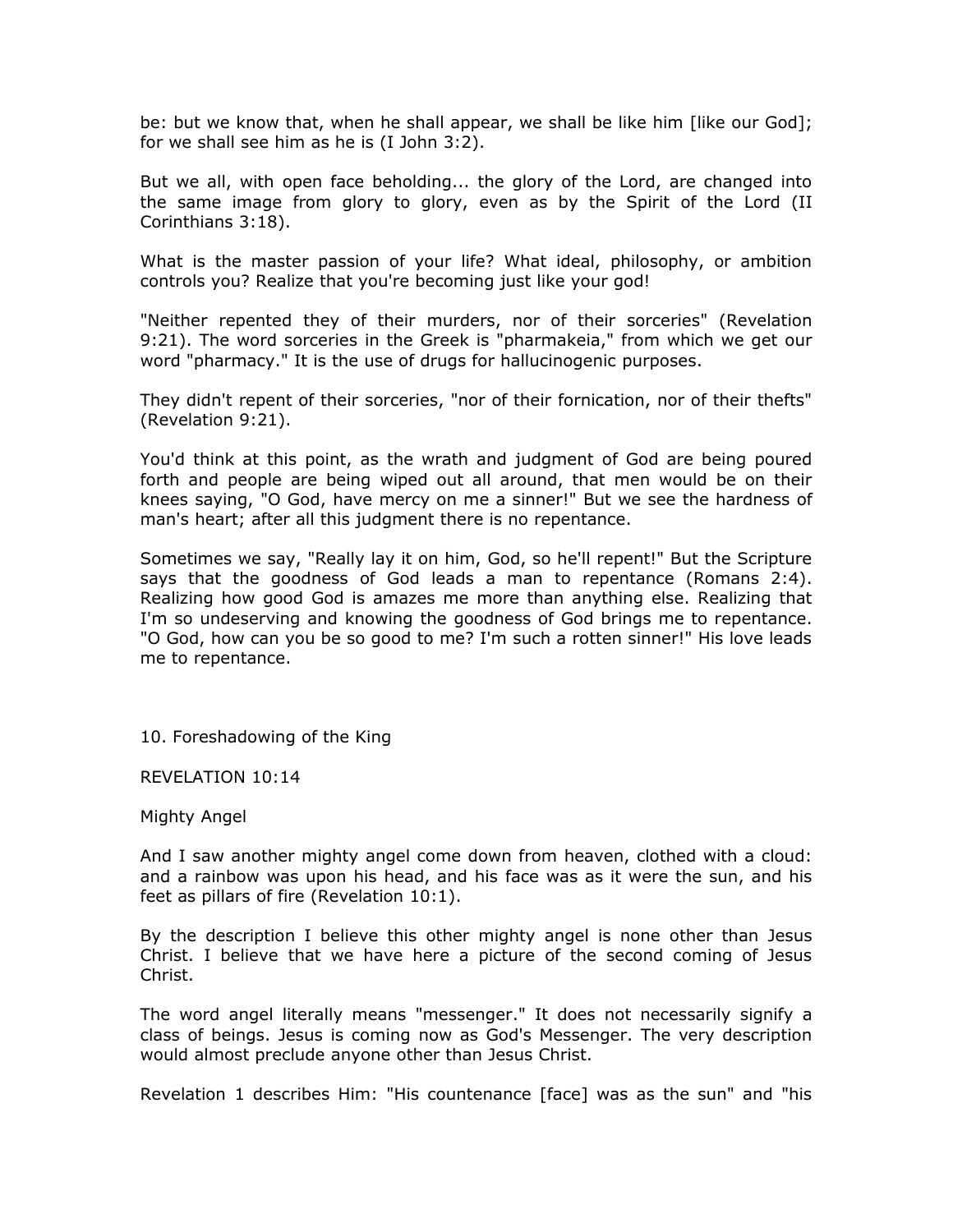feet like unto fine brass, as if they burned in a furnace" (v. 15-16). In Revelation 10:1 Jesus is described as "clothed with a cloud." "Behold, he cometh with clouds; and every eye shall see him" (Revelation 1:7). In Matthew 24, Jesus said, "Then they shall see the Son of man coming in the clouds of heaven with power and great glory" (Matthew 24:30). He is coming from heaven clothed with a cloud and a rainbow about his head. (The rainbow was also about the throne of God in Revelation 4.) The rainbow speaks of God's covenant with man. Jesus said that He makes a new covenant with us through His blood (Hebrews 9&10). So, He's coming with the sign of the covenant when He comes back to the earth.

"He had in his hand a little book [that was] open" (Revelation 10:2). The scroll that had been sealed is now open. Jesus is coming back with the title deed to the earth in His hand.

And he set his right foot upon the sea, and his left foot on the earth, and cried with a loud voice, as when a lion roars: and when he had cried, seven thunders uttered their voices (Revelation 10:2-3).

When Jesus comes again to the earth He's going to let out a shout that will be heard 'round the world. It'll sound like a roaring lion. It'll be a shout of triumph and victory.

Isaiah prophesied of the coming of Jesus Christ and spoke of the shout that Jesus utters at this point. "The LORD shall go forth as a mighty man, he shall stir up jealousy like a man of war: he shall cry, yea, roar; he shall prevail against his enemies" (Isaiah 42:13). Jeremiah also speaks of this very same event.

Prophesy thou against them all these words, and say unto them, The LORD shall roar from on high, and utter his voice from his holy habitation; he shall mightily roar upon his habitation; he shall give a shout, as they that tread the grapes, against all the inhabitants of the earth (Jeremiah 25:30).

Hosea speaks also of this same event and tells us: "They shall walk after the LORD, he shall roar like a lion: when he shall roar, then the children shall tremble from the west" (Hosea 11:10). Finally, Joel speaks of the same event (Joel 3:16). This coming of Christ by roaring as a lion has been confirmed by God in the mouth of two or three witnesses (and more).

After Jesus Christ roared, seven thunders uttered their voices. "And when the seven thunders had uttered their voices," John said, "I was about to write: and I heard a voice from heaven saying unto me, Seal up those things which the seven thunders uttered, and write them not" (Revelation 10:4). We don't know what the seven thunders said. There's no way that you can find out until you get there. When you hear them you'll know what John was told to seal up. There's no way that we can conjecture on this, and it would be sheer folly to do so.

Interestingly, this means that the Word of God is not complete. John started to write what the seven thunders uttered and the Lord said, "No. Don't write that. Seal it up." We really don't have the complete revelation.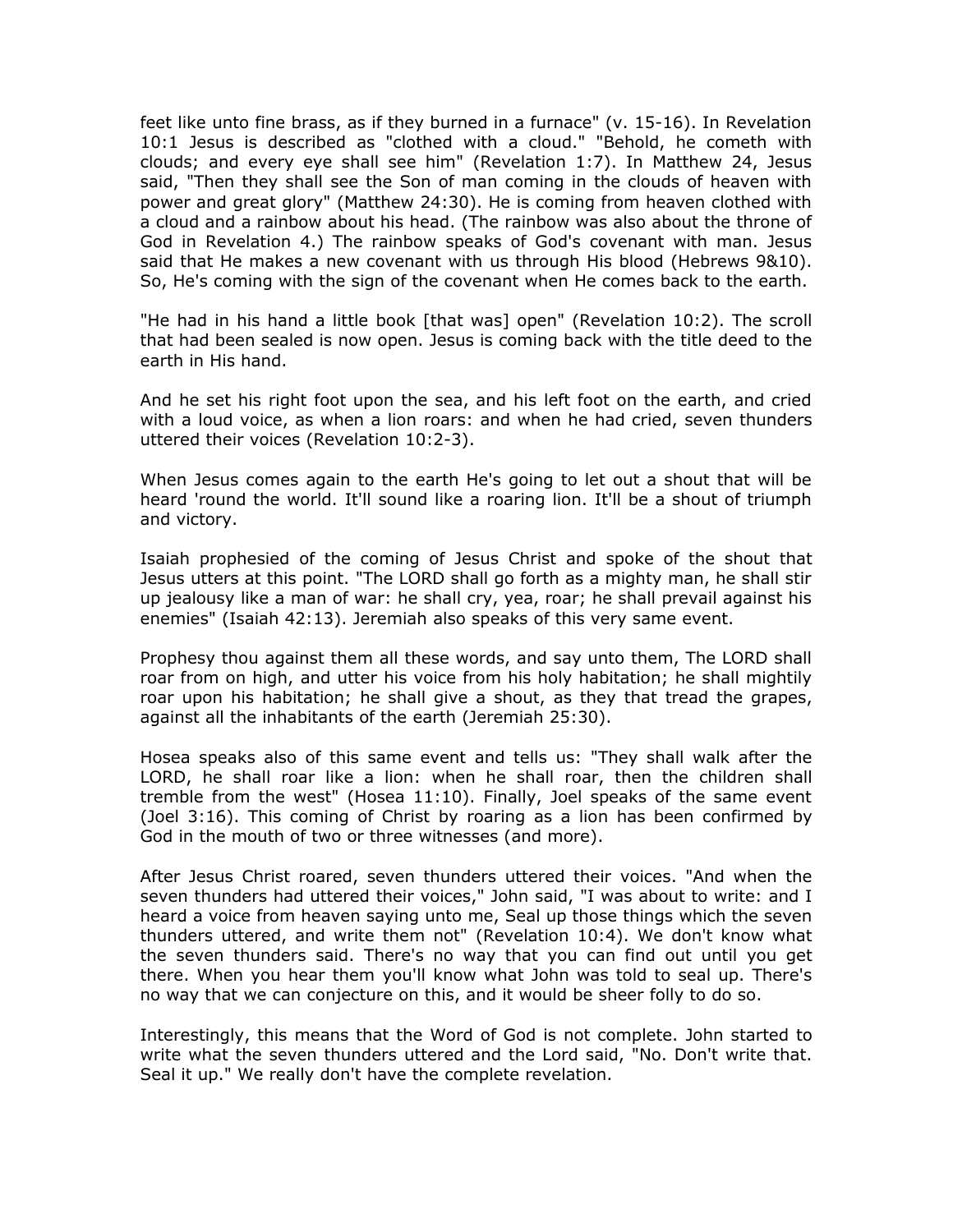### REVELATION 10:5-7

No More Delay

And the angel which I saw stand on the sea and upon the earth lifted up his hand to heaven, and swore by him that liveth for ever and ever, who created heaven, and the things that therein are, and the earth, and the things that therein are, and the sea, and the things which are therein, that there should be time no longer [literally, "that there should be no longer a delay"] (Revelation 10:5-6).

God has delayed taking over the world for a long time. God is still waiting today. We pray, "Thy kingdom come. Thy will be done in earth, as it is in heaven" (Matthew 6:10). But God has delayed His coming. When the Lord comes He'll declare, "There shall be no more delay."

But in the days of the voice of the seventh angel, when he shall begin to sound, the mystery of God should be finished, as he hath declared to his servants the prophets (Revelation 10:7).

God promises that the kingdom age will be fulfilled when the voice of the seventh trumpet sounds. Christ shall begin His kingdom reign upon the earth. Therefore, it's significant that in the seventh trumpet He declares, "The kingdoms of this world are become the kingdoms of our Lord, and of his Christ; and he shall reign for ever and ever" (Revelation 11:15). We see the glorious picture of the coming of Jesus Christ with the title deed of the earth - one foot upon the sea, one foot upon the earth, declaring that there shall be no more delay. In the sounding of the seventh trumpet God's kingdom shall be established.

REVELATION 10:8-11

The voice which I heard from heaven spoke to me again, and said, Go and take the little book which is open in the hand of the angel which stands upon the sea and upon the earth. And I went unto the angel, and said unto him, Give me the little book. And he said unto me, Take it, and eat it up; and it shall make your belly bitter, but it shall be in thy mouth sweet as honey. And I took the little book out of the angel's hand, and ate it up; and it was in my mouth sweet us honey: and us soon as I had eaten it, my belly was bitter. And he said unto me, Thou must prophesy again before many peoples, and nations, and tongues, and kings (Revelation 10: 8-11).

John went to the mighty angel and asked for the little book He was holding. The angel said, "Eat it." Talk about absorbing a book! Eating a book is the reading of it, and the book becomes a part of you. As you read it, in your mouth it's sweet because the things that it promises are great; but, when you digest it, those things which must transpire before the fulfillment of its promises are very bitter and difficult to consider. John found that it was sweet in his mouth but, as he digested it, it was very bitter. These are the bitter tragedies and the sufferings the world must experience in the opening of the seven seals of Revelation prior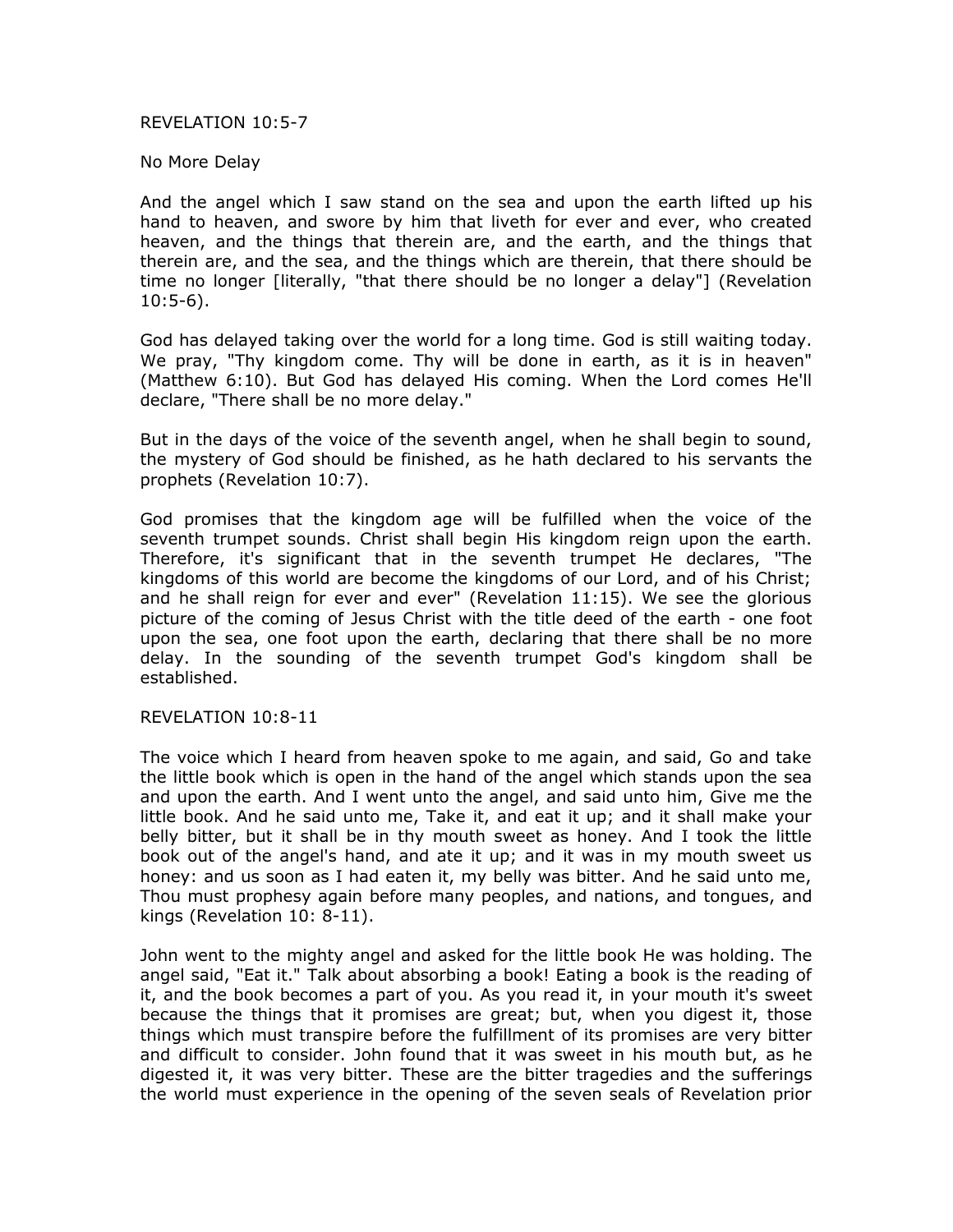to the establishment of the kingdom of God.

The angel told John that he must prophesy again before many peoples, nations, tongues, and kings. John has prophesied the final chapter of God's history of man by writing the book of Revelation. However, some believe that the angel was referring to the fact that John would be one of the two witnesses to come upon the earth and prophesy again in the Tribulation period (Revelation 11).

11. Two Special Agents

REVELATION 11:1-2

The Temple

John has been recording for us the events that took place as the Lord Jesus opened the seven seals of the scroll held by Him who sits upon the throne. Out of the seventh seal there came forth seven trumpet judgments.

At the beginning of Revelation 11 we have another parenthetical passage (as in Revelation 7 and 10). That is, we break the sequence of events and look at one aspect of the seven-year Tribulation period - God's dispatch of two witnesses to the nation Israel.

John said,

There was given to me a reed [about ten feet long] like unto a rod: and the angel stood, saying, Rise, and measure the temple of God, and the altar, and them that worship therein. But the court which is without the temple leave out, and measure it not; for it is given unto the Gentiles: and the holy city shall they tread under foot for forty-two months (Revelation 11:1-2).

John was given a ten-foot long reed and ordered to measure the temple.

The Jews will rebuild their temple in Jerusalem. This could happen during the first half of the Great Tribulation period. When the church is taken out and God again deals with Israel during this last seven-year period, the Antichrist will make a covenant with the nation Israel, but in the midst of the seven-year period he'll break that covenant (Daniel 9:27). I believe that in this covenant the Antichrist will permit Israel to move ahead and rebuild their temple.

At the present time the Jews are making excavations under what is commonly called the Mosque of Omar. But, as close as can be ascertained, the Dome of the Rock Mosque is located at the place of the court of sacrifice in Herod's temple. This is the place where sacrifices were offered, not the sanctuary itself. Many Jewish scholars are convinced that the actual site of the Holy of Holies of Solomon's and also Herod's Temples was 322 feet north of the Dome of the Rock Mosque at a site known today as the Dome of the Spirits and also the Dome of the Tablets.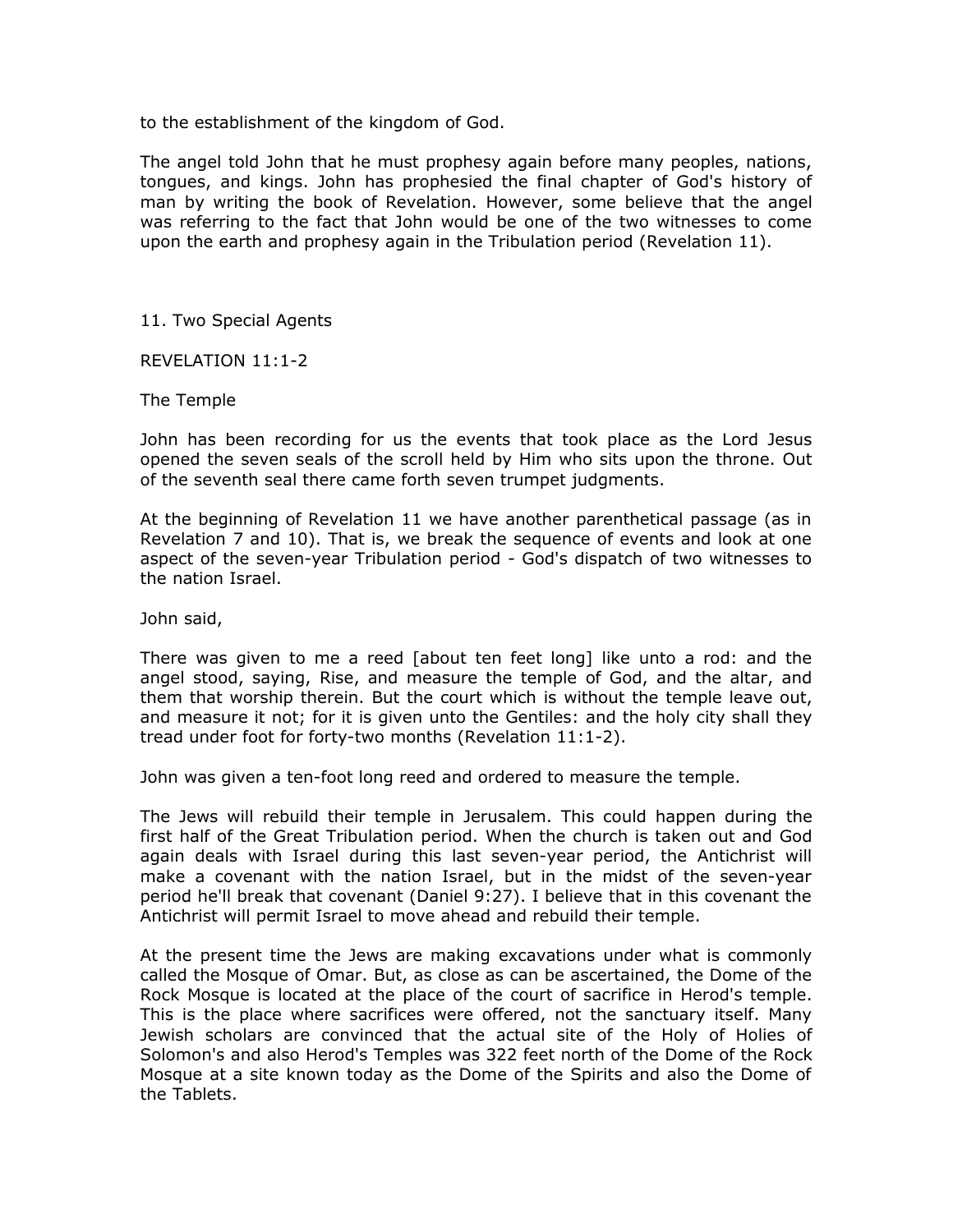Orthodox Jews will not go onto the temple mount area at all, because they don't know exactly where the Holy of Holies was located in the original temple, and they don't want to be guilty of walking over it. If, indeed, the site actually is the Holy of Holies, it would situate the Dome of the Rock Mosque in the place of the outer court of the temple of Solomon. Significantly the Lord said to John, "Don't measure the outer court because it is given over to the Gentiles" (Revelation 11:2).

If the Jews have found the site of the Holy of Holies and choose it for the rebuilding of their temple, they won't have to interfere with the Mosque. The Dome of the Rock Mosque is sacred to the Moslems and a holy war would erupt if the Jews ever tried to destroy it in order to build their temple. Thus, diplomatically, the Jews are very careful not to make any reference about building the temple on the Moslemic site.

The Jews were to be dispersed. Jesus spoke of their dispersion (Luke 21:24), Daniel prophesied the dispersion (Daniel 9:20-27), and Moses prophesied the dispersion (Deuteronomy 32:26), as did most of the major prophets of the Old Testament. But then they all prophesied about Israel's gathering together in the last days and returning to the land. Jesus said, "Jerusalem shall be trodden down of the Gentiles, until the times of the Gentiles be fulfilled."

Jerusalem was trodden under the foot of the Gentiles until 1967 when the Jews gained control of Jerusalem again. Revelation 11:2 tells us that the Jews will lose control of Jerusalem once more, this time to the Antichrist for a period of fortytwo months. It was necessary that the Jews first gain control of the city of Jerusalem before the forty-two months of control by the Antichrist could be fulfilled.

These developments in Jerusalem give us a picture of how we stand in the prophetic order. We are clearly very close to the end.

REVELATION 11:3-5

#### Two Witnesses

Now God speaks of His two witnesses. God is never without a witness. During the Tribulation period not only will there be these two witnesses especially endowed by God, but in Revelation 14 God will even use angels as His witnesses throughout the world.

These two witnesses exist primarily for the sake of the Jews. They are bearing witness to the Jews that Jesus Christ was indeed the Messiah and that they should even now turn to Him and receive Him as their Lord and Savior.

Their witness will not be well received. In fact, people will seek to destroy them. "I will give power unto my two witnesses, and they shall prophesy a thousand two hundred and sixty days, clothed in sackcloth" (Revelation 11:3).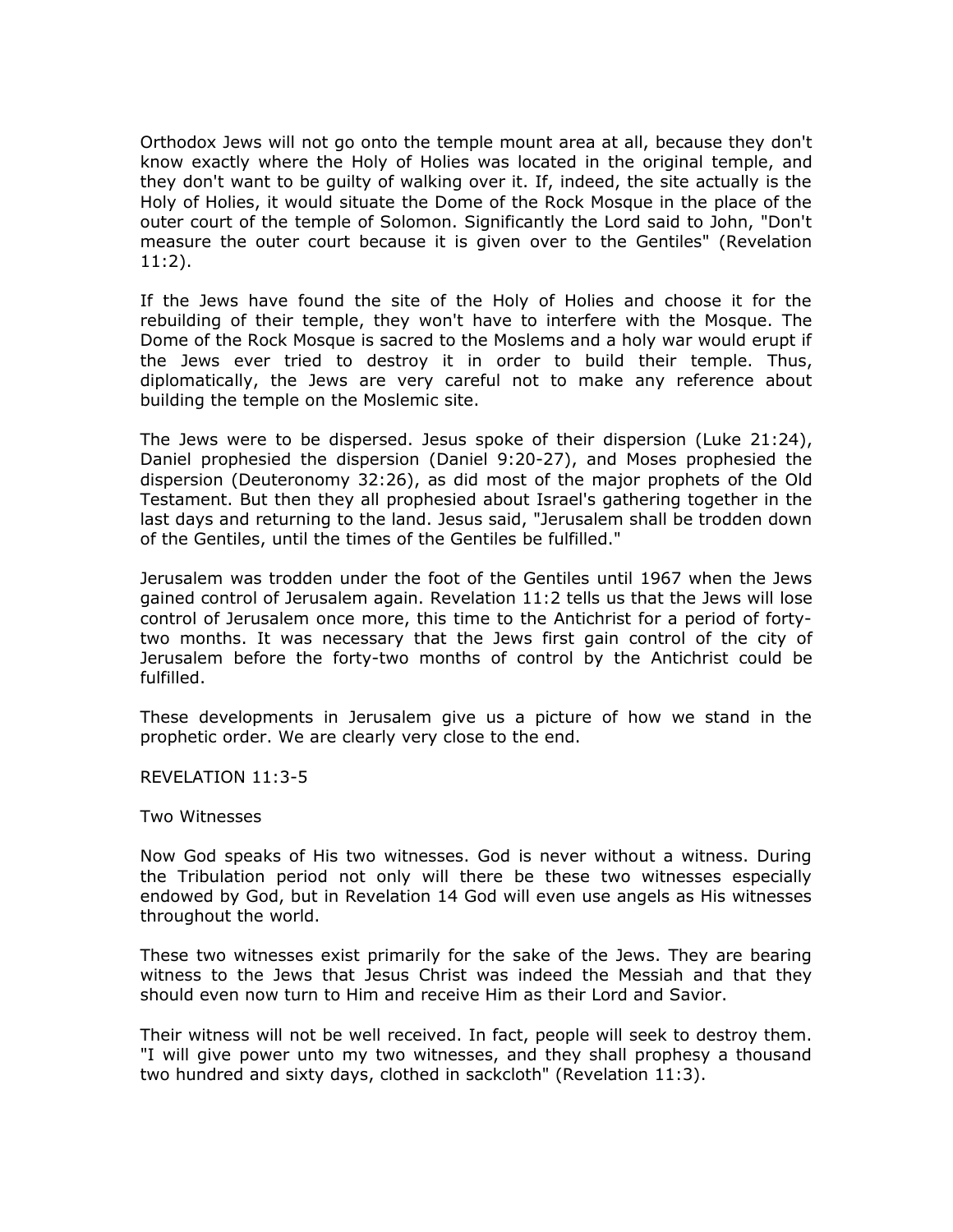Sackcloth was the garment of the prophets and often worn as a sign of mourning over the condition of the nation. These witnesses will be coming with this sign of mourning over the nation to prophesy for three and a half years (forty-two months or 1260 days). This indicates, as does Daniel, that the biblical years of prophecy are predicated on the Babylonian calendar of 360 days to the year.

God will give power to His two witnesses, and they'll prophesy during this period. "These are the two olive trees, and the two candlesticks standing before the God of the earth" (Revelation 11:4).

Zechariah saw an interesting vision. He saw two olive trees growing beside the candlesticks. The branches of the olive trees extended to the candlesticks. Then he saw the olive oil coming from the trees and into the candlesticks, thus giving them a perpetual supply of oil.

In the temple the priest had to take care of the candlesticks daily. He had to fill them with oil and trim the wicks as part of his daily function as priest. Zechariah envisioned a wonderful answer to this daily task, for the olive oil flowed directly from the tree into the candlestick.

The Lord interrupted the vision to Zechariah and said, "This is the word of the LORD unto Zerubbabel, saying, Not by might, nor by power, but by my spirit, saith the LORD (Zechariah 4:1-6). The vision actually reveals the glorious and perpetual supply of power that we, as believers, have through the Spirit of God.

These two witnesses are the two candlesticks. The two olive trees speak of their empowering in a mighty way by the Spirit of God.

We see the results of this empowering: "If any man will hurt them, fire proceeds out of their mouth, and devours their enemies: and if any man will hurt them, he must in this manner be killed" (Revelation 11:5).

When Elijah was ministering upon the earth, King Ahaziah sent a captain of fifty men to bring him back as a prisoner. While Elijah was sitting on the mountain, the captain came and said, "Thou man of God, come down! I'm going to take you to the king." Elijah replied, "If I be a man of God, then let fire come down from heaven and consume you and your fifty men." Fire came down from heaven and consumed the captain with his fifty men.

The king sent out a second captain with fifty men, and the scene was repeated. A third captain with fifty was sent. But this time the captain fell before Elijah and said, "O man of God, have mercy on me. I'm a family man with a wife and children to support. But I'm under orders of the king to take you captive. Would you mind going with me, please?" Elijah went with him (II Kings 1:1-15). We note that Elijah had called down fire.

Also, when certain of the Samaritans wouldn't receive Jesus in their cities, James and John said, "Lord, do you want us to call down fire from heaven to consume them?" Jesus called James and John "the sons of thunder." They were ready to send lightning on these Samaritans because of their treatment of Jesus Christ.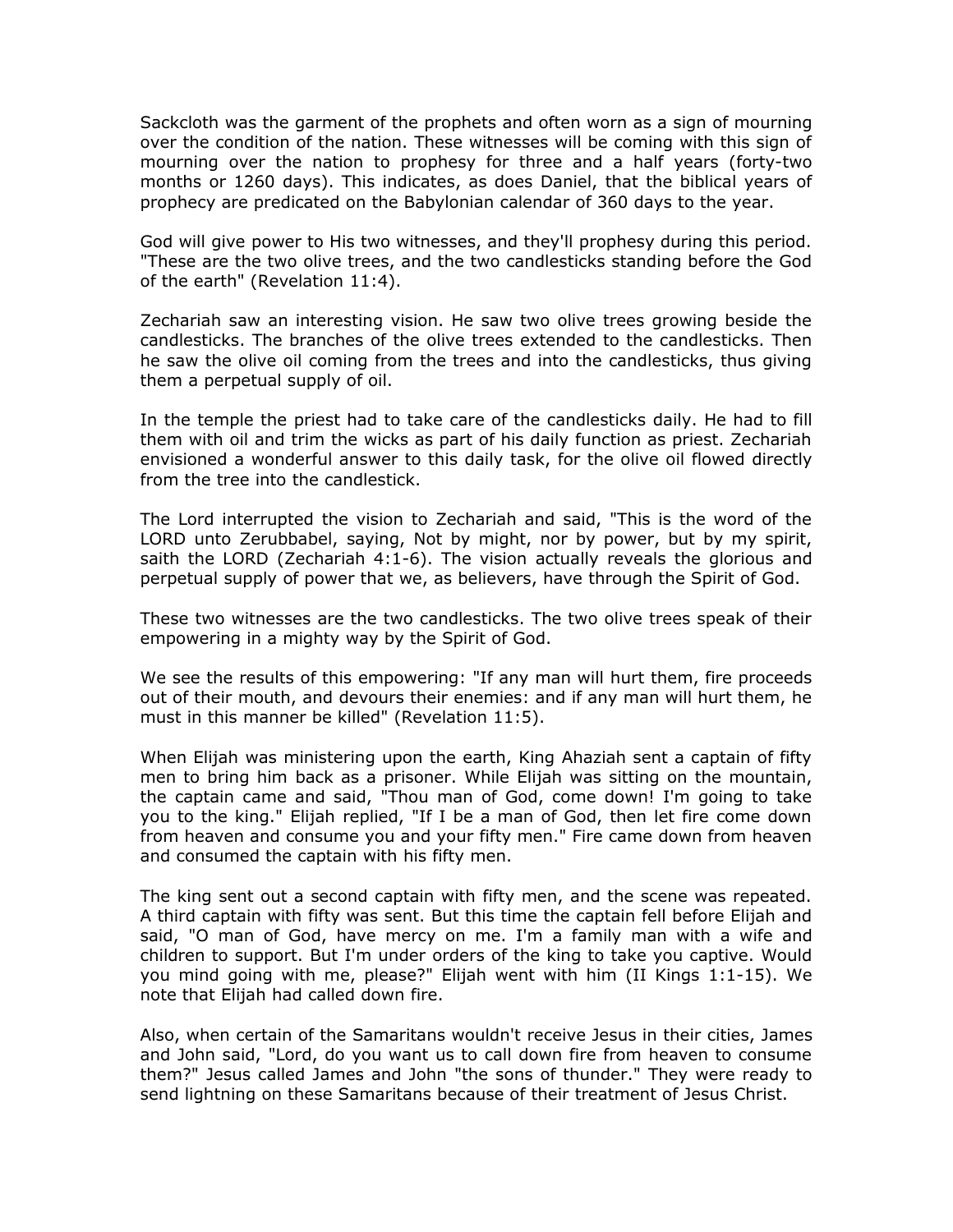Jesus said to them, "You know not what manner of spirit you are of. For the Son of man is not come to destroy men's lives, but to save them" and to win the world through love (Luke 9:54-56). But now that the world has rejected His love, God sends fiery judgment upon the earth.

The age of God's grace has come to its conclusion. God deals in judgment with man during the Tribulation period. If any man seeks to hurt these two witnesses, fire comes forth and consumes him.

### REVELATION 11:6-7

These have power to shut heaven, that it rain not in the days of their prophecy: and have power over waters to turn them to blood, and to smite the earth with all plagues, as often as they will (Revelation 11:6).

Likewise, Elijah went before King Ahab and pronounced that there would be no rain again until he ordered it. God sent a drought to Israel (I Kings 17:1). The two witnesses have this same power - it will not rain during the time of their prophecy. This will bring a great drought unto the land. In addition, the two witnesses have the power to turn the remaining waters into blood.

### Who Are the Two Witnesses?

The identity of the two prophets has often been a matter of conjecture. Many believe that they will be Moses and Elijah, thus representing the law and the prophets. The fact that the water turns to blood and the earth is smitten with plagues seems to speak of Moses. Who would be a greater witness to the nation of Israel than Moses? He is the one to whom the Jews declared allegiance when Jesus was on the earth. In fact, they claimed to be Moses' disciples (John 9:28). It would be very fitting for God to send Moses, representing the law, as a witness of Jesus Christ - for Moses prophesied of Jesus Christ to Israel (Deuteronomy 18:15).

It is fairly certain that the other witness's identity is Elijah. In Malachi God promised to send Elijah before the great and notable day of the Lord (Malachi 4:5). Although John the Baptist was a type of Elijah, he was not the complete fulfillment of this prophecy.

After Jesus descended from the Mount of Transfiguration, He talked to His disciples about the relationship of John the Baptist to Elijah. He said unto them, "Elijah truly shall first come, and restore all things" (Matthew 17:11). He reiterated Malachi's prophecy that Elijah would come before the day of the Lord.

One of the two witnesses is Elijah. The identity of the other witness is a mystery. It is probably Moses or Enoch or, perhaps, Zerubbabel. God spoke to Zerubbabel concerning the relationship of the olive trees and the two candlesticks. It could even be John the Baptist. However, these identities are just suggestions. You can put your own theory in here if you desire.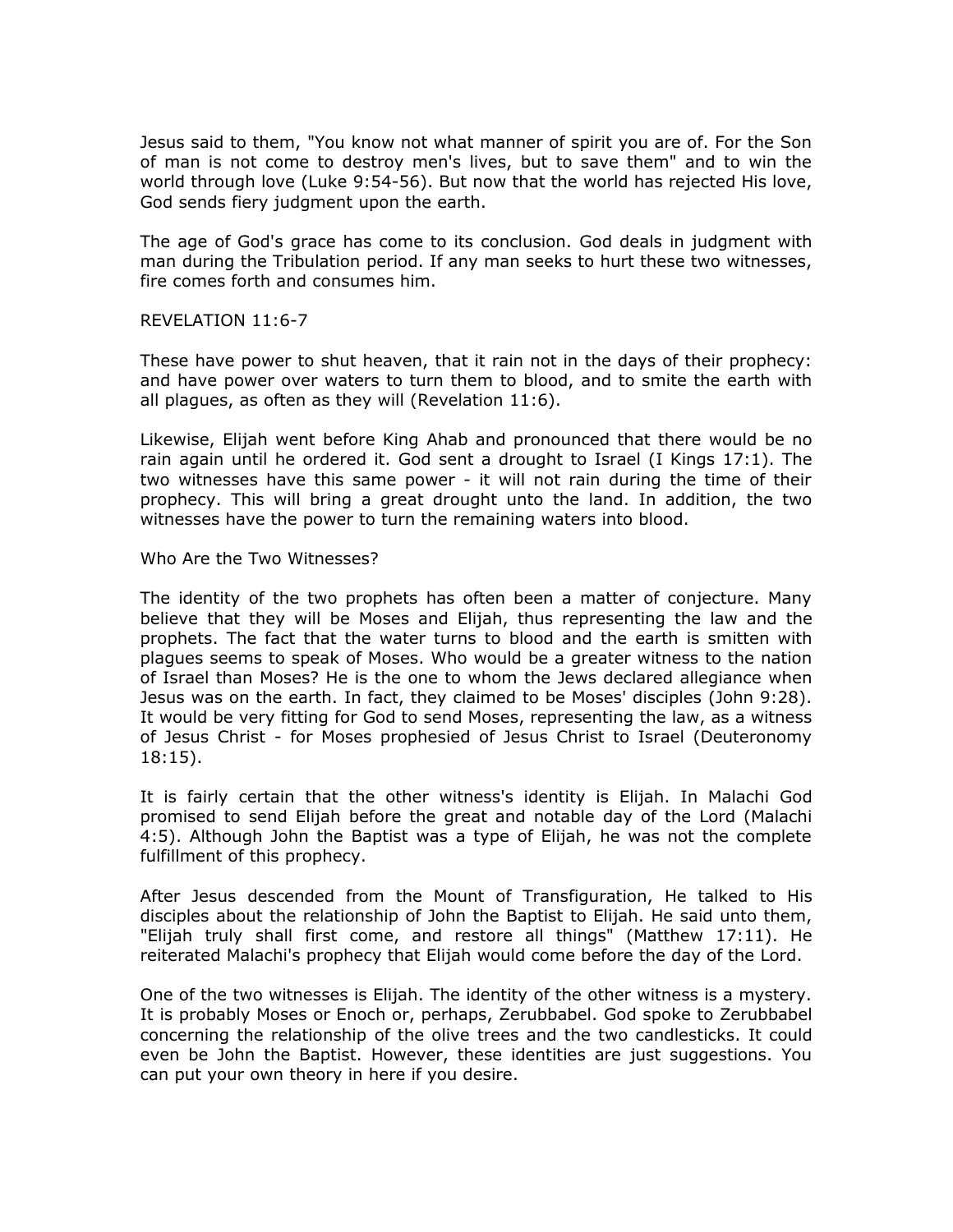"And when they shall have finished their testimony..." (Revelation 11:7). I think this is a very appropriate statement. Until the time they finish their testimony, these men are indestructible. No one can touch them. God's anointing and God's hand are upon their lives.

When the two witnesses finish their testimony, then "the beast that ascended out of the abyss..." This is the Antichrist. Revelation 17 describes the beast that "was, and is not; and shall ascend out of the abyss, and go into Gehenna" (v. 8). The beast that comes out, the Antichrist, "shall make war against them, and shall overcome them, and kill them" (Revelation 11:7). But he cannot overcome them until the two witnesses have finished their testimony.

God's hand and protection was upon the two witnesses until they had completed God's work and plan for their lives. We also have God's hand of protection upon us until we finish our testimony. Once we've finished, who wants to stay around? It's time to go! I have no desire to sit on the shelf someplace and rust away. I'd rather burn-out for Jesus Christ and get it over with in a hurry. I'm ready to get on to the future glory with Jesus.

When the two witnesses finish their testimony, God has better things for them. The beast that came out of the abyss had power over them. He overcame them and they were killed.

REVELATION 11:8-14

And their dead bodies shall lie in the street of the great city, which spiritually is called Sodom and Egypt, where also our Lord was crucified (Revelation 11:8).

This is a terrible indictment against Jerusalem, the city that God loved. God said that His eye would always be upon Jerusalem (II Chronicles 7:16). Yet, it will become so corrupt that God calls it spiritually Egypt, the flesh, Sodom.

The bodies of the two prophets will lie in the streets of Jerusalem. The people will not even give them a decent burial but will allow their bodies just to lie in the open for three days.

And they of the people and kindreds and tongues and nations shall see their dead bodies for three days and an half and shall not allow their dead bodies to be put in graves (Revelation 11:9).

The horrible inhumanity of man!

It is interesting, however, that God said that all those who dwell on the earth shall see their dead bodies.

At the time when John wrote, it was impossible for all the world to see the bodies, unless some artist on the scene quickly drew it and sent runners throughout the nations to show the drawing.

But within our generation this has become a very practical reality. Through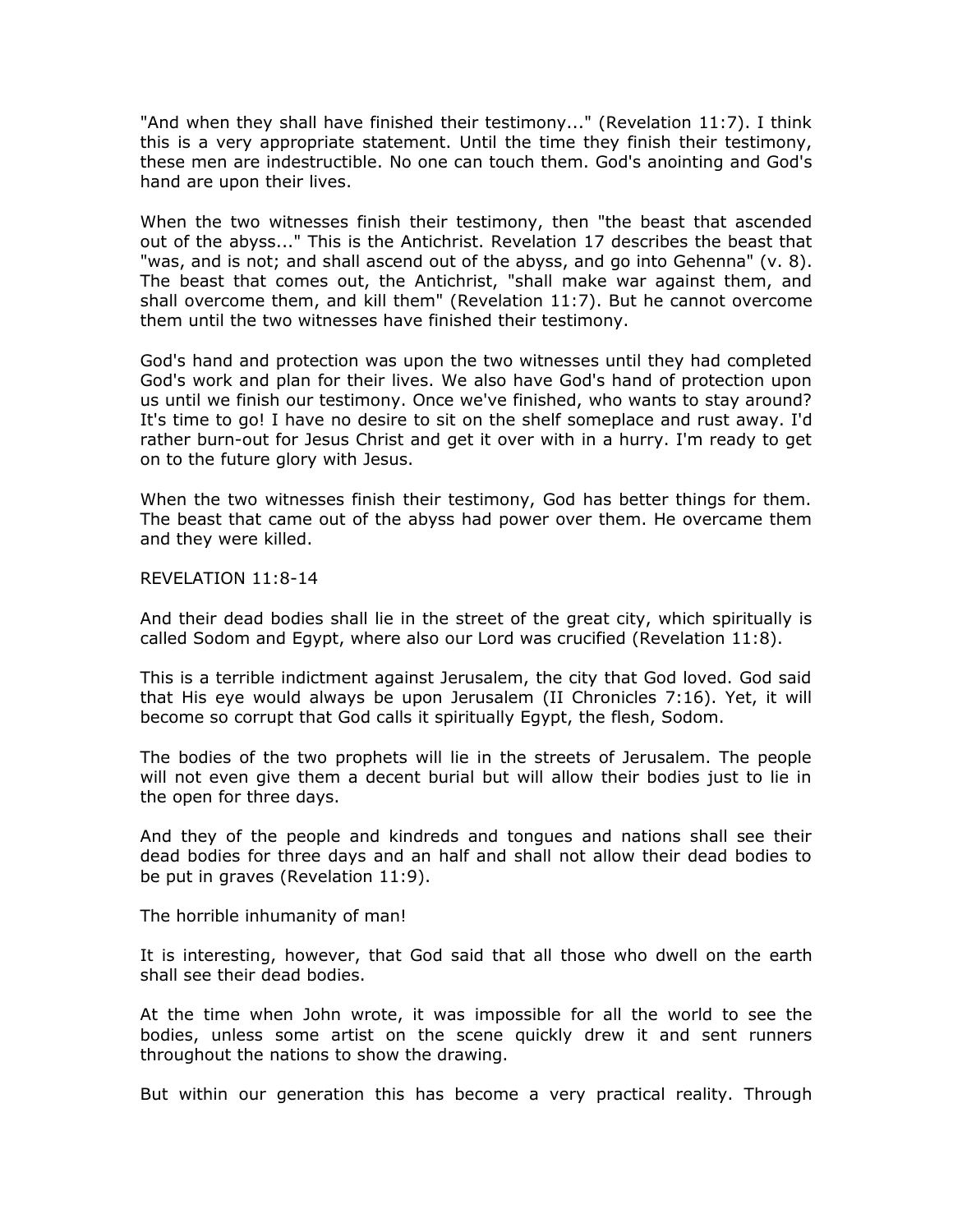television, people sitting in their homes will see the bodies of these two witnesses lying in the street and the people in Jerusalem spitting on them and seeking to mutilate them. It will be televised throughout the world. This prophecy could not have been fulfilled until recent times.

And they that dwell upon the earth shall rejoice over them, and make merry, and shall send gifts one to another; because these two prophets tormented them that dwelt on the earth (Revelation 11:10).

Man really doesn't want to hear the truth. These two men from God stood up and told the truth. The world is glad to silence the voices of these two prophets. Thus, their death brings on a great celebration, a kind of Christmas celebration sending gifts, rejoicing, and making merry.

And after three days and an half the Spirit of life from God entered into them, and they stood upon their feet; and great fear fell upon them which saw them. And they heard a great voice from heaven saying unto them, Come up hither. And they ascended up to heaven in a cloud; and their enemies beheld them (Revelation 11:11-12).

Imagine being a TV camera-man on that assignment. You arrive in Jerusalem and focus your camera on these two bodies. Suddenly, they stand up and begin to ascend into heaven. What a shock!

And the same hour there was a great earthquake [in Jerusalem], and the tenth part of the city fell, and in the earthquake were slain of men seven thousand: and the remnant were affrighted, and gave glory to the God of heaven. The second woe is past; and, behold, the third woe cometh quickly (Revelation 11:13-14).

There will be a great earthquake in Jerusalem. Jerusalem now has an extensive building program underway. You can imagine the devastation to take place when a tenth part of that city is destroyed by an earthquake.

REVELATION 11:15

The Seventh Trumpet

Now we come back to the trumpets. The seventh trumpet brings the second coming of Jesus Christ.

There have been attempts to relate this "seventh" trumpet with the "last trump" of I Corinthians which heralds the rapture of the church (I Corinthians 15:52). Such an identification only strains the Scripture, and there is no true scriptural evidence to warrant relating the two.

The seventh angel sounded; and there were great voices in heaven, saying, The kingdoms of this world are become the kingdoms of our Lord, and of his Christ; and he shall reign for ever and ever (Revelation 11:15).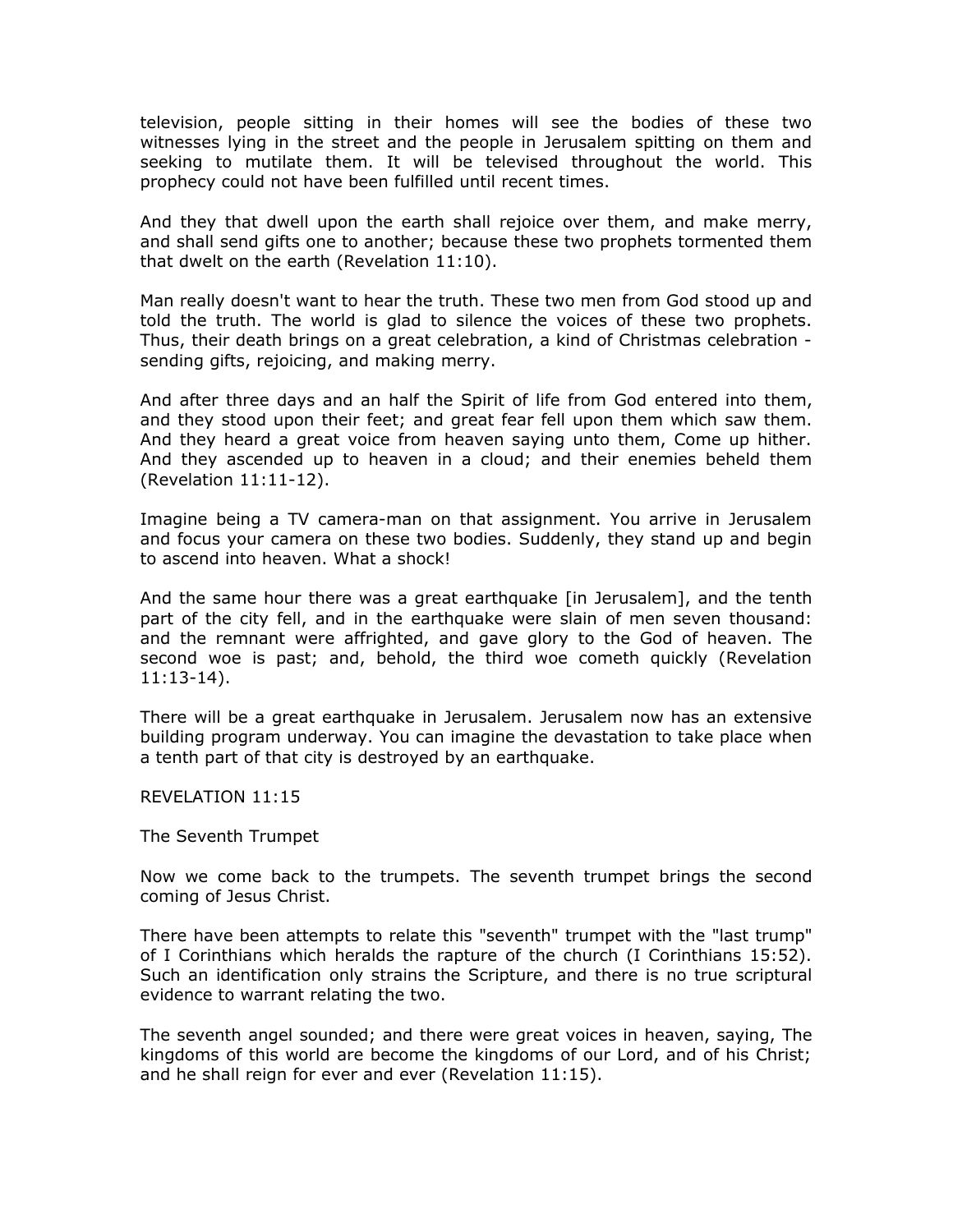What a glorious day that will be - the day that all Christians throughout the church age have been waiting for. The Old Testament saints were also looking forward to this day. Concerning Abraham and those of faith, the Bible says,

These all died in faith, not having received the promises, but having seen them afar off... embraced them, and confessed that they were strangers and pilgrims on the earth (Hebrews 11:13).

They "looked for a city [for a kingdom] which hath foundations, whose builder and maker is God" (Hebrews 11:10). They were looking forward to this heavenly kingdom and waiting patiently, as the Scriptures tell us, for that day and the sounding of the seventh trumpet (Hebrews 10:36-37).

There are exciting events within our lives that we anxiously look forward to. For instance, there's the day of your marriage. How time seemed to drag as you were waiting for that hour! But once the hour arrived, it went so quickly! The anticipation for the wedding - the countless details and the hours of preparations - all over in fifteen minutes!

Now we wait for this glorious day when the seventh trumpet shall sound and the great voices in heaven declare, "The kingdoms of the world have become the kingdoms of our Lord, and of his Christ; and he shall reign for ever and ever."

The implication here is that the kingdoms of this world are presently not the kingdoms of our Lord and of His Christ. The implication is correct. Satan is the ruler of this world. Man forfeited his rights over to Satan, and Satan became the ruler of the world through Adam's transgression. But Jesus came to redeem the world back to God by purchasing it with His blood. He shall come some day to claim His purchased possession.

As far as the church is concerned, we have been redeemed, and God has given us the Holy Spirit until the redemption of the purchased possession. We belong to Him. Jesus has given us the seal of His Spirit, the down payment of that full work He will do in us through the ages to come.

## REVELATION 11:16-17

The time has come when the pronouncement is made: "The twenty-four elders, which sat before God on their thrones, fell upon their faces, and worshipped God" (Revelation 11:16). These elders, it seems, are always falling on their faces! They're before the throne of God, saying, "We give thee thanks, O Lord God Almighty, which art, and was, and art to come; because thou has taken to thee thy great power, and has reigned" (Revelation 11:17).

God has always had the power and the authority. He could have established the kingdom of God at any time after Jesus paid the price of redemption; but God has now waited almost two thousand years. Yet, we are told in the Scripture to have patience. Wait, for the husbandman is waiting for the complete fruit of harvest (James 5:7). So many times I get impatient with the Lord. I get so frustrated by the problems in the world and the seemingly insoluble situations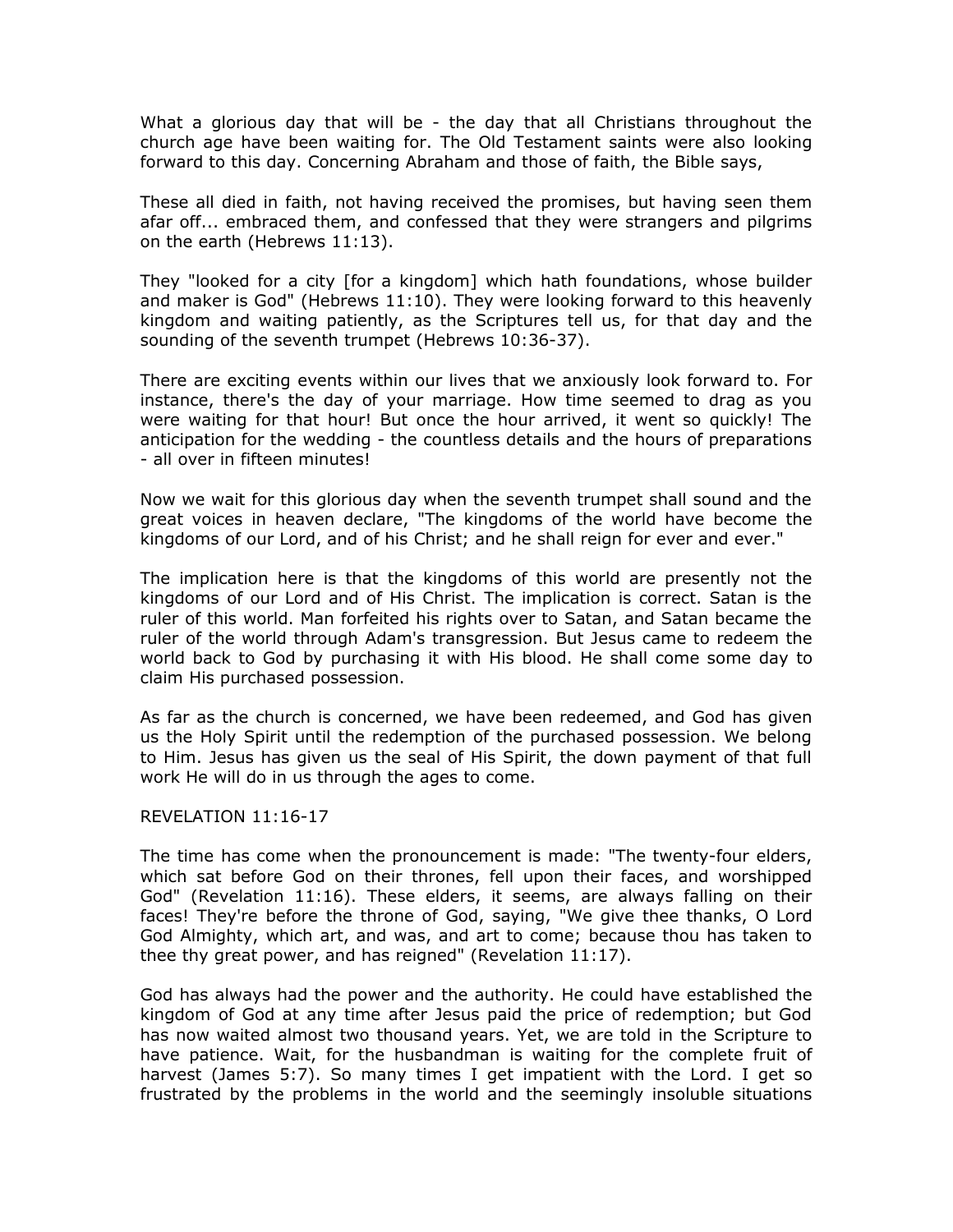that exist.

In most cities in the United States the crime rate is at epidemic proportions. We had lunch one day with a girl who was robbed the night before. While she was in the apartment some fellow took vise-grip pliers and twisted off the front door handle. She was dialing the police as he busted the chain and pushed open the door, wrenching off the screws. He stole her television set while she was on the phone with the police. He escaped over the back fence. Fortunately, the TV didn't work.

Living in these days, I get impatient. I say, "O Lord, why have you waited so long? Come quickly!" Yet, when I think of my same prayer five years ago, I'm glad that He waited. During that time so many people have been added to the kingdom. The patience and waiting of the Lord is the salvation of the lost. For God is "not willing that any should perish, but that all should come to repentance" (II Peter 3:9). God is giving opportunity for men to repent. Thus, the delay is salvation to those who will believe.

But God said to Noah, "My spirit shall not always strive with man" (Genesis 6:3), and we realize that the Age of Grace is closing out and rapidly coming to an end. God is going to move on with the things of His eternal kingdom.

REVELATION 11:18-19

"The nations were angry, and thy wrath is come" (Revelation 11:18). In Psalms we read, "Why do the heathen rage, and the people imagine a vain thing?" (Psalm 2:1). The nations are angry.

At the first coming of Christ, those who really opposed Him were the rulers of the day. They were all fearful of losing their places. The wise men who followed the star from the East came to Herod and inquired, "Where is he who is born King of the Jews?" (Matthew 2:1-4).

Herod was king of the Jews. He didn't want anyone to supplant him. He told the wise men, "When you have found him [the child], bring me word again, that I may come and worship him also" (Matthew 2:8). But Herod had no intention of worshipping Jesus. He had every intention of destroying Him, because his own position was being threatened.

The rulers of the Jews turned Jesus over to Pilate because they were fearful of losing their position. They said among themselves, "All the people are going after Him! What are we going to do if they all receive Him as their Messiah?" (Mark 11:18; 15:10). Because they were fearful of losing their ruling position, the Jewish leaders crucified Him. Jesus Christ shook the rulers of the world.

At the second coming, the nations will again be angry. The first time Jesus was here they said, "We will not have this man to rule over us." But He's coming to rule with a rod of iron.

The time of the dead [has come], that they should be judged, and that thou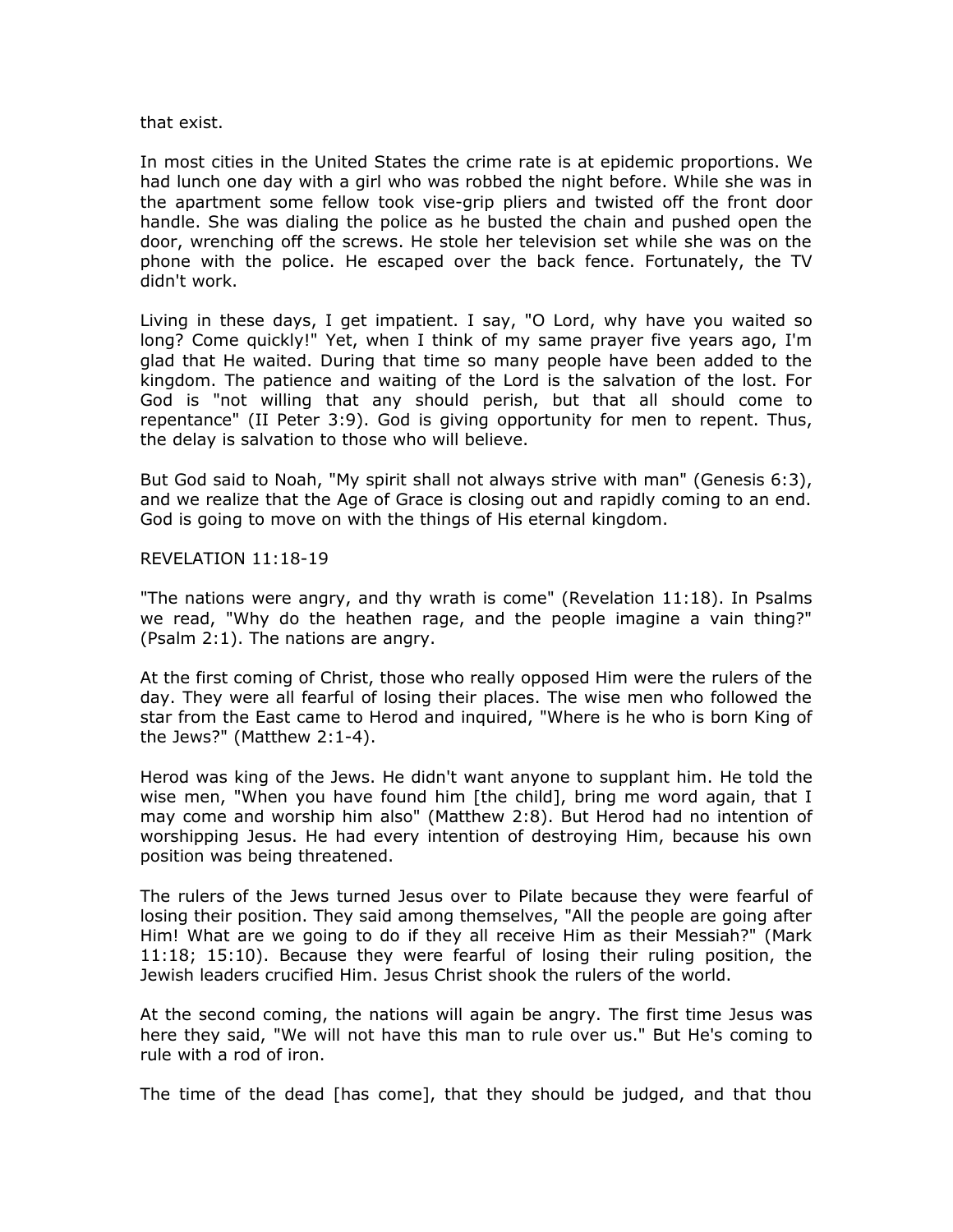shouldest give reward unto thy servants the prophets, and to the saints, and them that fear thy name, small and great; and shouldest destroy them which destroy the earth (Revelation 11:18).

Daniel wrote that the time will come when those in the grave shall be raised. "Many of them that sleep in the dust of the earth shall awake, some to everlasting life, and some to shame and everlasting contempt" (Daniel 12:2). We know from Revelation 20 that there will be the thousand-year period of time known as the Millennium separating the resurrections of the righteous dead from the unrighteous dead.

And the temple of God was opened in heaven, and there was seen in his temple the ark of his testament: and there were lightnings, and voices, and thunderings, and an earthquake, and great hail (Revelation 11:19).

12. People and Places

REVELATION 12:1-2

In Revelation 12 we are introduced to a variety of personages.

And there appeared a great wonder in heaven; a woman clothed with the sun, and the moon under her feet, and upon her head a crown of twelve stars. And she being with child cried, travailing in birth, and pained to be delivered (Revelation 12:1-2).

Because of the description, I believe this "woman" in heaven is the nation Israel.

Jacob had twelve sons. Joseph was the eleventh son of Jacob. Because Jacob loved Joseph, his brothers became very jealous of him. Once Joseph had a dream in which he was binding his sheaf of corn and his brothers were binding theirs, but all their sheaves bowed down to his sheaf. When Joseph told them his dream, they became even angrier with him and said, "You think we're going to bow down to you? You've got another think coming!"

Joseph had another dream which he told his father. "I dreamed that the sun and the moon and the eleven stars bowed down unto me." Jacob rebuked his son Joseph and said, "It's wrong to think that your mother, your brothers, and I will all bow to you." The sun and the moon referred to Jacob and his wife. The eleven stars referred to the eleven brothers (Genesis 37:5-10). This dream was fulfilled when Joseph became the Prime Minister of Egypt and his brothers came to buy grain from him. Therefore, the sun, moon, and eleven stars speak of the nation of Israel.

# REVELATION 12:3-4

And there appeared another wonder in heaven; and behold a great red dragon, having seven heads and ten horns, and seven crowns upon his heads. And his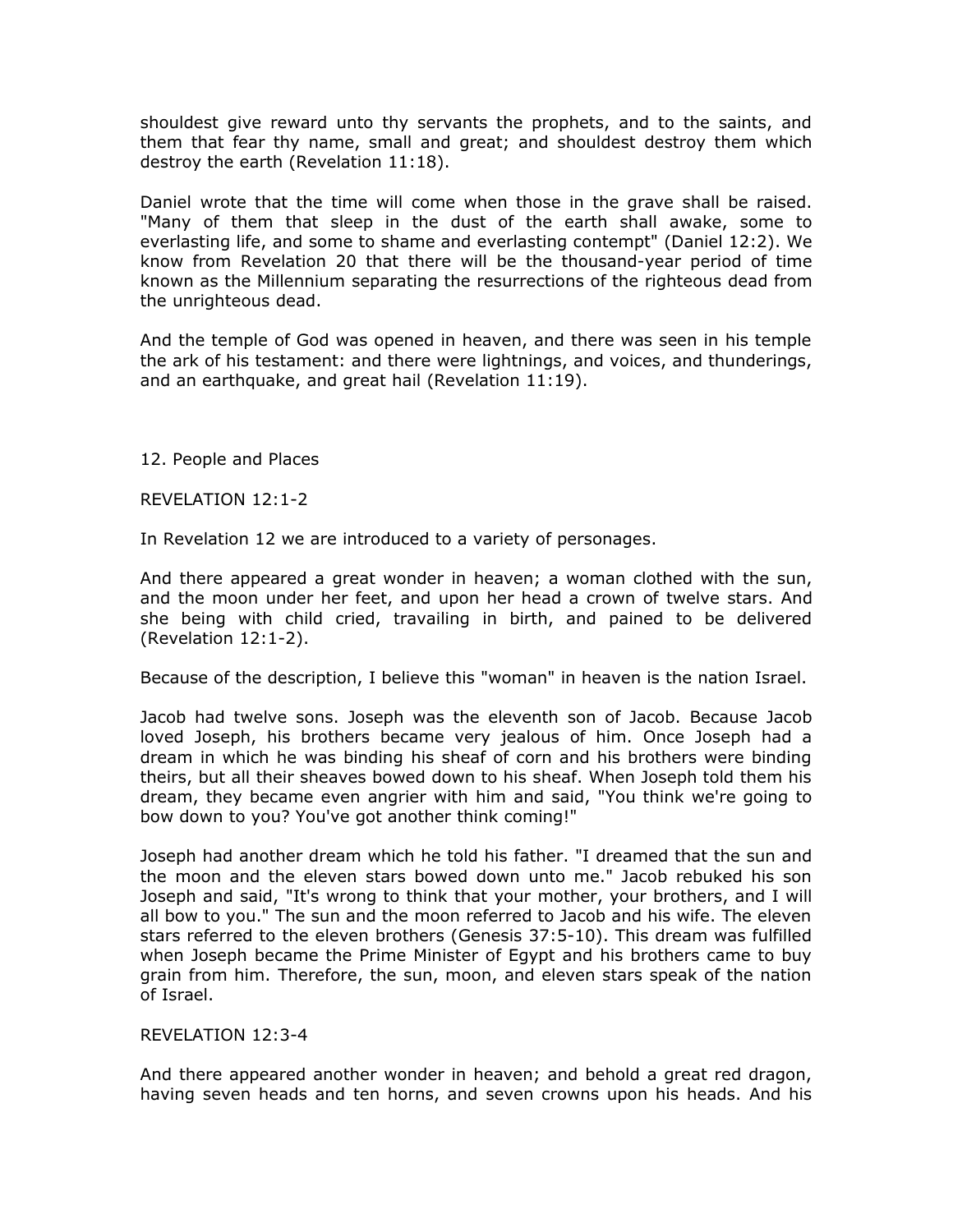tail drew the third part of the stars of heaven, and did cast them to the earth: and the dragon stood before the woman which was ready to be delivered, for to devour her child as soon as it was born (Revelation 12:3-4).

The second personage of Revelation 12 is this "great red dragon" with seven heads and ten horns. The dragon, of course, is Satan. The dragon has always been the symbol for Satan.

In Chinese parades people run underneath a huge paper concoction. As it twists and turns through the street, it gives you an allusion of a floating dragon. As part of the curse after Adam and Eve had sinned, the serpent was to go upon its belly in the dust (Genesis 3:14). It's interesting that the dragon is still the symbol for Satan in China. Some of you have lovely dragons in your homes as artifacts. Personally, I wouldn't want one.

The fact that the dragon draws a third part of the stars with his tail perhaps indicates that Satan at his fall took with him a third of the angelic beings. Prior to his rebellion, Satan was in the garden of God and had every precious stone for his covering. He was perfect in beauty, perfect in wisdom, perfect in all his ways - until iniquity was found in him (Ezekiel 28:11-15). Satan had tremendous influence, yet God cast him forth from heaven and his position and authority. However, Satan still had access to heaven.

In Job, when the sons of God were presenting themselves unto God, Satan also came with them. God said unto Satan, "Where have you been?" He replied, "Going to and fro through the earth." God said, "Have you considered my servant Job, an upright man, one who fears God, and loves good and hates evil, a perfect man?" Satan began to accuse Job before God (Job 1:6-11). Later in Revelation 12 Satan is called the accuser of the brethren, accusing them before God day and night continually (v. 10).

Not only does Satan accuse us before God, but he accuses us to ourselves. He's quick to jump on our weaknesses and our faults, trying to drive us away from God's grace and mercy. He tries to make us afraid to come to God. He points to our own weaknesses and tells us how unworthy and how undeserving we are. Yet, God is gracious and merciful, and He bestows His love and His grace upon us even though we are unworthy.

There were angels which kept not their first estate (Jude 6). When Jesus faced the demonic Gadarene, He asked him his name. He replied, "Legion, for we are many" (Mark 5:9). There are many evil spirits, demons, fallen angels, principalities, and powers of darkness and evil who align themselves with Satan's rebellion against God's authority.

#### REVELATION 12:5-6

And she [the woman] brought forth a man child, who was to rule all nations with a rod of iron: and her child was caught up unto God, and to his throne. And the woman fled into the wilderness, where she had a place prepared of God, that they should feed her there for a thousand two hundred and sixty days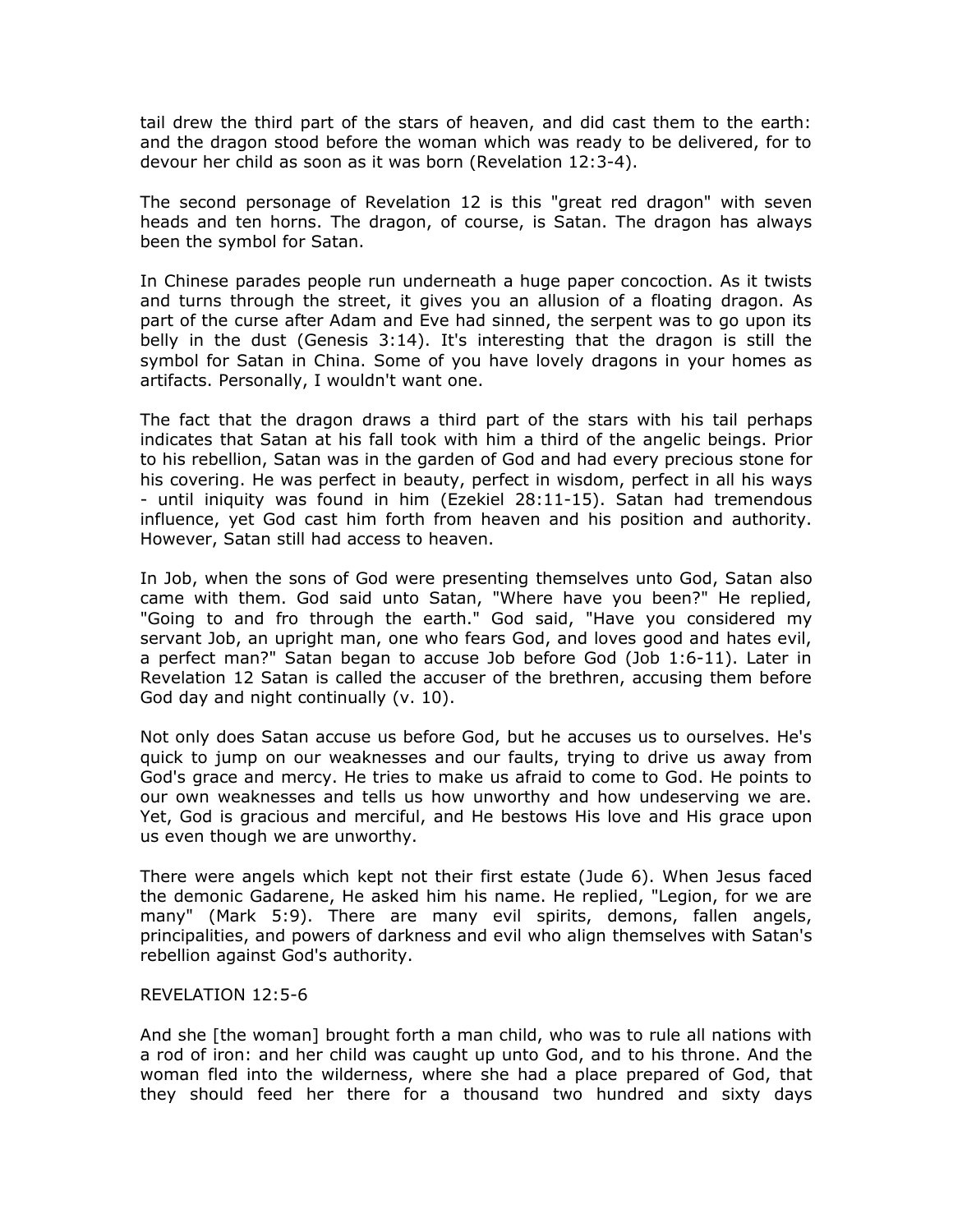(Revelation 12:5-6).

The man child is thought to be Christ, because the verse speaks of him as the one who is to rule all nations with a rod of iron and He has been caught up to His throne. We know that Jesus is at the right hand of the throne in heaven. And we know that He shall rule all nations with a rod of iron. "Ask of me," God said,

"and I shall give thee the heathen for thine inheritance, and the uttermost parts of the earth for thy possession. Thou shalt break them with a rod of iron; thou shalt dash them in pieces like a potter's vessel (Psalm 2:8-9)."

It is significant that, when addressing the church of Thyatira, Jesus promised to him "that overcometh... will I give power over the nations: and he shall rule them with a rod of iron; as the vessels of a potter shall they be broken to shivers" (Revelation 2:26-27). This is a promise to the church of Thyatira to rule over the nations and to sit in their thrones in the kingdom of God. Therefore, sitting upon the throne and ruling over the nations with a rod of iron is not an exclusive ministry of Jesus Christ, but also belongs to the overcomers. Which has caused some to identify the woman as the church and the man child as elect overcoming saints who will be raptured.

There are real problems with this view. First of all, the Scripture said, "She being with child cried, travailing in birth, and pained to be delivered." The church is to be the virgin bride of Christ. If she's pregnant, she's in trouble. Secondly, I reject the man child as being an elite kind of saint, who only will be raptured. This teaching does despite to the Spirit of grace.

I believe that the identity of the woman as Israel is definite. There is a third view that the man child is the 144,000 who, in the midst of the Tribulation, will be caught up to their thrones and take their places in the heavenly scene. At that time Israel flees into the wilderness where God has prepared a place for her. He will feed her there for three and a half years, the last half of the Great Tribulation period.

When Jesus was talking to the Jews, the disciples said, "Lord, what will be the sign of your coming, and of the end of the world?" One of the signs that Jesus gave them was: When you see the abomination of desolation, spoken of by Daniel the prophet, stand in the holy place, then flee into the wilderness. If you're on your housetop, don't even bother to stop for your goods, but get out as fast as you can (Matthew 24:3,15-17).

This particular time of abomination when Israel flees was spoken of by Daniel the prophet (Daniel 9:27), and it is spoken of here in Revelation 12.

When the Antichrist comes on the scene, he'll have a false prophet who will lead the world to worship the Antichrist. Then an image of the Antichrist will be set up in the Holy of Holies of the rebuilt temple. This blasphemous image profanes again the temple of God as did Antiochus Epiphanes (c. 168 B.C.), who was a type of the Antichrist.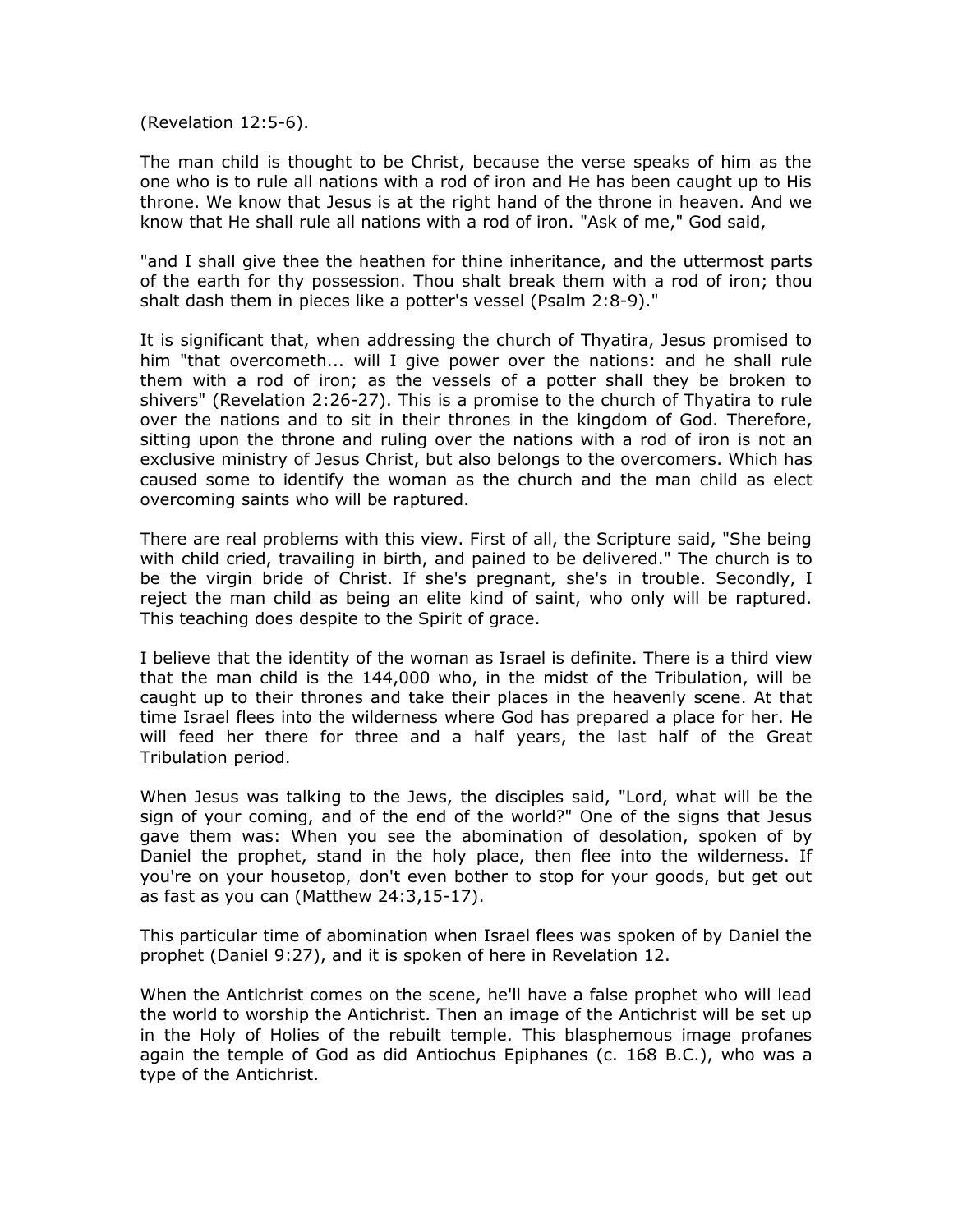One thousand, two hundred and ninety days after Antichrist stops the oblations and brings this horrible blasphemy, Jesus is coming again with power and great glory and with His church to establish the kingdom of God upon the earth (Daniel 12:11).

# REVELATION 12:7-17

At the time of this desecration of the rebuilt temple "there was war in heaven: Michael and his angels fought against the dragon; and the dragon fought and his angels" (Revelation 12:7). Those angels which kept not their first estate, which chose to rebel with Satan, are fighting on the side of Satan against Michael and the angels of God.

And [Satan] prevailed not; neither was their place found any more in heaven. And the great dragon was cast out, that old serpent, called the Devil, and Satan, which deceived the whole world he was cast out into the earth, and his angels were cast out with him (Revelation 12:8-9).

It's interesting that God in His toleration has allowed Satan to be around for so long, but the day will come when God casts him out.

At that day, John said,

I heard a loud voice saying in heaven, Now is come salvation, and strength, and the kingdom of our God, and the power of his Christ: for the accuser of our brethren is cast down, which accused them before our God day and night. And they overcame him by the blood of the Lamb, and by the word of their testimony; and they loved not their lives unto the death (Revelation 12:10-11).

The victory over Satan was through the blood of Jesus Christ. That is our victory over Satan today - the blood of Christ, the word of our testimony, and our total dedication by loving not our life unto death.

"Therefore rejoice, ye heavens, and you that dwell in them" (Revelation 12:12). What a glorious time when Satan is finally booted out of heaven. Rejoice, he's gone! Rotten accuser! But, "Woe to the inhabiters of the earth and of the sea! for the devil is come down unto you, having great wrath, because he knows that he has but a short time" (Revelation 12:12).

He knows it's over. He's ready now to rip things up in this last three and a half year period.

And when the dragon saw that he was cast unto the earth, he persecuted the woman [Israel] which brought forth the man child. And to the woman were given two wings of a great eagle, that she might fly into the wilderness, into her place, where she is nourished for a time, and times, and half a time, from the face of the serpent (Revelation 12:13-14).

A "time" is a year. "Times" would be two years. "Half a time" would be half a year. So, the woman is protected for three and a half years "from the face of the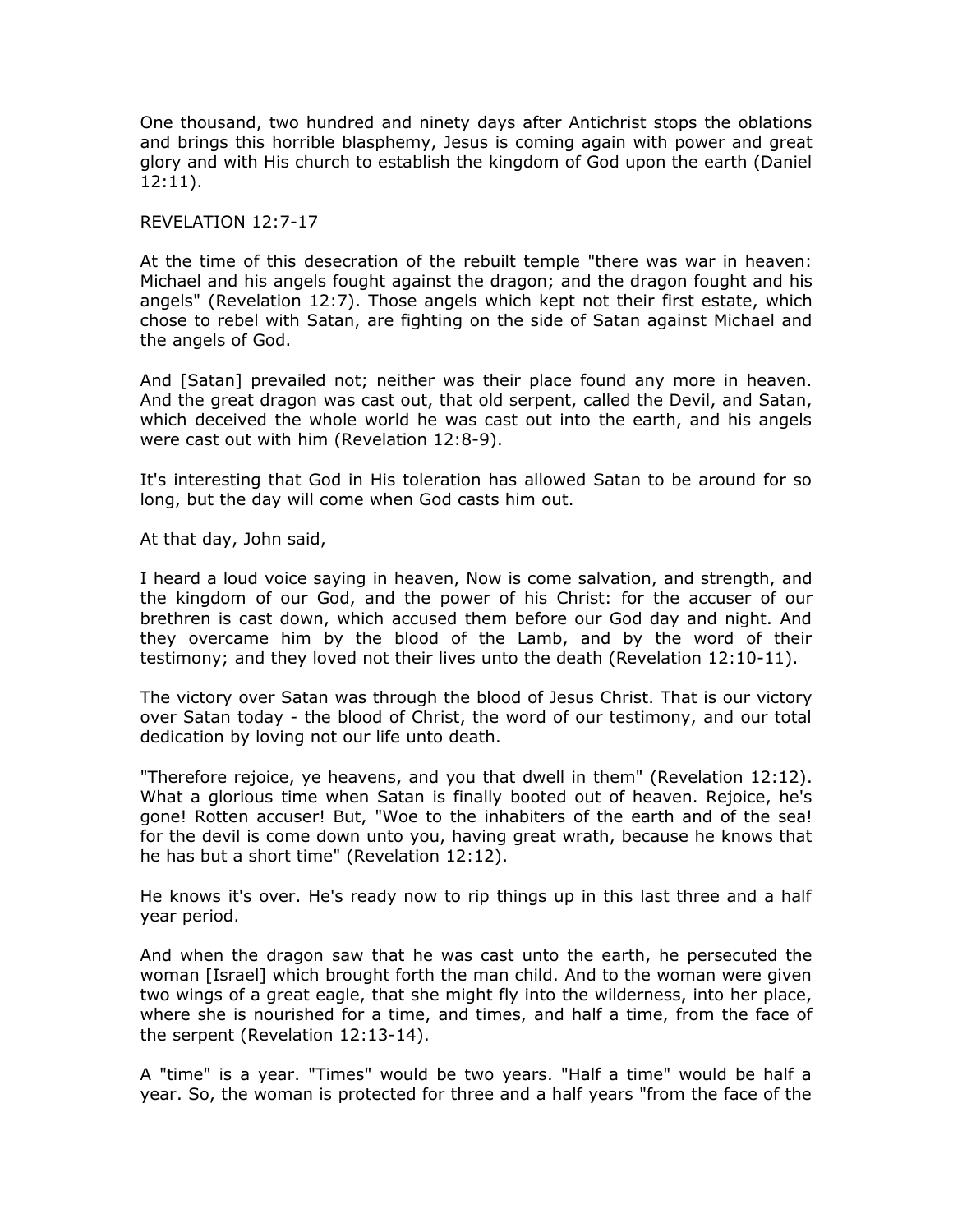# serpent."

And the serpent cast out of his mouth water as a flood after the woman [" flood" symbolizes an army], that he might cause her to be carried away by the flood. And the earth helped the woman, and the earth opened her mouth, and swallowed up the flood which the dragon cast out of his mouth. And the dragon was angry with the woman, and went to make war with the remnant of her seed, which keep the commandments of God, and have the testimony of Jesus Christ (Revelation 12:15-17).

This place in the wilderness is actually the ancient rock city of Petra where the Jews will flee during this last three and a half year period. Petra is an impregnable fortress that lies back in the Ha'arva valley in Jordan, south of the Dead Sea.

In Isaiah God declares that Sela, which is Petra, will be the place of shelter for the Jews when they are cast out. God commands those of Jordan to open their doors and to receive His people and to give them shelter until the indignation be past (Isaiah 16:1-4).

# 13. The Antichrist

Everybody today throughout the world longs for peace. We're tired of war. We know that war doesn't accomplish anything. It saps the country of its economy and strength. Even as a conqueror we feel guilty, because we realize that war is no way to settle differences.

People who are intelligent ought to be able to sit down and intelligently communicate with each other and solve their differences and problems. It doesn't seem reasonable for rational, sane men to create weapons of mass destruction to use on other human beings. It doesn't seem right to allocate billions of tax dollars to build and design mighty arsenals for the purpose of destroying people. Deep down in our hearts we want peace. All over the world people want peace. Then why do we fight? Why are there wars? You would think that we could finally achieve a standard of development where wars would be eliminated.

But, unfortunately, there are two more tremendous wars that the earth will experience before we can finally discover peace.

Plans are being drawn for the next to last battle. I expect it to take place at any time. The fuse is already lit. I don't know how much time there is before it blows up.

An alliance of nations from the north, including Turkey and Iran, are going to invade Israel according to Ezekiel 38 and 39. This will be prior to the last battle. When this alliance of nations begins to push Israel back and defeat her forces God is going to step in and fight for Israel. He will destroy five-sixths of the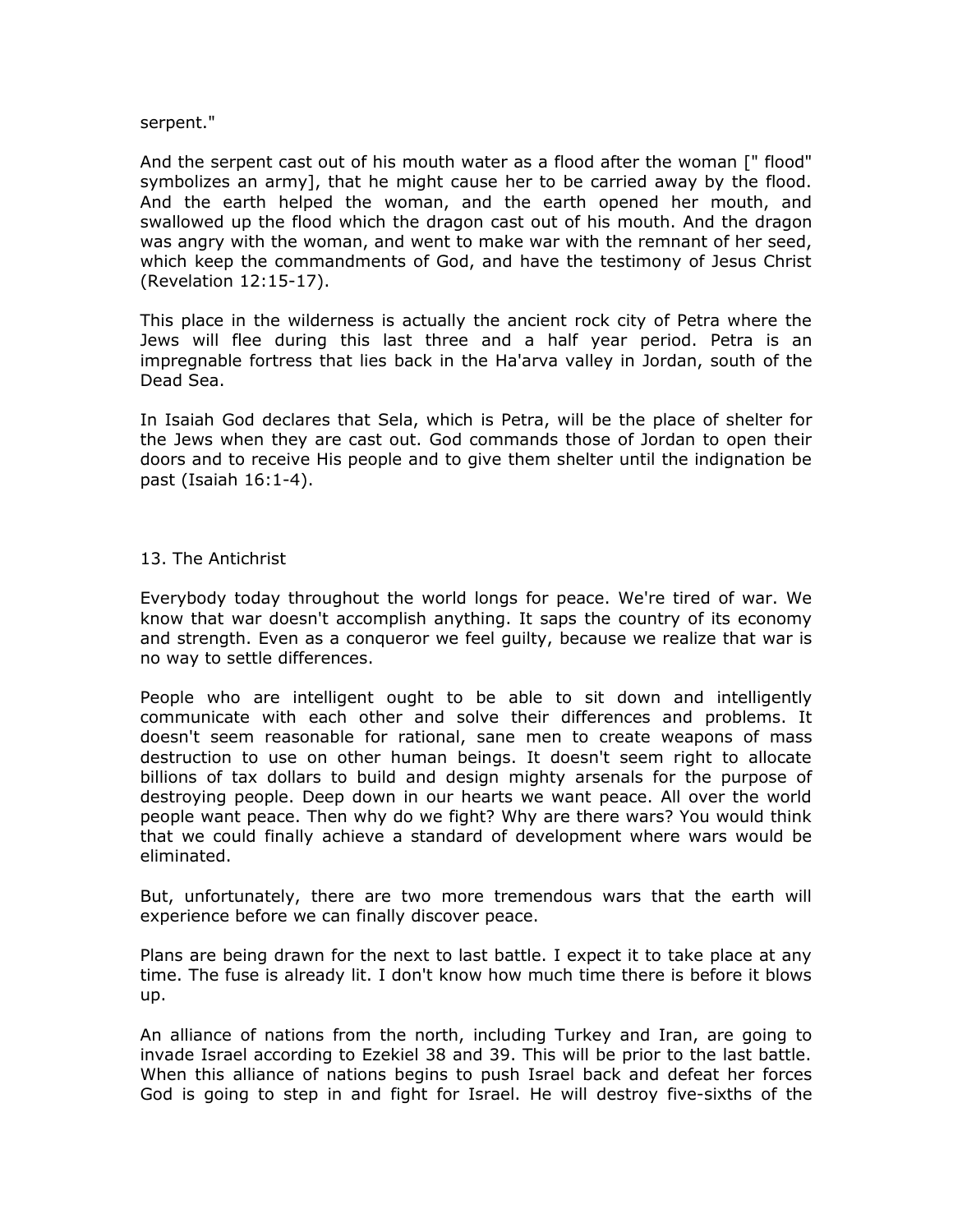army. This will allow a federation of ten nations to rise into power in Western Europe and to exercise immediate world influence and control.

At that time a man will come on the scene with some fantastic answers for peace. He'll be like a magician in his ability to get nations and people together. He'll sign a covenant with the nation Israel, and Israel will accept it. He'll build his own powerful economic bloc and monetary system. All the world will wonder after this man and follow him and his schemes and programs. This man is the Antichrist.

Those who refuse to follow him willingly will be subject to attack, and he will subdue them. Egypt will be one of the nations against which he'll move. While he's moving against Egypt, Red China and the nations of the East (Japan and India) will send their forces to invade the European continent by coming through the land of Israel. The River Euphrates will be dried up to prepare the way for the kings of the east (literally "the kings of the rising sun") (Revelation 16:12). Allied with the King of the North, Russia, they will marshal their millions of people and arm them to move against this confederation of European nations. This final war is the Battle of Armageddon.

REVELATION 13:1

The Beast

And I stood upon the sand of the sea, and I saw a beast rise up out of the sea, having seven heads and ten horns, and upon his horns ten crowns, and upon his heads the name of blasphemy (Revelation 13:1).

This beast out of the sea is the Antichrist. He will rise out of the ten nations of the Common Market, the rejuvenated and renewed Roman Empire. This description of the beast takes us back to Nebuchadnezzar's dream of the great image with ten toes of iron and clay (Daniel 2).

Nebuchadnezzar, the King of Babylon, had a dream. In his dream he saw a great idol with a head of gold, breast and arms of silver, a stomach of brass, legs of iron, and feet of iron and clay. The feet had ten toes of iron and clay mixture. A rock not cut with hands came out of the mountain. It smote this great image in its feet, and the whole image fell. This rock began to grow until it filled the whole earth.

Nebuchadnezzar had two problems when he woke up. First, he couldn't remember his dream. Second, he knew that it terrified him because he didn't understand it. So, he called all his wise men and counselors and demanded that they tell him both what he dreamed and what it meant.

They kept stalling and said, "There's no way we can tell what your dream meant if we don't know what you dreamed! Tell us what you dreamed, then we'll tell you what it meant." He said, "I can't remember. But if you're really such wise men, tell me what I dreamed! If you don't, I'm going to have you all killed." Finally, they gave up trying to give him the answers, and so he gave the order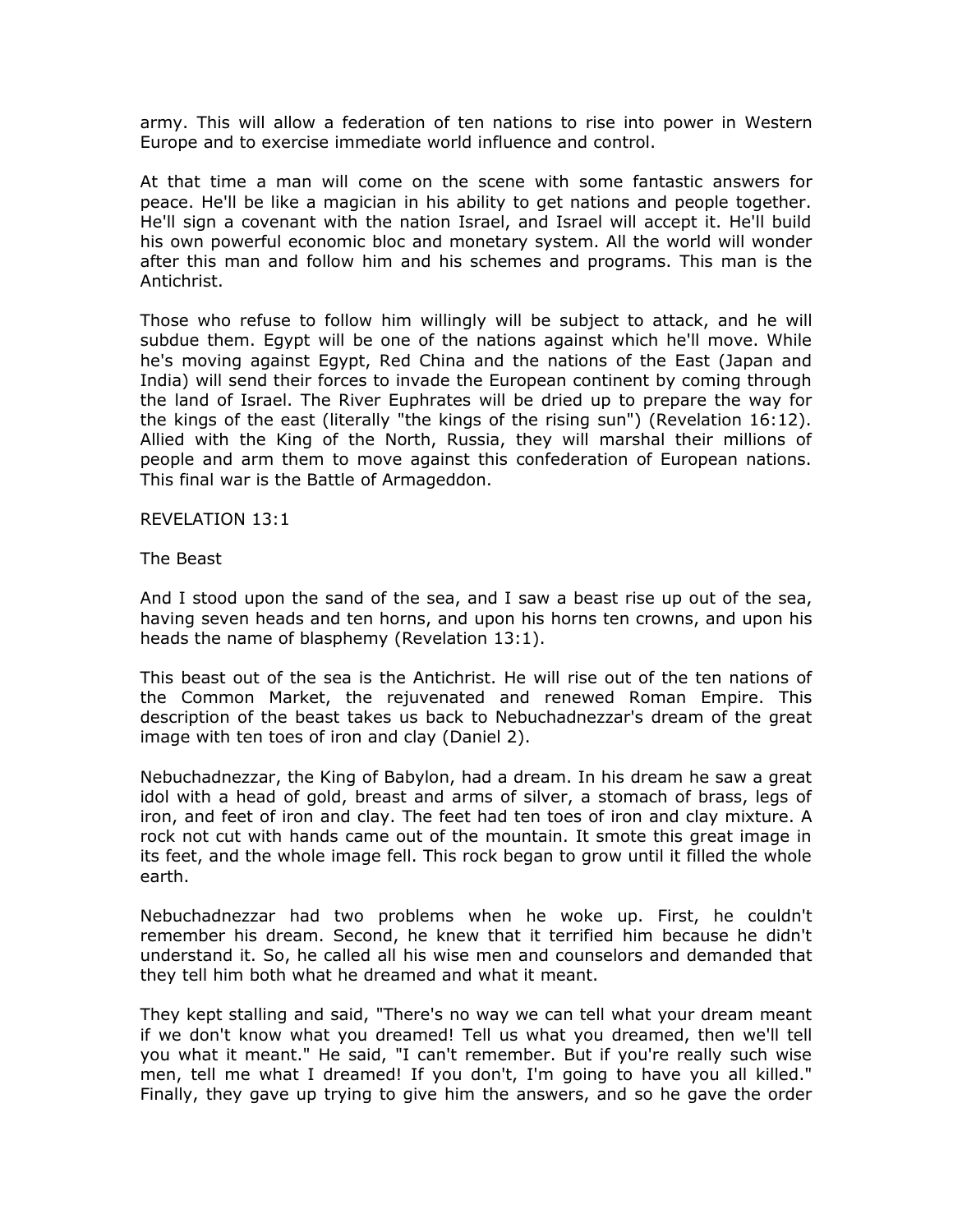for them to be killed.

When Daniel heard about the edict of King Nebuchadnezzar, he sent him a message. "Tell the king to settle down. I'll come and tell him what he dreamed and what it meant.

Meanwhile, Daniel told his friends, "We'd better pray. We're on the spot now!" While praying, God came to Daniel and revealed the dream and gave him the interpretation.

Daniel went to the king. "Nebuchadnezzar, you have seen in a dream the kingdoms of this world." Nebuchadnezzar had a dream which was a prophecy of what would happen to the kingdoms of the Gentile world. And Daniel described the dream as Nebuchadnezzar had seen it - this great image, made up of various metals, which was destroyed by a huge rock out of the mountain.

Then Daniel said, "This is what your dream meant. You, Nebuchadnezzar, are the head of gold. God has given you the kingdoms of the world. You're ruling over them, but your kingdom will be replaced by the Medo-Persian empire, the breast and arms of silver. But that kingdom will be replaced by the Grecian empire, the stomach of brass. And that empire will be replaced by the Roman empire, the legs of iron."

The final world ruling kingdom is yet to arise. These are the ten toes of the iron and clay mixture. A federation of ten nations associated with the old Roman empire - or at least comprising many of the nations of the Roman empire because of the iron substance mixed within the image's feet - will arise as a world ruling empire.

I definitely believe that the European Community nations are a presage of this ten nation federation. It's extremely interesting as we watch the events that God spoke of thousands of years ago take place in our daily newspapers.

Out of this ten nation federation there shall arise a very powerful leader. He will be vested with all the powers of Satan and able to deceive the nations by his miracles in bringing peaceful solutions to the troubled world. This ten nation federation will come to an end as this rock not cut with hands comes out of the mountain. It will smite the image in its feet and destroy it. The rock is Jesus Christ.

Nebuchadnezzar saw a vision of the second coming of Jesus Christ to establish His kingdom upon the earth. Daniel 2:44 declares, "And in the days of these ten kings shall the God of heaven set up a kingdom that shall never be destroyed." When Christ comes again, the Gentile rule will be over. Jesus will establish His kingdom which will fill the entire earth. It will be the most glorious age that man has ever known. We are coming to a golden age - the age when Jesus Christ rules and reigns. There's talk about the Age of Aquarius, but that doesn't do anything for me. I'm waiting for the Age of Jesus!

REVELATION 13:2-4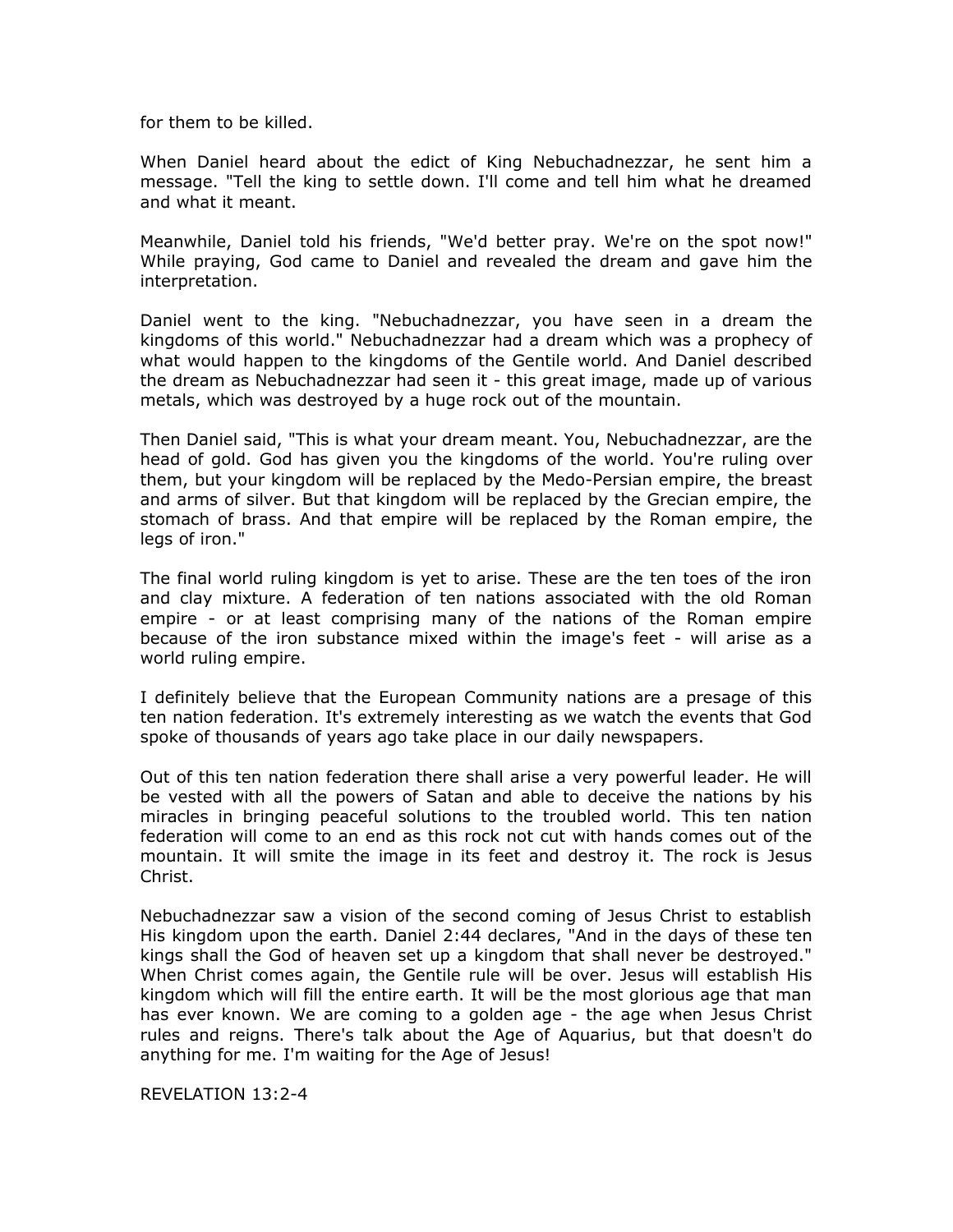The beast which I saw was like a leopard, and his feet were as the feet of a bear, and his mouth as the mouth of a lion: and the dragon gave him his power, and his throne, and great authority (Revelation 13:2).

Satan promised to give Jesus the kingdoms of this earth if only He would bow down and worship him. Satan said, "All these things will I give thee, if thou wilt fall down and worship me" (Matthew 4:9).

Now, Satan turns the kingdoms of the world over to the Antichrist, which indicates that Satan is still in control of the world. He is still the prince of this world and the god of this age. He has the world under his control. So, don't blame God for the calamities in the world around you. It is Satan's world. He has the authority now. He's the one who is ruling - and with man's consent in many cases.

And I saw one of his heads as it were wounded to death: and his deadly wound was healed: and all the world wondered after the beast. And they worshipped the dragon which gave power unto the beast: and they worshipped the beast, saying, Who is like unto the beast? Who is able to make war with him? (Revelation 13:3-4).

The Antichrist will be the victim of an assassination attempt in which, it seems, his right eye will be put out and his arm paralyzed (Zechariah 11:17). Yet, though he appears to be dead, he will be revived. All the world will wonder after him when it sees his power. People will ask, "Who is able to make war with this fellow?" He'll become a superman in the eyes of the world.

And then the Bible says they will worship the dragon - Satan worship. That's unthinkable, isn't it? Yet, it's amazing how many people are now consciously worshipping Satan today. Even here in the United States, satanic cults are widespread. The Antichrist, of course, will be an instrument through which they will worship him.

# REVELATION 13:5-15

And there was given unto him a mouth speaking great things and blasphemies; and power was given unto him to continue forty and two months. And he opened his mouth in blasphemy against God, to blaspheme his name, and his tabernacle, and them that dwell in heaven. And it was given to him to make war with the saints [Israel], and to overcome them: and power was given to him over all the kindreds, and tongues, and nations (Revelation 13:5-7).

Those who use this Scripture in an attempt to prove that the church will be on earth during the Great Tribulation period fail to note that the Antichrist overcomes the saints, which is contrary to the concept of the "super saint" usually accompanying this heresy. It is also contrary to the statement of Jesus in Matthew 16:18, concerning His church, that the gates of hell would not prevail against it.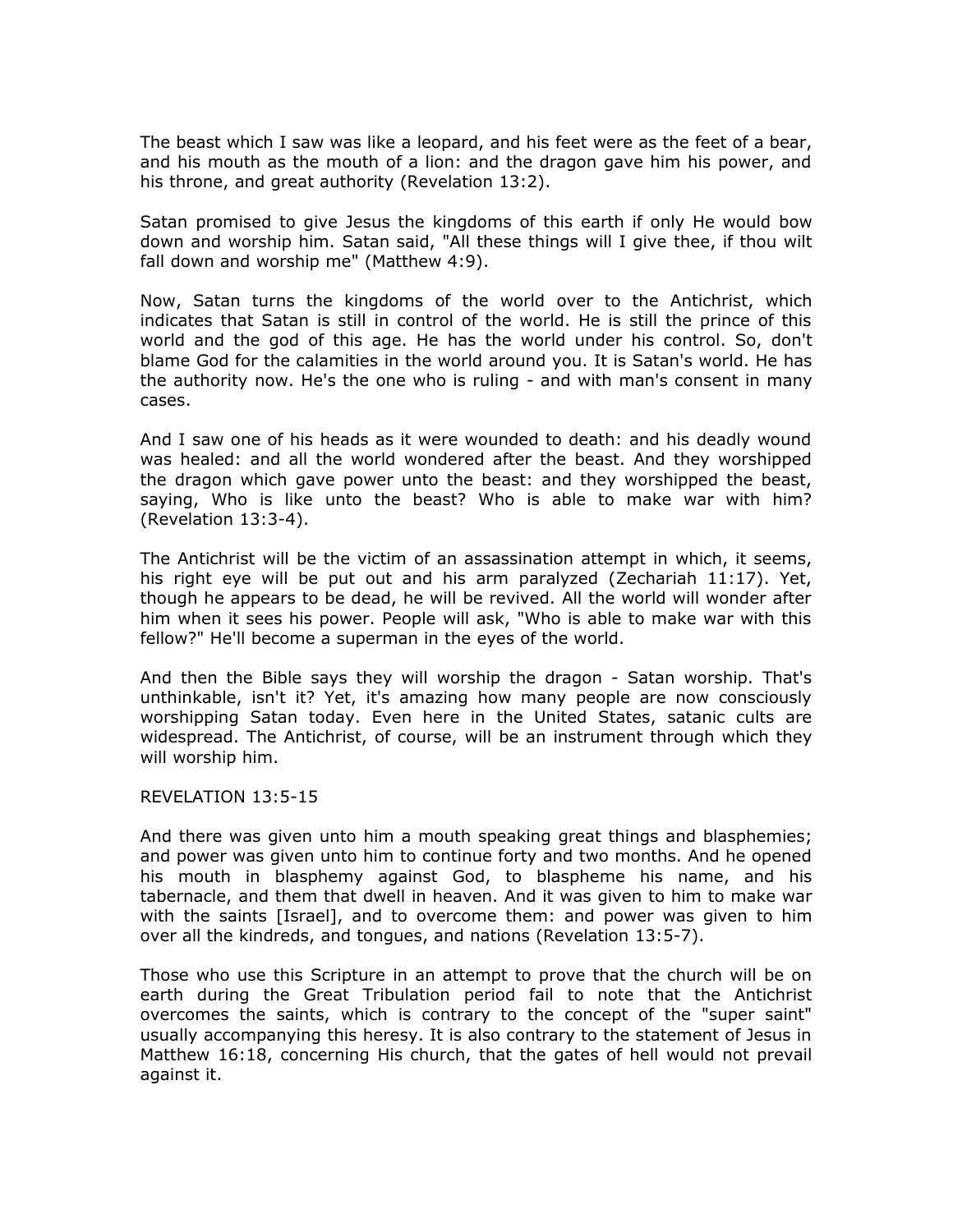All that dwell upon the earth shall worship him, whose names are not written in the book of life of the Lamb slain from the foundation of the world. If any man have an ear, let him hear. He that leads into captivity shall go into captivity: he that kills with the sword must be killed with the sword. Here is the patience and the faith of the saints. And I beheld another beast [the false prophet who leads the world to worship the Antichrist] coming up out of the earth; and he had two horns like a lamb [he looked like a lamb but "he spoke as a dragon"] (Revelation 13:8-11).

And he exercised all the power of the first beast before him, and caused the earth and them which dwell therein to worship the first beast, whose deadly wound was healed. And he does great wonders, so that he makes fire come down from heaven on the earth in the sight of men [mimicking the work of the two witnesses], and deceived them that dwell on the earth by the means of those miracles which he had power to do in the sight of the beast; saying to them that dwell on the earth, that they should make an image to the beast, which had the wound by a sword, and did live (Revelation 13:12-14).

The false prophet promotes the idea of making an image of the beast that the world might worship.

And he had power to give life unto the image of the beast, that the image of the beast should both speak, and cause that as many as would not worship the image of the beast should be killed (Revelation 13:15).

This power to give life sounds like a computer which is fed information and has the capacity of speaking and declaring certain things. We're arriving to that point in our modern computerized society.

REVELATION 13:16-18

"666"

And he caused all, both small and great, rich and poor, free and bond, to receive a mark in their right hand, or in their foreheads: and that no man might [be able to] buy or sell, save he that had the mark, or the name of the beast, or the number of his name. Here is wisdom. Let him that hath understanding count the number of the beast: for it is the number of a man; and his number is Six hundred threescore and six [666] (Revelation 13:16-18).

I've started a collection of items branded 666. I have a little tag from a shirt made in Japan with a 666 trademark. I have a large bag of fertilizer made in West Germany with 666 in big numbers on it. Why would people choose that number to brand things?

But even more interesting is the concept of buying and selling with numbers and setting up the whole monetary system on a mark and number basis rather than on the cash and check basis such as we are using today. No one will be able to buy or sell without a number.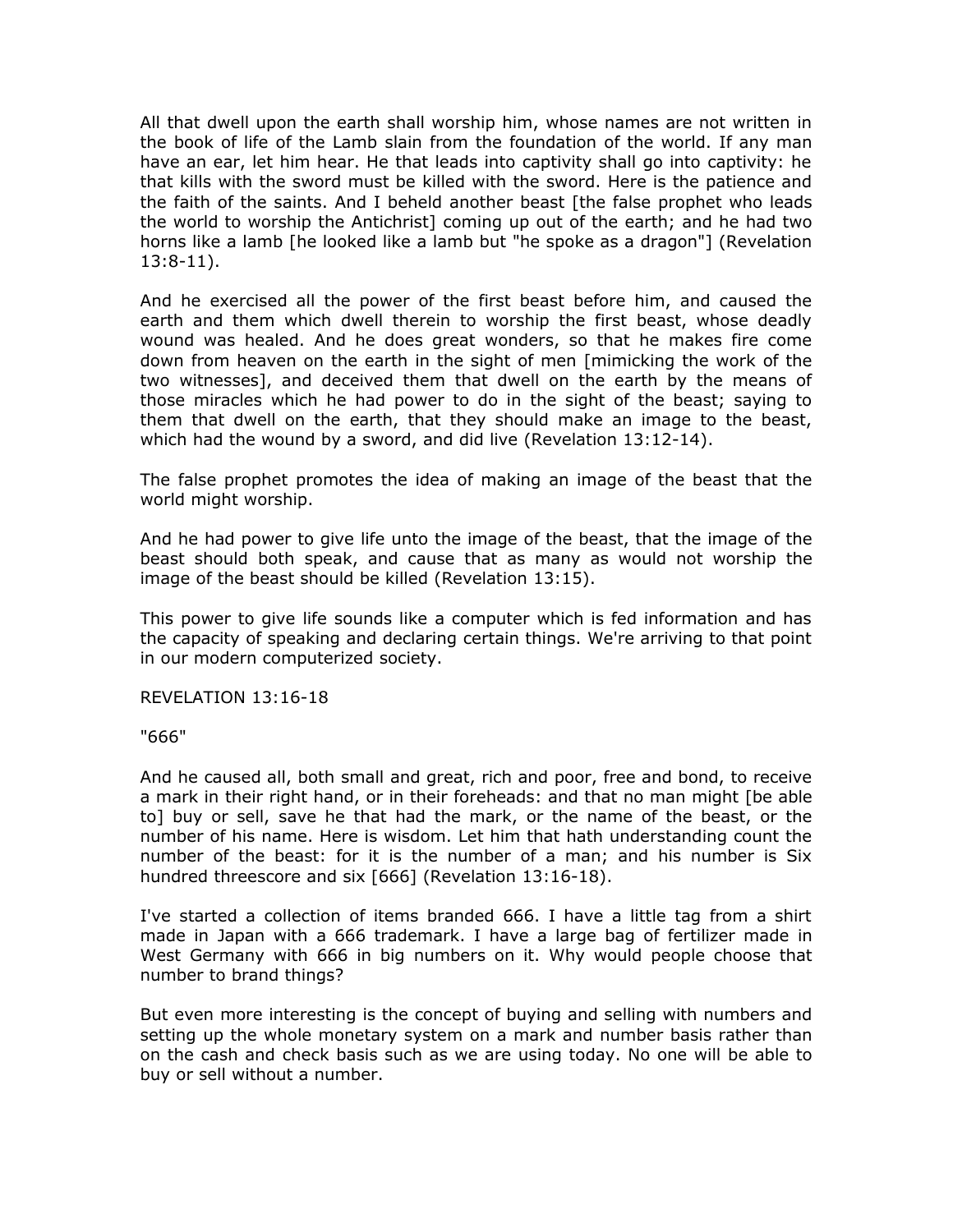Bankers are actually planning on getting rid of money and implementing a totally computerized monetary system. There are banks that offer this service even at the present time in California. An advertisement several years ago in the Los Angeles Times said, "In the beginning there was money, and it was good. But now a better system." The ad told how to have your checks credited to your account in the bank and have your bills sent there. The bank takes care of all your bills. You don't have to use your money anymore. You can use your charge card for everything you buy or sell. You'll never see your checkbook and never have to bother with money again. We're coming closer to it.

There's only one problem with this system - stolen credit cards. So, they'll have to figure out some solution for stolen credit cards. But there's an easy solution to that. All you have to do is tattoo the number under the skin on the person's hand or on his forehead with a laser. You can easily check the card with the tattooed number. No one's going to cut off your hand or your head to steal your number. It'll be a very easy way of identification. No one will be able to buy or sell without it, just as the Scripture said. We can see the whole thing shaping up.

14. Final Warning

REVELATION 14:1-5

In Revelation 14 we see the 144,000 again. Now they're on Mount Zion with Christ. "I looked, and, lo, a Lamb stood on the mount Zion, and with him an hundred and forty four thousand, having his Father's name written in their foreheads. And I heard a voice from heaven, as the voice of many waters, and as the voice of a great thunder: and I heard the voice of harpers harping with their harps: and they sung as it were a new song before the throne, and before the four living creatures, and the elders: and no man could learn that song but the hundred and forty four thousand, which were redeemed from the earth.

These are they which were not defiled with women; for they are virgins. These are they which follow the Lamb whithersoever he goeth. These were redeemed from among men, being the firstfruits unto God and to the Lamb (Revelation 14:1-4).

These, I believe, are Orthodox Jews who, sometime after the rapture of the church, come to the realization that Jesus Christ was indeed the Messiah. When the rest of their nation is deceived by the Antichrist, these people will start crying out against the alliance Israel makes with him. Of course, Elijah and the second prophet (perhaps Moses, Enoch, or Zerubbabel) will have returned as the two witnesses and will be bearing witness of Jesus Christ.

In the fifth trumpet judgment as the fifth angel sounded, John saw a star (Satan) falling from heaven unto the earth with the key to the abyss, the bottomless pit (Revelation 9). Satan opened the abyss and all these hellish creatures came out upon the earth. These creatures looked like locusts but had stingers like scorpions. They were commanded not to hurt the grass nor any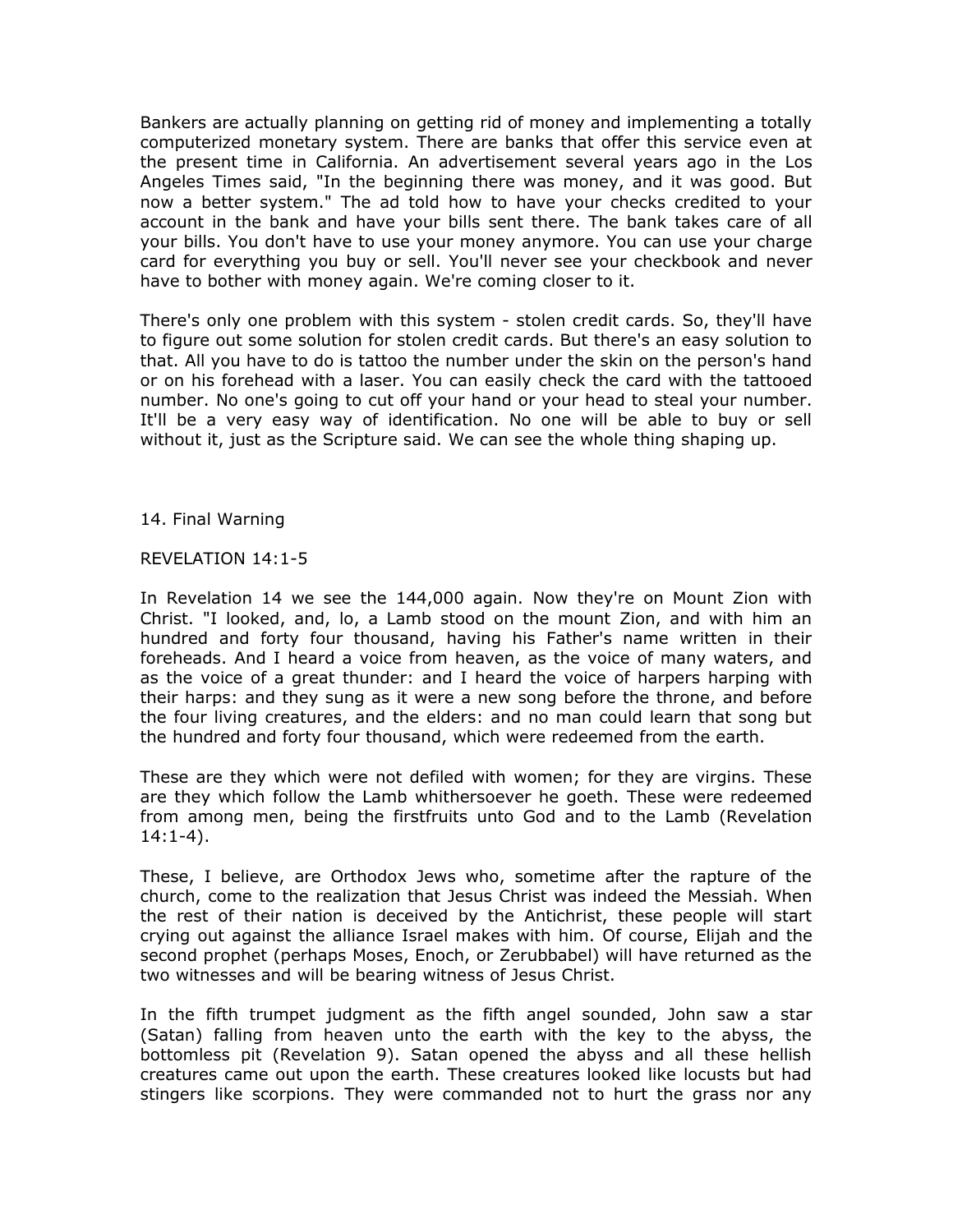green thing nor the trees but only those men which had not the seal of God in their foreheads. The 144,000 are marked and sealed by God so that they are not hurt by these remaining judgments coming upon the earth.

The 144,000 are found in typology in the Old Testament. At the time of Noah, God saw the earth and it was exceedingly wicked. He decided to destroy it. He saw only one man who was righteous, Noah, and commanded him to build an ark.

So, Noah built the ark and entered it with the animals. God shut the door and judgment came. Noah was spared because he was sealed by God in the ark (Genesis 6 & 7). Noah passed through the tribulation or judgment without being touched. He is a type of the 144,000.

Noah's great-grandfather, Enoch, walked with God; and he was not, for God took him (Genesis 5:24). Enoch is a type of the church walking with God who is raptured or taken out before the judgment ever comes.

There are many groups, as we mentioned before, seeking to identify themselves as the 144,000. Revelation 7 shows very plainly that these are actually Israelites - twelve thousand from each of the twelve tribes. The Jehovah's Witnesses jump on the verse "having their Father's name written in their foreheads." They say, "What is the Father's name? It's Jehovah." Thus, they are "Jehovah's" witnesses, which is their claim as the 144,000. But the name Jehovah, actually, is not a true name. Look it up in the dictionary. It's a mistake that has crept in. The name is actually YHWH.

The 144,000 are singing a song which is exclusively theirs. They are virgins. They do follow the Lamb wherever He goes. The church is the bride of Christ and she is with the Lamb and shall ever be with the Lamb. The 144,000 don't have as great a place in heaven as the body of Christ. So, I have no desire to be one of them. God has chosen a better place for me as a part of the Bride of Christ.

"And in their mouth was found no guile: for they are without fault before the throne of God" (Revelation 14:5).

That's exactly how I'm going to be before the throne of God. Jude said, "Now unto him who is able to keep you from falling, and to present you faultless before the presence of his glory with exceeding joy" (Jude 24).

When Jesus Christ presents me to the Father, I'll be without fault. Why? Because He has washed away all my sin and guilt. Not that I'm faultless - far from it! But that's the way Jesus is presenting me because of His work of grace within my life.

It's a tragedy that people clamor to be identified as the 144,000. They must have a persecution complex or a masochistic desire to be on the earth when the judgment of God comes. Even if I were to be spared the Tribulation, just to see it around me would be horrible.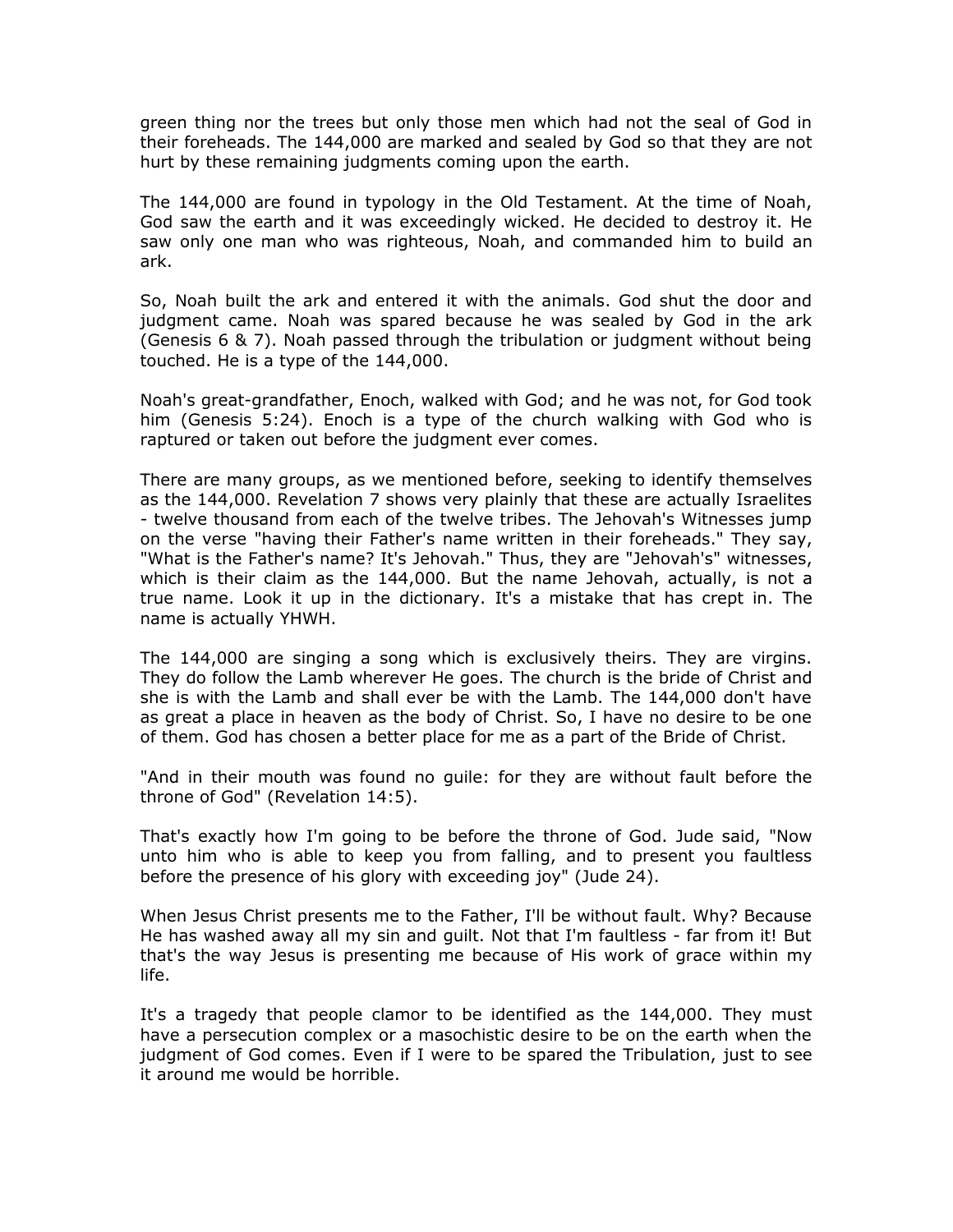### Rescued

There's an easy way to go and there's a tough way to go. If you want to play it tough, God will play it tough with you. God can get just as rough as you want. But know this - He's going to get you! Enough prayers have gone up for you. God isn't going to let you go. He'll get you sooner or later. Much better sooner than later.

That's what the Gospel is all about. That's why Jesus Christ suffered and died. Because God isn't willing that any should perish but that all should come to repentance (II Peter 3:9).

For the joy of being able to forgive, the joy of being able to make you a totally new person, the kind of person God wants you to be, and the joy of being able to wash you from all your sins and all your past and all the guilt, He endured the cross, despising the shame (Hebrews 12:2).

God has done all these things to save you. If you're not saved, it isn't God's fault. There's no one to blame but yourself. Many of you like to blame other people. You say, "There are so many hypocrites in church!" It's true that there are hypocrites in church. Let me tell you something: there aren't any hypocrites in heaven. If you hate hypocrites so much, then you better change your ways or you'll be surrounded by them.

You don't have anyone to blame but yourself. God loves you and wants to show you that love. God wants to wash away your sins, and He's ready to do it.

God is ready now to put His mark on you. The 144,000 will be given the seal of God on their foreheads. But God wants to seal you today. He wants to put His mark of ownership on you today. The seal He wants to put on you is His Holy Spirit. The church is sealed with the Holy Spirit, the down payment until the redemption of the purchased possession (Ephesians 1:13-14).

You see, God bought me. Jesus Christ purchased me. I belong to Him. How do I know He'll carry out the deal? Because He's already made a down payment. He put His mark of ownership on me by giving me the gift of His Holy Spirit. God claims me as His. He has stamped me.

Knowing that I belong to God is so beautiful! Even though I may mess up at times, even though I may fail God at times, even though I don't live a perfect life all day long every day, still that seal is on me. I'm His property. I may stumble, fall, and get dirty, but He brings me in, cleans me up, and sets me on my feet again. It's so great to be God's child!

God wants to make you His child today. He wants to seal you. That's what the Gospel is all about. God can change your life. God will change your life if you'll just give Him the chance. God can make everything new. God can take away those old habits and those weaknesses. God can take away that sin from your life. God can change your very nature, your attitude, your heart. And He wants to.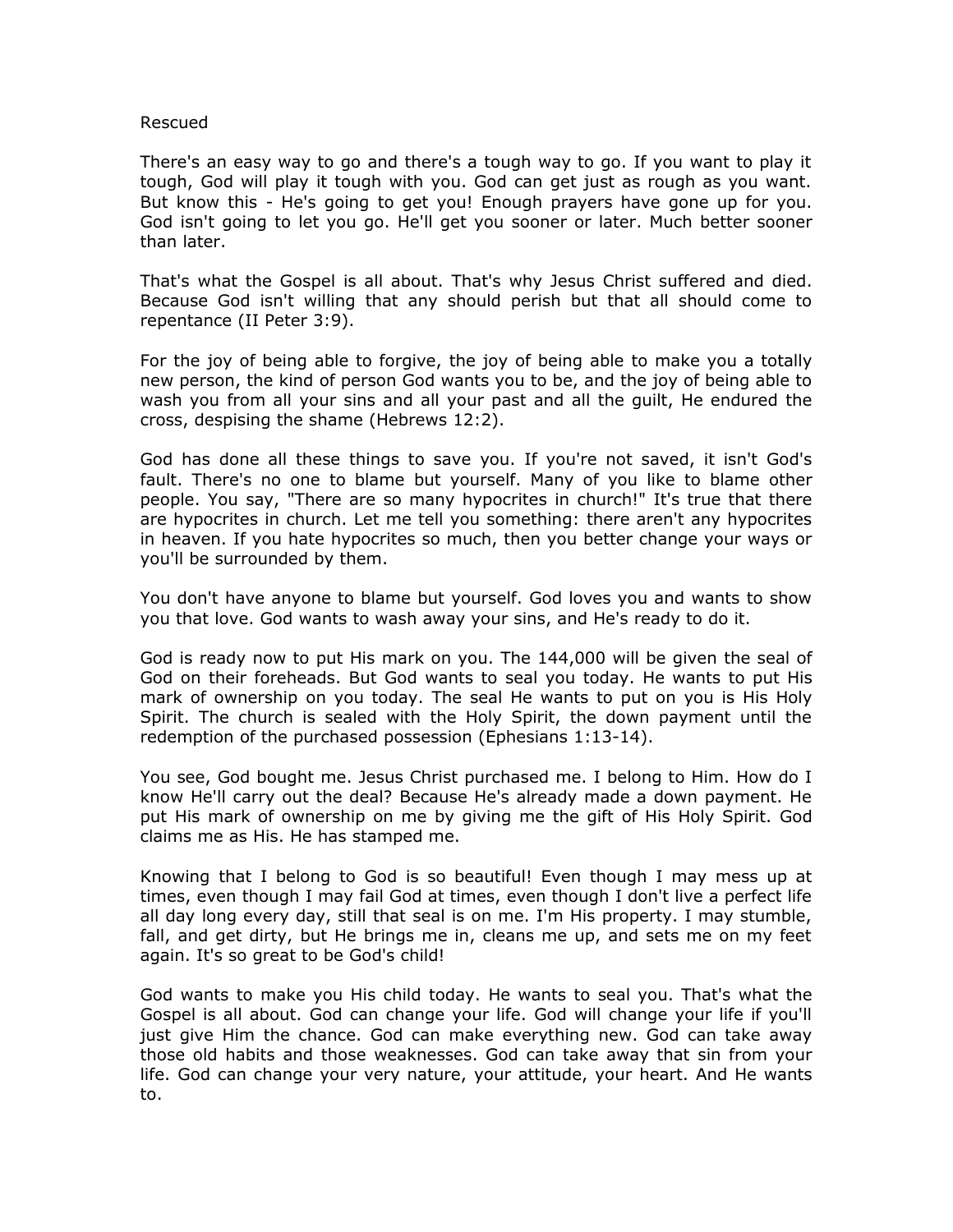### REVELATION 14:6-13

#### The Angels' Messages

And I saw another angel fly in the midst of heaven, having the everlasting Gospel to preach unto them that dwell on the earth, and to every nation, and kindred, and tongue, and people (Revelation 14:6).

Jesus said that the Gospel shall be preached for a witness to all nations, "and then shall the end come" (Matthew 24:14). For a long time many people have been saying, "The Lord can't come yet, because the Gospel hasn't been preached as a witness to all nations."

There were great missionary drives whose theme was "Bring Back the King." In other words, get the Gospel out into all the world to hasten the day and bring back the King, Jesus Christ. "He can't come as long as you're sitting back and not supporting missionary work!" I am all for missionary work and supporting missions, it is a part of the great commission of Jesus to the church to go into all the world and preach the Gospel to every creature. I do not believe the motive for missions is to make it possible for Jesus to return for His church. This has been used as a great challenge and motivation for missions. However, here we are told that God will use supernatural beings to proclaim the Gospel.

These supernatural messengers proclaim God's Gospel "with a loud voice, [saying,] Fear God, and give glory to him; for the hour of his judgment is come: and worship him that made heaven, and earth, and the sea, and the fountains of waters" (Revelation 14:7).

They are calling upon people to worship God, to reverence God, to give glory to Him for the hour of His judgment has come.

And there followed another angel, saying, Babylon is fallen, is fallen, that great city, because she made all the nations drink of the wine of the wrath of her fornication (Revelation 14:8).

This will be further explained in Revelation 17.

The third angel followed them, saying with a loud voice, lf any man worship the beast and his image, and receive his mark in his forehead, or in his hand, the same shall drink of the wine of the wrath of God, which is poured out without mixture into the cup of his indignation; and he shall be tormented with fire and brimstone in the presence of the holy angels, and in the presence of the Lamb: and the smoke of their torment ascends up for ever and ever: and they have no rest day nor night, who worship the beast and his image, and whosoever receives the mark of his name (Revelation 14:9-11)

Every person will be warned. If a person worships the Antichrist or worships his image or takes his mark, he will be in deliberate rebellion against God, even as man is in deliberate rebellion against God today. Here, God will be supernaturally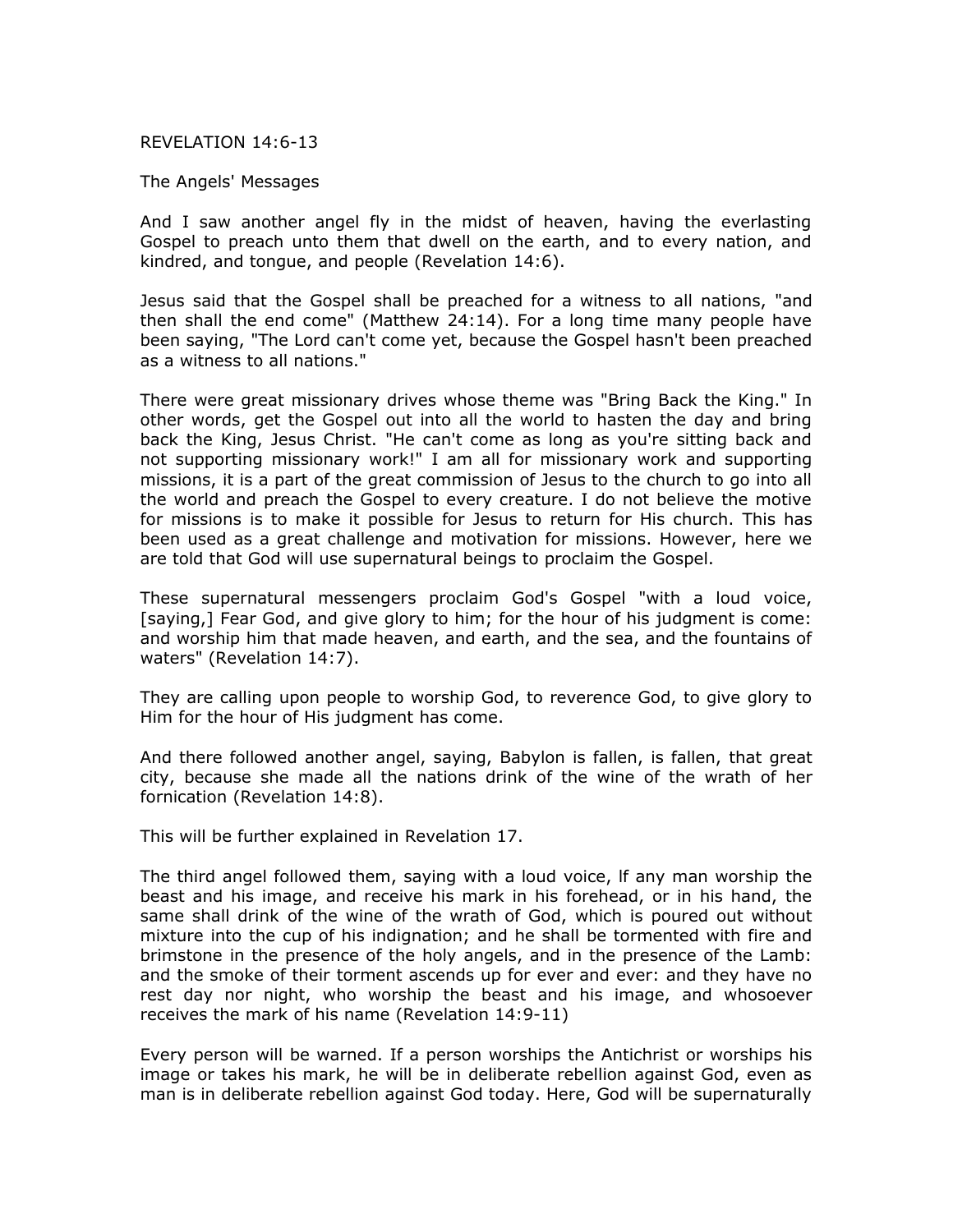warning men not to bow to the Antichrist. Yet, they will ignore God's warning and act in open defiance and rebellion against God. The Antichrist will be a man of blasphemy and make fun of all the declarations of these divine beings - even though they are declaring the punishment of God.

Many people would have me modify the punishment declared against the wicked. I can't. God has called me to declare His Word, not my opinion. The end of Revelation says,

If any man shall add unto these things [the words of this book], God shall add unto him the plagues that are written in this book: and if any man shall take away from the words of the book of this prophecy, God shall take away his part out of the book of life (Revelation 22:18-19).

Please don't ask me to take away from or add to the Revelation, because I have no intention of doing it. The plight of the ungodly, those who worship the Antichrist, is a horrible thing to contemplate. Yet, God has said it and I cannot modify it.

Here is the patience of the saints: here are they that keep the commandments of God, and the faith of Jesus. And I heard a voice from heaven saying unto me, Write, Blessed are the dead which die in the Lord from henceforth: Yea, saith the Spirit, that they may rest from their labors; and their works do follow them (Revelation 14:12-13).

At this time, death will be preferable to life. Those put to death by the Antichrist for not worshipping him or taking his mark will actually have a better place than those who live. Happy are the dead who die in the Lord, because they've ceased from this horrible Tribulation, and their works do follow them.

REVELATION 14:14-20

A Vision of Armageddon

Prior to the return of Jesus Christ and the establishment of the kingdom of God upon the earth, the world is going to experience a blood bath. God will unleash fully and completely these powers of darkness and the forces of Satan that will wreak havoc throughout the earth.

John received a vision of this terrible Battle of Armageddon about which we have heard so much. The valley of Megiddo is where this great battle will be fought.

I looked, and behold a white cloud, and upon the cloud one sat like unto the Son of man, having on his head a golden crown, and in his hand a sharp sickle. And another angel came out of the temple, crying with a loud voice to him that sat on the cloud, Thrust in thy sickle, and reap: for the time is come for thee to reap; for the harvest of the earth is ripe. And he that sat on the cloud thrust in his sickle on the earth; and the earth was reaped.

And another angel came out of the temple which is in heaven, he also having a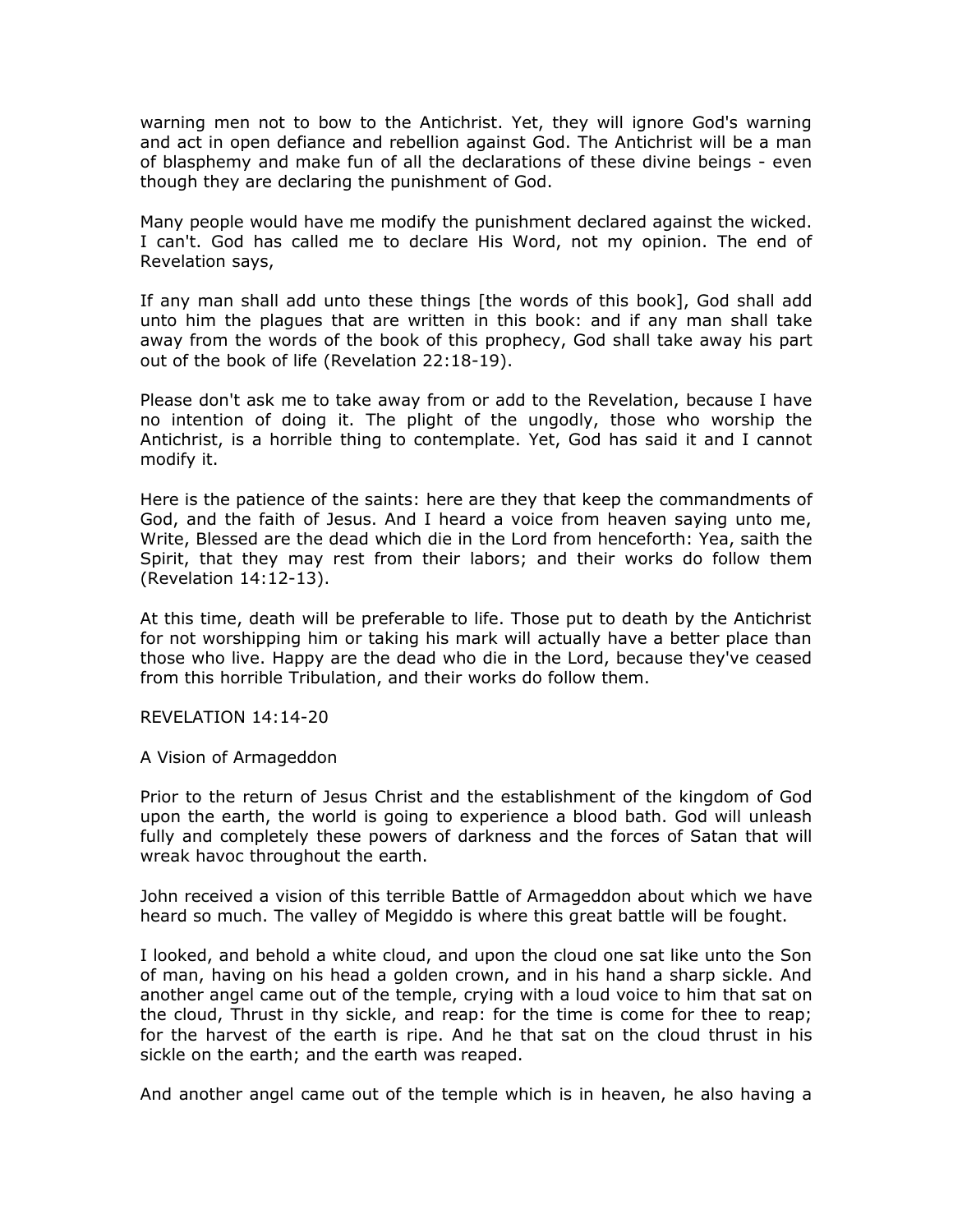sharp sickle. And another angel came out from the altar, which had power over fire; and cried with a loud cry to him that had the sharp sickle, saying, Thrust in thy sharp sickle, and gather the clusters of the vine of the earth; for her grapes are fully ripe. And the angel thrust in his sickle into the earth and gathered the vine of the earth, and cast it into the great winepress of the wrath of God. And the winepress was trodden without the city, and blood came out of the winepress, even unto the horse bridles, by the space of a thousand and six hundred furlongs (Revelation 14:14-20).

This describes the valley of Megiddo as filled with blood from the great Battle of Armageddon.

In Revelation 16 we will see three unclean spirits who gather together the kings of the earth (v. 13-14). The Antichrist will establish his power and his authority through a united European national front and will develop tremendous military power. The people of the world will be saying, "Who is able to make war with the beast?"

The nations of the East, probably a combination of Japan, China, and India, will launch an attack on the Antichrist by coming down across from the east through the dried up River Euphrates. They will meet the forces of Europe, with which the United States will probably be allied, in that great battle in the valley of Megiddo. God's wrath and indignation, the day of His vengeance, shall come.

The world has one great war yet to endure - the war to end all wars. The rebellious nations of man will be as ripe grapes trodden and bursting. The slaughter that will take place is too frightening to imagine. Just be thankful that you're not going to be around!

# 15. The Plagues are Coming!

The fifteenth chapter of Revelation is, as it were, an introduction to Revelation 16. It sets the background scene from which the judgments in Revelation 16 will emerge, and brings us to the final judgment of God upon the earth prior to the return of Jesus Christ.

There is one aspect of the book of Revelation that sometimes makes it difficult to understand or follow - the related events do not always follow a chronological order. Many times John will describe the overall scene and then return to fill in the details and amplify some of the earlier descriptions. Such is the case with Revelation 15 and 16. These are fill-in chapters which add further details to events already described.

In Revelation 10 we came to the second coming of Jesus Christ. We also read of it in Revelation 14. However, the events in Revelation 15 and 16 will be taking place before the Lord's second coming. These are the details of God's judgments to be poured upon this earth very soon because of the rejection of His love and grace. God is going to purge the world before Jesus comes to reign again.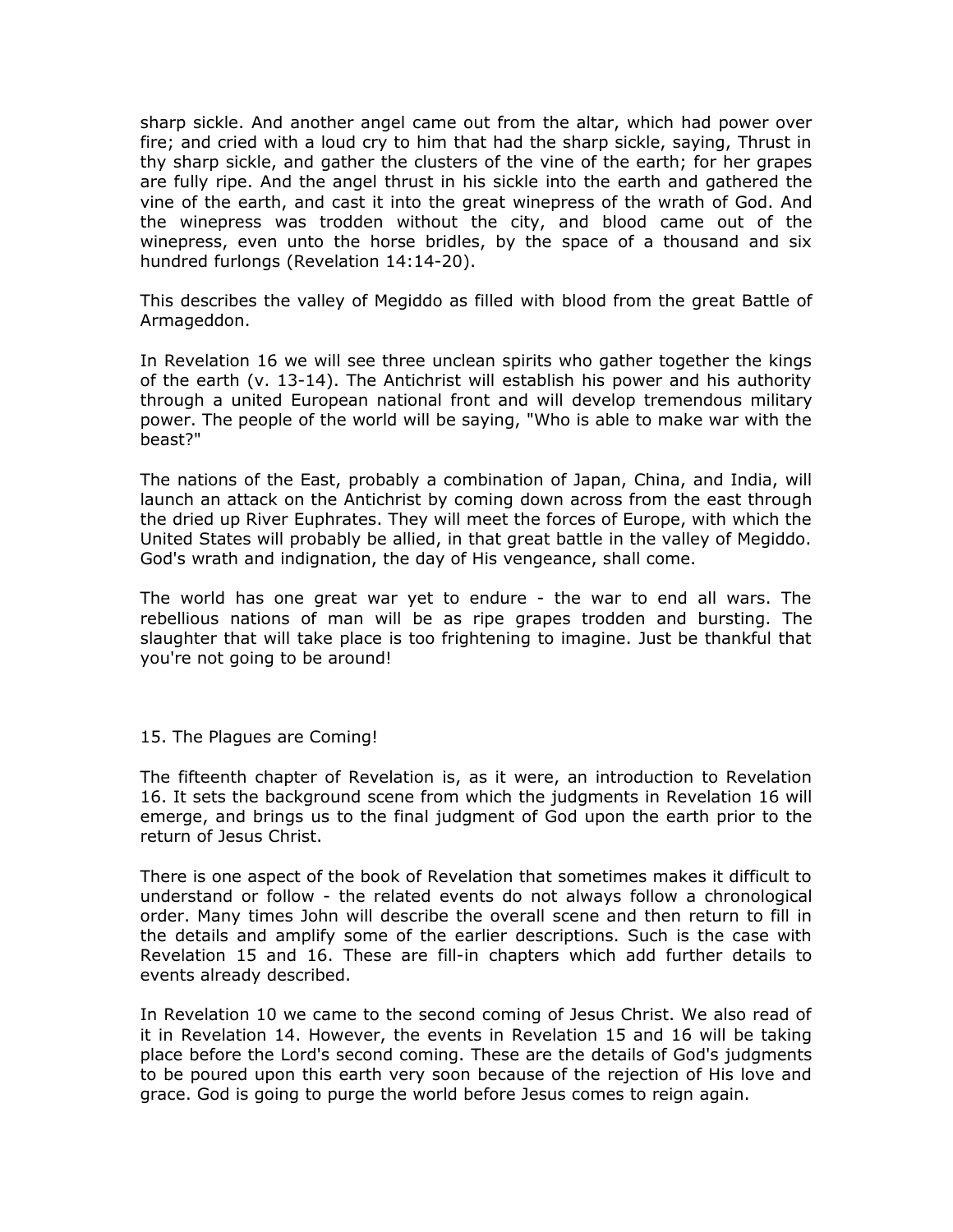Chapter 15 shows us what is happening in heaven while Revelation 16 describes the corresponding events taking place upon the earth during the Great Tribulation period. The church shall be in heaven with Christ at this time.

### REVELATION 15:1-3

John said, "I saw another sign in heaven" (Revelation 15:1). The word sign means "wonder" or "miracle." The Bible speaks of the Lord working signs and wonders (Acts 2:19, et al). Now there is another miracle in heaven... "great and marvelous, seven angels having the seven last plagues; for in them is filled up the wrath of God" (Revelation 15:1).

The seven last plagues will complete the judgment of God against this Christrejecting world. It will also complete God's purging process. Once this is over, Christ will come back with His church to set up His kingdom, and the righteous government of God over the earth will begin.

"I saw as it were a sea of glass mingled with fire" (Revelation 15:2). Before the throne of God in heaven there appears a "sea of glass." In Revelation 4 John said the sea of glass was clear "like unto crystal" (Revelation 4:6). But here John sees it as "mingled with fire." This could be a foreboding of the impending fiery judgment when the seven vials are poured upon the earth.

John saw those "that had gotten the victory over the beast [Antichrist], and over his image, and over his mark, and over the number of his name, stand on the sea of glass, having the harps of God" (Revelation 15:2).

This is not the church standing in heaven on this sea of glass. It is probably the 144,000 who were sealed in Revelation 7. These have the victory over the Antichrist and over his image. The church will never see the Antichrist. As a matter of fact, he can't be revealed until the church is taken out of the way, until that which hinders is removed (II Thessalonians 2:3-8). Then the Antichrist shall come forth with all his lying wonders and deceit, deceiving if possible even the very "elect." Many Jews will be drawn into a pact with him.

John sees the group standing with the harps of God. "And they sing the song of Moses" (Revelation 15:3). This causes me to believe that they are the 144,000 of Israel. The song of Moses is the song of Israel's deliverance out of Egypt. The Jews escaped from their enemy when they reached the other side of the Red Sea and the waters closed on the Egyptian army. The Jews sang the song of Moses, the song of victory and deliverance (Exodus 15:1-21).

Here, they have also been delivered from the hand of their enemy, the Antichrist. So, they sing "the song of Moses the servant of God, and the song of the Lamb [the victory through Jesus Christ], saying, Great and marvelous are thy works, Lord God Almighty; just and true are thy ways, thou King of saints" (Revelation 15:3). This song of praise unto God tells of the great and marvelous works of God.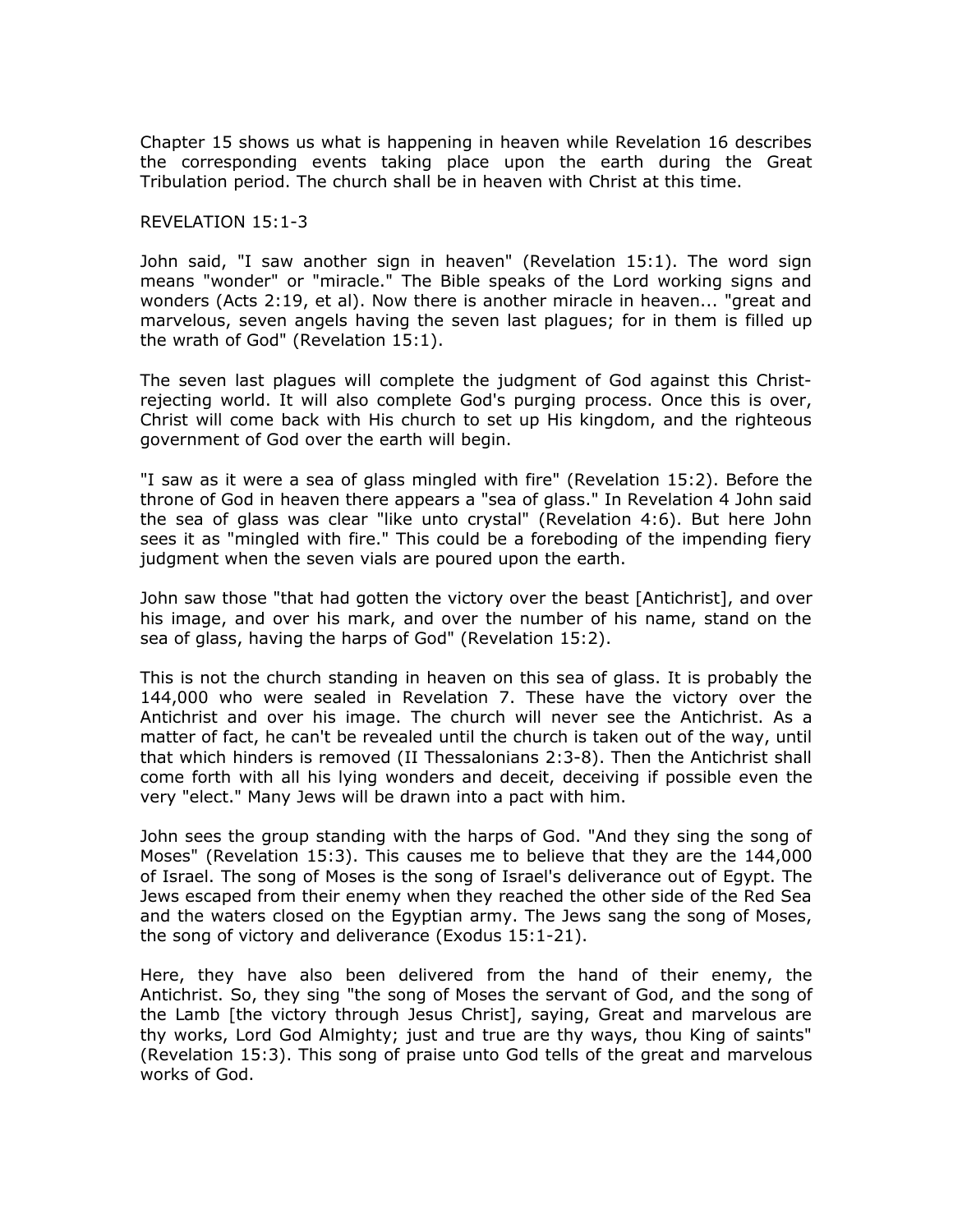Notice the proclamation that the works of God are just and true. God is absolutely just, far more than we could ever be. It's stupid for us to challenge the justice of God. "I don't see how God can..." We act as if we're purer or more just than God. That's ridiculous. Yet, we often hear people challenging His justice.

Satan is constantly challenging the justice of God. But God is and will always be absolutely fair. The 144,000, witnessing part of God's judgment, are proclaiming in song, "Just and true is the King of saints."

### REVELATION 15:4-8

Who shall not fear thee, O Lord, and glorify thy name? for thou only art holy: for all nations shall come and worship before thee; for thy judgments are made manifest (Revelation 15:4).

Who shall not come and worship? All the nations will come and worship before Christ when He returns again. He'll rule over all the nations and "every knee shall bow... every tongue shall confess that Jesus Christ is Lord, to the glory of God the Father" (Philippians 2:10-11).

And after that I looked, and, behold, the temple of the tabernacle of the testimony in heaven was opened: And the seven angels came out of the temple, having the seven plagues, clothed in pure and white linen, and having their breasts girded with golden girdles. And one of the four living creatures [the cherubim] gave unto the seven angels seven golden vials full of the wrath of God, who lives for ever and ever. And the temple was filled with smoke from the glory of God, and from his power; and no man was able to enter into the temple, till the seven plagues of the seven angels were fulfilled (Revelation 15:5-8).

Interestingly enough, there is a temple in heaven. The earthly tabernacle that God commanded Moses to build was patterned after the heavenly temple and included the various courts, the holy place, the Holy of Holies in the center of the temple where God dwelled, and the mercy seat (Hebrews 8:5). Jesus, as our High Priest, did not enter into the earthly tabernacle built by hands but entered into that heavenly place to offer His blood as an atoning sacrifice for our sin (Hebrews 9:24).

John now watches as the seven angels come forth and the cherubim give them the seven golden vials full of the wrath of God. In Revelation 16 these seven angels pour out the vials of God's wrath upon the earth - the plagues which are the final judgment before the return of Jesus Christ in glory.

# 16. A World of Despair

I find it difficult to discuss the judgment of God because it isn't a very savory subject, nor is it an idealistic theme I can really get into. I would much rather present one hundred messages on the love of God than one on the wrath of God,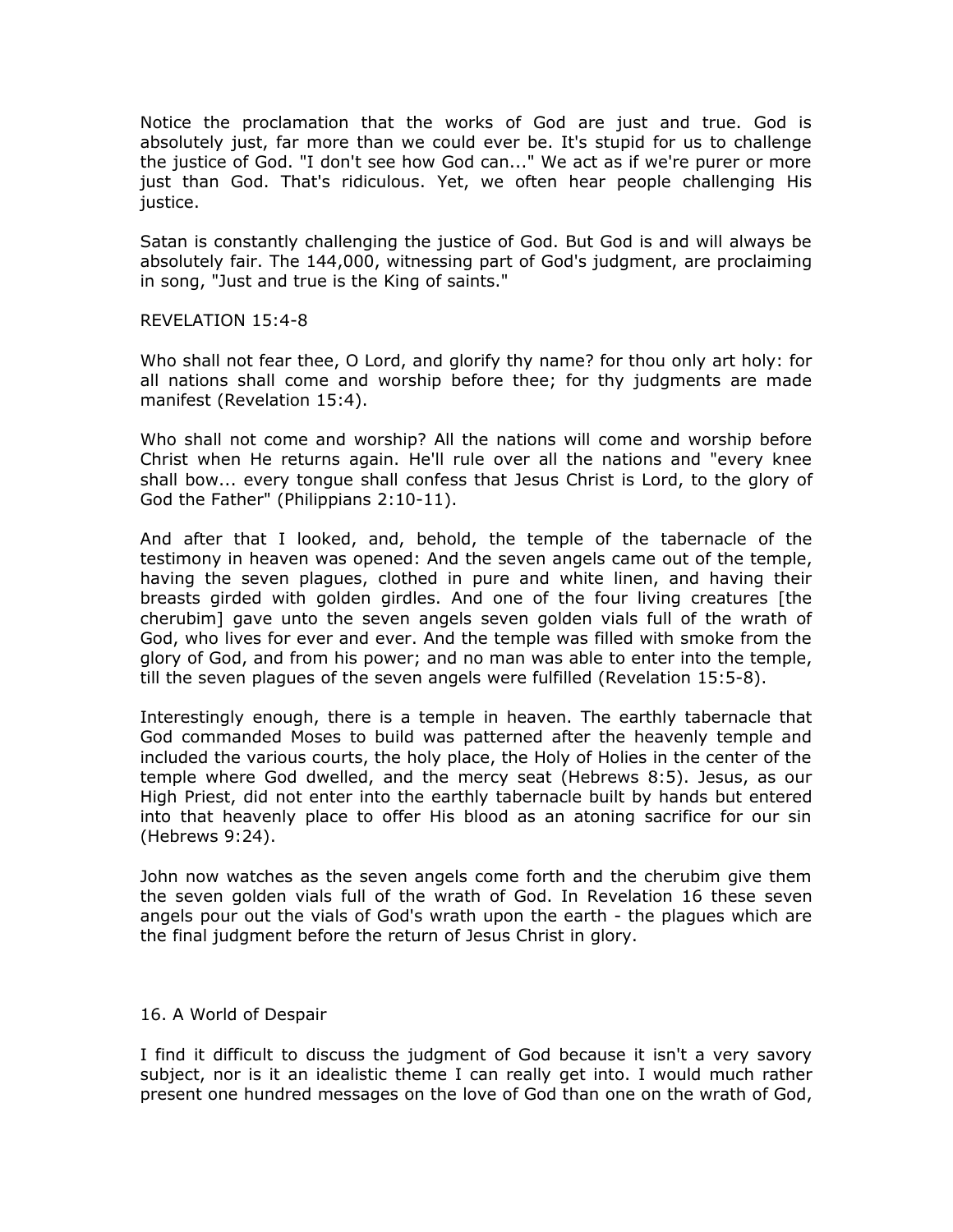for God is love (I John 4:8). How thankful I am that I've experienced the love of God and that God's love is being extended to every one of you.

But, it is also true that if you rebel against God and want nothing to do with Him, then you will experience that other side of God's nature - His judgment.

The Bible declares,

For we know him who hath said, Vengeance belongeth unto me, I will recompense, saith the Lord... It is a fearful thing to fall into the hands of the living God (Hebrews 10:30-31).

In Revelation 16 we read of some of these "fearful" things. I'd like to skip over them if I could, because it's a tough scene that's coming. Thank God I don't have to be around to see it. Would to God that no one was around. Would to God that the whole world accepted Christ and the whole Tribulation was unnecessary. That would be so great!

"O God, we've been such fools! We've messed things up so bad, Lord! We give up! It's a mess! Take it, Lord!" If man would realize how foolish and stupid he's been, and how he's allowed greed to destroy him, and would just turn it all over to the Lord - then we would not have to experience Revelation 16.

You don't have to experience Revelation 16. Don't build a case against God because He tells you that He'll do these things.

You don't have to be around when He does them. Many people fault God because of what He said He would do to the sinner. Well, you don't have to be a sinner.

You don't have to experience God's judgment. God doesn't want you to. In fact, He so loved you that He made arrangements for you to miss all these things. In order that He might have many sons, you and me included, He gave His only begotten Son that, if we believe, we wouldn't perish but have everlasting life (John 3:16). It cost Him an awful lot to spare you. It cost Him His only Son.

God didn't send His Son into the world to condemn the world "but that the world through him might be saved. He that believeth on him is not condemned: but he that believeth not is condemned already, because he hath not believed in the name of the only begotten Son of God. And this is the condemnation, that light is come into the world," but you rejected the light (John 3:17-19).

You may have all kinds of arguments for being the way you are. "I didn't have a chance! My father beat me when I was a child." You may have all kinds of phony excuses to offer God for the things that you've done, but you have no excuse for rejecting God's light in Jesus Christ. God has declared that the reason you will not come to the light is that you love darkness rather than light, because your deeds are evil. You may offer many excuses, but God knows the real reason.

You say, "There are so many churches! I don't know what church to believe." God didn't tell you to believe in any church. God said to believe in His Son.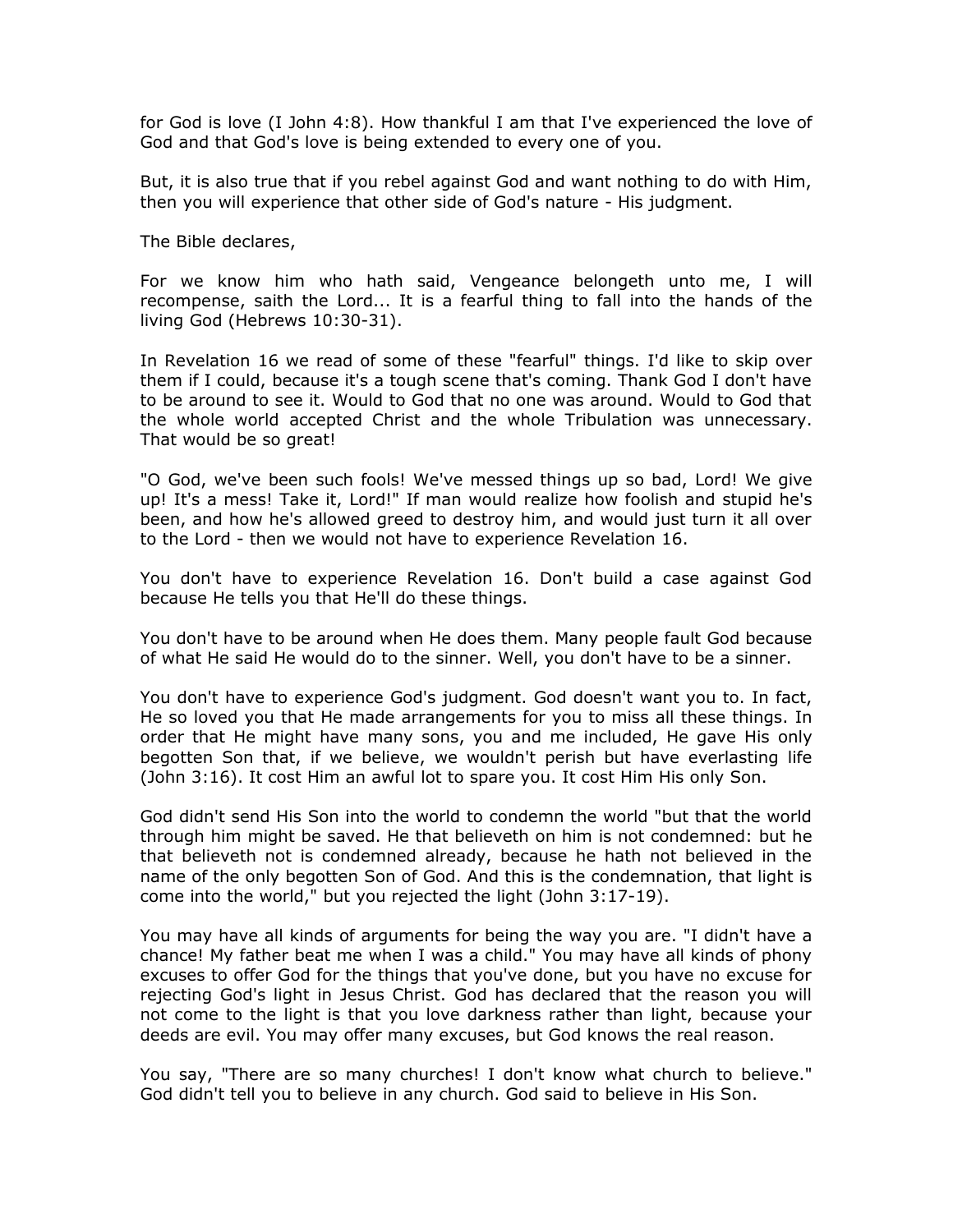"There are so many hypocrites!" God didn't tell you to believe in the hypocrites. He told you to believe in His Son.

For those of you who love the darkness, who rebel against God, who just close the door to God's love, and want nothing to do with God - unfortunately, God will honor your request. He'll withdraw Himself completely from you.

The absence of God's love is hell. If God would ever withdraw His love completely from this earth, it would be hell on earth. And that's exactly what it's going to be! That's what we read about in Revelation. With God's love having been withdrawn, the forces of hell - these diabolic forces that are now restrained because of the power of the Spirit of God working in the church - will be unleashed.

Revelation 16 depicts a world without God, a world without hope, a world of despair.

REVELATION 16:1-4

In Revelation 15 the temple of God in heaven was filled with smoke. No one was allowed to enter in until the seven vials were completely poured out upon the earth.

In Revelation 16 John said,

I heard a great voice out of the temple saying to the seven angels, Go your ways, and pour out the vials of the wrath of God upon the earth (Revelation 16:1).

The voice out of the temple is perhaps even the voice of God commanding the seven angels to go their way and pour out these vials of wrath upon the earth.

The first went, and poured out his vial upon the earth; and there fell a noisome and grievous sore upon the men which had the mark of the beast, and upon them which worshipped his image (Revelation 16:2).

This takes us back to the Antichrist. He is the man of sin who will soon be coming on the world scene bringing tremendous solutions for the world problems, bringing nations together in peaceful co-existence, establishing a new monetary system, and creating signs and wonders. All the world will wonder after this man and say, "There's no one like him, He's really sharp. He's really got the answers!" He will create this new monetary system. No one will be able to buy or sell except he has the mark and the number of this man either on his wrist or on his forehead (Revelation 13:17).

Already we're conditioned to buy with numbers. Credit cards are getting more and more popular every day. Money is almost becoming a thing of the past.

Upon those who took his mark and worshipped the image in the temple there will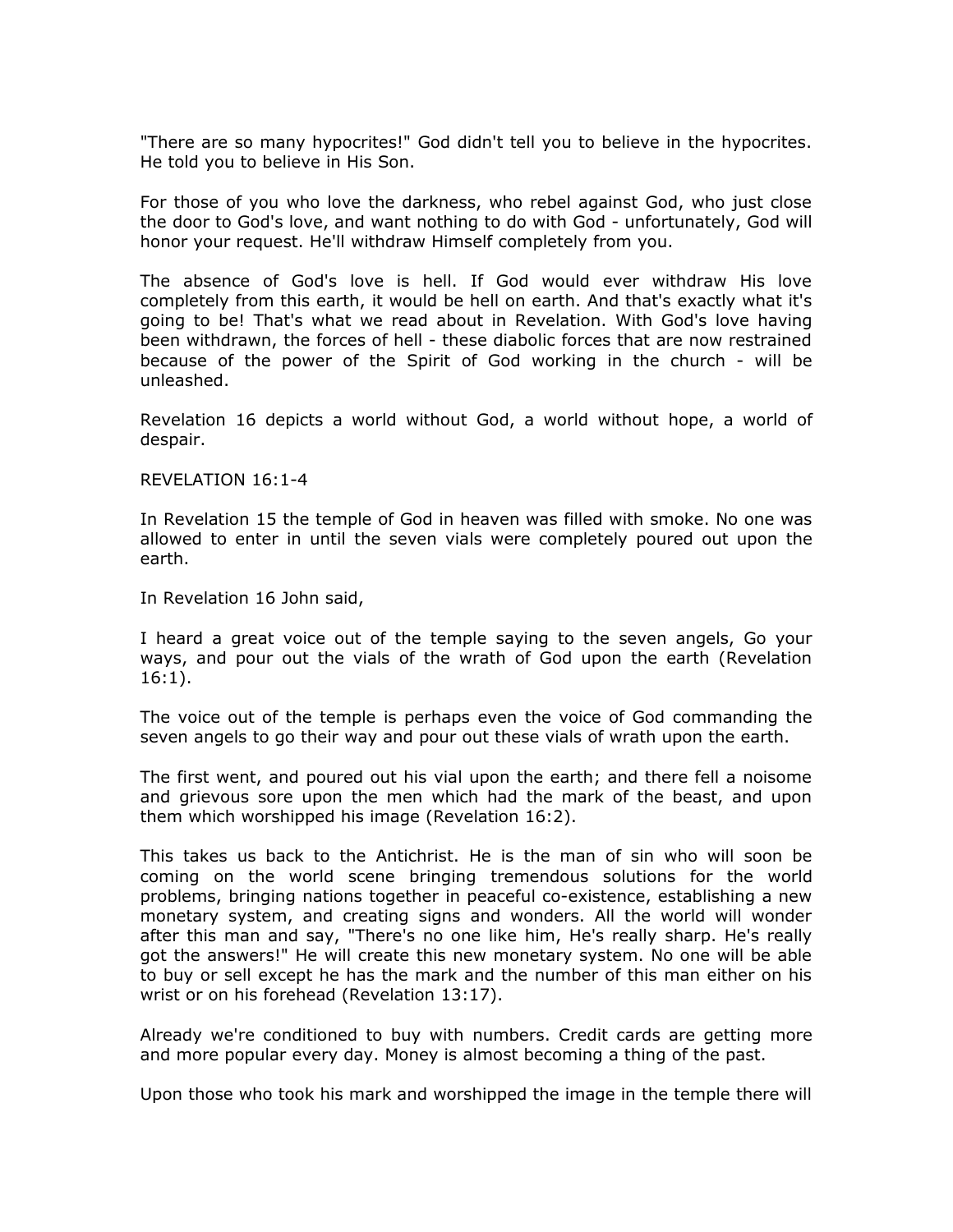come a noisome and grievous sore (literally, a running sore like a boil or an open ulcer). It's interesting that some of the side effects from the atomic blast on Hiroshima were radiation bums like running ulcers which could not heal. More people died as the result of the radiation after effects than by the initial atomic blast. Whether or not radioactivity will cause the sores I don't know.

The second angel poured out his vial upon the sea [probably the Mediterranean Sea]; and it became as the blood of a dead man: and every living thing died in the sea (Revelation 16:3).

The sea becomes polluted by some method. It becomes like the blood of a dead man and destroys all life within it.

The third angel poured out his vial upon the rivers and fountains of waters; and they became blood (Revelation 16:4).

# REVELATION 16:5-7

And I heard the angel of the waters say, Thou art righteous, O Lord, which art, and was, and shall be, because thou hast judged thus. For they have shed the blood of saints and prophets, and thou hast given them blood to drink; for they are worthy. And I heard another out of the altar say, Even so, Lord God Almighty, true and righteous are thy judgments (Revelation 16:5-7).

### "But Why Does God?"

When God begins to judge, every transgression and disobedience will receive a just recompense of reward. The Antichrist and his followers have killed the saints and blasphemed God. They beheaded everyone who refused to take the mark of the beast. They destroyed and killed the two prophets that God sent. They shed so much innocent blood that now the Lord gives them blood to drink. He changes the fresh water supplies into blood. Men turn on a spigot in their houses to get a drink and bloody water pours out.

The angels said, "That serves them right. They've shed the blood of the innocent and You've given them blood to drink. That's very fitting to their crimes." Even the voice from out of the altar in heaven says, "True and righteous are thy judgments, O God." God will not judge any man unfairly. No man will be able to point a finger at God and say, "You weren't fair."

You don't have to stand before the judgment seat of God if Jesus is your Saviour. If He's not, you won't have a chance. You may con a lot of people, you may live by your wits, and you may be able to talk yourself out of just about any situation, but you'll not be able to talk your way out of this. You may plead, "I didn't have a chance! Here's what really happened." You may go on with a long spiel, but God knows your heart. He knows your very motive. He could play back the whole scene on a screen and show you your motivations. The Bible says that everything is open and revealed before Him with whom we have to deal (Luke 12:2). There'll be no conning God. Holy and righteous are His judgments.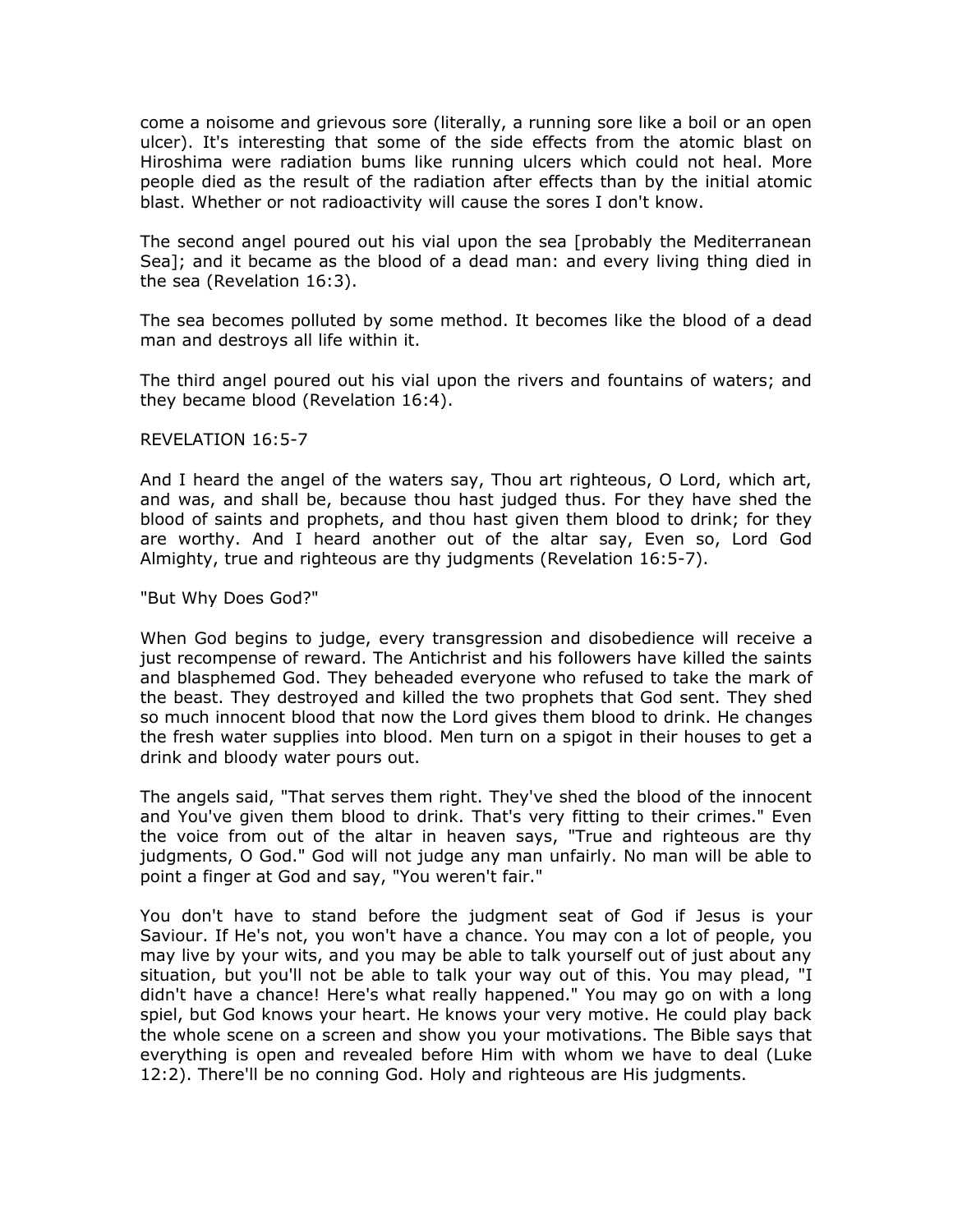What about that man who has never heard about Jesus Christ? When we see God's disposition in these cases, we'll say, "Right on! True and righteous, Lord, are Thy judgments." Never fear - God will be righteous and fair when He judges.

Satan is constantly challenging the justice of God. He would have you believe that God isn't fair. This was his accusation of God to Adam and Eve in the Garden. "God doesn't want you to eat of that tree. He knows that if you eat of it you'll be as wise as He is. He's just trying to protect Himself. He's really not fair" (Genesis 3:4-5).

Constantly, we hear people challenging the fairness or the justice of God. "How can a loving God...?" "Why would a God of love...?"

God is absolutely just. Even when these judgments are being poured out there will be the confirmation of the righteousness of God's judgment. And what God does will be absolutely fair. Remember that.

### REVELATION 16:8-11

The fourth angel poured out his vial upon the sun; and power was given unto him to scorch men with fire. And men were scorched with great heat, and blasphemed the name of God, which hath power over these plagues: and they repented not to give him glory (Revelation 16:8-9).

Turning on the Heat

Actually, it's extremely interesting that scientists are now crying grave warnings concerning the ozone blanket around the earth. Ozone is a very unstable gas, and the chlorofluoromethanes in aerosol cans rise into the atmosphere and upset this ozone blanket. The supersonic transport planes are also destroying the ozone layer above the earth.

This layer of ozone gas around the earth protects us from harmful rays. Without the ozone protection the ultraviolet rays of the sun would not be filtered out. Some scientists estimate that in about eight years this ozone blanket will be depleted to the extent that stepping outdoors will be dangerous. Any exposure to the sun would cause extreme burns and "scorch men."

An atomic warhead exploded in the atmosphere does more damage to the ozone gas than everything else combined. If atomic weapons are used during the Great Tribulation, they'll have their own detrimental effect on this ozone layer. This plague could also be caused by a nova or supernova condition. This is a stellar phenomenon in which a star suddenly seems to explode; e.g., a star may increase from fifteenth magnitude to negative three magnitude in two or three nights. It expands and grows brighter, and then dims out. In fact, some stars actually disappear.

It is very possible that our own star, the sun, will go into a nova or supernova condition when the fourth angel pours out his vial. I've been in the desert when it was 125 degrees, and that was hot. If our sun suddenly increased in intensity,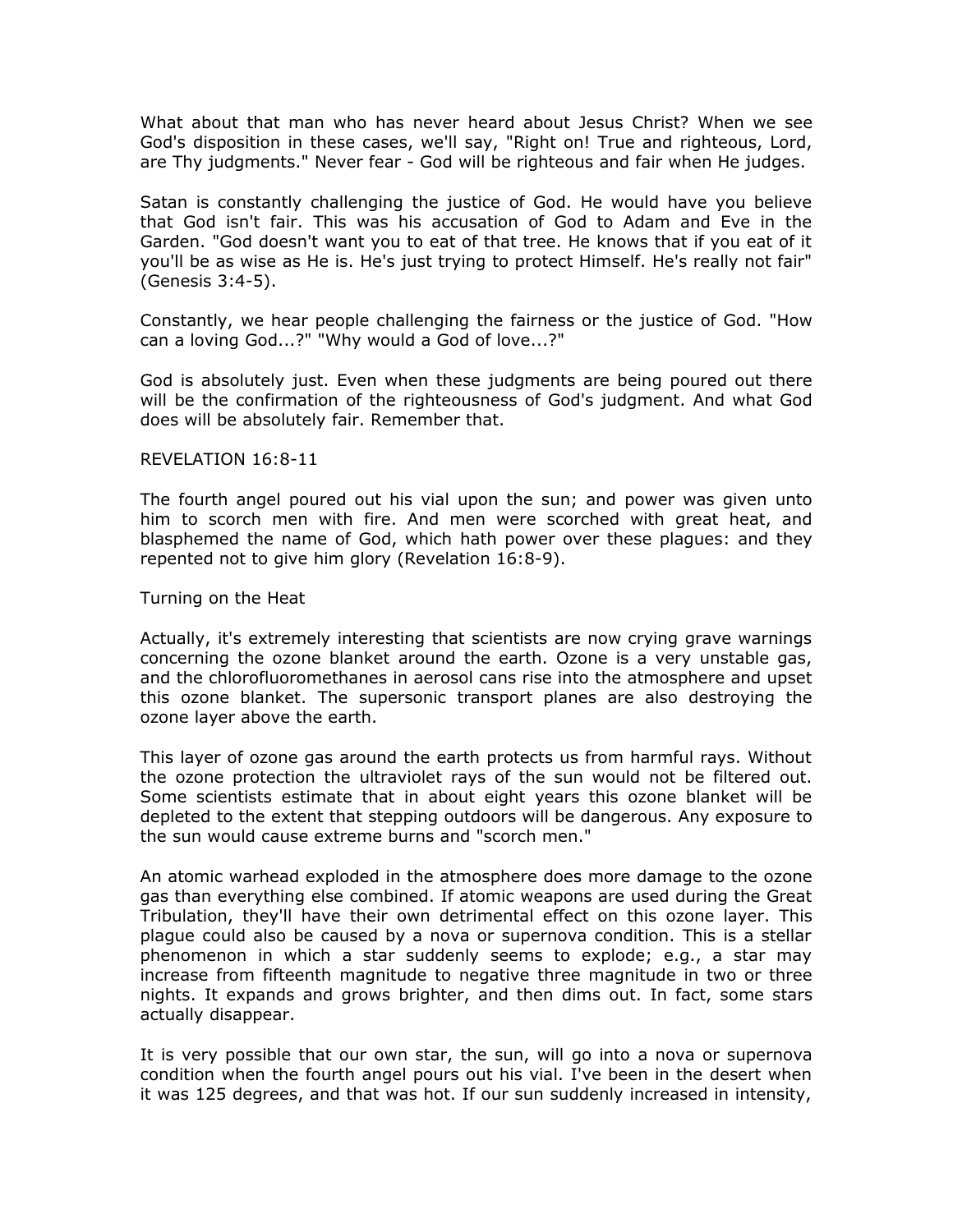it would get much hotter than that. The devastating heat would scorch men and parch the earth.

The fifth angel poured out his vial upon the throne of the beast; and his kingdom was full of darkness [as though the sun did have a nova condition and darkness followed this brilliant display]; and they gnawed their tongues for pain (Revelation 16:10).

Their pain could be from the first vial with the boils that break out all over men or due to the tremendous sunburn blisters all over their bodies. But, as the result of these things, the people's hearts are hardened and, instead of repenting, they "blasphemed the God of heaven because of their pains and their sores, and repented not of their deeds" (Revelation 16:11).

The strange stupidity of man! When the judgments begin to come, rather than repenting, men are blaspheming God and blaming Him for their calamities.

Why is it that man always wants to blame God for his calamities? We do the stupid things. We defy the rules and the laws of God. Then we want to blame God for the suffering that our actions entail. Here, men curse God because of their pains and sores.

### REVELATION 16:12

The sixth angel poured out his vial upon the great river Euphrates; and the water thereof was dried up, that the way of the kings of the east might be prepared (Revelation 16:12).

The great River Euphrates runs about eighteen hundred miles long. It is three to twelve miles wide with an average depth of thirty feet. The Euphrates is a natural barrier between the Eastern and the Western empires. The same Russian engineers who worked on the Aswan Dam in Egypt have built a great dam in Syria across the River Euphrates. The nations down river on the Euphrates are quite upset that the river can be dammed up. It is extremely interesting that Revelation talks about the River Euphrates being stopped up to prepare the way for the kings of the east. We see how this could become a reality today.

The Aswan Dam is also described in Scripture. Isaiah said that they shall dam up the great river in Egypt. Then he describes all the ecological catastrophes that would result as the Nile River is dammed up (Isaiah 19:5-10).

Just as Isaiah predicted, it has happened. The fishing industry along the coast has been wiped out. The salt water intrusion has destroyed more farmland than was gained by this Aswan project. Vast, unexpected ecological problems have been created. These are all described in Isaiah. If the Egyptians had only read Isaiah they never would have built the dam. It's interesting how far the prophecies of God are actually ahead of these modern developments.

REVELATION 16:13-17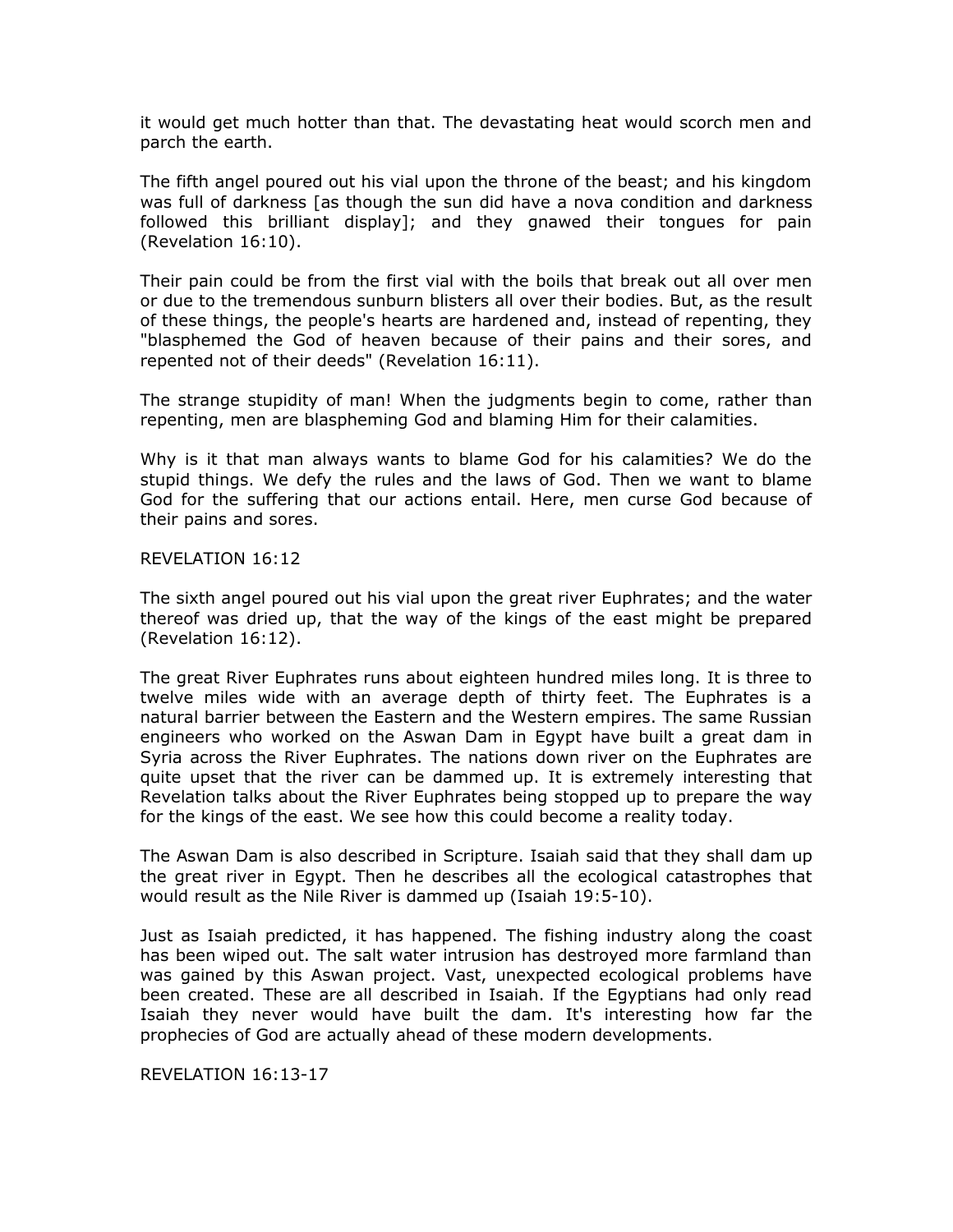I saw three unclean spirits like frogs come out of the mouth of the dragon [Satan], and out of the mouth of the beast [Antichrist], and out of the mouth of the false prophet [the one leading the world to worship the Antichrist] (Revelation 16:13).

I don't know why, but it seems that a person's spirit leaves his body through the mouth. The Hebrew word for spirit is "ruach," which also means "breath." God breathed into Adam and he became a living soul. Many who have had experiences of dying and being brought back to life remember in their death a consciousness of the spirit leaving through the mouth. When Jesus cast out demons, many times great cries were let out.

The unclean spirits look like frogs and come forth out of the mouth of Satan, the mouth of the Antichrist, and the mouth of the false prophet.

For they are the spirits of devils, working miracles, which go forth unto the kings of the earth and of the whole world, to gather them to the battle of that great day of God Almighty (Revelation 16:14).

The kings of the earth will be driven by demon powers into this great Battle of Armageddon.

Hitler came very close to conquering the world. Only a few quirks kept him from completing his conquest, for the Nazis were very close to possessing the atomic bomb. Had Hitler been able to develop a nuclear weapon before we did, the whole situation would have been different. You'd be living under the control of a madman.

Hitler was guided by men who were masters in the occult. These masters who controlled Hitler moved to South America after the fall of the Third Reich. Many are still living today in the Andes in Peru. These men, the masterminds behind the Third Reich, were themselves controlled by Satan.

This helps us to understand the Bible reference to these three unclean spirits who go forth and enter into the kings to draw them into battle. Men will be controlled by evil spirits even as Hitler was controlled by evil spirits. We see the result of one powerful man being under their control. We can only wonder what it will be like when three kings of the earth are demon-possessed and gather their armies together into this final conflict of Armageddon.

# A Warning

At this point Jesus gives a warning. "Behold, I come as a thief. Blessed is he that watches, and keeps his garments, lest he walk naked, and they see his shame" (Revelation 16:15).

Jesus gives the warning in the midst of this great scene that He is coming again. He warns that He's coming quickly and as a thief. Those who are watching and those who are keeping their garments, so to speak, will not have to be here on the earth when this Tribulation is taking place.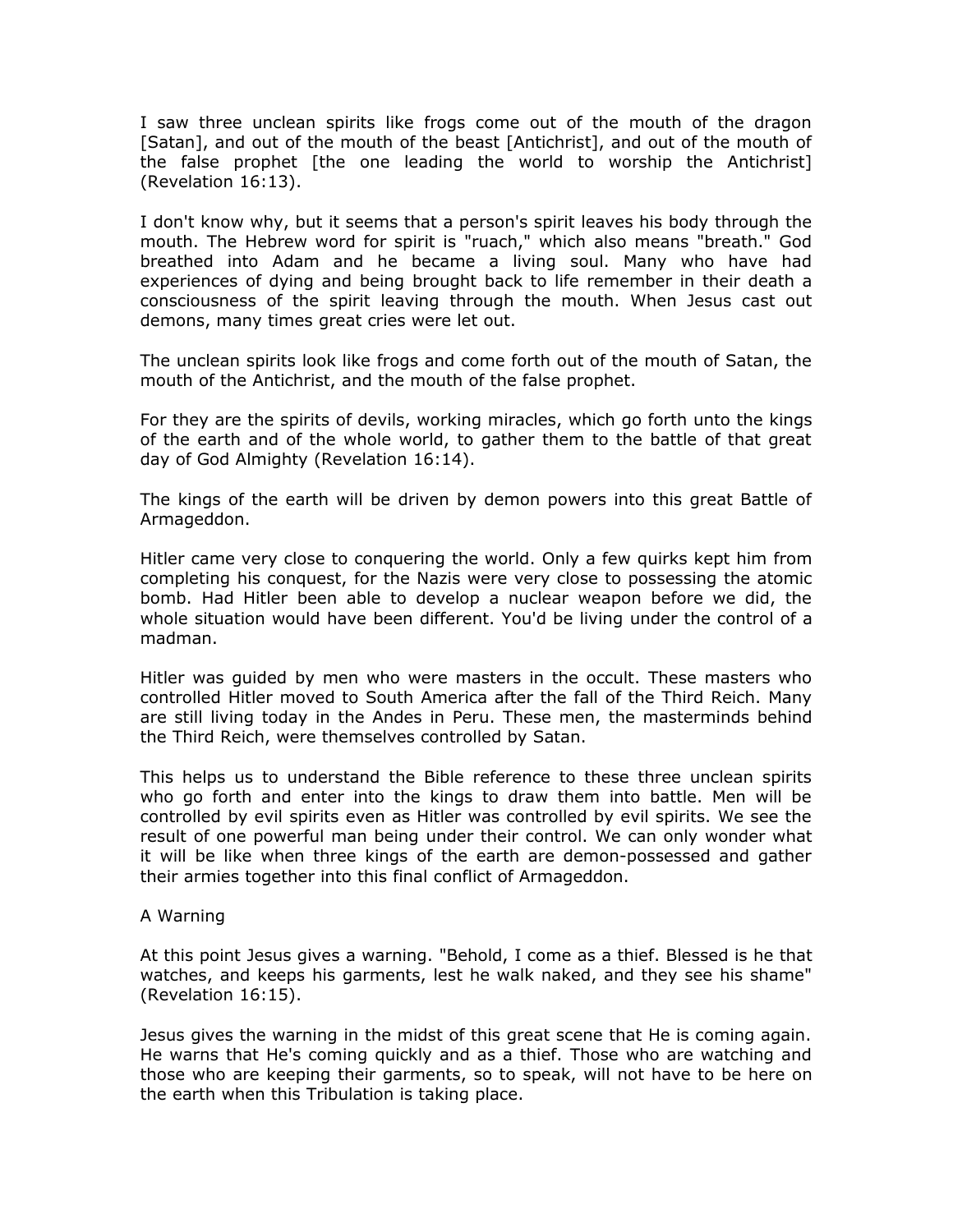Jesus told the church, "Watch therefore, for ye know neither the day nor the hour wherein the Son of man cometh" (Matthew 25:13). Jesus said, "Pray always, that you may be accounted worthy to escape all these things that shall come to pass, and to stand before the Son of man" (Luke 21:36).

As Jesus is telling you these things that will be happening, again He warns you. "Watch and be ready for I'm coming as a thief." He said, "If the goodman of the house had known in what watch [hour] the thief would come, he would have watched" (Matthew 24:43). What I say unto one I say unto all. Watch!

"And he gathered them together into a place called in the Hebrew tongue Armageddon" (Revelation 16:16). This is in the Plain of Esdraelon and the Valley of Jezreel, the valley just below the ancient city of Megiddo.

The seventh angel poured out his vial into the air; and there came a great voice out of the temple of heaven, from the throne, saying, It is finished (Revelation 16:17).

This same phrase was cried once before. When Jesus was hanging on the cross He cried with a loud voice, "It is finished" and then He died (John 19:30).

Jesus was talking about your salvation. It is a finished work. It was accomplished through His death upon the cross. The cry of Christ - "It is finished" - was a triumphant cry, not a cry of defeat. Jesus said, "No man takes my life from Me. I give My life" (John 10:18). He gave His life as a ransom for your sins. He has finished the work of redemption.

We find God crying the same phrase from the throne in heaven when the seventh vial is poured out. "It is finished." This is the final vial, the final outpouring of God's wrath upon the Christ rejecting world. "It is finished," the cry of Christ from the cross, brings victory and joy and salvation to our lives; and the second "It is finished" will proclaim the end of the wrath and judgment of God upon the earth.

### REVELATION 16:18-21

There were voices, and thunders, and lightnings; and there was a great earthquake, such as was not since men were upon the earth, so mighty an earthquake, and so great (Revelation 16:18).

God said, "Once again I'm going to shake the earth until everything that can be shaken shall be shaken, until only that which cannot be shaken shall be left" (Hebrews 12:26-27). One more tremendous earthquake.

However, this earthquake shall shake the entire world - an earthquake of greater intensity than man has ever experienced upon the earth.

This great earthquake interests me because many earthquakes are localized. In California we're very familiar with earthquakes, and we're familiar with each of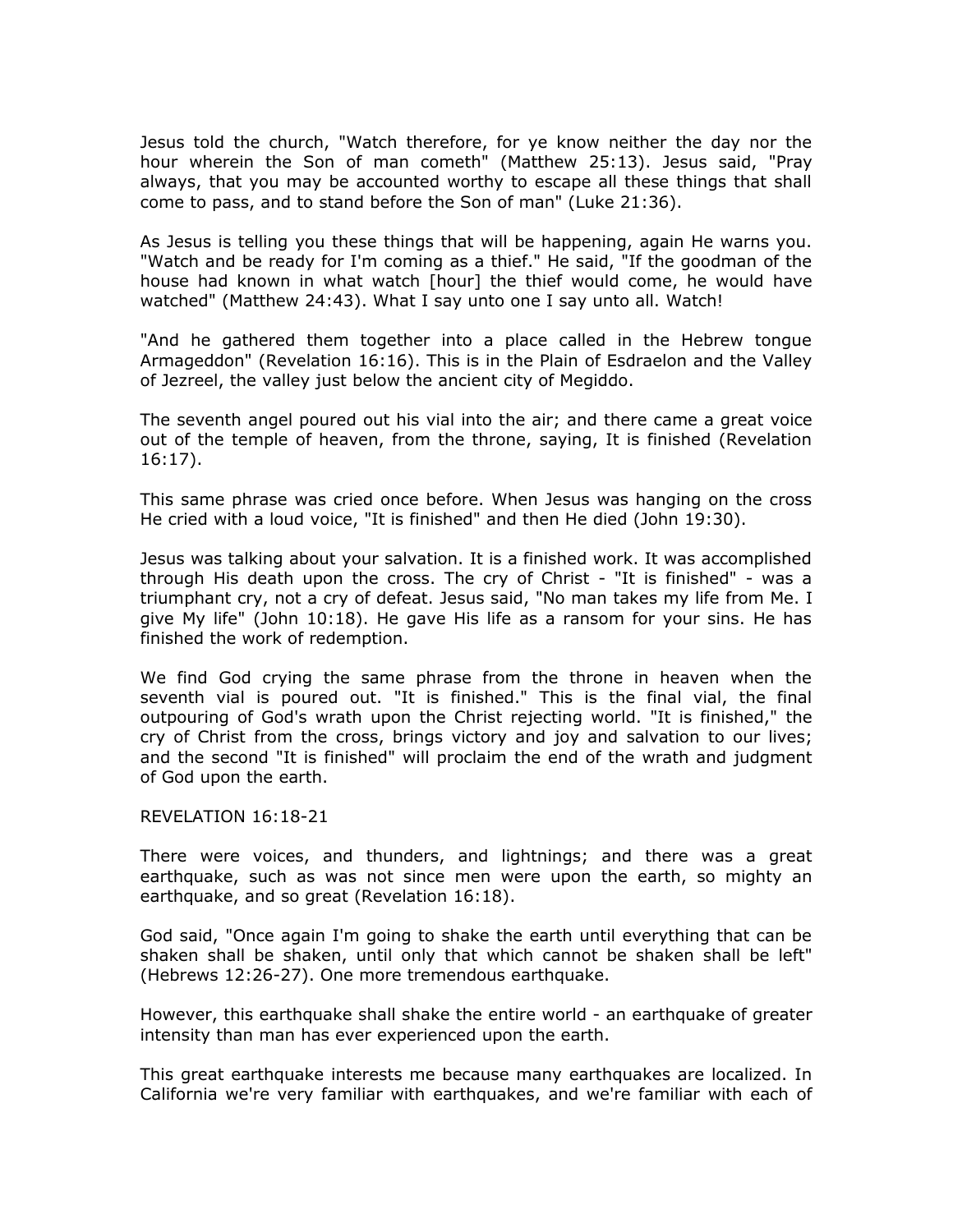the local faults. But here's an earthquake that is going to hit the entire earth. It will shake the mountains and the islands, and there will be no place of safety or refuge at this time.

And the great city was divided into three parts, and the cities of the nations fell: and great Babylon came in remembrance before God, to give unto her the cup of the wine of the fierceness of his wrath. And every island fled away, and the mountains were not found. And there fell upon men a great hail out of heaven, every stone about the weight of a talent [about one hundred pounds]: and men blasphemed God because of the plague of the hail; for the plague thereof was exceeding great (Revelation 16:19-21).

When I was a child, the iceman used to sell blocks of ice for home iceboxes. The ice came in fifty and one hundred pound blocks. Can you imagine hailstones that huge falling?

We have had severe storms in Arizona and Texas. Hailstones the size of baseballs have ripped off roofs and leveled trees. These can do tremendous damage. But try to envision the damage inflicted by hailstones weighing a talent, between sixty and one hundred pounds.

These cataclysms of nature will, no doubt, bring great changes to our climate. The Bible says that the deserts will blossom like a rose, and there will be streams in the deserts and pools in the dry places (Isaiah 35:1,6-7).

The curse will be removed. Botanists say that a thorn is an undeveloped leaf. A cactus could be extremely beautiful if every thorn became a leaf. God will restore the earth as He intended it to be when He first created man and placed him upon it. Jesus will establish His glorious kingdom on a rejuvenated garden-like earth.

I look forward to the day when we shall share together in God's kingdom. How beautiful that is going to be!

# 17. Counterfeit Church

God called Jeremiah to be a prophet to the nation Israel when he was just a teenager. God said,

I have this day set thee over the nations and over the kingdoms, to root out, and to pull down, and to destroy, and to throw down, to build, and to plant (Jeremiah 1:10).

The condition of Israel had deteriorated so badly that, before God could build and plant, He first had to root out that which was left.

The condition of the world has become so serious and so bad that, before God can establish the eternal kingdom of righteousness and before He can build and plant, the systems of the world must first be rooted out, pulled down, and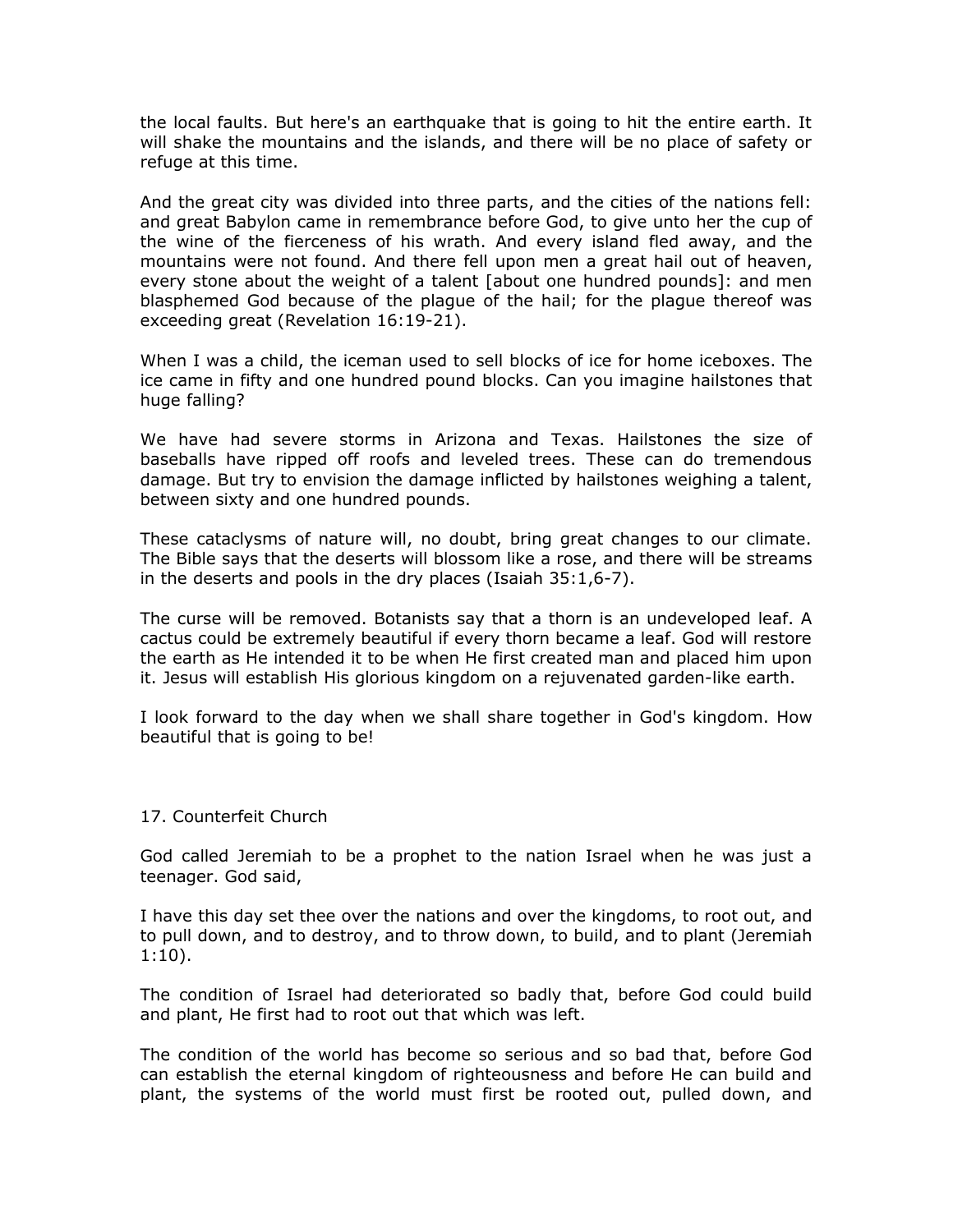destroyed.

This is what we find in Revelation 17 - the rooting out and the pulling down of that great religious system called "MYSTERY, BABYLON THE GREAT" (Revelation 17:5).

### Cup of Abominations

We have some very difficult things to declare as we get into the destruction of this false religious system. They are difficult because we must be true to the Word of God, and we must recognize facts as they exist. Yet, in so doing, it is necessary to point the finger of accusation, as does the Scripture, at this false religious system.

It is important to realize that this is not a personal vendetta or a pronouncement against the people who, unfortunately, have been deceived by the system. It is important to realize that the Lord was talking to this same church in Revelation 2, the church of Thyatira. And He recognized that there were those within it who would overcome and be with Him in His kingdom.

It is tragic that the church's history is as ugly, dark, and bleak as it is. I have no defense for the history of the church.

A long time ago the church felt that it could do without the guiding hand of the Holy Spirit. It shook free from the governing power of the Spirit. The church said, "We can do it ourselves." Man attempted to build the church of Jesus Christ by himself - with elaborate structures, elaborate organizations, and elaborate rituals. All these things took away from the simplicity that is in Christ Jesus and made the approach to God very complex and ritualistic.

In reality, the approach to God is so simple and so easy. All you have to do is bow your head wherever you are and speak to the Father. You can have a close and intimate communication and fellowship with Him anywhere and anytime.

Through the development of religious systems, man set up all types of priorities and categories. With these came favoritism, the pandering to the rich and exclusive classes. Favoritism engenders the separation of people rather than bringing us all together as one body. A priesthood was established over the laity. He began to stand between God and man. Confession of sin was made to him. In Christ Jesus there is neither Jew nor Greek, free nor bond (Galatians 3:28). God looks upon us all alike and loves us all alike just as we are.

It is sad to study the history of the church, especially through the Middle and Dark Ages. We must confess that the Dark Ages resulted largely from the suppression by the church in trying to maintain tight and rigid control over people.

The early church suffered tremendous persecution by the Roman government. The Roman government martyred an estimated six million Christians in the first three hundred years of the church's existence. Being a Christian was a capital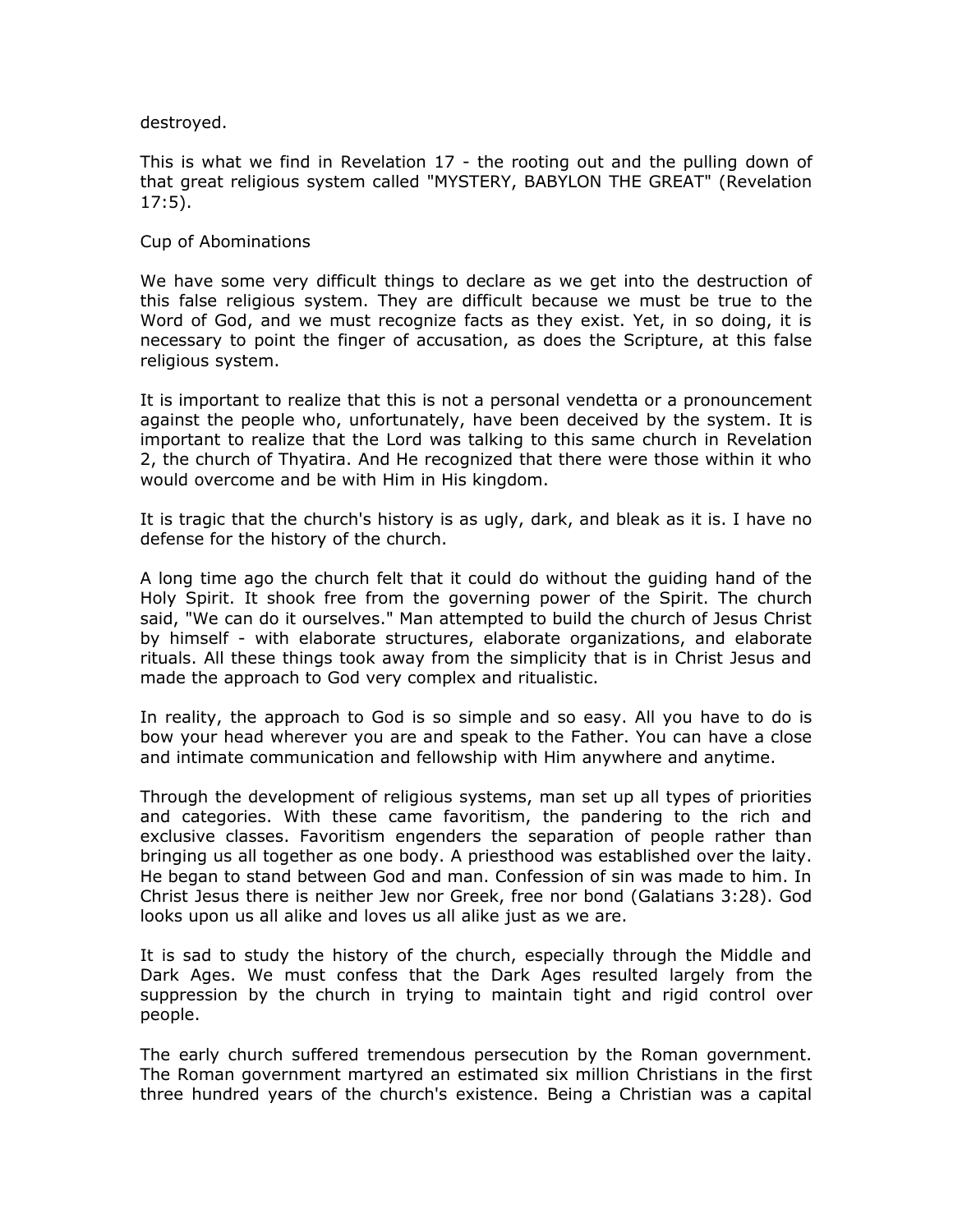offense.

Then under Constantine the Great (288-337 A.D.) there was a great change. Constantine's mother was a Christian and had influence upon her son. When he came to the throne of Rome, he gave his edict of toleration of Christians. This meant that Christians did not have to hail Caesar as their lord but could acknowledge Jesus Christ as their Lord.

Actually, it was an unfortunate day for the church. Suddenly, the church was thrust from a place of persecution into a place of power and authority. Then came the marriage of the church and state, and the state began to legislate the religious lives of the people. Men began to claim authority over both government and the church, seeking to combine the two.

However, they missed the mark. Righteousness can never be legislated. It is a matter of the heart.

We read with blushes the history of the church during the Middle Ages when the office of the Pope was auctioned off to the highest bidder, and immorality and lewdness were practiced by the supposed Christian leaders. True spirituality had left the church.

The Great Compromise

In order to popularize Christianity, the church decided to take the pagan celebrations and "Christianize" them by giving them Christian names. It was a sad and tragic decision.

He took the pagan practice of Saturnalia. It was a Roman orgy holiday on December 25 - a time for everybody to get drunk and give gifts to one another, light candles and build bonfires to help the poor old sun through the winter solstice.

The church proclaimed the 25th of December as the birthday of Jesus Christ. He chose this holiday to celebrate Christ's birthday and called it "Christmas." A mass was held for the birth of Christ on December 25 during the feast of Saturnalia.

Today we follow that same pagan practice. Christmas is becoming more paganized all the time in the world around us. It is now much as it was in Rome - a time for drunken parties and merriment, the giving of gifts, and riotous celebration.

The same juggling was true with the celebration of the coming of spring. Astarte was the goddess of perpetual life. Decorating eggs was part of the celebration because the egg was the symbol of perpetuated life. The church said, "We'll call this Easter and celebrate the resurrection of Jesus Christ from the dead."

The priesthood didn't exist in the early church but did exist in the Babylonian religion. The introduction of idols, the introduction of penance, even the worship and the rituals themselves, all had their origin in the Babylonian religion. These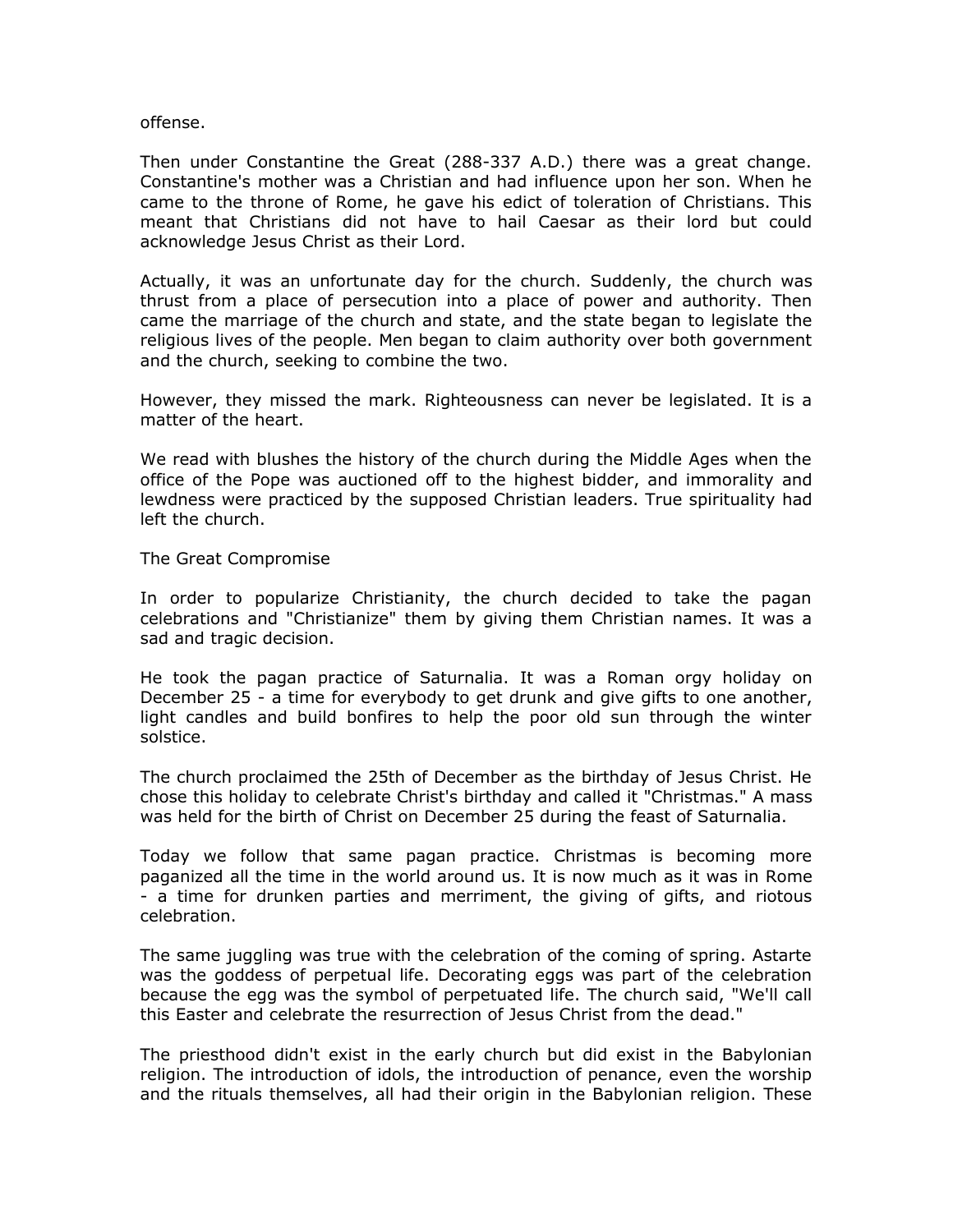were gradually introduced and made part of the church. They were not existent in the early church but became a corrupt form of worship. The Lord calls them spiritual "fornication." This is actually the worship of God in unprescribed ways and manners. The Israelites sought to do this in the Old Testament. They were worshipping God after the ways of the pagans and heathens rather than after the way God had prescribed through Scriptures.

During the period of the great Inquisitions, millions of true and faithful believers in Jesus Christ, who were looking for the simplicity and beauty of worshipping Him, were martyred. It is a fact of history. It's the black and dark history of the church that we hate to acknowledge. But you cannot deny the facts.

We do not seek to speak against our Christian brothers, and there are many beautiful Christian brothers and sisters today within the Catholic Church. I am so thankful for the revival that is taking place within the Catholic Church and I rejoice in what God is doing there. He is drawing out His overcomers. He is drawing them unto Himself. The spiritual revival within the Catholic Church today is unparalleled in its history.

In the Vatican, several thousand charismatic Catholics gathered together in St. Peter's for mass, worshipping God, and singing some of the choruses from Calvary Chapel. Pope Paul encouraged these believers to receive all the spiritual gifts and to become more fervent in their worship of God. Then he surprised them all by ending his speech with "Praise the Lord!" God is moving by His Spirit within that system. The true saints within that system will be raptured with the church. Those who remain to take it over and control it are false prophets. I've been praying for that for years and I'm thrilled to see it.

Nonetheless, the history is still there. That we cannot deny.

REVELATION 17:1-5

And there came one of the seven angels which had the seven vials, and talked with me, saying unto me, Come hither; I will show unto thee the judgment of the great whore that sitteth upon many waters (Revelation 17:1).

"Many waters" are the many nations. The "great whore" is the false church system which has gained such power and rules over so many nations.

With whom the kings of the earth have committed fornication, and the inhabitants of the earth have been made drunk with the wine of her fornication. So he carried me away in the spirit into the wilderness: and I saw a woman sit upon a scarlet colored beast, full of names of blasphemy, having seven heads and ten horns (Revelation 17:2-3).

"Seven heads and ten horns" describes the Antichrist. In Revelation 13 the beast (Antichrist) came up out of the sea with seven heads and ten horns.

And the woman was arrayed in purple and scarlet color, and decked with gold and precious stones and pearls, having a golden cup in her hand full of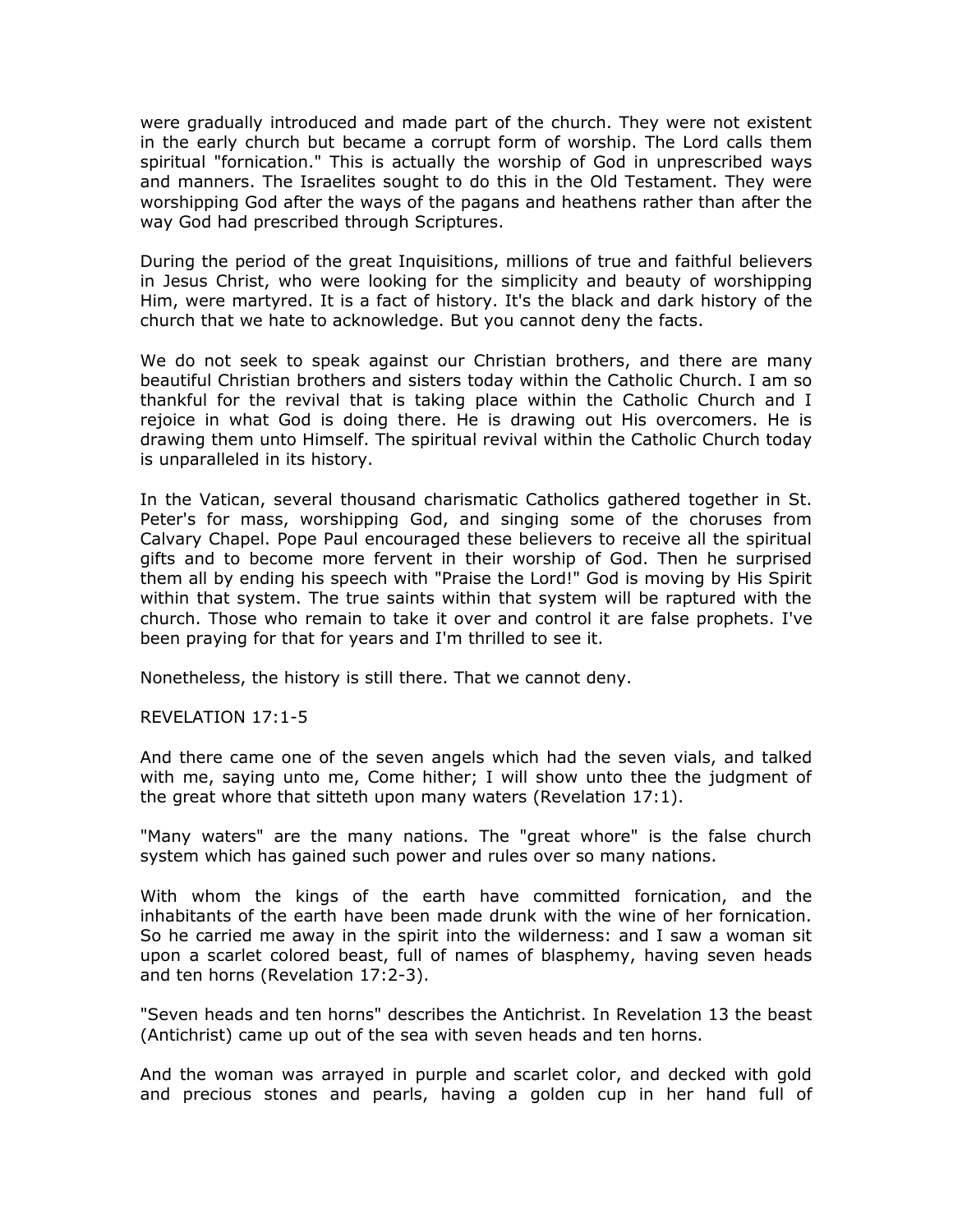abominations and filthiness of her fornication: And upon her forehead was a name written, MYSTERY, BABYLON THE GREAT, THE MOTHER OF HARLOTS AND ABOMINATIONS OF THE EARTH (Revelation 17:4-5).

The identity of this church system was MYSTERY, BABYLON. I recommend the book, The Two Babylons, by Alexander Hislop to those students who desire to know more on this subject. Hislop makes the comparisons between the ancient Babylonian religion with this religious system that has ruled for so many years. The book is extremely enlightening, almost terrifyingly so.

# REVELATION 17:6-9

And I saw the woman drunken with the blood of the saints, and with the blood of the martyrs of Jesus: and when I saw her, I wondered with great admiration. And the angel said unto me, Why did you marvel? I will tell you the mystery of the woman, and of the beast that carries her, which has the seven heads and ten horns (Revelation 17:6-7).

It seems that there will be a confederacy between this false church system and the Antichrist, in the last days, which helps to put him into power. It is possible that this church system will be the false prophet that leads the world to worship the beast.

The beast that thou sawest was, and is not; and shall ascend out of the bottomless pit [abyss], and go into perdition: and they that dwell on the earth shall wonder, whose names were not written in the book of life from the foundation of the world, when they behold the beast that was, and is not, and yet is. And here is the mind which hath wisdom. The seven heads are seven mountains, on which the woman sitteth (Revelation 17:8-9).

John identifies for us a specific city: "the seven heads are seven mountains." The city of Rome is built on seven hills. From ancient times, Rome has been known as "The City of Seven Hills."

# REVELATION 17:10-11

And there are seven kings: five are fallen, and one is, and the other is not yet come; and when he cometh, he must continue a short space. And the beast that was, and is not, even he is the eighth, and is of the seven, and goeth into perdition (Revelation 17:10-11).

The identity of the "beast" is given for us in Revelation 17. He was, and he is not, and he shall ascend out of the abyss. The city of Rome is identified. John said there were seven kings, five of which are fallen. At the time that John wrote the Revelation, Domitian was the emperor of Rome. He was the sixth in order. After him, there was one further emperor. There is one more that is coming. He is the eighth, but he is of the seven.

It would seem that the Spirit is giving wisdom and understanding as to the identity of the Antichrist. The beast that John saw "was, and is not; and shall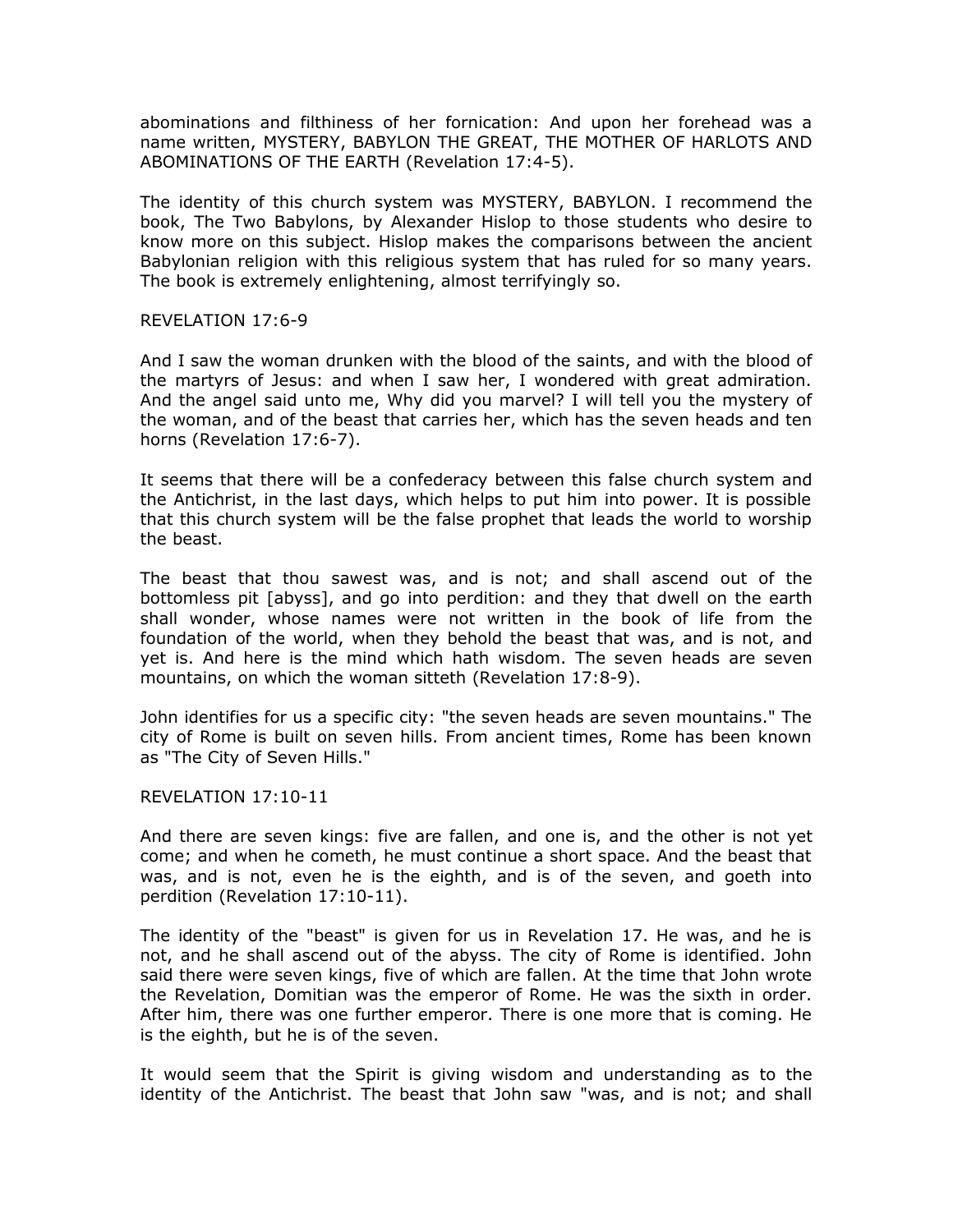ascend out of the abyss." Then he goes into perdition or destruction.

The Nero File

The fifth emperor of the Roman empire was Caesar Nero. He was known by the early church as "The Beast." He is a man of interesting history, for there was a dramatic change in his life. When he first ascended as the Roman emperor he seemed to be a fairly levelheaded fellow. He started many beneficial building projects for the people. He actually started the Corinthian canal; however, that project was never completed by him.

Suddenly, a dramatic change came in Nero's life and he became as another person. It is interesting that this drastic change occurred shortly after Paul stood before him in defense of the Gospel. When Paul the apostle was getting the runaround in Caesarea, he appealed unto Caesar. Festus, the Roman governor, said, "Hast thou appealed unto Caesar? Unto Caesar shalt thou go" (Acts 25:12). Paul was sent to Rome so that he might appeal his case before Caesar Nero.

Now, I have no doubt that, when Paul appealed his case before Nero, he made every endeavor to convert the emperor to a belief in Jesus Christ. That was Paul's method. As he defended himself before the Jews, and as he defended himself before Felix and before Agrippa, he used it as an opportunity to lead these men to Jesus Christ. I am certain that he laid a witness on Nero the likes of which he had never heard. When Paul was through with the defense, Nero knew exactly where he stood in relation to the Lord Jesus Christ.

Nero let Paul go, but shortly afterwards the emperor seemed to turn suddenly mad. I believe that, in rejecting the message that Paul gave him, Nero actually opened the door to Satan within his life and became demon possessed.

Nero set Rome ablaze and had an insane glee as the city burned. He used it as an occasion to blame the Christians and start a bloody movement against them. He would cover the Christians with tar and set them afire in his garden. Shrieking and in the nude, he'd drive his chariot in the midst of the burning bodies of Christians. He had Paul arrested again, brought back to Rome, and beheaded. He brought Peter to Rome and crucified him upside down.

At the time that the Lord was speaking to John in the Revelation, Nero had already died. He was, but he is not. But he shall ascend out of the abyss. I believe that the same demon that possessed Caesar Nero will possess the Antichrist who will come to reign over the earth. Thus, all the marks of Caesar Nero will be upon this man of sin.

Revelation 13 said, "Here is wisdom. Let him that hath understanding count the number of the beast: for it is the number of a man" (Revelation 13:18).

In Greek and Hebrew the letters have numeric equivalents. In Hebrew the letters of the name "Caesar Nero" total to 666. I do believe that the demon which possessed Caesar Nero will possess the Antichrist; in a sense, he will be a reincarnation, as the same demon will come out of the abyss. Some of the same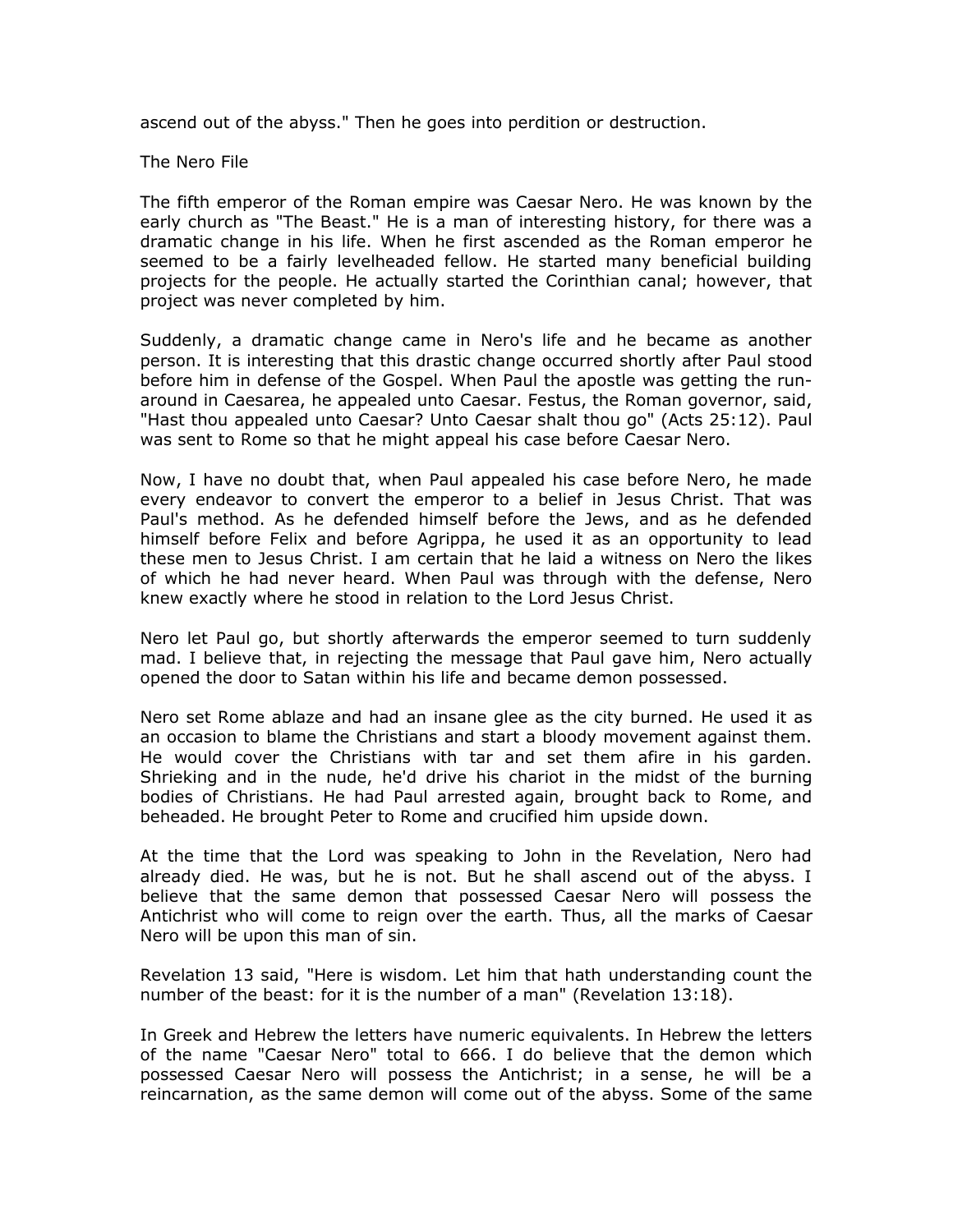deeds and actions seen in Nero will be manifested by this man of sin which is to come.

# REVELATION 17:12-13

"And the ten horns which thou sawest are ten kings" (Revelation 17:12). These are the ten kings or the confederation of ten European nations that will comprise the final world power.

King Nebuchadnezzar had a vision in which he saw an image with a head of gold, the arms and breast of silver, the stomach of brass, the legs of iron, and the feet of iron and clay with ten toes (Daniel 2:31-45). He was looking at that great image until he saw a rock that was not cut with hands come from the mountains. This rock struck the great image in the feet so that the whole figure fell. The rock grew into a great mountain that covered the earth, and there was no end of that kingdom.

When Daniel interpreted the dream of Nebuchadnezzar, he said, "Nebuchadnezzar, the Lord of heaven has shown you the governments that shall rule the world. You, Nebuchadnezzar, are the head of gold. But your kingdom is to be replaced by the Medo-Persian empire, the arms and the shoulders of silver. That government in turn will be replaced by the Grecian government, the stomach of brass; which will be replaced by the Roman government, the legs of iron. But the final government of man will be a mixture of iron and clay, the feet with ten toes." It is during the time of this kingdom that the rock comes from the mountain. It destroys the earthly governments of man and establishes the kingdom that shall never end.

It is clear that Nebuchadnezzar's dream has been fulfilled in history. God is setting the whole stage for the final scene.

The ten horns which you saw are ten kings, which have received no kingdom as yet; but they receive power as kings one hour with the beast. These have one mind, and shall give their power and strength unto the beast (Revelation 17:22- 13).

The European Community now formed finds it's weakness in the clay. The disputes that arise are over the multi rule, each nation naturally looking for it's own benefit. To ultimately gain the full potential of the union they must give one man decisive power to lead this flock of nations. They'll give their power unto one man, the Antichrist.

#### REVELATION 17:14-18

These shall make war with the Lamb, and the Lamb shall overcome them: for he is Lord of lords, and King of kings: and they that are with him are called, and chosen, and faithful (Revelation 17:14).

Here are three qualities of those who are with Jesus. They are called, ordained, and faithful. Jesus said that you have not chosen Me, but I have chosen you, and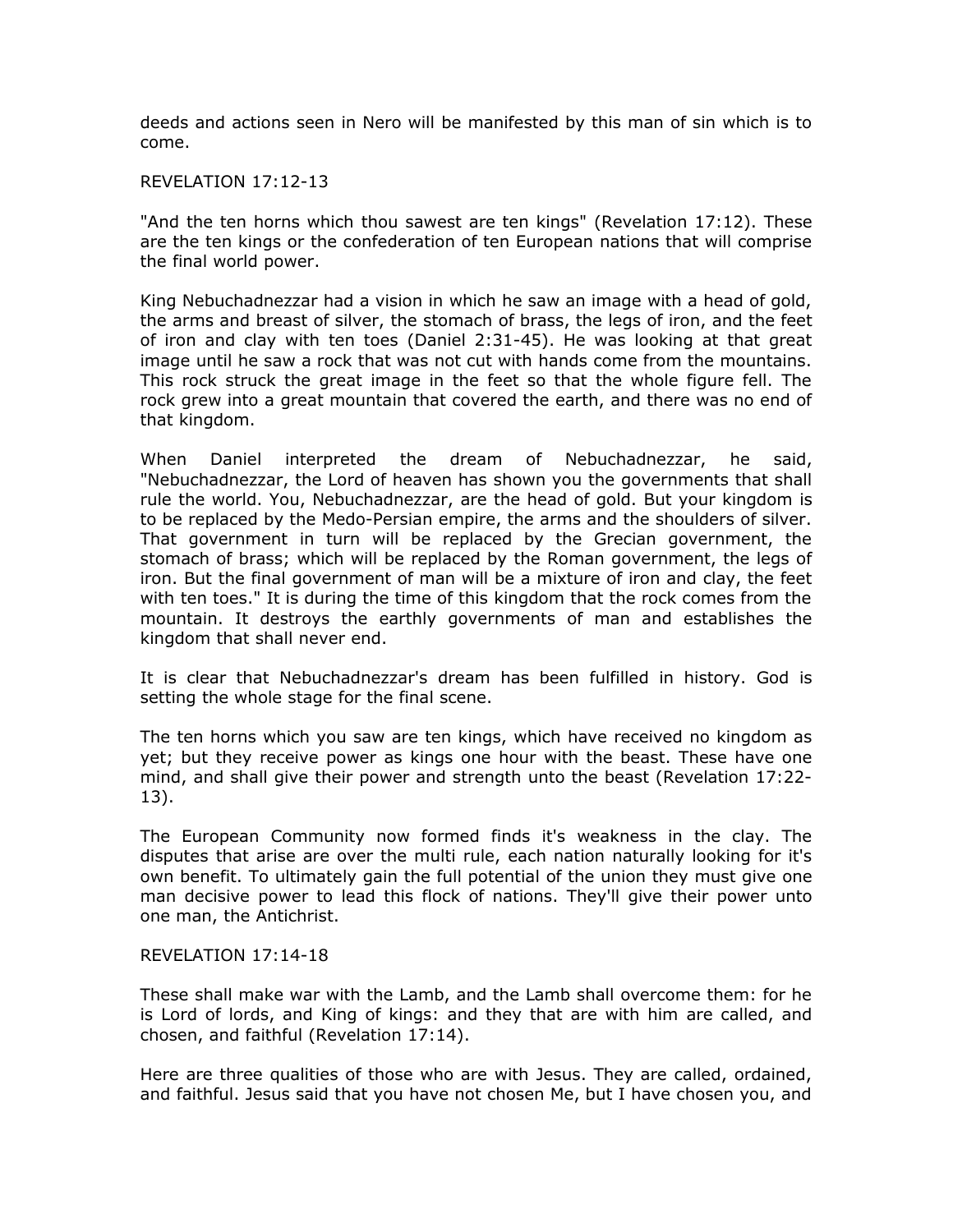ordained you, that you should be My disciples (John 15:16).

And he said unto me, The waters which thou sawest where the whore sitteth, are peoples, and multitudes, and nations, and tongues. And the ten horns which thou sawest upon the beast, these shall hate the whore, and shall make her desolate and naked, and shall eat her flesh, and burn her with fire. For God hath put in their hearts to fulfill his will, and to agree, and give their kingdom unto the beast, until the words of God shall be fulfilled. And the woman which thou sawest is that great city, which reigneth over the kings of the earth (Revelation 7:15- 18).

The city of Rome, which reigned over the kings of the earth at the time that John wrote, shall rise again to a place of prominence in a federation of ten nations. Thus, we see the final judgment of God upon both that great city and the religious system that arose out of that city.

# 18. Bankruptcy

God said, Love not the world, neither the things that are in the world. If any man love the world, the love of the Father is not in him (I John 2:15). The Lord also said, Come out from among them, and be ye separate, and touch not the unclean thing; and I... will be a Father unto you, and ye shall be my sons and daughters (II Corinthians 6:17-18).

The "world" in the Scriptures is represented in three aspects: political, religious, and commercial. In Revelation the political world system is headed by the Antichrist while the world religious system is headed by the Great Whore, THE MOTHER OF HARLOTS, THE MYSTERY, BABYLON. The Whore is that great ecclesiastical system of religion without real life in Christ. Through MYSTERY, BABYLON the false prophet leads the world to worship the Antichrist.

Finally, the commercial world is represented by commercial Babylon.

Babylon was the first great world empire that man established after the Flood. Shem, the son of Noah, settled in the Babylonian plains where the world empires began. Babylon was a commercial and a religious empire representing Satan's work in the world. It represents, in a collective sense, the world that the Bible warns Christians against.

There's a big push on today for a world monetary system, a world government, and a world religion - and these things shall be. The world government will be headed by the Antichrist and, as the political and commercial interests blend together, the Antichrist will gain control of the world's monetary system. No man will be able to buy or sell without the mark of the Antichrist.

In Revelation 17 we saw the destruction of the world's religious system - MYSTERY, BABYLON. In Revelation 18 we come to the destruction of commercial Babylon. Though religious Babylon was headquartered in Rome, the Scripture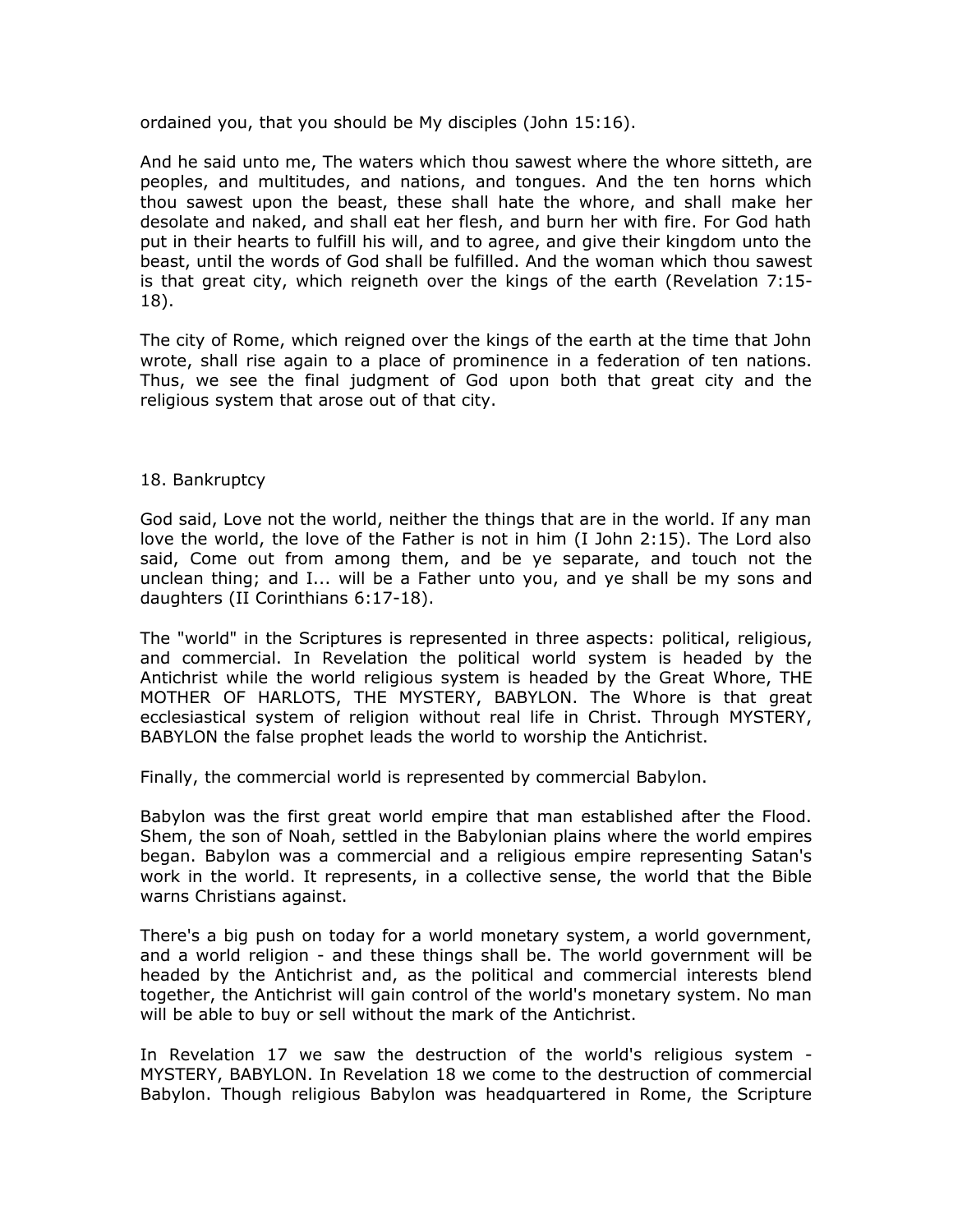leaves the location of commercial Babylon a mystery.

Many Bible expositors believe that the ancient city of Babylon will actually be rebuilt, in order to be destroyed as prophesied in Revelation 18. They believe that ancient Babylon will become the commercial center of the world once again. They say that the prophecies about Babylon never to rise again (Isaiah 13:19- 22; Jeremiah 51) have not been literally and completely fulfilled; thus, in order for the absolute fulfillment of prophecy, the ancient city of Babylon must be rebuilt on the River Euphrates.

Personally, as I read its history and look at the ruins of Babylon today, I believe that the prophecies of Isaiah and Jeremiah have been sufficiently fulfilled concerning that ancient city, and I don't think that Babylon must be rebuilt for this prophecy in Revelation 18 to be fulfilled.

However, the sudden shift of the world's wealth to the Middle East is a very interesting development. With the billions of dollars pouring in through the oil wealth, the Arabs may possibly decide to build one colossal city, ancient Babylon, again.

There are those who insist that Babylon has to be rebuilt. I do not believe that it has to be rebuilt. As Babylon was religiously represented by the city of Rome, so commercial Babylon could be represented by any great commercial center of the world. Babylon is evidently a seaport town, and all the commercial interests in the world will be centered in this great city. It may be New York; it may be another major seaport already in existence; or it may be that Babylon will be rebuilt.

Get Those Bucks!

We pride ourselves in free enterprise and in our tremendous power to purchase and to possess goods and services. But there is a certain evil that is inherent within commercialism - the exploitation of people.

Today, the world is suffering from the gigantic commercial interests which exploit the common people, you and me. In past times, a sharp division always existed between the political and commercial interests. The kings ruled separately from the merchant men. But today there has been a marriage of the commercial interests with the political powers. Big money rules. Wars are designed and plotted for the profits of the large commercial interests. Man is exploited today by commercialism. We're the victims of this satanic system.

God is going to bring an end to this godless commercial system that attains such tremendous power in the final period of man's history.

The word babel means "confused." Today, man's religion has become confused; man's politics have become confused; and the commercial economics of man have certainly become confused. In Revelation 18 we read of the destruction to come after these things - the death of the great Babylonian commercial system.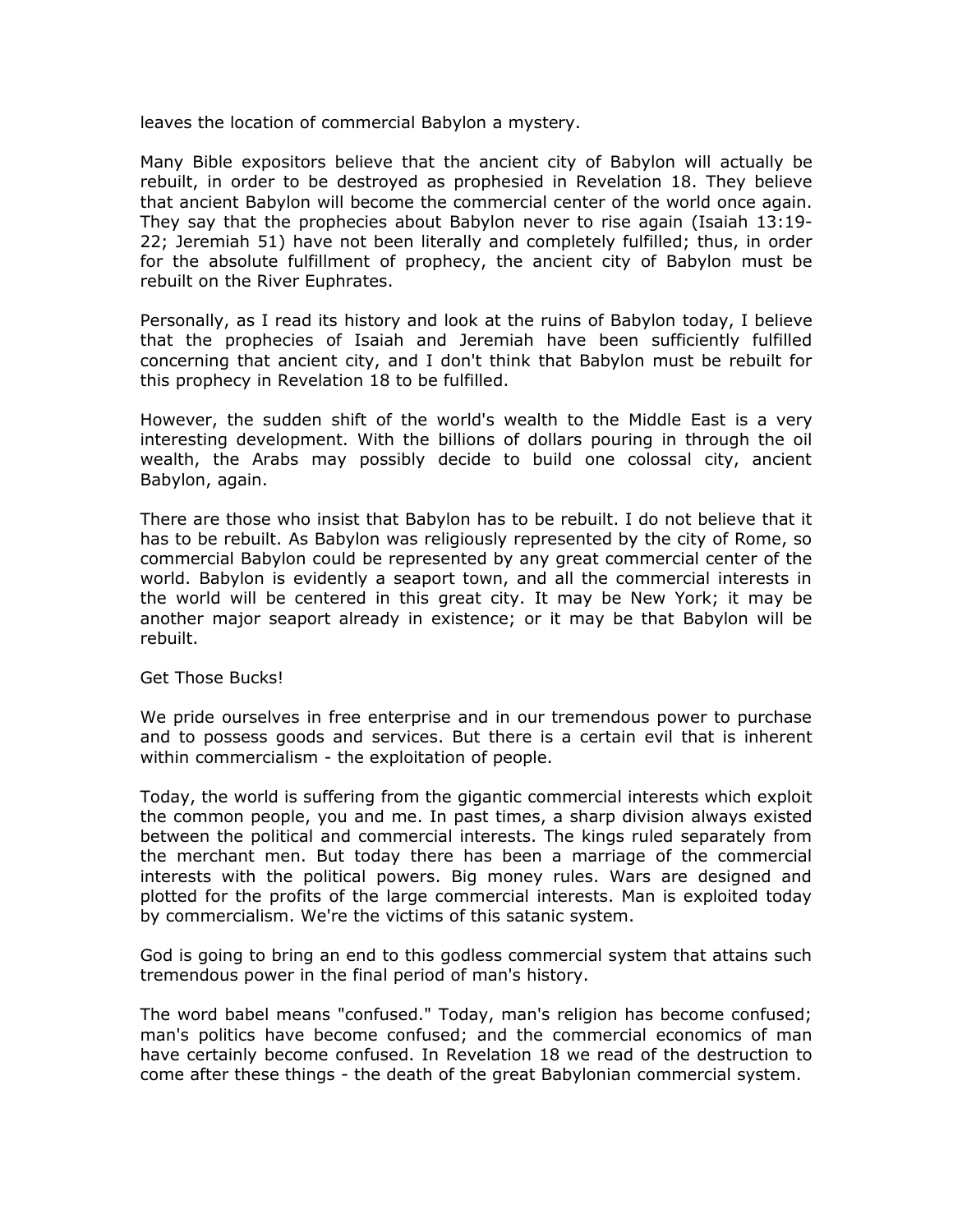REVELATION 18:1-5

After these things I saw another angel come down from heaven, having great power; and the earth was lightened with his glory (Revelation 18:1).

Angels must be extremely interesting beings. This one coming down from heaven is a powerful angel because the earth lights up with his glory.

And he cried mightily with a strong voice, saying, Babylon the great is fallen, is fallen, and is become the habitation of devils, and the hold of every foul spirit, and a cage of every unclean and hateful bird. For all nations have drunk of the wine of the wrath of her fornication, and the kings of the earth have committed fornication with her, and the merchants of the earth are waxed rich through the abundance of her delicacies (Revelation 18:2-3).

The great commercial system, which has been married to the politics of the world and has become the habitation of the devils and every foul spirit, is falling.

It's interesting that, in New York City, Wall Street represents the commercial interests, Park Avenue represents the church section, and the whole system represents "The World." In the opening of Revelation 18 the nations have drunk of the wine of the wrath of Babylon's fornication, the kings of the earth commit fornication with her, and the merchants of the earth are waxed rich through the abundance of her delicacies.

As we look at this monolithic commercial system which has controlled the world and today controls our lives, we realize that the policies of nations are formed by and for commercial interests' sake. More and more of our lives are being manipulated by schemes such as planned shortages so that these forces can gain more money. Through more money they gain more power. We are the victims, and we are helpless to do anything about it.

These men play chess with the lives of the people of the world. Apparently, they do not have to answer to any man. They seem to sit as a queen in the world, and no one can touch them. Yet, God says that their judgment will be double that which they have done (v. 6).

And I heard another voice from heaven, saying, Come out of her, my people, that ye be not partakers of her sins, and that ye receive not of her plagues. For her sins have reached unto heaven, and God hath remembered her iniquities (Revelation 18:4-5).

God is calling His people, the nation of the Jews, to come out of this commercial system.

Many times people have misinterpreted this particular Scripture. They say God is referring to religious Babylon. This isn't religious Babylon at all. In context, it's commercial Babylon.

The Local Church, directed by Witness Lee, calls all other churches "Babylon."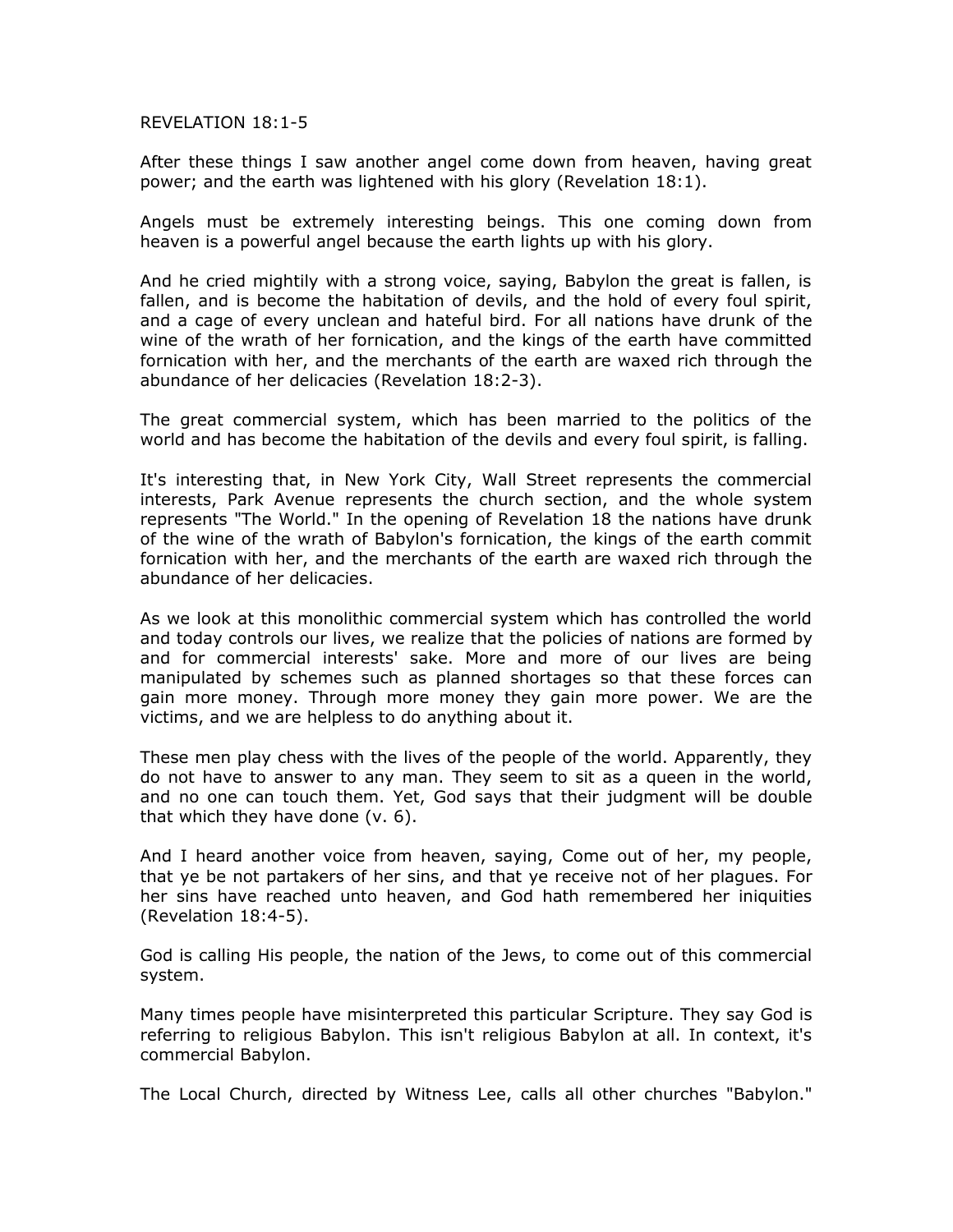They quote this Scripture often, "Come out of her, my people." Those who join the Local Church say that they've been freed from Babylon. That is a misapplication.

God is calling His people, the Jews, to come out of Babylon because of the plagues that she shall now receive.

### REVELATION 18:6-10

Reward her even as she rewarded you, and double unto her double according to her works: in the cup which she hath filled fill to her double. How much she hath glorified herself, and lived deliciously, so much torment and sorrow give her: for she saith in her heart, I sit a queen, and am no widow, and shall see no sorrow. Therefore shall her plagues come in one day, death, and mourning, and famine; and she shall be utterly burned with fire: for strong is the Lord God who judges her. And the kings of the earth, who have committed fornication and lived deliciously with her, shall bewail her, and lament for her, when they shall see the smoke of her burning, standing afar off for the fear of her torment saying, Alas, alas that great city Babylon, that mighty city! For in one hour is thy judgment come (Revelation 18:6-10).

The destruction of Babylon will be swift. In one hour she will be wiped out. The smoke of her destruction will arise.

It would appear to me that the great city of Babylon, whatever city is the center of world commerce at that time, will be wiped out with an atomic blast. The "fear of her torment" could actually be the fear of radioactivity in the area. The Scripture makes mention twice that people are standing afar off to bewail for fear of the torment (v. 10,15). We see this great commercial system brought to an end in one hour, and the fear of those who see it and who even dread to approach it.

#### REVELATION 18:11-14A

"And the merchants of the earth shall weep and mourn over her; for no man buys their merchandise any more" (Revelation 18:11).

James said, "Go to now, ye rich men, weep and howl for your miseries that shall come upon you... Your gold and silver is cankered" (James 5:1,3). This is the fall of commercialism. For those who have exploited the desires of man and have lived off and gouged others so that they themselves might live delicately, the day of judgment is coming. They will be brought down.

The merchandise of gold, silver, precious stones, of pearls, fine linen, purple, silk, scarlet, all thyne wood, and all manner vessels of ivory, all manner vessels of most precious wood, brass, iron, marble, cinnamon, odors, ointments, frankincense, wine, oil, fine flour, wheat, beasts, sheep, horses, chariots, slaves, and souls of men (Revelation 18:12-13).

Notice that the corrupt merchandising is not in necessities but in luxuries. The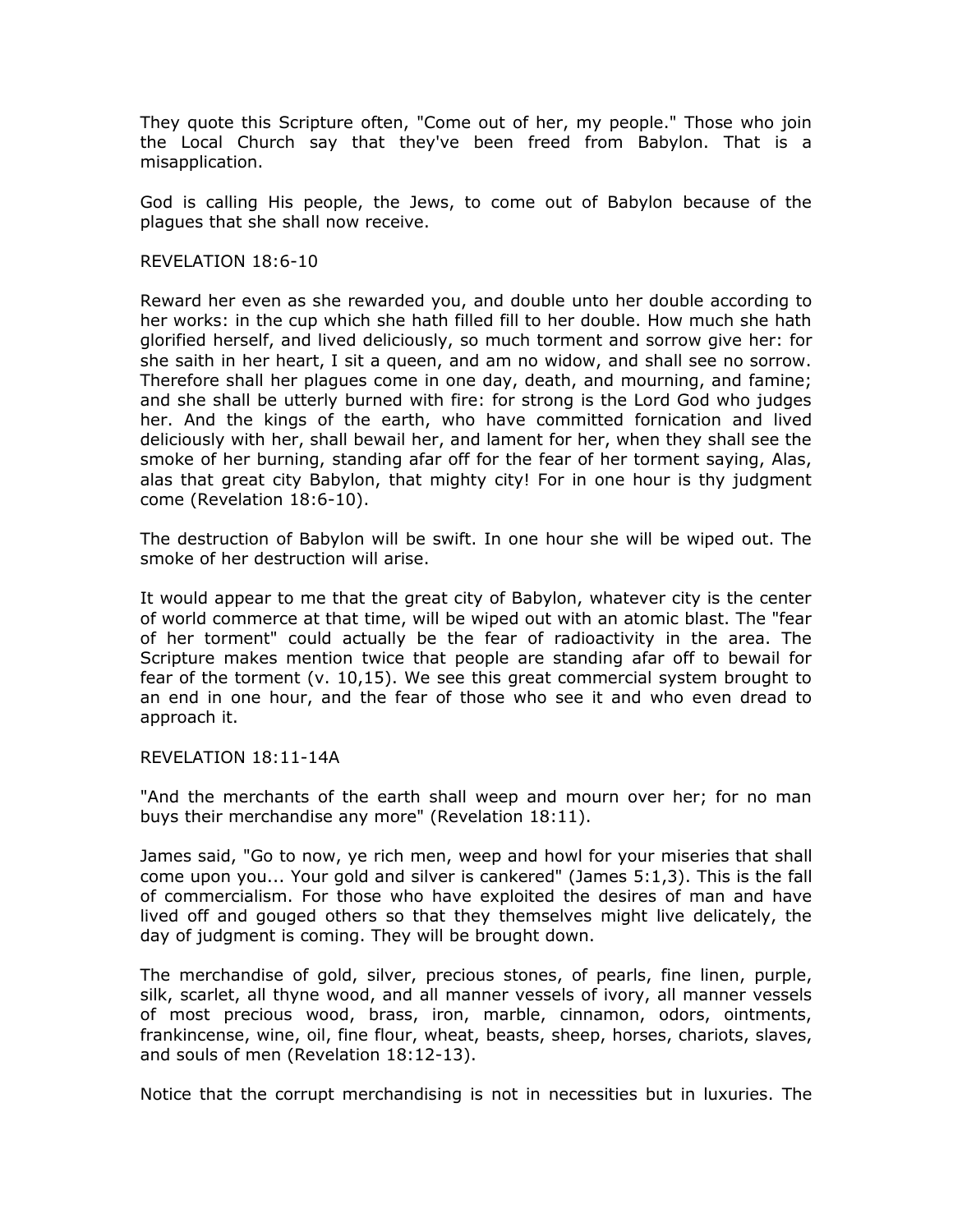commercial interests have created and developed the market for luxury items. This is how they gain control over men's lives. The word slaves literally means "bodies." People sell their bodies and their souls so they can live in the luxuries of these possessions.

"And the fruits that thy soul lusted after are departed from thee" (Revelation 18:14a).

The Good Life

The advertising interests have created needs through their clever advertising schemes. They make you feel that you're not a complete or total person unless you use that particular deodorant. You can't truly obtain full manhood unless you use that particular cologne. The whole system is based upon creating a fictitious need in your mind so that you're not purchasing out of absolute necessity but just to be "in."

People who fall for these gimmicks have made themselves slaves to these great commercial interests. A good portion of their paycheck every week has to go to pay off the color television, new car, or latest extravagance. Man has become a victim. We find ourselves helplessly and hopelessly over our heads in debt and unable to afford the real needs of life, because we've been enticed with the luxuries, the ease, and the soft things of life.

Jesus said that a man's life consists not in the abundance of the things which he possesses (Luke 12:15). Paul the apostle said, "Having food and raiment let us be therewith content... Godliness with contentment is great gain" (I Timothy 6:8,6). So many people have to buy a new wardrobe, not because their old clothes are worn out, but because they're just not in fashion this year. God would have you freed from slavery to the latest fashions and the grip of this damnable, hellish, devilish commercial system that is about to be judged.

Jesus Christ can set you free from the whole commercial system.

Liberated

God in His love has set men free from this slavery. The glorious reality about coming to Jesus Christ and acknowledging Him as your King is that you're no longer a slave to the world systems. Let them try to entice me to go into debt for some crummy thing. Not on your life! I don't have to have it! Praise the Lord, I'm happy without it. You don't have to have all that garbage to make you happy, because you can have it all and be miserable. But you can have nothing and be very happy if you have Jesus Christ. That's where real happiness and contentment lie. A material possession really doesn't make any difference. If you have it, praise the Lord! If you don't have it, praise the Lord!

That's a glorious aspect of being a Christian. You're no longer a slave to these things. You've been set free by Jesus Christ, and that's so beautiful. Paul said, "I know how to have, I know how to be in need, I know how to be abased, and I know how to abound. I have learned to be content in whatever state I'm in"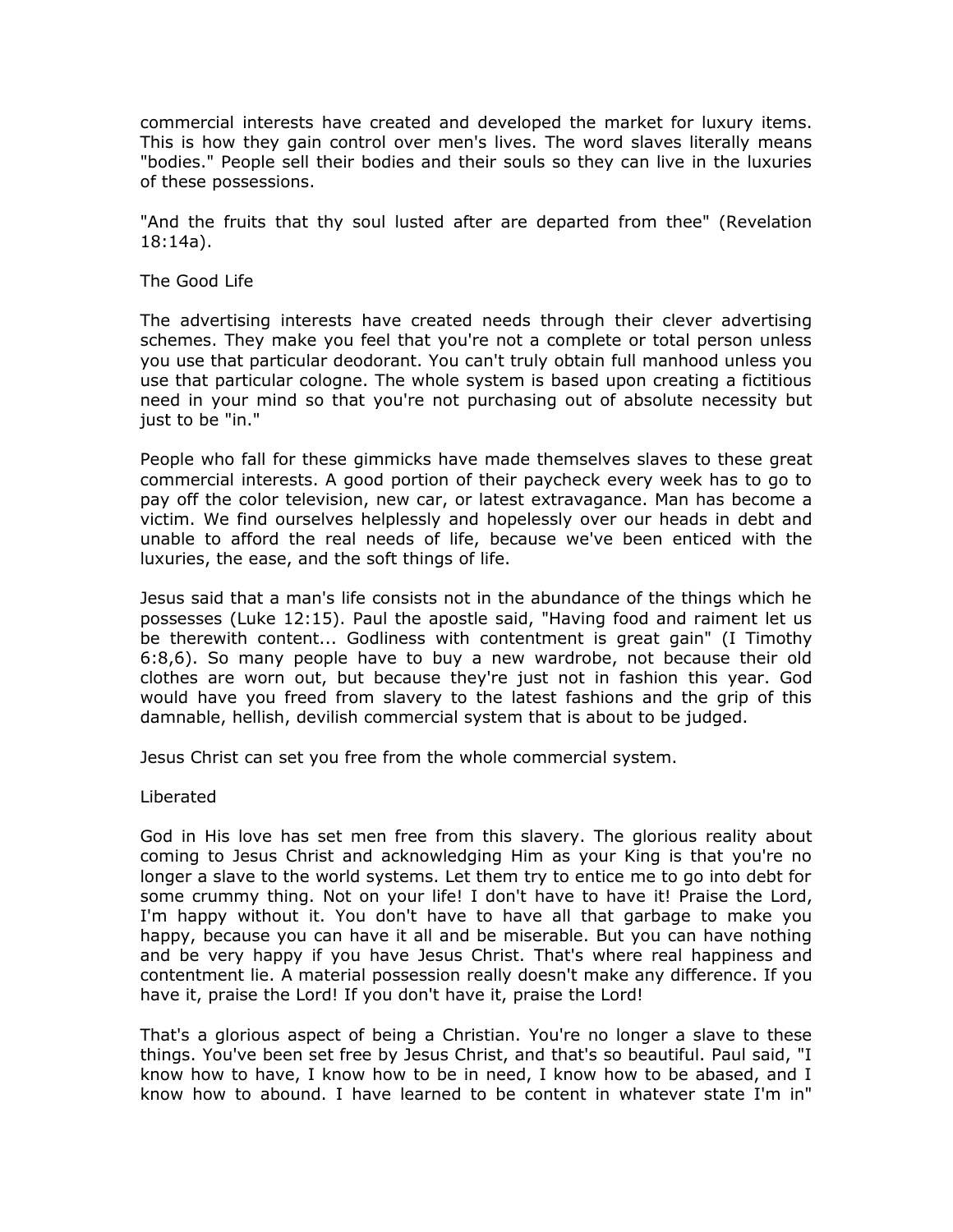(Philippians 4:11-12). That is a great secret - to be content because I have God wherever I am. My life belongs to Him and, as far as this world is concerned, I'm just a pilgrim. This isn't my home, thank God!

Other people don't understand. They get uptight because I'm not playing their little games or dancing to their tunes. They can get uptight all they want. It doesn't bother me a bit because I know that I'm just a pilgrim and a stranger. I'm looking for the kingdom of God. I'm waiting for that day very soon when I'll pass from this life and enter into that eternal kingdom.

In one way I really rejoiced in the hippie movement. When the young people started rebelling against the materialistic society, the great commercial interests became very upset. Kids were no longer bugging their dads for new Corvettes. They would ride a bike or walk or hitchhike. They didn't even care if they had a car - an old broken-down van was fine.

Of course, commercialism regrouped and replanned. The advertisers started to create new demands, new interests, and new desires. And, finally, they got things back under their control. But, for a while, the kids really had them shook. I sat back laughing. "Kids, that's right! You don't need all those things. They won't bring you happiness or joy. They won't bring you peace or contentment." And, as I saw them going back to nature, I knew that they were closer to the real answer. For the closer you get to nature, then the closer you get to God, if you look at nature in a rational way.

### REVELATION 18:14B-19

And all things which were dainty and goodly are departed from thee, and thou shalt find them no more at all. The merchants of these things, which were made rich by her, shall stand afar off for the fear of her torment, weeping and wailing (Revelation 18:14,15).

What a tragic sight when God's judgment falls! Merchants, kings, and seamen are all standing around, weeping and wailing.

Saying, Alas, alas that great city, that was clothed in fine linen, and purple, and scarlet, and decked with gold, and precious stones, and pearls! For in one hour so great riches is come to nothing. And every shipmaster, and all the company in ships, and sailors, and as many as trade by sea, stood afar of, and cried when they saw the smoke of her burning, saying, What city is like unto this great city! And they cast dust on their heads, and cried, weeping and wailing, saying, Alas, alas that great city, wherein were made rich all that had ships in the sea by reason of her costliness! For in one hour is she made desolate (Revelation 18:16-19).

These facts are emphasized over and over again: the destruction came in one hour; those who see it are afraid to approach it; there is great weeping and crying and lamenting by those who had profited and gained by this vast commercial system, Babylon.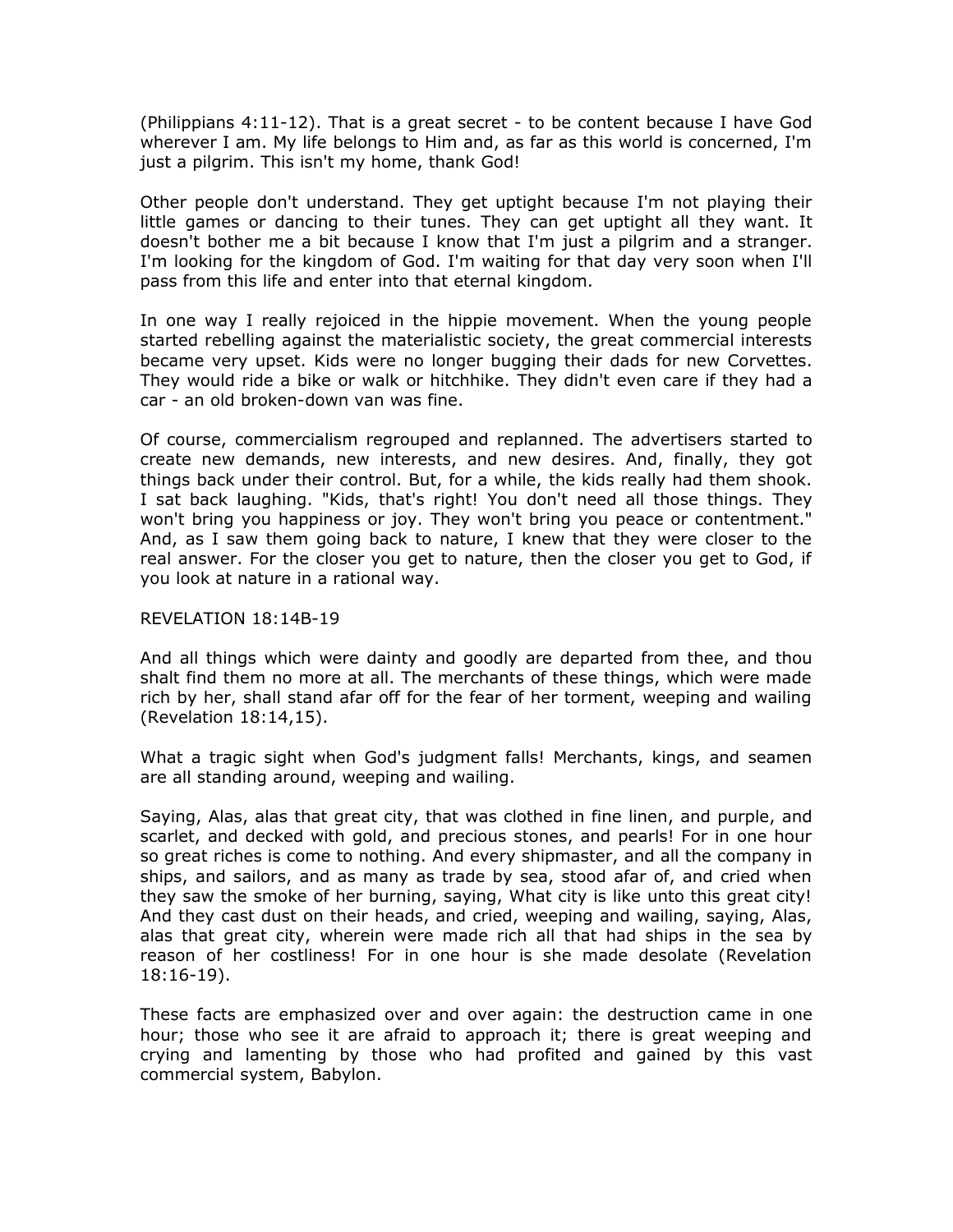REVELATION 18:20-24

While all this destruction is happening on earth, there is an entirely different scene going on in heaven.

Rejoice over her, thou heaven, and ye holy apostles and prophets; for God hath avenged you on her. And a mighty angel took up a stone like a great millstone, and cast it into the sea, saying, Thus with violence shall that great city Babylon be thrown down, and shall be found no more at all. And the voice of harpers, and musicians, and of pipers, and trumpeters, shall be heard no more at all in thee; and no craftsman, of whatsoever craft he be, shall be found any more in thee; and the sound of a millstone shall be heard no more at all in thee; and the light of a candle shall shine no more at all in thee; and the voice of the bridegroom and of the bride shall be heard no more at all in thee: for thy merchants were the great men of the earth; for by thy sorceries were all nations deceived (Revelation 18:20-23).

As I mentioned before, I think this deception refers to advertisements.

"In her was found the blood of prophets, and of saints, and of that were all slain upon the earth" (Revelation 18:24).

Whether or not this is a sequel to religious Babylon and stands for the destruction of Rome, I do not know. There may be another city that represents the commercial Babylon of the world, or Babylon may actually be rebuilt on the River Euphrates. I am open on this particular issue.

The Other Side

Next, we enter into a new phase of Revelation. The Kingdom of God will replace the corrupt and polluted world system that has brought the earth such misery, woe, and suffering.

In the kingdom age, the Lord said, "Ho, every one that thirsteth, come ye to the waters, and he that hath no money; come ye, buy, and eat" (Isaiah 55:1). Those things that we have during the kingdom age will be free and available to all men. There will be no commerce in the kingdom age. There will be a total sharing of all things without the exploitation of man.

When communism came along, its ideal was to bring everybody by force to a common level. The Lord's plan is to bring everybody by love to a common level.

Love will be the common denominator among men. We will want to share all that we have with one another. There will be no poor, no destitute, no needy. There will be that complete sharing together of God's glorious resources during the kingdom age.

I'll be glad when this planet gets to the other side of the seven years of Great Tribulation. It's a rough road all the way. How glorious to come into the kingdom age of God in Revelation 19!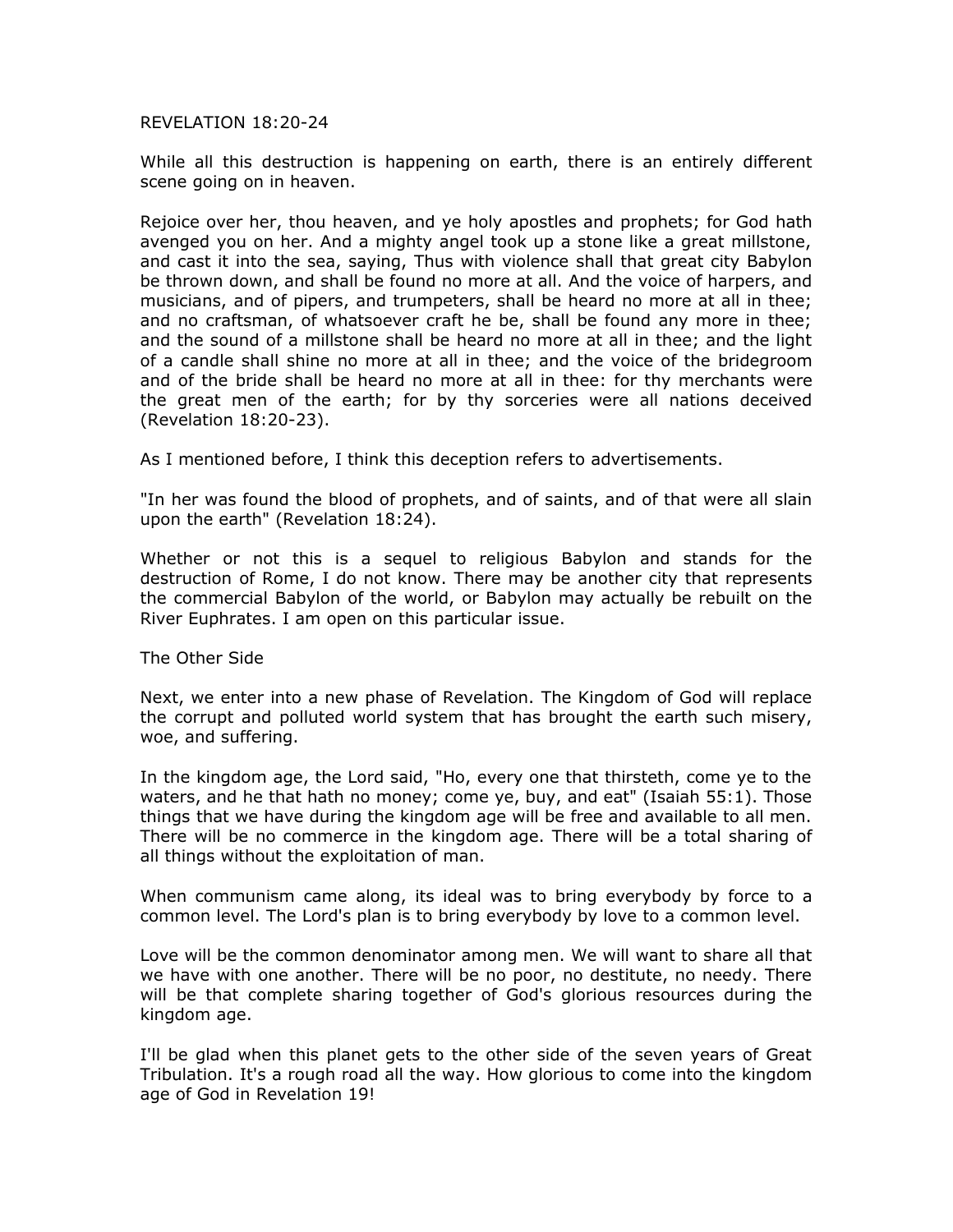19. Jesus Comes Again

#### REVELATION 19:1-4

And after these things I heard a great voice of much people in heaven, saying, Alleluia; Salvation, and glory, and honor, and power, unto the Lord our God: for true and righteous are his judgments: for he hath judged the great whore, which did corrupt the earth with her fornication, and bath avenged the blood of his servants at her hand. And again they said, Alleluia. And her [the great whore who was punished] smoke rose up for ever and ever. And the four and twenty elders and the four living creatures fell down and worshipped God that sat on the throne, saying, Amen; Alleluia (Revelation 19:1-4).

Here the church is in heaven, worshipping and praising the Lord. Salvation, glory, honor and power to the Lord our God! We're declaring the righteousness of the judgments of God.

Today, we hear so many people questioning the judgments of God." Is God fair when He judges?" However, when we see the final judgment of God upon the earth, there will be that acknowledgment of the fairness and the righteousness of God in His judgments.

The justice of man's system is quite corrupt. We can't say, "True and righteous are the judgments of the courts of the United States." They're not always so true and not always so righteous. The problem is, how can we really know all the facts? We get conflicting testimonies. But when God judges, He knows all the details and all the motives. He will be true and righteous.

#### REVELATION 19:5-8

And a voice came out of the throne, saying, Praise our God, all ye his servants, and ye that fear him, both small and great. And I heard as it were the voice of a great multitude, and as the voice of many waters, and as the voice of mighty thunderings, saying, Alleluia: for the Lord God omnipotent reigneth (Revelation 19:5-6).

At this present time, it doesn't seem that God really reigns. Many times we feel that God has vacated the throne - as He's allowed calamities to come upon the earth. We see the fruit and the results of man's rebellion against God all around us. In times of trouble we wonder, "God, where are you?"

But the day of judgment is coming, and God will bring to naught every opposing force. Then there will be that glorious shout in heaven by all the church of God. It will sound like thunder rumbling in the distance. It will sound like a mighty waterfall as we declare, "Alleluia! For the Lord God omnipotent reigneth."

Marriage Supper of the Lamb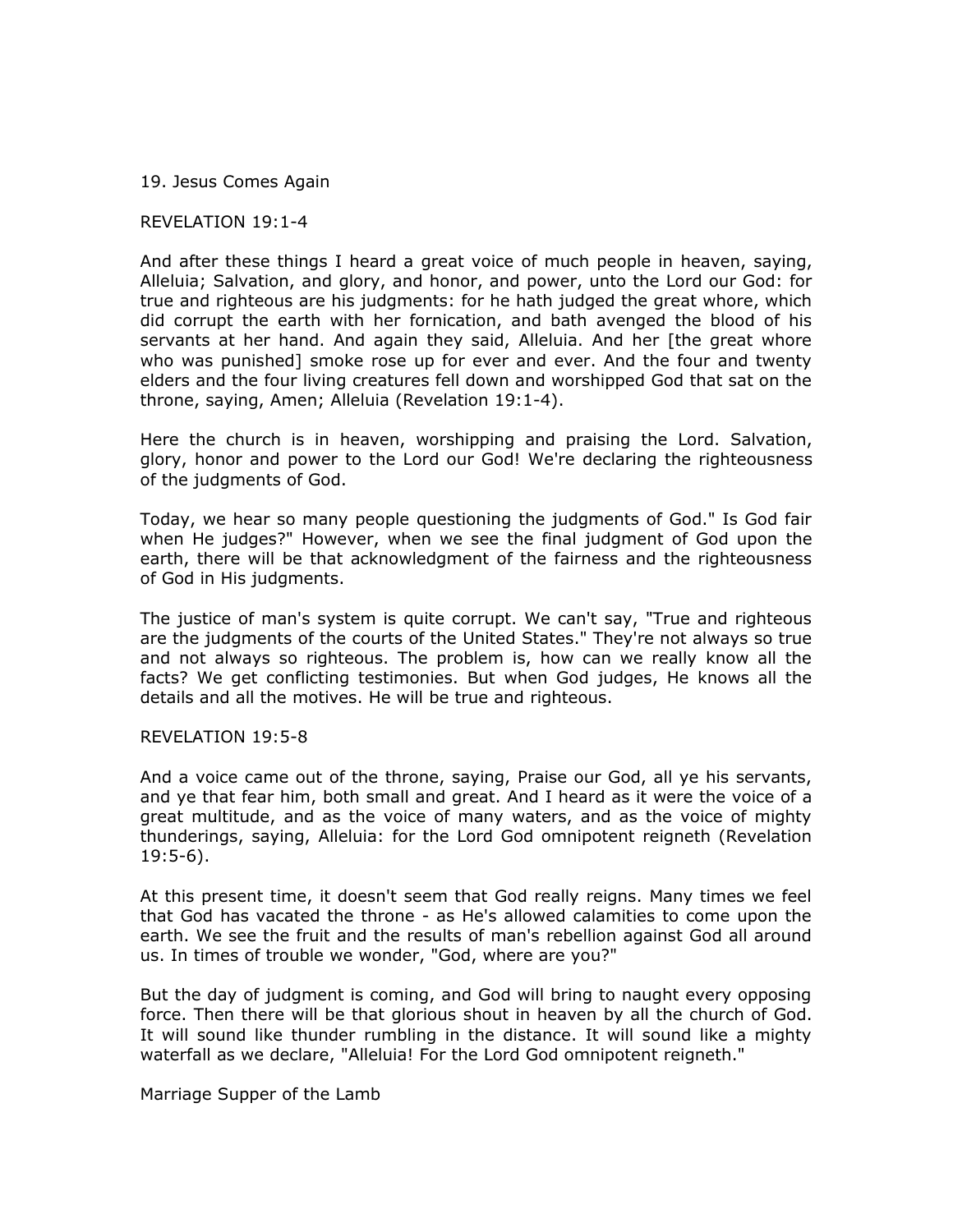Let us be glad and rejoice, and give honour to him: for the marriage of the Lamb is come, and his wife has made herself ready (Revelation 19:7).

The Lamb, of course, is Jesus Christ. The wife is the church. Now the time has come for the glorious uniting of Jesus with His church. The marriage of the Lamb has come and the wife has made herself ready.

And to her was granted that she should be arrayed in fine linen, clean and white: for the fine linen is the righteousness of the saints (Revelation 19:8).

The righteousness of the saints is actually the righteousness which is imputed to us through our faith in Jesus Christ. The righteousness of the saints is not achieved by keeping rules and regulations and ordinances. God has imputed righteousness to you because of your faith in Jesus Christ.

#### REVELATION 19:9-10

And he saith unto me, Write, Blessed are they which are called unto the marriage supper of the Lamb. And he saith unto me, These are the true sayings of God. And I fell at his feet to worship him. And he said unto me, See thou do it not: I am thy fellowservant, and of thy brethren that have the testimony of Jesus: worship God: for the testimony of Jesus is the spirit of prophecy (Revelation 19:9-10).

Revelation 1 began, "The Revelation of Jesus Christ, which God gave unto him, to show unto his servants things which must shortly come to pass; and he sent and signified it by his angel unto his servant John." In much of the Revelation the angel is speaking unto John. John views the glorious scene of the church in heaven, clothed in the righteousness of Christ and ready to be received by Him, and he is just overwhelmed. As the angel reveals these glorious truths and wonders and says to John, "These are the true sayings of God." The Bible speaks of the sure word of prophesy in II Peter 1:19. When Daniel interpreted Nebuchadnezzar's dream he declared, "The dream is certain, and the interpretation is sure. God speaks of the future, then He attests to the accuracy of what he has spoken. John then falls on his face to worship the angel who responds. "Stand up! I'm just like you are. I'm a fellow servant. Worship God." Then he declares, "For the testimony of Jesus is the spirit of prophecy."

All prophecy centers around Jesus Christ. The entire Old Testament concerns Jesus Christ. Jesus said, "Search the scriptures; for in them you think you have eternal life: and they are they which testify of me" (John 5:39). He is the heart and the soul of the Scriptures. He said, "Lo, I come (in the volume of the book it is written of me,) to do thy will, O God" (Hebrews 10:7). The spirit of prophecy is the testimony of Jesus Christ.

Whenever the Spirit of God is speaking in prophecy today, He is exalting Jesus Christ. The ministry and the work of the Holy Spirit is to exalt the Lord, not any man. At a true moving of God's Spirit, hearts and lives of people are drawn to Jesus Christ.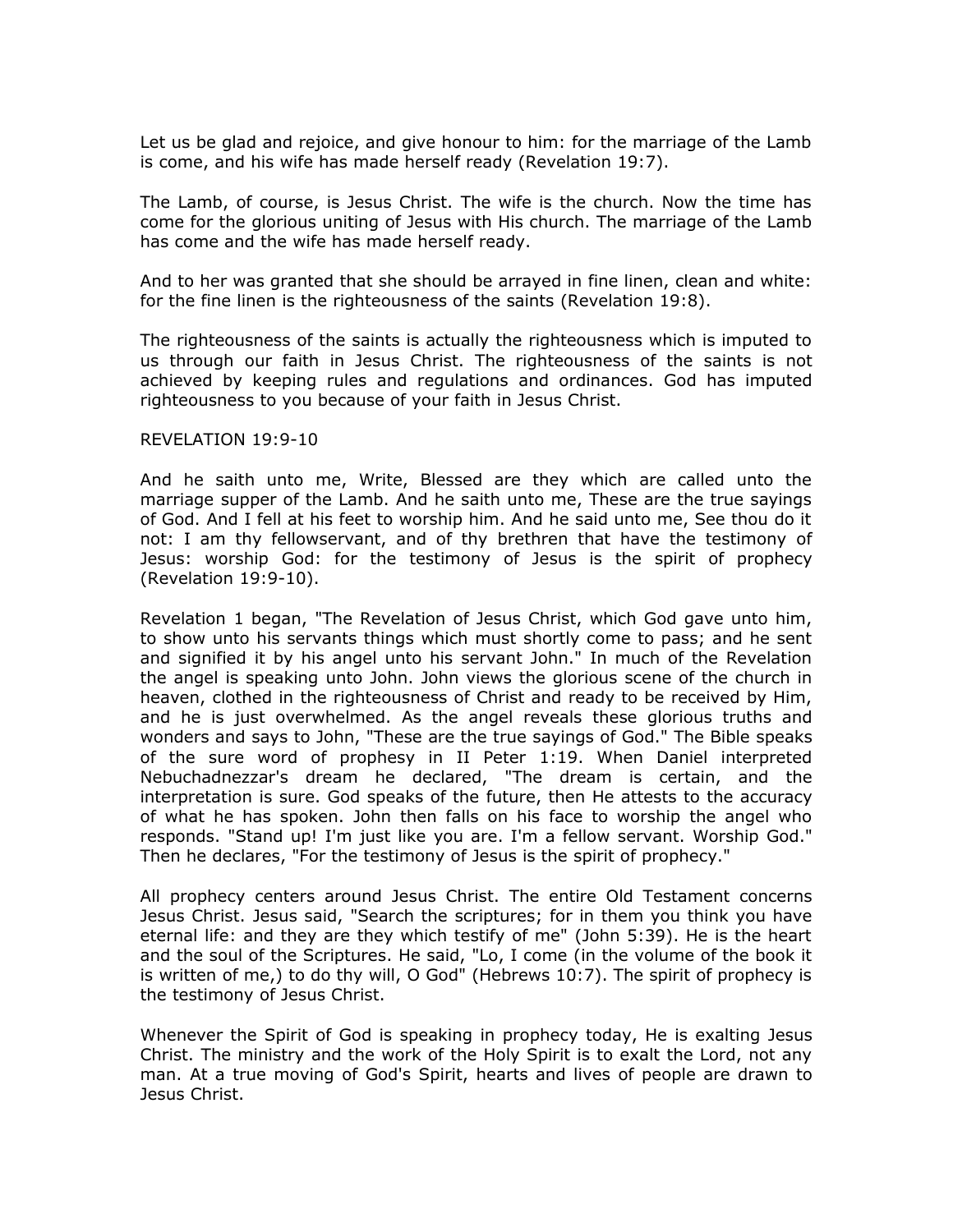### REVELATION 19:11-15

#### Maranatha! Fulfilled

"And I saw heaven opened, and behold a white horse; and he that sat upon him was called Faithful and True" (Revelation 19:11). In Revelation 1:5 and also in His message to the church of Laodicea (Revelation 3:14), Jesus is described as the faithful and true witness of God.

"And in righteousness he doth judge and make war" (Revelation 19:11). There is such a thing as a righteous war - and the Lord will wage it.

His eyes were as a flame of fire, and on his head were many crowns; and he had a name written, that no man knew, but he himself. And he was clothed with a vesture dipped in blood: and his name is called The Word of God (Revelation 19:12-13).

In the beginning was the Word, and the Word was with God, and the Word was God. The same was in the beginning with God. All things were made by him; and without him was not any thing made that was made. In him was life; and the life was the light of men. And the light shineth in darkness; and the darkness comprehended it not... He came unto his own, and his own received him not. But as many as received him, to them gave he power to become the sons of God, even to them that believe on his name: Which were born, not of blood, nor of the will of the flesh, nor of the will of man, but of God. And the Word was made flesh, and dwelt among us, (and we beheld his glory, the glory as of the only begotten of the Father,) full of grace and truth" (John 1:1-5,11-14).

As Jesus comes back again riding on the white horse to reign upon the earth and establish God's kingdom, He has on His crown the name written "The Word of God."

Praise the Lord - here's where you come in! "The armies which were in heaven followed him upon white horses, clothed in fine linen, white and clean" (Revelation 19:14). This is what you were robed in when you made yourself ready for the marriage supper of the Lamb. Now you return with Jesus Christ as He comes back to establish His reign upon the earth. "When Christ, who is our life, shall appear, then shall ye also appear with Him in glory," the Bible tells us (Colossians 3:4).

And out of his mouth goeth a sharp sword, that with it he should smite the nations: and he shall rule them with a rod of iron: and he treadeth the winepress of the fierceness and wrath of Almighty God (Revelation 19:15).

The Word of God is alive and powerful and sharper than any two-edged sword (Hebrews 4:12). The Word that goes forth out of the mouth of Christ is powerful. "And God said, Let there be light: and there was light" (Genesis 1:3). The power in the Word of God!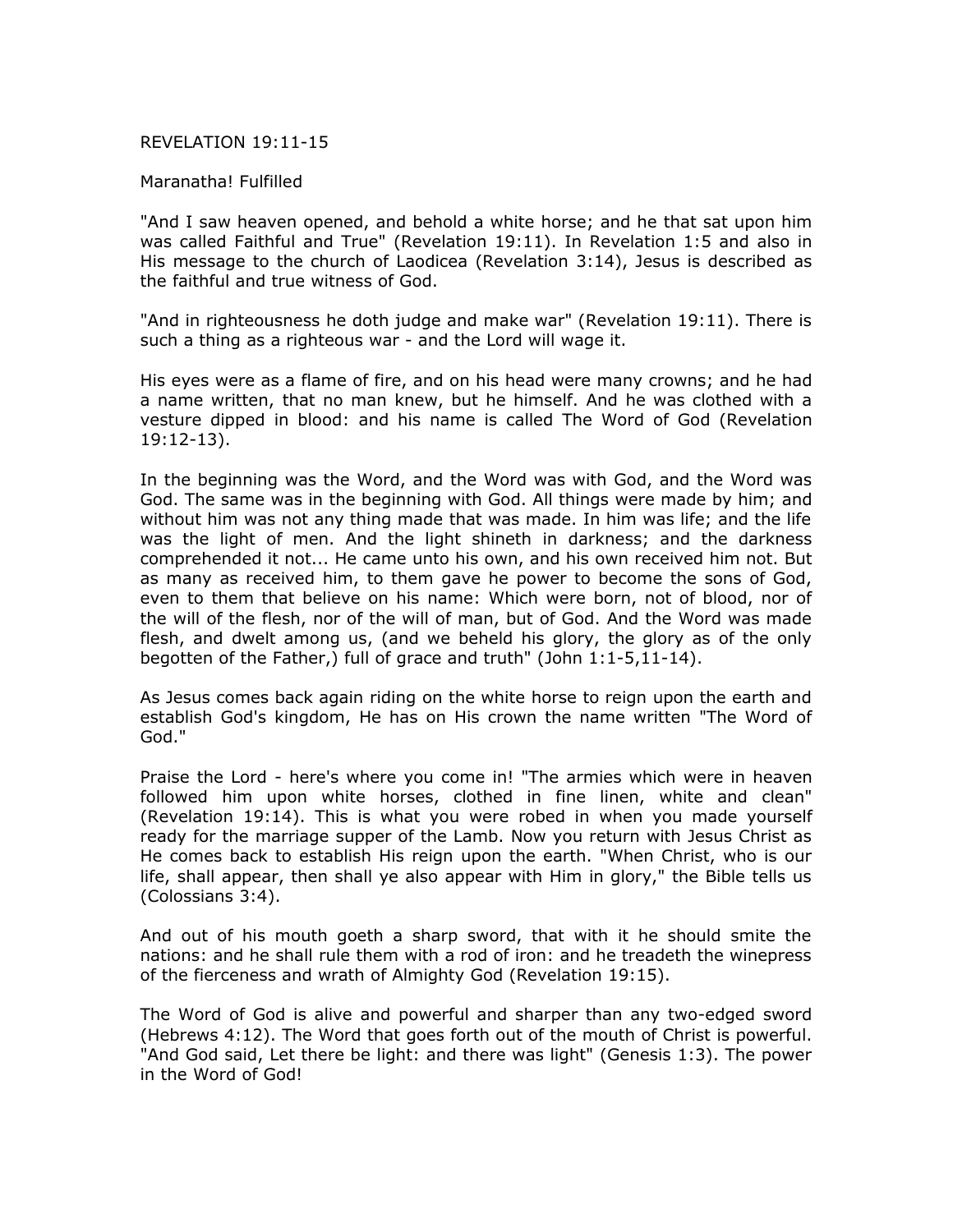"And he shall rule them with a rod of iron." The word rule in the Greek is the word "shepherd." "He will shepherd them." This speaks of the nature of the rule He will have. Jesus said, "I am the good shepherd... and I lay down my life for the sheep" (John 10:14-15). David said, "The LORD is my shepherd; I shall not want. He maketh me to lie down in green pastures: he leadeth me beside the still waters" (Psalm 23:1-2). Jesus will shepherd them with the rod. Shepherds have always had rods. Instead of a wooden rod, His will be a rod of iron.

### REVELATION 19:16-21

And he hath on his vesture and on his thigh a name written, KING OF KINGS, AND LORD OF LORDS. And I saw an angel standing in the sun; and he cried with a loud voice, saying to all the fowls that fly in the midst of heaven, Come and gather yourselves together unto the supper of the great God; that ye may eat the flesh of kings, and the flesh of captains, and the flesh of mighty men, and the flesh of horses, and of them that sit on them, and the flesh of all men, both free and bond, both small and great. And I saw the beast, and the kings of the earth, and their armies, gathered together to make war against him that sat on the horse, and against his army (Revelation 19:16-19).

Here we see the culmination of the Battle of Armageddon where the evil spirits have gone forth from the Antichrist, the false prophet, and Satan to gather the kings of the earth into the valley of Megiddo for the great battle against God. Jesus Christ will just speak the Word and they will be destroyed.

When this conflict is in full swing, Jesus Christ will come again with His church and all the saints.

The beast has tremendous power, so much so that people will say, "Who is able to make war against the beast, or to stand against him?" (Revelation 13:4). Only the King of Kings and the Lord of Lords has the power to do so. With the brightness of the Lord's coming, the Antichrist will be destroyed (II Thessalonians 2:8).

And the beast was taken, and with him the false prophet that wrought miracles before him, with which he deceived them that had received the mark of the beast, and them that worshipped his image. These both were cast alive into the lake of fire burning with brimstone (Revelation 19:20).

The description is of the place the Scripture calls Gehenna, the lake of fire burning with brimstone.

And the remnant [the armies and others that followed the Antichrist] were slain with the sword of him that sat upon the horse, which sword proceeded out of his mouth: and all the fowls were filled with their flesh (Revelation 19:21).

With the Word, Jesus will put an end to man's rebellion against God.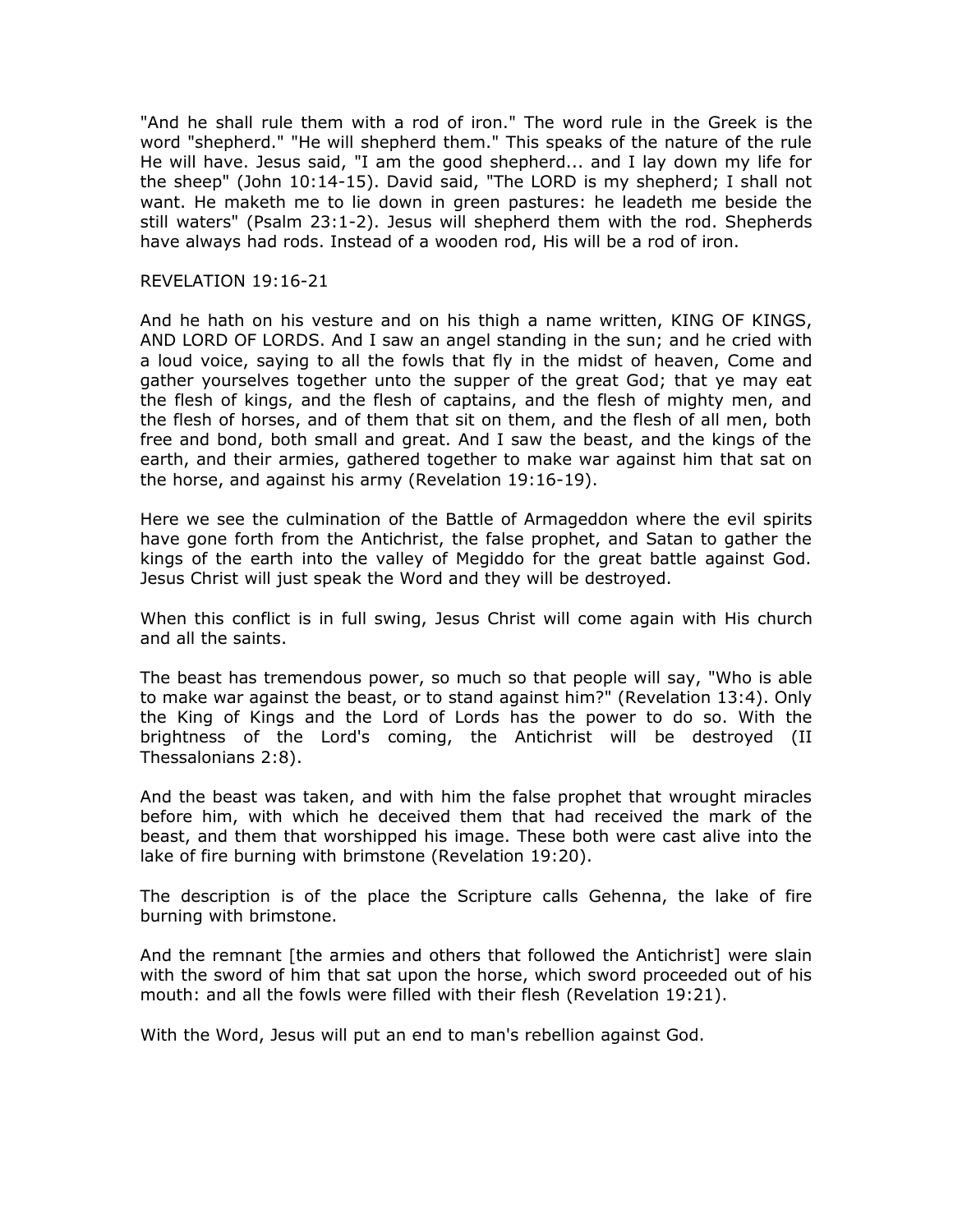### 20. The Perfect Government

### REVELATION 20:1-3

And I saw an angel come down from heaven, having the key of the bottomless pit and a great chain in his hand (Revelation 20:1).

The "bottomless pit" in the Greek is the abyss. In Revelation 9 Satan, who was the angel of the abyss, opened it and loosed the demon hordes. They spread throughout the world, bringing great destruction, pain, torment, and death.

He laid hold on the dragon, that old serpent, which is the Devil, and Satan, and bound him a thousand years, and cast him into the abyss, and shut him up, and set a seal upon him, that he should deceive the nations no more, till the thousand years should be fulfilled: and after that he must be loosed a little season (Revelation 20:2-3).

Let no man deceive you that the day of the Lord has already come and that we are in the kingdom age. Here we read that in the kingdom age Satan will actually be bound by a great chain and cast into the abyss. This hasn't happened yet. Satan is still able to exercise great wrath and power over the earth. The earth today is not under the authority of Jesus Christ. When Jesus Christ shall come to reign, the angel will take this great chain and bind Satan, casting him into the abyss.

Satan will be bound and kept, sealed and chained in the abyss for one thousand years. Then, he shall be loosed for a short season. Now, if God once has him chained, why would He ever loose him again? One of the big questions is, "Why did God ever let Satan go free? If God is finally going to do him in, why didn't He do it a long time ago and save us all this misery?"

The reason is that God wants you to love Him freely. You see, God could have made everything good. Then there would be no evil and, thus, no alternative. God wants to know that you truly love Him and serve Him by your own choice.

It's like a problem you may have if you are very beautiful. You never know whether a person loves you because you look beautiful or because you are you. That's also one of the problems of being extremely rich. You don't know whether they love you or whether they have visions of spending your riches. How would you know whether they really love you?

God wants to know that you really love Him. Thus, He gave you a free will and an alternate choice. He has left Satan free to exploit the alternate choice so that when you come to God and worship Him, praise Him, and express your love to Him, He knows that it is real and genuine. He receives glory through your praise because He knows it's from your heart. Sometimes that's very hard to do because Satan is always there to keep you from truly loving God. Thus, God receives true glory from our sincere praise and trust in Him.

In Training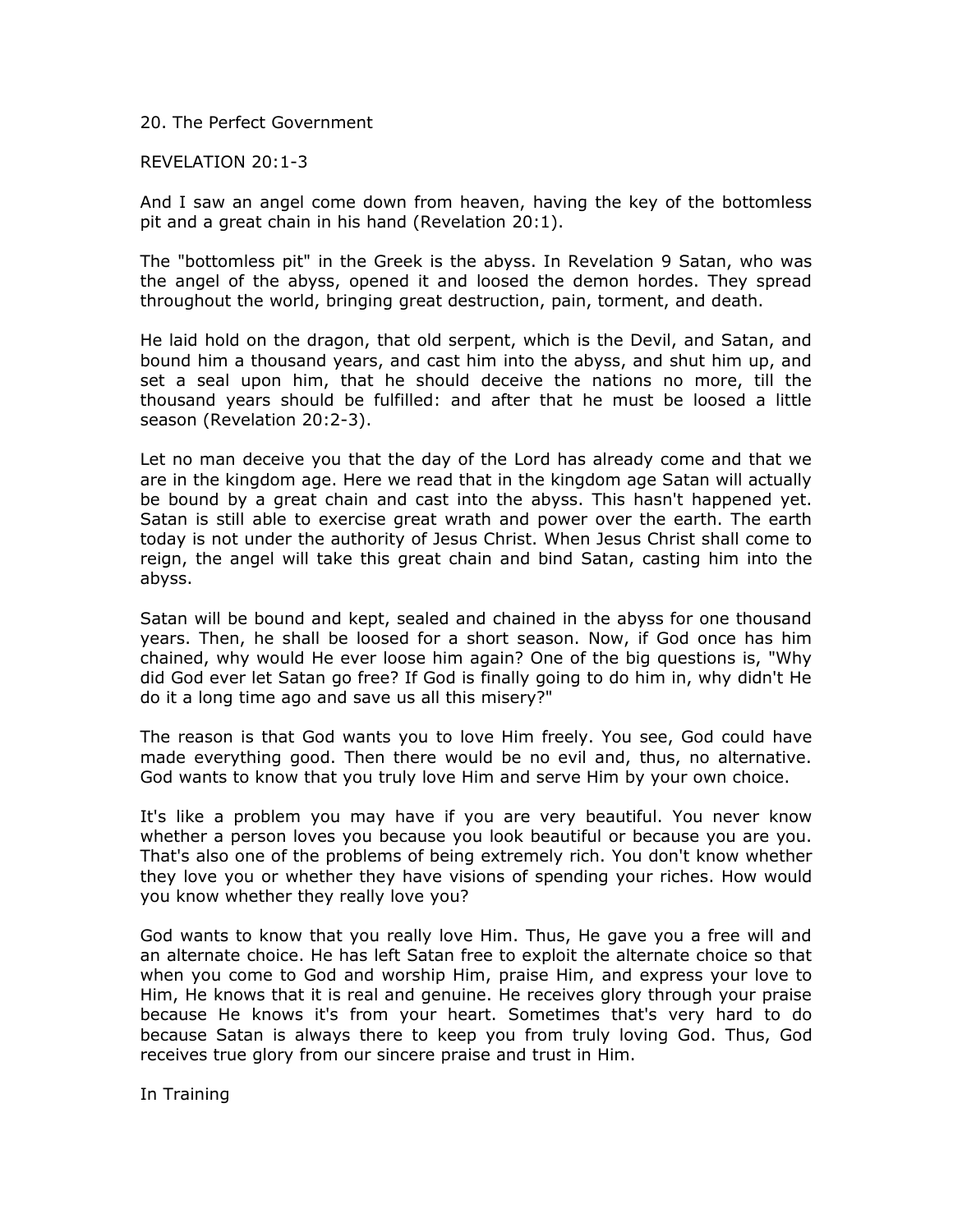Jesus told an interesting parable of a lord who entrusted his goods to his servants while he went away into a far country. To one servant he gave five talents, to another he gave two, and to another he gave one. When the lord returned, the servant who had received the five talents brought him ten talents. He said, "Here, lord. You gave me five and now I've doubled them." The lord replied, "Well done, thou good and faithful servant. Thou hast been faithful over a few things, I will make thee ruler over many things: enter thou into the joy of thy lord."

The servant to whom he gave two talents said, "I have used them, and I've traded with them, and now I have four talents." The lord again said, "Well done, thou good and faithful servant.

Thou hast been faithful over a few things, I will make thee ruler over many things: enter thou into the joy of thy lord."

The servant with the one talent buried it and said, "Lord, I just buried it. Here it is. It's all neat and I haven't touched it. I know you're an austere man. I know that you reap where you haven't sowed." The lord replied, "Yes, you knew all that, so you're judged by your own knowledge" (Matthew 25:14-30).

Jesus' parable points out that, when we enter with Him into the kingdom age, there will be varying degrees of responsibility given to us according to our faithfulness with what He is now entrusting to us. At that time we will be apportioned an area of the world. If we're diligent now with what God has placed in our hands and use it for Him, then we'll have a place of greater responsibility in the kingdom age. (This fact is especially brought out in Luke 19:12-17.)

If we are lazy now and do not use what God has given us, it's possible we'll be lazy then. Actually, the lord took away the one talent from the lax servant and gave it to him who had ten.

When we return with Jesus, we are coming back to an earth that will be restored to beauty once again by God. It will be a whole new system. As far as economics, we won't have money as we know it today. God is going to provide everything. The earth will again produce abundantly. With Satan bound and out of the way, man won't be ruled by greed anymore.

There will be no war. There will be no suffering, no disease, no sickness, no hardships, and no hatred. We will live together in peace and love in God's glorious kingdom. I can hardly wait!

From Rags to Riches

We, the Christians, will be in our new glorified bodies when we come back with Christ to reign with Him upon the earth. We will have many advantages over our old corruptible bodies which are rapidly decaying.

Whenever you're dealing with matter, you're dealing with a temporary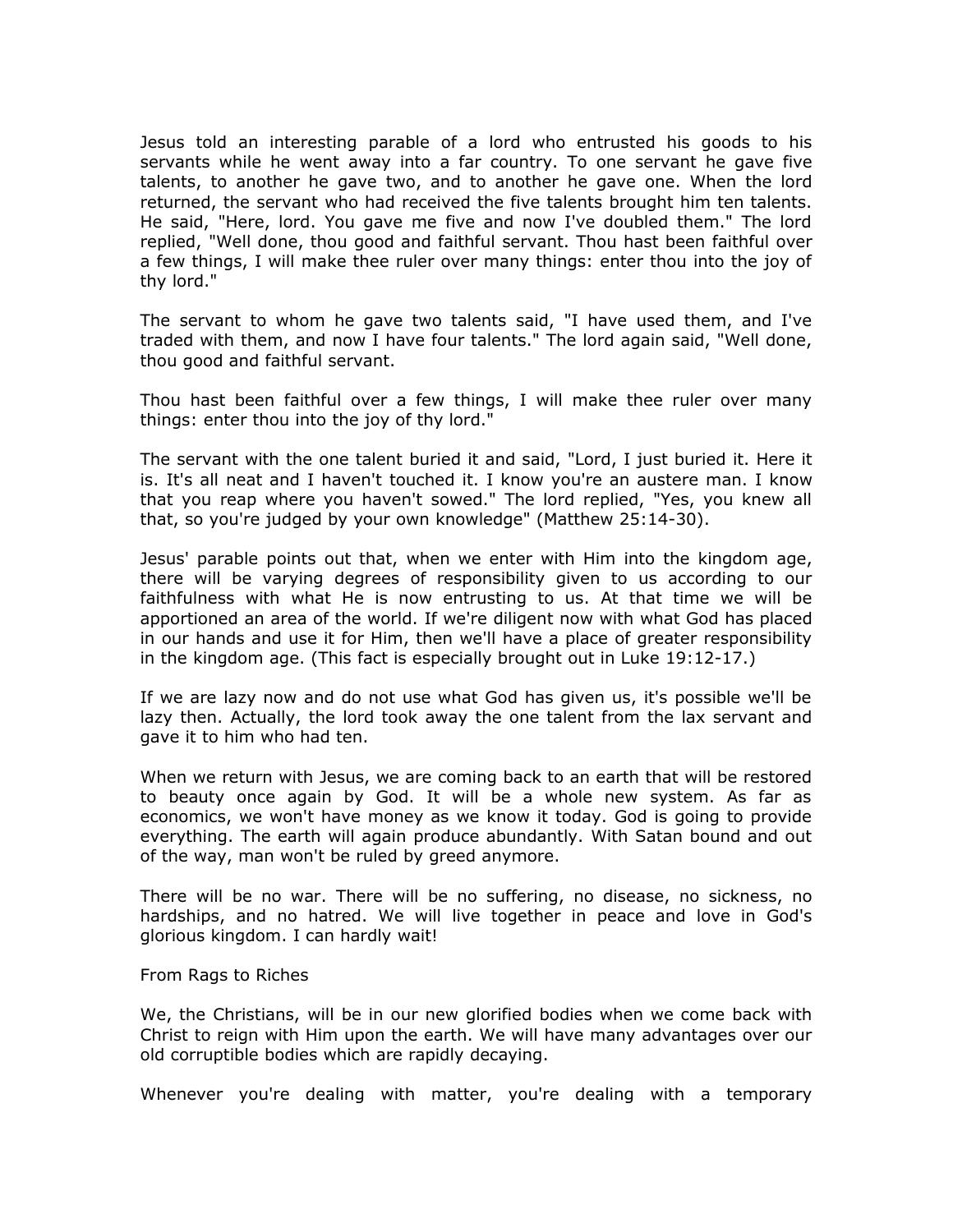substance. The whole material universe is slowly going to pieces. Sir John Herschel, the great scientist, said that the universe is like a gigantic clock that has been wound up and is slowly running down. The sun is losing 1.2 million tons of mass every second. It can't last more than ten billion years at that rate. The laws of thermodynamics are taking their toll and everything is gradually degrading and going down, down, down.

God made our new bodies in a new manner. They're made from heavenly elements. You'll be able to walk right through a material wall. It's as when you shine a flashlight through a one-foot thick piece of glass. The light comes out on the other side completely unimpaired. Similarly, after Jesus was resurrected from the dead, He evidently passed through the walls into the room where the disciples were gathered (John 20:26). All the doors were locked and, suddenly, Christ appeared in their midst and began talking to them.

Our new bodies will probably be made of a different molecular structure than the material universe. As far as we know, in this material universe everything is made up of three building blocks: protons, electrons, and neutrons. God has created such an infinite variety from these three components by combining them in different ways. How do we know that God doesn't have other building blocks? Why should God limit Himself to three? God made our earthly bodies out of these three building blocks and God has another body waiting for us. He said that as we have borne the image of the earthy, so shall we bear the image of the heavenly (I Corinthians 15:49). Those building blocks God used to create heaven are the building blocks He has used to make your new body.

There will be no tiring effects on our new bodies and we'll never need any sleep. Very likely, we'll be able to move around with the great ease and speed that the angels do. Just think of a place and you'll be there!

# A New Role

The Pharisees tried to trap Jesus one time by making up a silly situation. Under the Jewish law, when you married a woman and then died before bearing any children, your brother had to marry the widow so she could bear children for your name. The Pharisees made up a situation in which a woman married seven times and, each time she married, her husband died before she had any children. Seven brothers married her and all seven died without fathering any children.

"In the resurrection," they said to Jesus, "whose wife shall she be of the seven?" They pictured all seven husbands fighting over her in the resurrection. Jesus answered, "Ye do err, not knowing the scriptures... For in the resurrection," He said, "they neither marry, nor are given in marriage, but are as the angels of God in heaven" (Matthew 22:23-30).

People talk about marriage as an eternal state. It really isn't. Then what's the purpose of marriage? God has designed marriage as a family unit in which to raise children. The best environment in the world for children is in a family setting.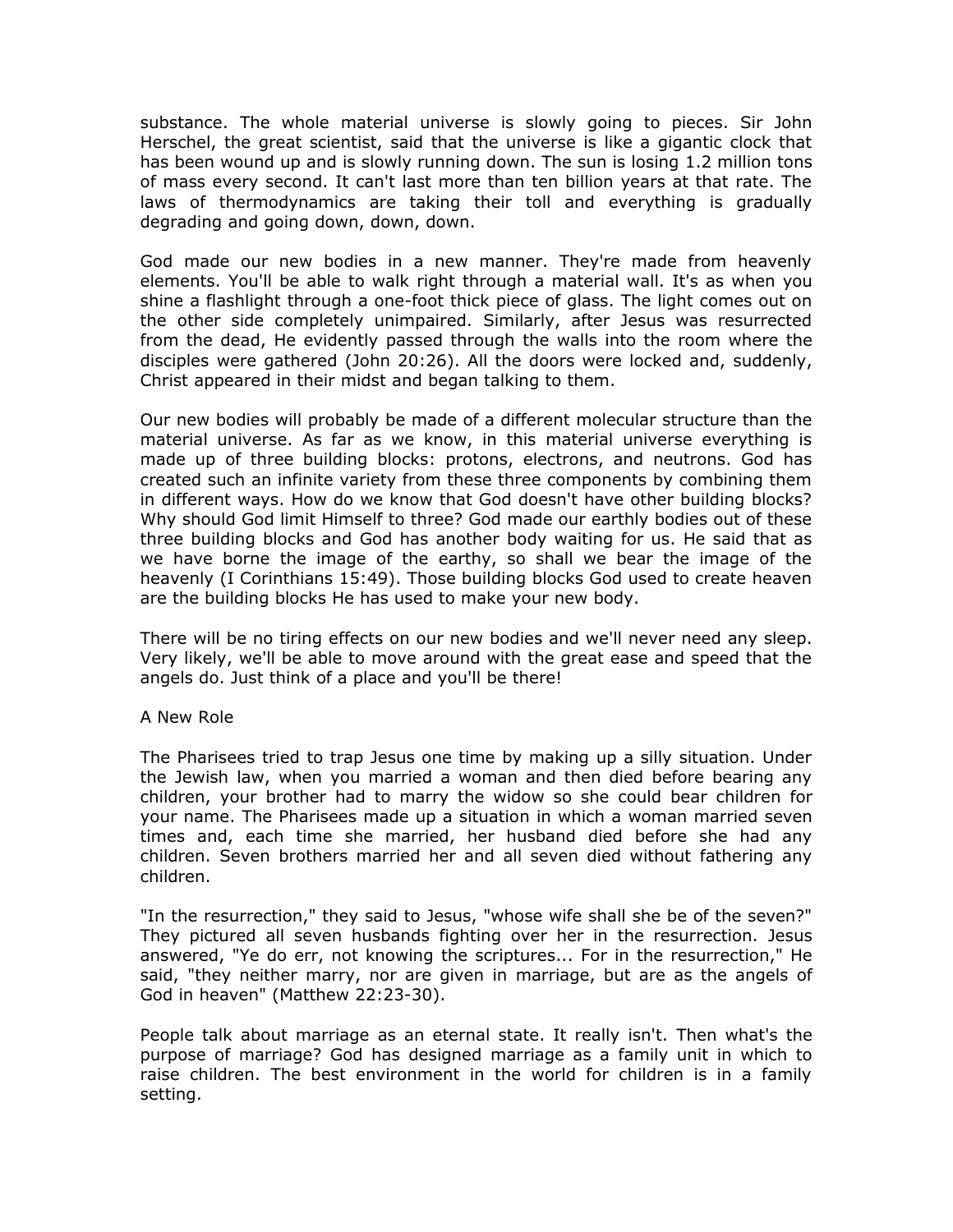In the kingdom age we'll be as the angels who neither marry nor are given in marriage. Then what relationship will we have with one another? It will be a beautiful, deep, and glorious relationship, but it won't be a marriage-type relationship. Now, God didn't say we would be sexless. I don't know if the angels are or not. Generally, the angels in the Bible appear as men, but I don't know whether that proves anything. All we know is that we'll be as the angels who neither marry nor are given in marriage.

Scripture says that in Christ there is neither Jew, barbarian, bond or free. Also there is neither male nor female, but Christ is all and in all (Colossians 3:11). You won't need women's lib for equal rights. We're all one in Christ Jesus, and we certainly shall be so in the kingdom age.

### REVELATION 20:4

And I saw thrones, and they sat upon them, and judgment was given unto them: and I saw the souls of them that were beheaded for the witness of Jesus, and for the Word of God, and which had not worshipped the beast, neither his image, neither had received his mark upon their foreheads, or in their hands; and they lived and reigned with Christ a thousand years (Revelation 20:4).

Who will be upon the earth during the kingdom age? First, the church will be coming back with Jesus Christ. Second, those martyred during the Tribulation period, who did not take the mark of the beast and were slain for their testimony, will come back to rule and reign with Jesus for the thousand years. I believe that the Old Testament saints will also be coming back.

Who else will be upon the earth? Those few who are able to survive the Great Tribulation without taking the mark of the beast or worshipping his image.

When Christ comes again He will judge the world in righteousness; and those who have taken the mark of the beast, worshipped the image, and have fallen prey to his system will be wiped out at that time. They will not be able to enter into the kingdom age and live on the earth during the reign of Christ.

How many people will be able to survive the Great Tribulation? That is only a matter of speculation. There is one Scripture that hints one out of three Jews will survive (Zechariah 13:8-9). There will be some who do survive, but not many.

Just a word of advice to certain people. Maybe you don't want to accept Jesus Christ and would rather go the hard way. You'll have to find some means of surviving for seven years without depending on this corrupt society. This society will be totally taken over. The economy will be taken over by the Antichrist. No one will be able to buy or sell except he has his mark. If you take the mark, you are lost forever.

The best plan is probably to take off for the jungles of Mexico and learn how to live off the land. Just do your best to survive down there. I would suggest the remote areas of Oregon but I don't know how you'd survive the winters.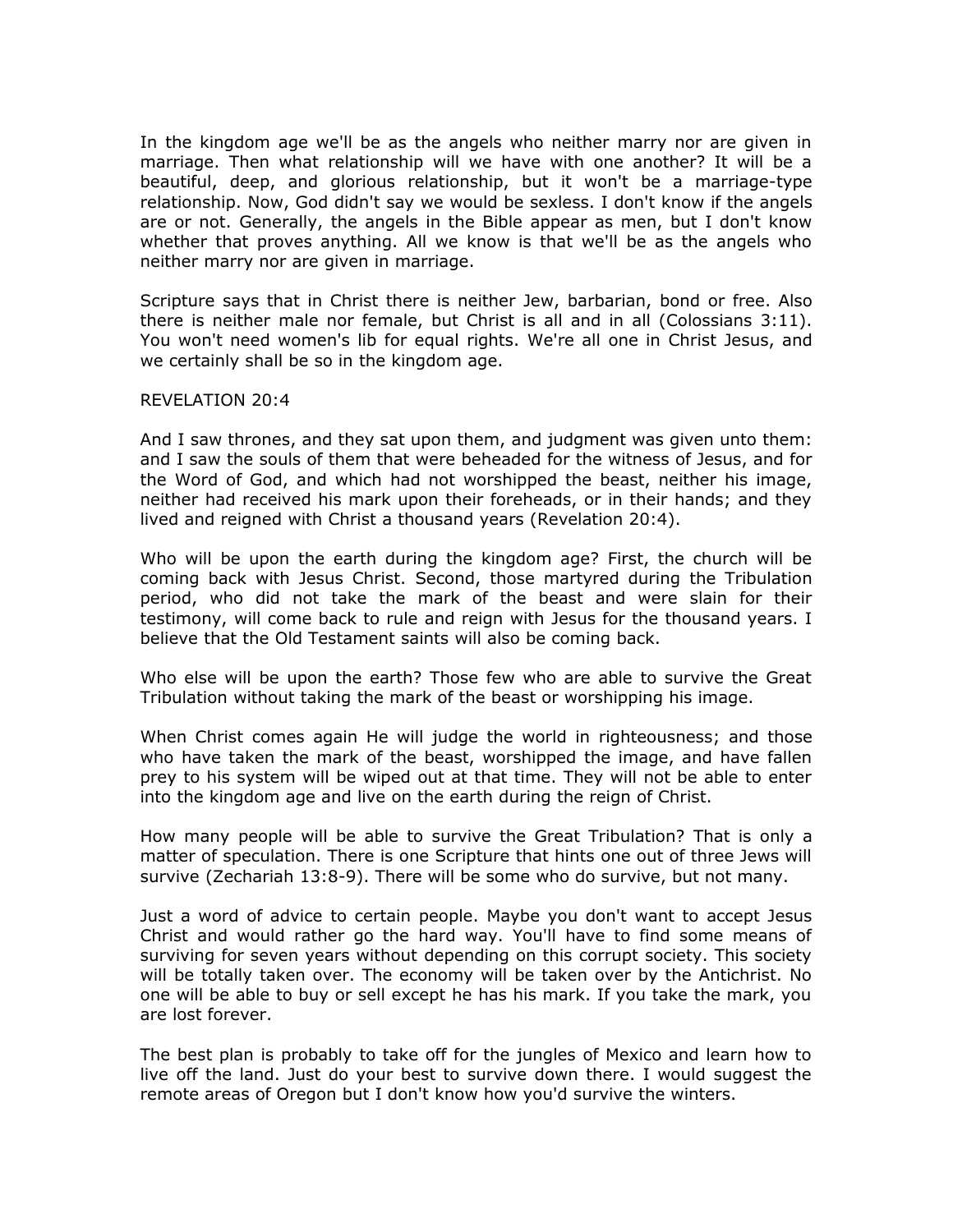There is a great jungle area in Mexico near the Guatemalan border. No, I don't plan to be there. I'm just giving a tip for those people who really don't want to accept Christ. It's your choice.

There's no sense in being wiped out because you're dumb. But you'll have to find some way to survive for seven years without buying food, selling food, or getting involved in modern society. The Indians survive down in the Mexican jungles. If the Indians can live off the land, you ought to be able to do it. There are still a few societies which are totally independent of the world system.

The Chocos Indians in the Darien providence of Panama are one such society. They're very industrious and grow their own food. They have their banana plantations and, when they come to market and sell, they always demand silver coins for their produce. When they return to the jungles they drill holes in the quarters and dimes and make necklaces. They have no use for the money, because they have everything they need. They are totally independent and selfsufficient. To the Chocos Indian money is not a means of exchange at all but a pretty decoration that shines in the sun. He simply wears it as jewelry.

These and others who are not dependent upon our society for their existence will not come under the economic pressure of the Antichrist. They will have a chance of surviving the Great Tribulation period, but not without suffering some of the worldwide plagues and judgments of God. No matter how you look at it it's a rough way to go.

When Jesus comes again, He will judge the nations. Those who have worshipped the beast, taken his mark, or worshipped his image will be at that point cast into the fire of Gehenna. The others who remain will be allowed to enter into the kingdom age.

#### REVELATION 20:5-6

But the rest of the dead lived not again until the thousand years were finished. This is the first resurrection. Blessed and holy is he that hath part in the first resurrection: on such the second death hath no power, but they shall be priests of God and of Christ, and shall reign with him a thousand years (Revelation 20:5-6).

To those on His right hand, Jesus will say, "Come, ye blessed of my Father, inherit the kingdom prepared for you from the foundation of the world." To those on His left hand He'll say, "Depart from me, ye cursed, into Gehenna, prepared for Satan and his angels" (Matthew 25:34-41).

Gehenna wasn't prepared for man. It was prepared for Satan and his angels. But those people who choose to give allegiance to Satan and rebel with him against God will have their wish fulfilled throughout all eternity. They too will be cast into Gehenna.

Those who live into this age and survive the judgment of Christ when He returns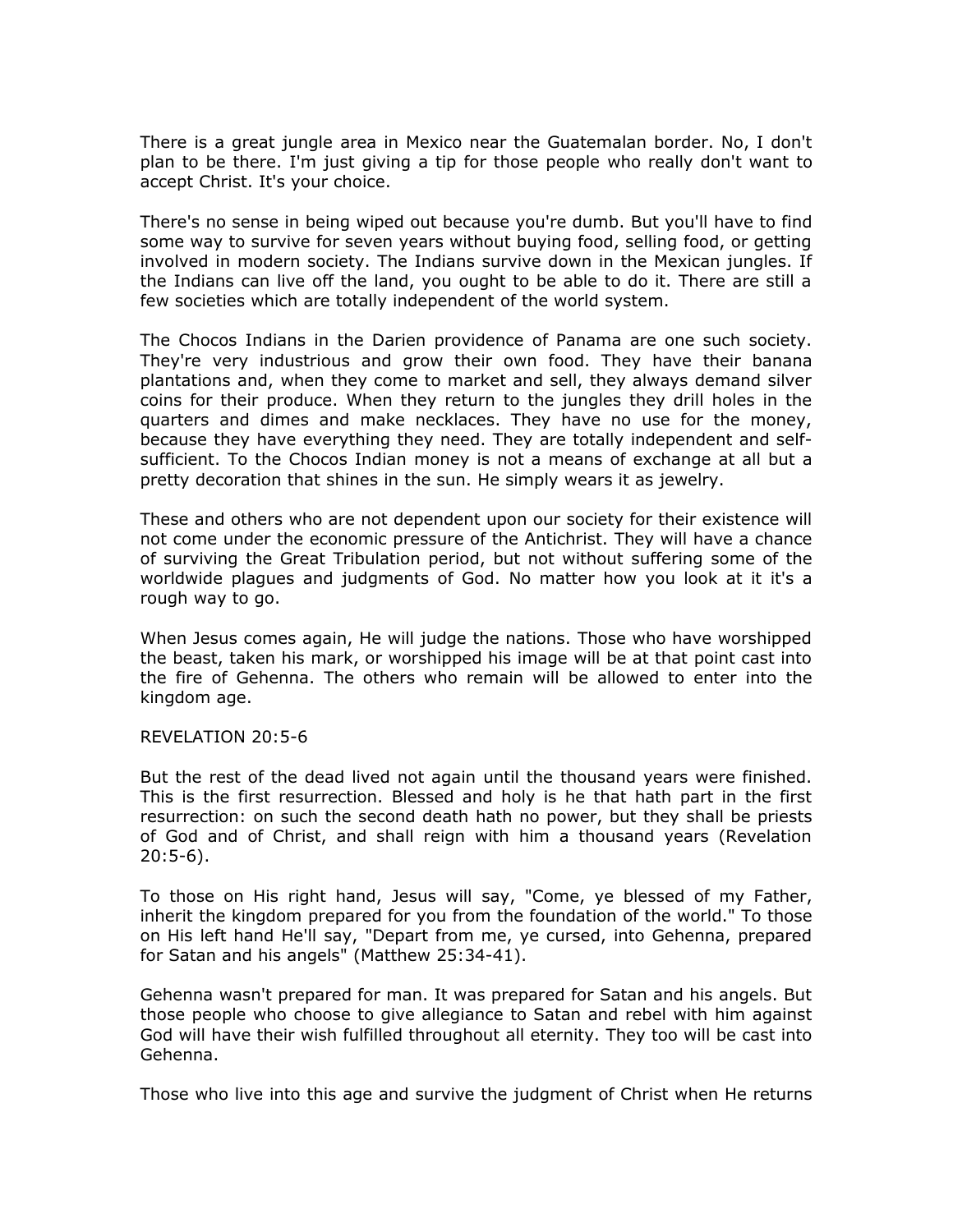will be allowed to live during the kingdom age when the earth is restored and begins to produce abundantly. The whole earth's surface and structure will be changed to the way it was when Adam and Eve were first upon the earth. There will be no rain upon the earth. Instead, moisture will condense at night and gently water the ground and plants. Everything will become fruitful and abundant. It will be Hawaii all over the earth!

When Adam sinned, God said, "Cursed is the ground for thy sake... thorns also and thistles shall it bring forth to thee... in the sweat of thy face shalt thou eat bread" (Genesis 3:17-19). But that wasn't God's original intent. God had originally commanded the earth to produce abundantly to take care of man's needs. All you had to do was go out and pick food off the tree.

God will restore the earth, and longevity will be returned. You'll be able to live abundantly, unless you want to be wicked. Then you'll be cut off because the church will be here to enforce righteousness.

As the church, we will rule and reign with Christ. Our position will be the enforcers of righteousness. Jesus said to the church of Thyatira, "And he that overcometh, and keepeth my works unto the end, to him will I give power over the nations: and he shall rule them with a rod of iron" (Revelation 2:26-27). There will be an ironclad rule of righteousness over the world. People who have survived the Great Tribulation and enter into the kingdom age will not be allowed to live in greed or sin. They will be ruled over with a rod of iron. "As the vessels of a potter shall they be broken to shivers" (Revelation 2:27). The thousand year rule of Jesus Christ is going to be a fantastic time!

# REVELATION 20:7-10

At the end of this thousand year period, Satan will be released out of the abyss. Once again he is going to deceive the nations.

And when the thousand years are expired, Satan shall be loosed out of his prison, and shall go out to deceive the nations which are in the four quarters of the earth, Gog and Magog, to gather them together to battle: the number of whom is as the sand of the sea (Revelation 20:7-8).

The fact that amazes me is that so many people at this point will rebel against Jesus Christ.

# The Last Rebels

Living under the ideal conditions of the kingdom age with the earth restored, people will be able to have very large and healthy families. There will be no sickness, disease, or suffering. People will live to be a thousand years old. At the end of the kingdom age the earth will probably be tremendously populated.

Many people wouldn't have had a chance to make a real choice for Jesus Christ, because they were forced to serve Christ during the Millennium. At the end of the thousand years, when Satan is released, they will have a choice to be either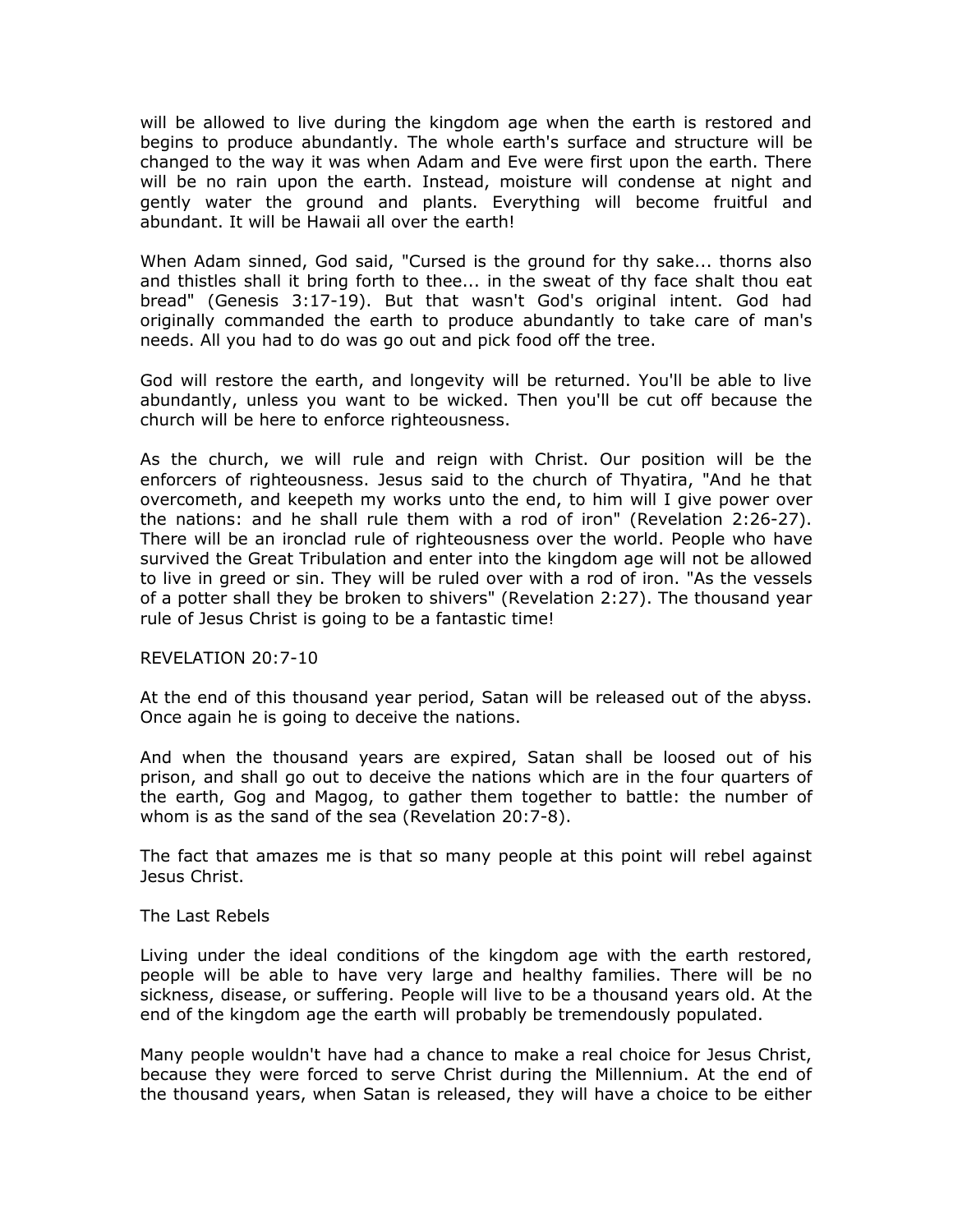good or bad. Many will choose at that time to rebel against Jesus Christ. This is almost unthinkable, yet Satan will gather an army from the nations to try to destroy Christ.

Those of you who have gone up with Christ in the rapture and have returned with Him in your glorified bodies will not have any problem with Satan at this time. There's no way Satan can tempt you. "Blessed and holy is he who takes part in the first resurrection: on such the second death has no power" (Revelation 20:6). There's no way you can be touched or affected by Satan's rebellion at this time. This last rebellion will be the testing time for those who have been forced to follow Jesus Christ during the thousand years. It will be their chance to decide whether or not they really want Christ.

This will reveal for all eternity the rebellious heart of man against the order and authority of God.

You may say, "Adam didn't know any better. He only had a few days in the Garden before he failed. How do you know that man would really fail if he had the chance? It's all because of the environment. We're trying to change man's environment so we can change man." No, the problem isn't the environment. It's that evil heart of man that rebels against God's authority.

Here are people who have enjoyed the benefits and the blessings of the kingdom age. They are living in the perfect environment of righteousness, peace, and love. When Satan is loosed, they will join his forces and actually invade the Holy Land. They will encircle the city of Jerusalem where Christ will be reigning on Mount Zion (Revelation 20:9). This invading army will be thoroughly and completely vanquished. Fire will come down from heaven to devour them.

And they went up on the breadth of the earth, and compassed the camp of the saints about, and the beloved city: and fire came down from God out of heaven, and devoured them. And the devil that deceived them was cast into the lake of fire and brimstone, where the beast and the false prophet are, and shall be tormented day and night for ever and ever [literally "from the ages to the ages"] (Revelation 20:9-10).

This phrase, "from the ages to the ages," is the strongest Greek term possible to express eternity. There are those who teach that hell is not eternal. In a technical sense that is true. Hell (Hades) will give up the dead which are in it (Revelation 20:13). But there is a place of eternal punishment for those who have rebelled against God's order. It is called Gehenna, the lake of fire.

REVELATION 20:11-13

We now come to the Great White Throne Judgment of God. This is the period of the second resurrection.

Daniel speaks of a resurrection from the dead: some unto everlasting life and some to eternal shame (Daniel 12:2). Actually, these two resurrections will be at least a thousand years apart.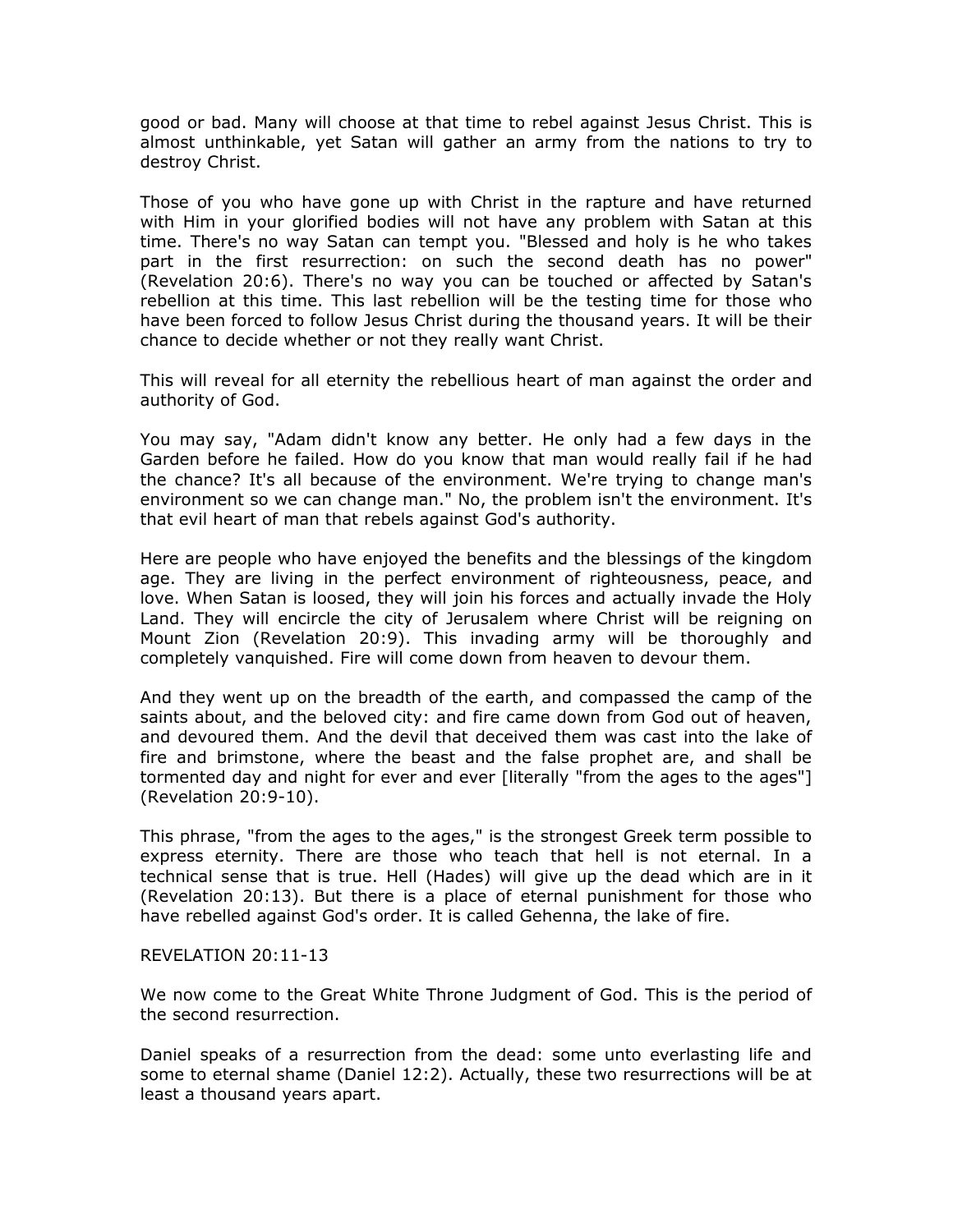The first resurrection will be that of the righteous dead who rise to live and reign with Christ during the Millennium. The rest of the dead will not live until the thousand years are expired (Revelation 20:5). Now in Revelation 20 we have the second resurrection.

I saw a great white throne, and him that sat on it, from whose face the earth and the heaven fled away; and there was found no place for them. And I saw the dead, small and great [all the unrighteous who have lived up to this point], stand before God; and the books were opened: and another book was opened, which is the book of life: and the dead were judged out of those things which were written in the books, according to their works. And the sea gave up the dead which were in it; and death and hell delivered up the dead which were in them: and they were judged every man according to their works (Revelation 20:11- 13).

Men in Space and Time

Verse 13 is interesting for it declares that the sea gives up the dead which are in it. It lists them in a separate category from those delivered up by death and hell. This gives rise to the theory that intelligent beings may have inhabited the earth before Adam, and were buried in a deluge by the seas.

When a person who is not a Christian dies now, he is in a waiting place called Hades, translated "hell" in your King James Bible. This place called Hades is actually in the center of the earth, and those unrighteous dead are in it. It doesn't matter if he's buried at sea or if he's cremated and his ashes are scattered from an airplane, his unsaved soul goes to hell. It would not stand to reason that, if the dead were buried at sea, the sea would give them up. No matter where he may be buried, if he's a sinner his soul is in hell. Yet, Revelation 20:13 tells us that death and hell gave up the dead which were in them separate from those dead that were given up by the sea.

We don't know if there were pre-Adamic creatures, and if there were, what they were like. We don't have any records and there's no way of knowing. They were destroyed, if they did indeed exist.

Genesis 1:1 is an account of original creation. Verse 2 may be translated, "But the earth became wasted and desolate and darkness was upon the face of the deep. And the Spirit of God moved upon the face of the waters." God may have destroyed the pre-Adamic race in the great cataclysmic upheaval when He allowed the waters to cover the face of the deep, thereby totally destroying their civilizations.

God placed Adam on the earth approximately six thousand years ago. The earth's age is at least several thousand years older. It doesn't seem reasonable that God would have created the earth and left it uninhabited for a great length of time.

It also doesn't seem likely that God would create anything without form and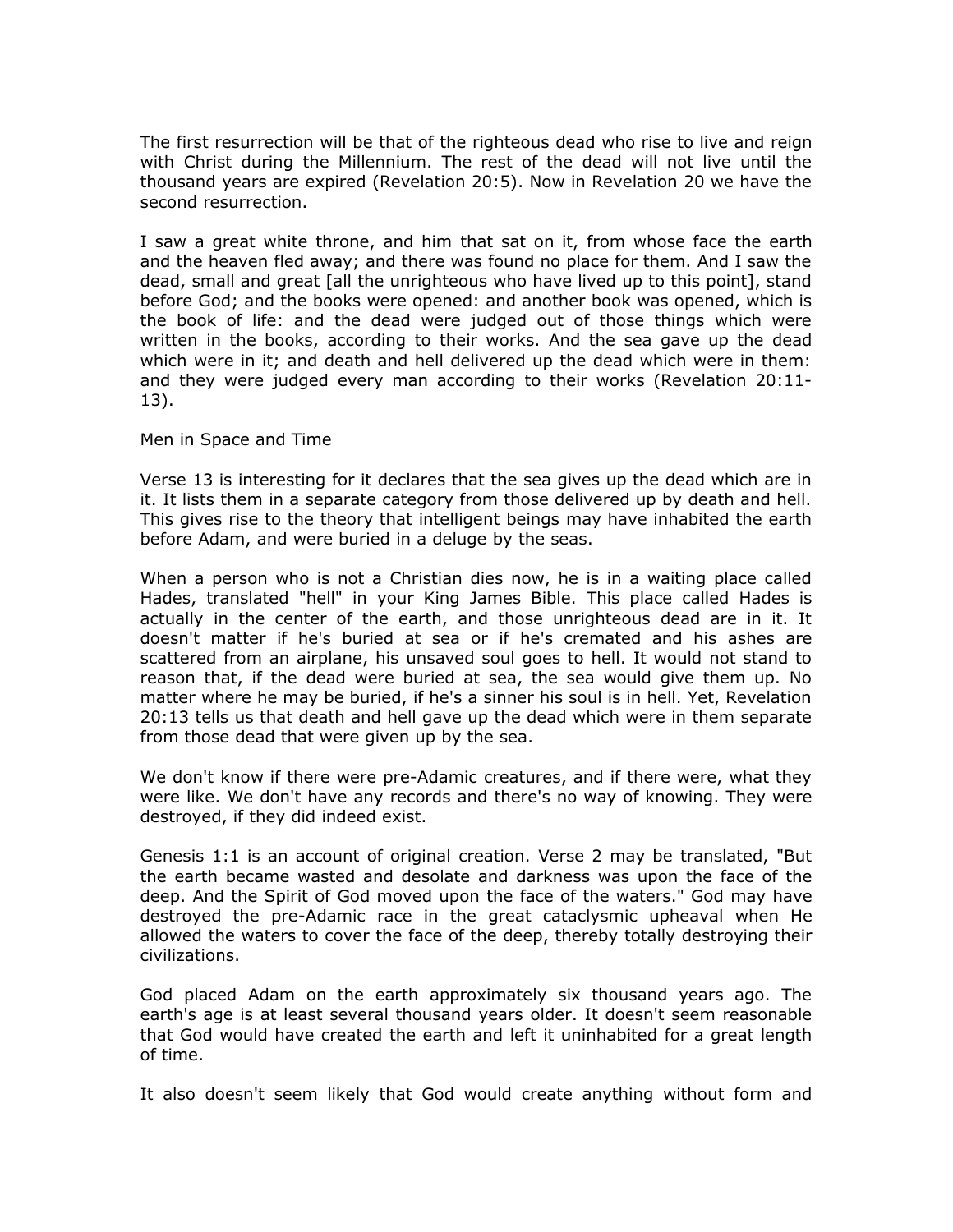void. God has had such a beautiful design in all His creation. Isaiah said that God did not create the earth a waste but He created it to be inhabited (Isaiah 45:18).

By the same token, it doesn't seem logical that the earth is the only area where God would place created, intelligent beings. The Bible doesn't tell us anything about people on other planets, but would God create this entire vast universe and only choose one little part to populate? No reason exists for us to believe that we're exclusive in the universe.

Of course, God could have thrown the stars out into space just for your enjoyment. However, that doesn't seem likely to me. Having created the vast universe, He's probably populated other parts of it, too.

Yet, you are definitely unique. In all the universe, there's only one you. Man is unique in the universe. And God so loved this world, God so loved you, that He made provision for your salvation through Jesus Christ.

### Choose Your Destiny

It's a mistake to think that death is the end. It's not the end. All the dead, small and great, stand before the Great White Throne Judgment of God. The sea has given up the dead which are in it. Death and hell have spewed out their dead. The books are open and the dead are judged out of the things which are written in the books. It is a somewhat frightening thing that God keeps such records, but the deeds of your life have all been recorded. With God's ability, I imagine the records are quite complete. The dead will be judged according to their works (Revelation 20:12).

The Jews came to Jesus and said, "What shall we do, that we might work the works of God?" Jesus answered, "This is the work of God, that ye believe on him whom he has sent" (John 6:28-29). They'll be judged according to their works. They did not believe in Him. Jesus said,

When he [the Holy Ghost] is come, he will reprove the world of sin, and of righteousness, and of judgment: of sin, because they believe not on me (John 16:8-9).

Really, that's the only thing that will exclude a person from the heavenly kingdom - his failure to believe in God's provision for his sins through Jesus Christ. Jesus said,

All manner of sin and blasphemy shall be forgiven unto men: but the blasphemy against the Holy Spirit shall not be forgiven unto men (Matthew 12:31).

The Holy Spirit is come to point out Jesus Christ as your Saviour. If you reject the witness of the Holy Spirit, you're blaspheming and doing despite to the Spirit of grace. You're counting the blood of His covenant, wherewith He was sanctified, an unholy thing. Having rejected God's only path of salvation, there remains only that certain fearful looking forward to the fiery indignation of the wrath of God (Hebrews 10:27,29).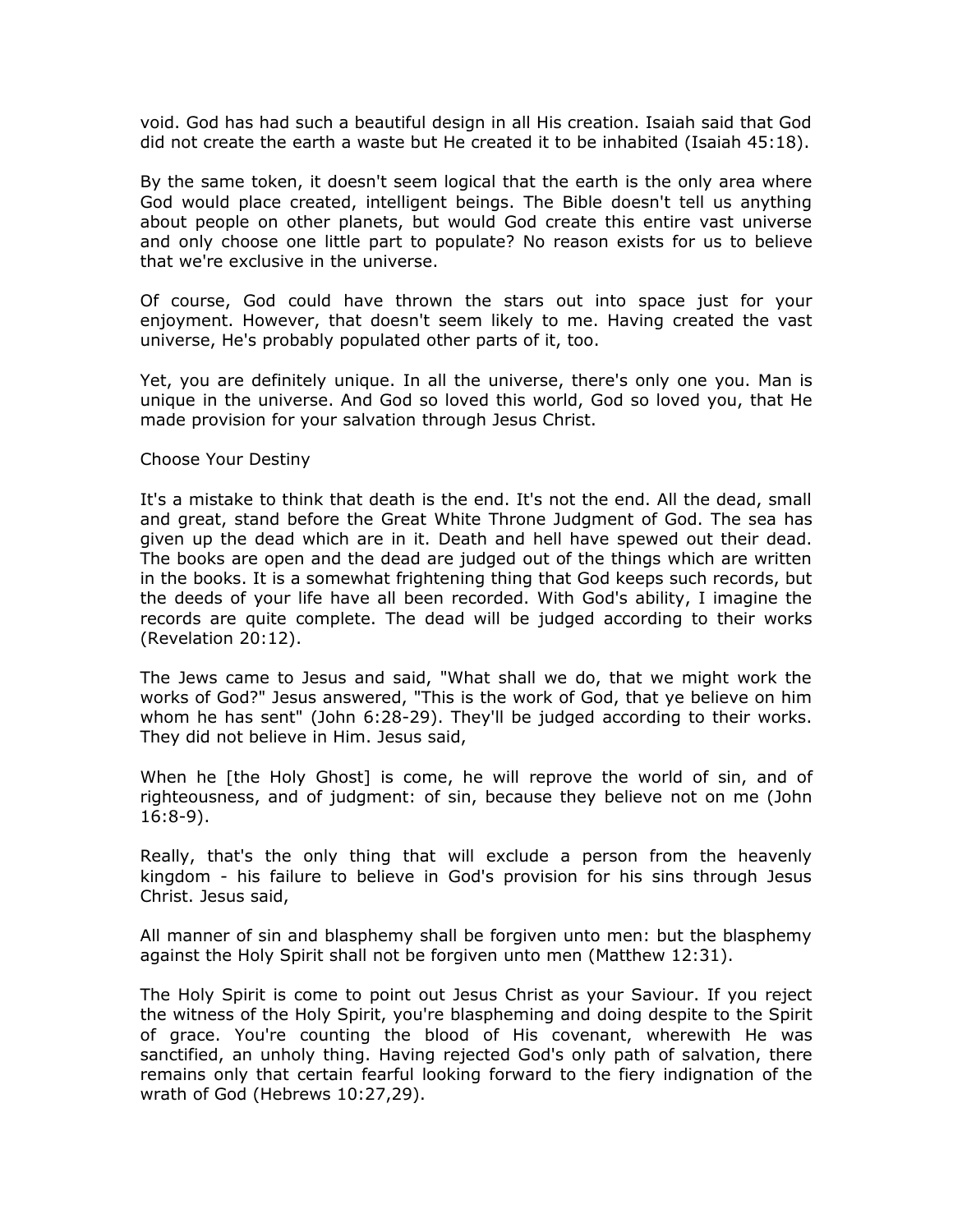Your sins were already judged on the cross. Jesus took God's wrath when He died on the cross in your place. You don't have to stand before God to face the consequences of your own sin.

If you stand at this Great White Throne Judgment, you stand there because you have deliberately and willfully rejected God's plan of salvation through His Son, Jesus Christ. You have willfully and knowingly turned your back on God's way.

It doesn't take much imagination to picture the whole scene. You're standing in that multitude. Finally, your name is called as the recording angel reads down the book. You step out and stand there absolutely open and revealed. You step up, trembling before God, the Creator of the universe. You say, "Just a minute, God. I can explain."

He says, "Take your time. You've got eternity."

"Now, Lord, let me tell You something. I really would have done it but there was this dude and he claimed to be a Christian. He was a big phony. He was going around ripping off everybody. He was such a big hypocrite that I decided, 'If that's what it's all about, I don't want anything to do with it! '"

God answers, "I didn't ask you to believe in any dude. I asked you to believe in My Son, Jesus Christ."

"Let me explain," you respond. "There were so many churches, and every one of them was claiming to be the right church. I was confused. I didn't know what church to go to in order to be a Christian."

God says, "I didn't tell you to go to any church to be a Christian. I told you to believe on My Son, to receive Him as your Lord and as your Saviour."

One by one, every excuse you bring up will be wiped away until you'll be left without any defense. The books are open. You will be judged. The Bible says, "It is a fearful thing to fall into the hands of the living God" (Hebrews 10:31).

#### The Final Verdict

It isn't easy to get before this Great White Throne Judgment of God. If you do make it that far, it's because you're really tough. First, you've trampled over Jesus Christ. You had to walk right over Him to get there. He's standing in your way to block you from facing judgment. He's standing in your path right now saying, "I love you. I gave Myself for you. I died in your place. I shed My blood so that your sins could be forgiven. I gave Myself for you to set you free from sin and to make you a new creature." You've got to trample right over Him.

Secondly, "They have counted the blood of the covenant, wherewith he was sanctified, an unholy thing." He shed His blood for your sin. The Bible says that "without shedding of blood is no remission [of sin]" (Hebrews 9:22).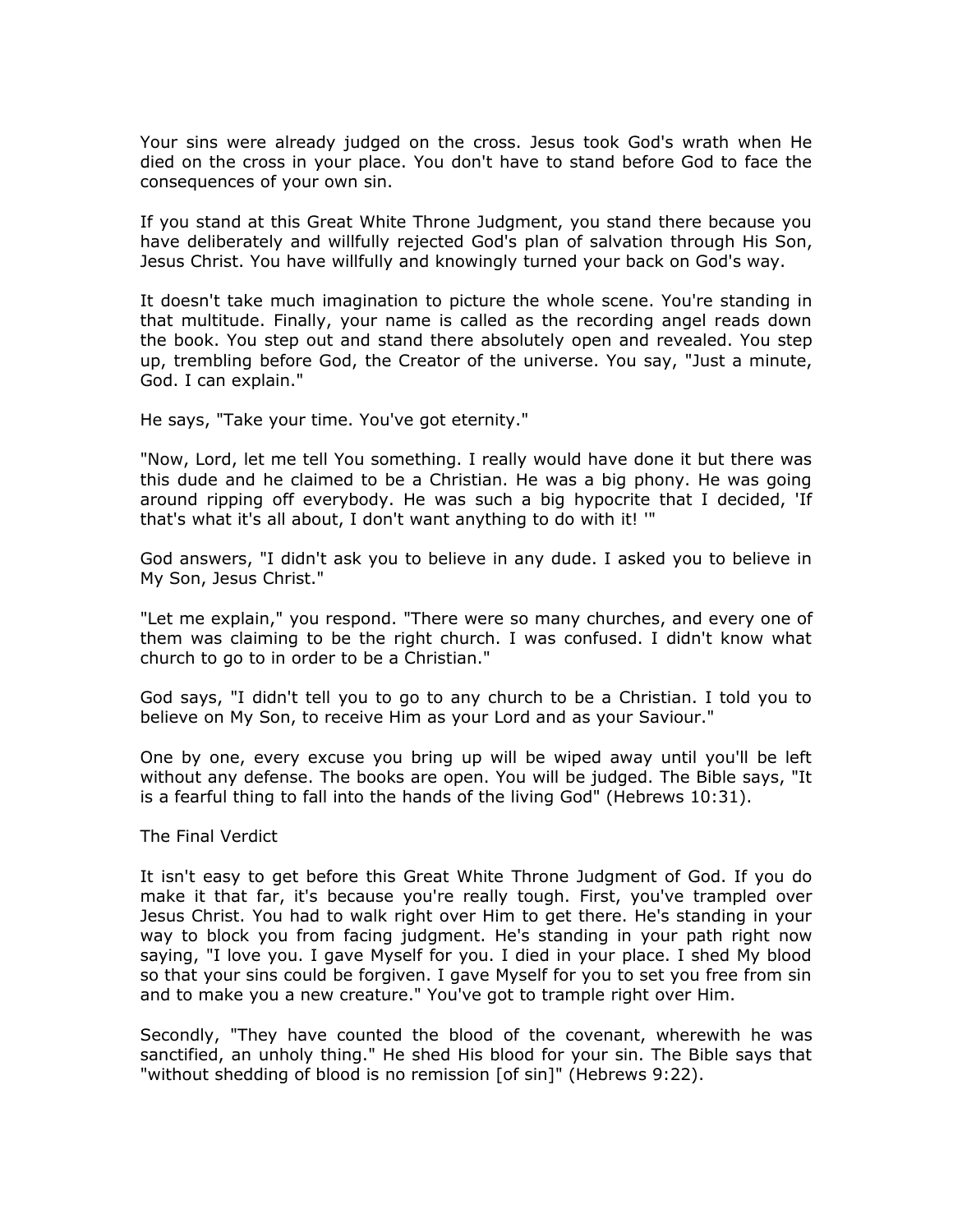The shedding of blood signified the giving of a life. In the Old Testament times the people of God had animal sacrifices. The shedding of blood signified that the penalty of sin was paid because a life was given (Leviticus 4; 17:11). God said in the beginning to Adam, "If you sin, you're surely going to die" (Genesis 2:17). That has been the wages of sin from the beginning and it has never been reduced. Today, the wages of sin is death (Romans 6:23).

Christ shed His blood for your salvation. If you refuse Him, you have to count the blood that He shed for you an unholy thing.

Thirdly, you have to do despite to the Spirit of grace because God's Holy Spirit is speaking to your heart now and saying, "That's the only way. Just give your life to Jesus Christ." The Spirit of God is saying, "You have sinned. Look, you are guilty. You need Jesus Christ. Go ahead and turn your life over to Him." But you have acted spitefully to the Spirit of grace. You are saying to the Holy Spirit, "Leave me alone! I'll do it my own way. I'll live my own life. Don't bother me!"

If you do those three things, I guarantee that one day I'll see you standing before the Great White Throne Judgment of God. If you glance over at me, I'll say, "I told you. I'm sorry that you wouldn't believe."

God has done everything to save you. God isn't anxious to damn your soul. God said, "I have no pleasure in the death of the wicked... turn ye, turn ye from your evil ways; for why will ye die?" (Ezekiel 33:11). God is love. In His love God has made provision for you. Reject God and His provisions and you have to suffer the consequence. God is bound by His Word to bring judgment against sin. That final day of judgment will come.

God is also very, very patient. Many people have erred because they've mistaken the patience of God for weakness. They think that God really won't punish sin. Don't deceive yourself. God is obligated to fulfill His Word, and He shall fulfill that which He said.

This scene we're reading in Revelation is not something out of somebody's imagination. God spoke to John through the angel and declared these things that are going to happen. John wrote them down so that you might be warned.

#### REVELATION 20:14-15

And death and hell were cast into the lake of fire [Gehenna]. This is the second death. And whosoever was not found written in the book of life was cast into Gehenna (Revelation 20:14-15).

# The Book of Life

God keeps the books, and there's one book which God keeps that you should make certain your name is in - the Book of Life. Whosoever's name was not found written in the Book of Life was cast into Gehenna.

There's one way you can be assured that your name is written in the Book of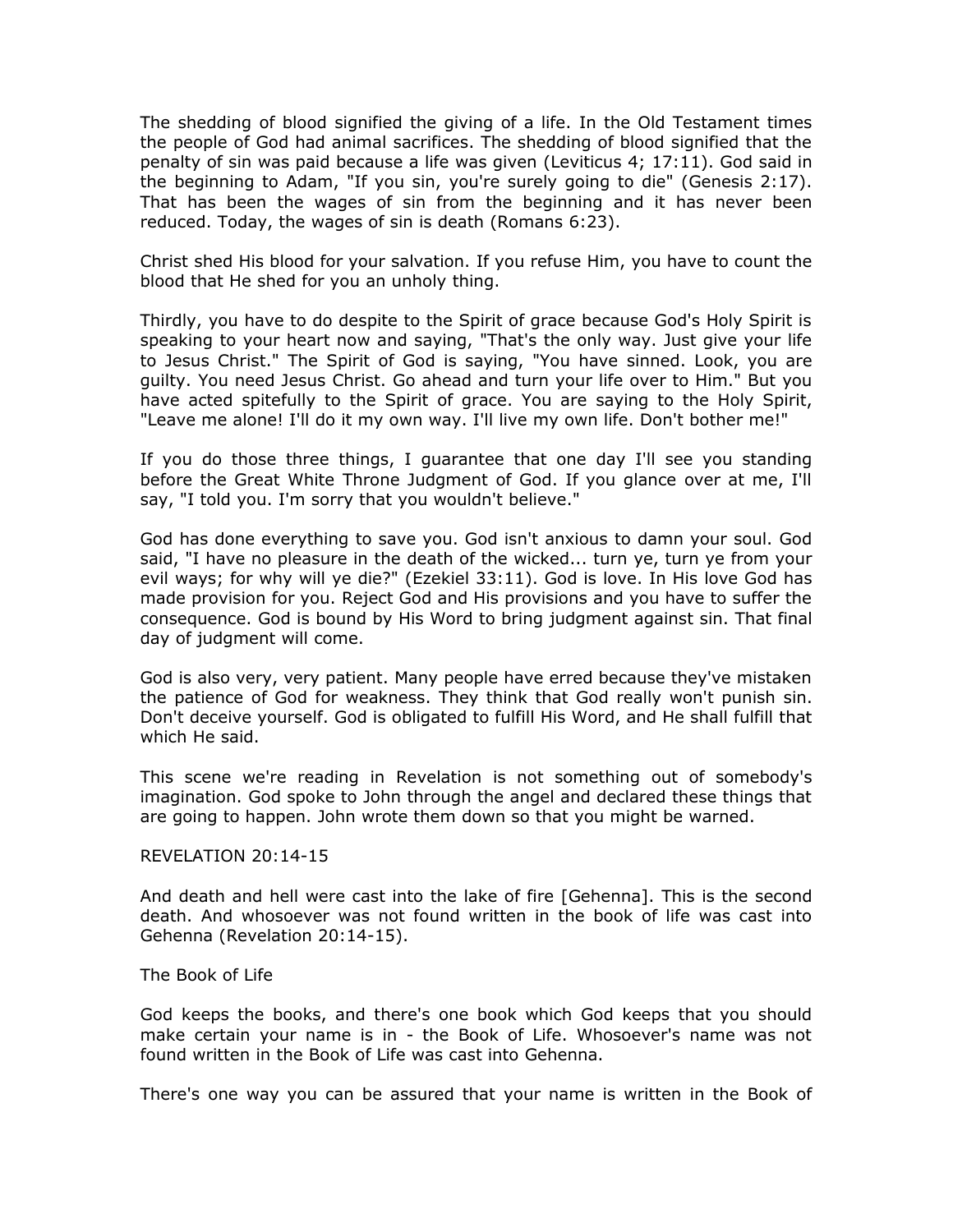Life. That is by asking Jesus Christ to come into your life and wash you from your sin. For "as many as received him, to them gave he power to become the sons of God, even to them that believe on his name" (John 1:12).

I can read about the Great White Throne Judgment of God and have no fears and no qualms. It doesn't shake me because my sins have already been judged. My name is in the Book of Life.

The only judgment seat I'll stand before will be the judgment seat of Christ (II Corinthians 5:10), which is an entirely different thing. This judgment seat is like the judge's seat in the Olympic races. I've run in a race and won. I come up to the judge's seat, and the judge places the crown of life upon my head. Paul said, "Know ye not that they which run in a race run all, but one receiveth the prize? So run, that you might obtain" (I Corinthians 9:24).

You're going to be at one of two judgment seats. You'll either appear before the judgment seat of Christ, or you'll appear before the Great White Throne Judgment of God. Which judgment seat you appear before is absolutely up to you, for your choice determines your destiny.

The Great White Throne Judgment is a very tragic scene. In fact, it is the most tragic event in the history of the world. A person who stands before the Great White Throne Judgment of God hears only one sentence pronounced: Lost.

However, this isn't the end of the Revelation. Revelation 21 opens up a new and glorious phase - the eternal phase where God creates a new heaven and new earth. Sin is not even involved. We dwell now with God forever.

# Emergency

I read of a farmer who was walking home one day along the railroad tracks. Evening was approaching and he lit his lantern. As he was walking along, he came to a section of the track where the rail was split and broken. He looked at his watch and realized that a train with several hundred passengers heading towards Chicago would be passing by in a few minutes. He knew that, if the train hit the broken section of track, many people would lose their lives.

He started running down the tracks in the direction from which the train was coming. After a while he heard the whistle of the tram in the distance. He increased his speed, even though he was almost totally exhausted.

Finally, he saw the light of the train as it approached. He went running right down the middle of the tracks towards that onrushing train waving his lantern. At the last moment he jumped aside and threw his lantern up through the cab of the locomotive and hit the engineer right in the face. The engineer pulled on the emergency brake and the wheels began to throw fire. The train was brought to a halt a few feet short of the broken rail.

Some of you are headed down the track towards destruction, and God's hitting you square in the face with the Gospel of Jesus Christ. He wants to stop you in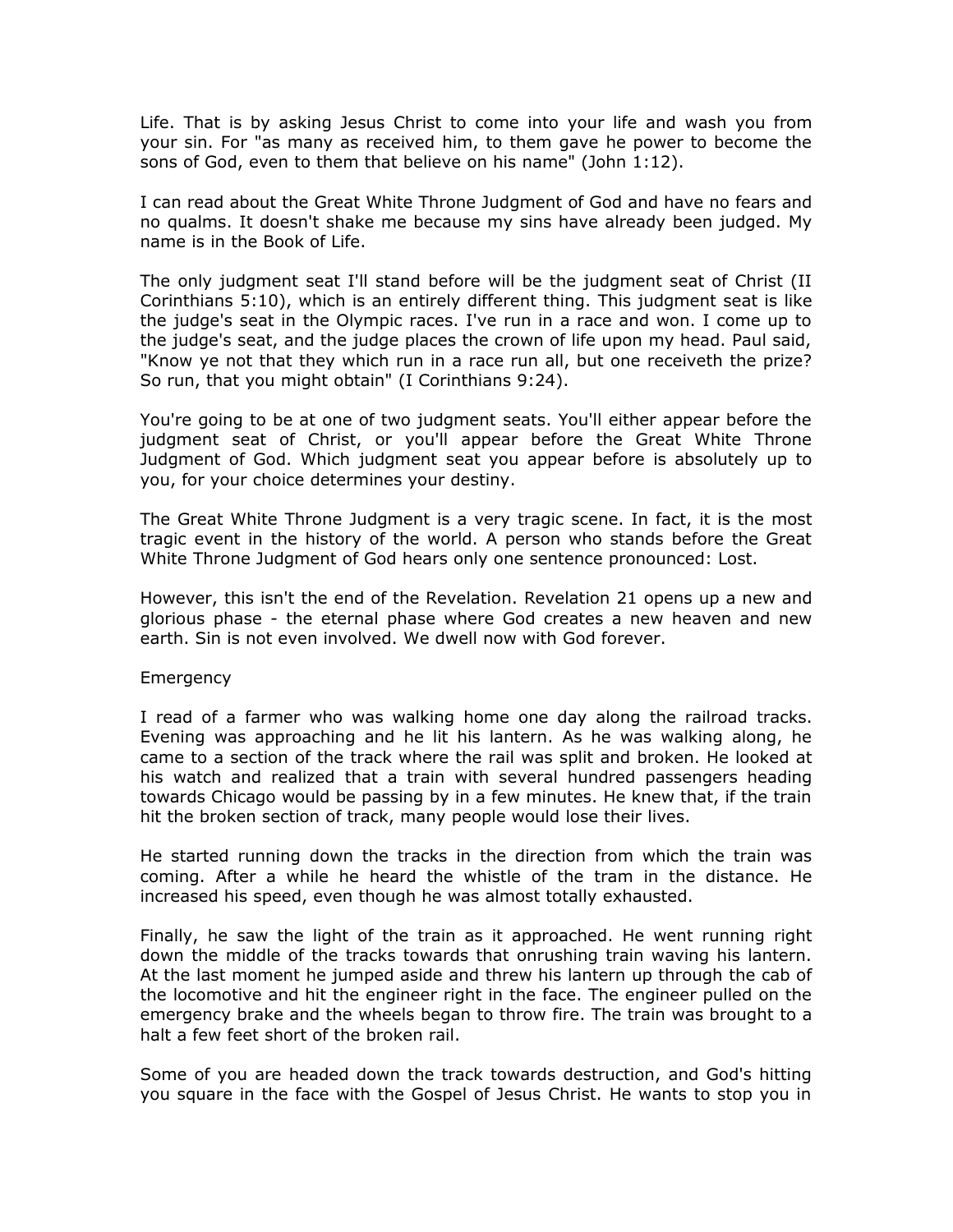your mad dash to hell. You can do one of two things. You can say that the man is a lunatic. He's making it up. And you can keep on going towards your absolute destruction.

Or you can put on the brakes and receive Jesus Christ. And you can be sure that it will never happen to you, for God will save you from the wrath to come.

# 21. Our New Address

# REVELATION 21:1

We have now passed beyond the realm of time into eternity. The last marking of time was the thousand year reign of Christ upon the earth. After the millennial reign of Christ, we enter into timelessness. Everything is now forever.

John says, "And I saw a new heaven and a new earth" (Revelation 21:1).

Peter tells us that our present heaven and earth will be destroyed one day. The earth and all the universe will melt with a fervent heat. Things will be dissolved, going up in a gigantic explosion. He said that we "look for new heavens and a new earth, wherein dwelleth righteousness" (II Peter 3:10-13).

In Isaiah God said, "Behold, I create new heavens and a new earth: and the former shall not be remembered, nor come into mind" (Isaiah 65:17). It is interesting that the word create in Isaiah is the Hebrew word "bara," which is also used in Genesis 1:1. "In the beginning God created [bara] the heaven and the earth." Bara in Hebrew means "to make something out of nothing," which only God can do. God uses the same Hebrew word bara when He speaks of creating the new heavens and the new earth; not a "reforming" (asah) of the existing orders, but the total new creation of something out of nothing.

In Revelation 21 we read, "I saw a new heaven and a new earth: for the first heaven and the first earth were passed away; and there was no more sea" (Revelation 21:1).

Three-fourths of the earth's surface is now covered by water, the oceans and the seas. There will be no sea on the earth which God creates in the new kingdom. The purpose of the sea and its salts is to collect and neutralize the pollutants so that the earth is habitable for man. Where there are no pollutants, as in the new earth, seas are not necessary. And if you happen to love sailing, God will have something much better for you!

# REVELATION 21:2-7

And I John saw the holy city, new Jerusalem, coming down from God out of heaven, prepared as a bride adorned for her husband. And I heard a great voice out of heaven saying, Behold, the tabernacle of God is with men, and he will dwell with them, and they shall be his people, and God himself shall be with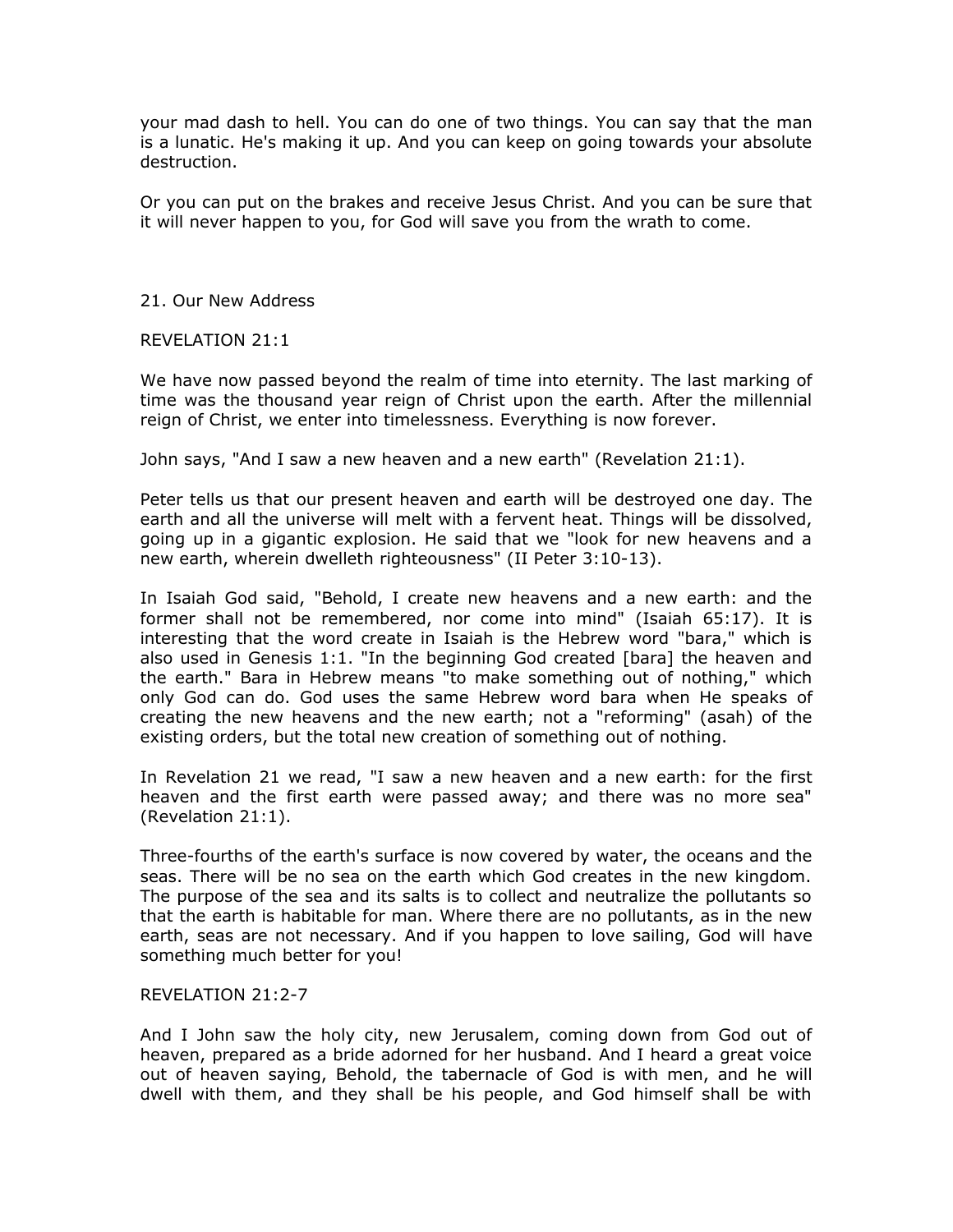them, and be their God. And God shall wipe away all tears from their eyes; and there shall be no more death, neither sorrow, nor crying, neither shall there be any more pain: for the former things are passed away (Revelation 21:24).

The New Jerusalem

All the glorious bliss of that eternal kingdom! Rebellion will be put out once and for all from God's universe. God will again reign as sovereign Lord. One God, one authority, one rule, one government of light and life will again rule the entire universe. What a glorious universe that shall be! No tears, no crying, no death, no sorrow, no pain.

And he that sat upon the throne said, Behold. I make all things new. And he said unto me, Write: for these words are true and faithful. And he said unto me, It is done. I am Alpha and Omega, the beginning and the end. I will give unto him that is athirst of the fountain of the water of life freely. He that overcometh shall inherit all things; and I will be his God, and he shall be my son (Revelation 21:5- 7).

"Come, ye blessed of my Father," Jesus will say, "inherit the kingdom prepared for you from the foundation of the world" (Matthew 25:34). "Inherit all things," He's going to say. "It's all yours! Just enjoy it." You'll have a new body in which you can probably roam the universe and explore the vastness of God's glorious creation. Note again the declaration, "These words are faithful and true." They sound too good to be true.

REVELATION 21:8-10

But the fearful, and unbelieving, and the abominable, and murderers, and whoremongers, and sorcerers, and idolaters, and all liars, shall have their part in the lake which burns with fire and brimstone: which is the second death (Revelation 21:8).

What a sharp contrast to the New Jerusalem. Yet, God lays it out for all to see. You can have your choice. Choose your destiny. Isn't it ridiculous to choose to rebel against God? Many say, "I don't know if it's true or not!" In reality, you choose to believe or not to believe. What do you have to lose? Dare you gamble when the stakes are so high?

And there came unto me one of the seven angels which had the seven vials full of the seven last plagues, and talked with me, saying, Come hither, I will show you the bride, the Lamb's wife. And he carried me away in the spirit to a great and high mountain, and showed me that great city, the holy Jerusalem, descending out of heaven from God (Revelation 21:9-20).

One day you'll take up your residence in this city. It's the city where the church is to dwell.

REVELATION 21:11-12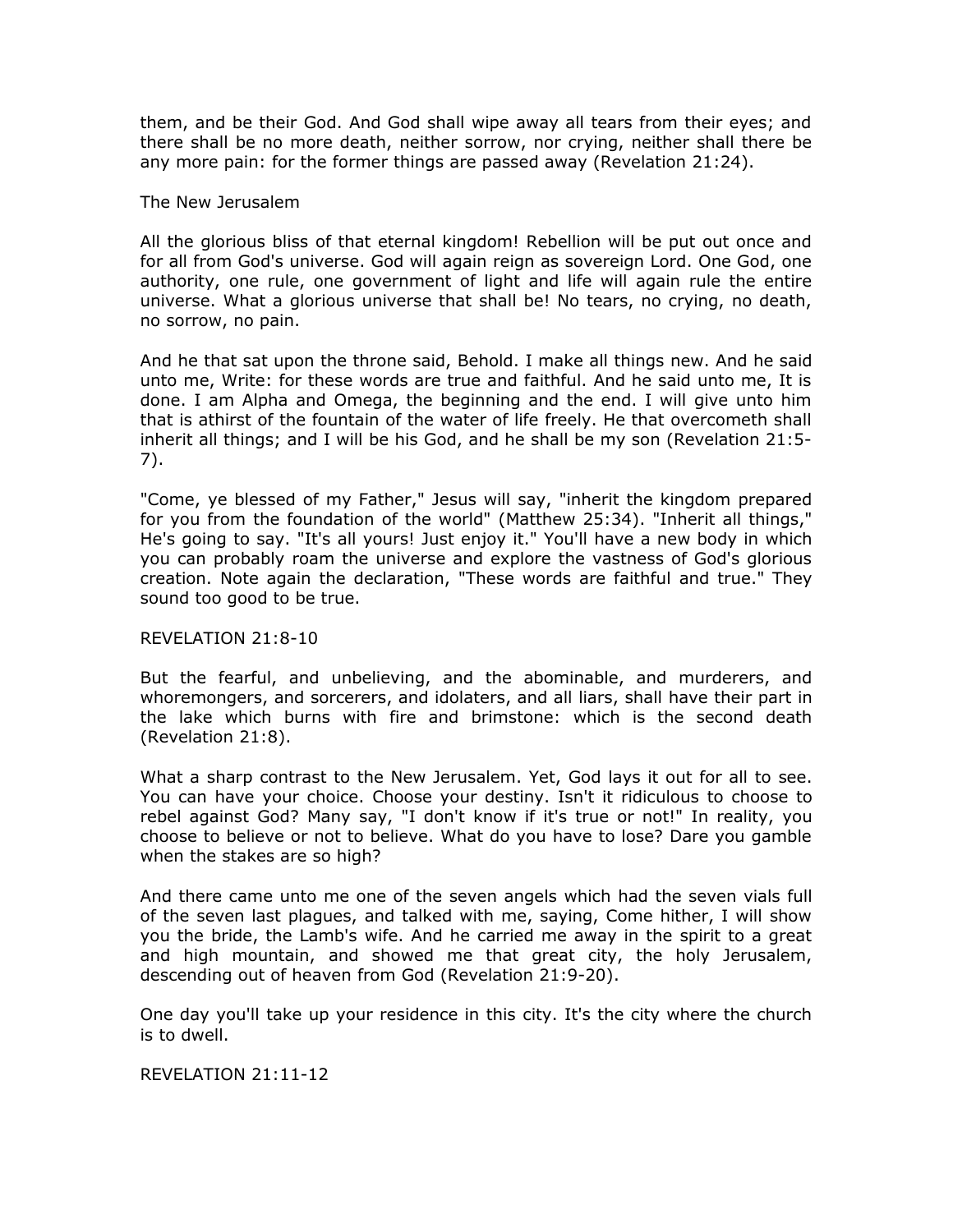The angel showed John that great city "having the glory of God: and her light was like unto a stone most precious, even like a jasper stone, clear as crystal [like a diamond]; And had a wall great and high, and had twelve gates, and at the gates twelve angels, and names written thereon, which are the names of the twelve tribes of the children of Israel" (Revelation 21:12). The number twelve is a very prominent number throughout the New Jerusalem.

This city will be inhabited by both the twelve tribes of Israel (those who, by faith, were looking forward to Jesus Christ) and the church. The book of Hebrews talks about those men of faith in the Old Testament - Abraham, Enoch, Noah, and others who "died in faith, not having received the promises, but having seen them afar off... [they] embraced them, and confessed that they were strangers and pilgrims on the earth... [they were looking] for a city which hath foundations, whose builder and maker is God" (Hebrews 11:13,10).

Enoch, Noah, Abraham, Jacob, and Isaiah were actually looking for this city that the angel is showing now to John. The city which has foundations whose maker and builder is God: the Holy City, the New Jerusalem, the City of God coming down from heaven. God spoke to Abraham and these other men about this city. They died in faith not having received the promise but looked forward to it.

We, too, are strangers and pilgrims on this earth. We know that we won't be here forever. We're looking for a city which has foundations whose maker and builder is God. This city has a great wall with twelve gates. The names of the twelve tribes are written on these twelve entrances. At each one there stands an angel. He will probably welcome you as you enter into the gate of the city - "Praise God! Welcome!"

# REVELATION 21:13-21

On the east side of the city there are "three gates; on the north three gates; on the south three gates; and on the west three gates. And the wall of the city had twelve foundations [great foundation stones in the wall of the city], and in them the names of the twelve apostles of the Lamb" (Revelation 21:13-14).

This angel that talked with John "had a golden reed to measure the city, and the gates thereof, and the wall thereof. And the city lies foursquare [as a cube], and the length is as large as the breadth: and he measured the city with the reed, [and it was] twelve thousand furlongs [approximately fifteen hundred miles]. The length and the breadth and the height of it are equal" (Revelation 21:15- 16). There are over three billion cubic miles in this city. Some city, to say the least!

The New Jerusalem is approximately the size of the moon. The moon, of course, is a sphere, but this creation is a cube. As far as we know, there aren't any cubed astronomical bodies.

I don't know why God has shaped all the bodies that we can observe in a sphere, but I'm certain that He had a purpose. Yet, here is a cubed city coming down from heaven. It will orbit the earth like the moon, perhaps a bit closer.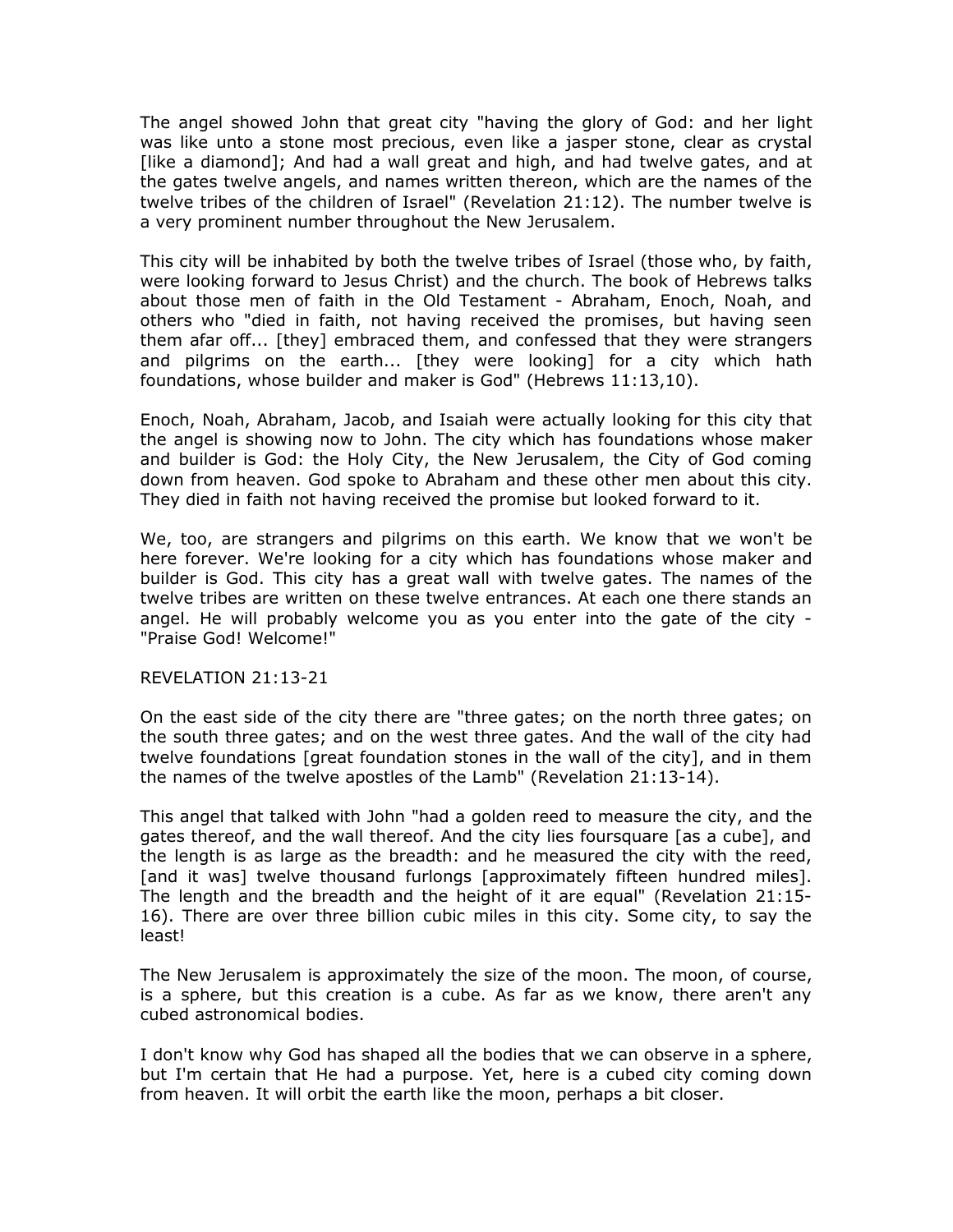How are we going to dwell in this city? I don't know. It may be like a huge skyscraper. If it is, you could have fifteen hundred mile-high stories. If you gave everybody a cubic mile to live in, the heavens could hold over 3.3 billion people. If you allowed for a greater density of population, you could fit in a lot more people.

A woman once said, "I don't know if there'll be enough room in heaven." If not, take a star! There are enough stars so that everyone could have his own galaxy of stars. There are billions of galaxies and, within each one, billions of stars. We'll inherit all these things! There'll be plenty of room for everybody.

Perhaps Jesus was referring to this city when He said, "In my Father's house are many mansions... I go to prepare a place for you" (John 14:2). This is the city whose architect and builder is God. This is the city that Christ has gone to prepare for you. When you get there He will say, "Glad to see you here! Let me show you the place that is set for you."

It is exciting to contemplate what this city will be like. The earth in which we now live is a beautiful place. Some spots in Hawaii that man hasn't yet corrupted are extremely gorgeous. There are some places in California that are really breathtaking. As you look at the earth and its beauty, just realize that God took it from being without form and void, refurbished it, and put man on it - all in about six days. If He can make our earth this beautiful in six days, imagine what your place will be like. He's been working on it for almost two thousand years!

# Heavenly Specifications

John measured the wall. It was "an hundred and forty four cubits [about two hundred feet high], according to the measure of a man, that is, of the angel" (Revelation 21:17). A cubit is the distance from your elbow to your fingertip. A span is the distance between your thumb and your baby finger. This is the way they measured everything in biblical times.

"And the building of the wall of it was of jasper [clear stone like a diamond]: and the city was pure gold, like unto clear glass" (Revelation 21:18). In other words, the gold was so pure that it was transparent. We are unable to refine gold to such a pure state.

And the foundations of the wall of the city were garnished with all manner of precious stones. The first foundation was jasper; the second, sapphire; the third, a chalcedony; the fourth, an emerald; the fifth, sardonyx; the sixth, sardius; the seventh, chrysolyte; the eighth, beryl; the ninth, a topaz; the tenth, a chrysoprasus; the eleventh, a jacinth; the twelfth, an amethyst (Revelation 22:19-20).

These are the stones that were in the breastplate of the priest in the Old Testament (Exodus 28:17-20). Imagine these beautiful, precious gems in the foundation of the wall, with the wall itself being of jasper!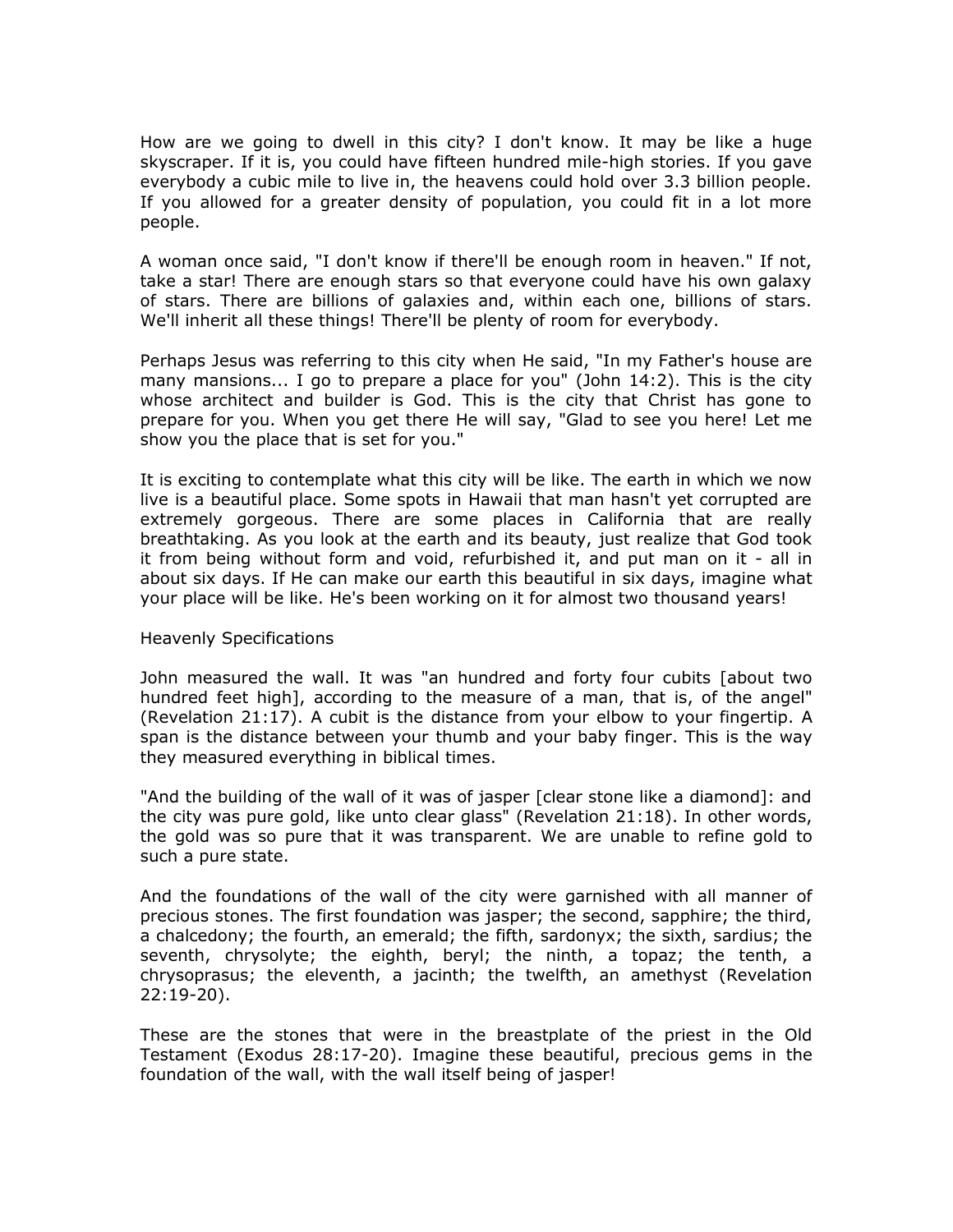And the twelve gates were twelve pearls; every several gate was of one pearl." One huge pearl making up the gate! "And the street of the city was pure gold, as it were transparent glass (Revelation 21:21).

When you read this, you realize how foolish it is for someone to say that God needs your money. If He can make a city like this, your phony American currency would mean nothing to Him. Your fifty cent piece isn't even real silver anymore. God can create whatever He wants. God is not poor. God is not lacking. God doesn't need your money.

However, He does give to us the privilege of investing our money in His eternal kingdom and the things that count for His eternal kingdom. That is a privilege, not an obligation. It isn't a duty. He didn't have to allow us that privilege. But He did. It's one of the greatest privileges that I have. God says, "If you give to Me, I'll give you dividends like you can't believe!" (Malachi 3:10).

# REVELATION 21:22-27

John looked around for the temple and said, "I saw no temple therein: for the Lord God Almighty and the Lamb are the temple of it" (Revelation 21:22). You don't need any temple where God and Christ dwell. "And the city had no need of the sun, neither of the moon, to shine in it: for the glory of God did lighten it, and the Lamb is the light thereof" (Revelation 21:23).

Imagine the glowing glory of God as all these beautiful stones reflect the beauty of God. The transparent, golden streets are aglow throughout the entire city. Our minds can't even conceive of such brilliance and luminosity.

God has His own lighting system. No sun, no moon - just an iridescent glow from His glory throughout the whole city. There'll be no energy crisis in this city.

Looking up from the earth and seeing this Holy City in its orbit will be an extremely beautiful sight.

And the nations of them which are saved shall walk in the light of it. [It seems that the New Jerusalem gives light to the earth]. And the kings of the earth do bring their glory and honor into it. And the gates of it shall not be shut at all by day: for there shall be no night there (Revelation 21:24-25).

In the ancient cities there were many walls with gates. The walls were for protection, and the gates were shut at night. You won't need protection in this city, however. God and Christ are dwelling there. There is no night, so there is no shutting of the gates. They're always open.

And they [the kings of the earth] shall bring the glory and honor of the nations into it. And there shall in no wise enter into it any thing that defiles, neither whatsoever works abomination, or makes a lie: but they which are written in the Lambs book of life (Revelation 21:26-27).

We who are privileged to be chosen by God to believe in Jesus Christ and to be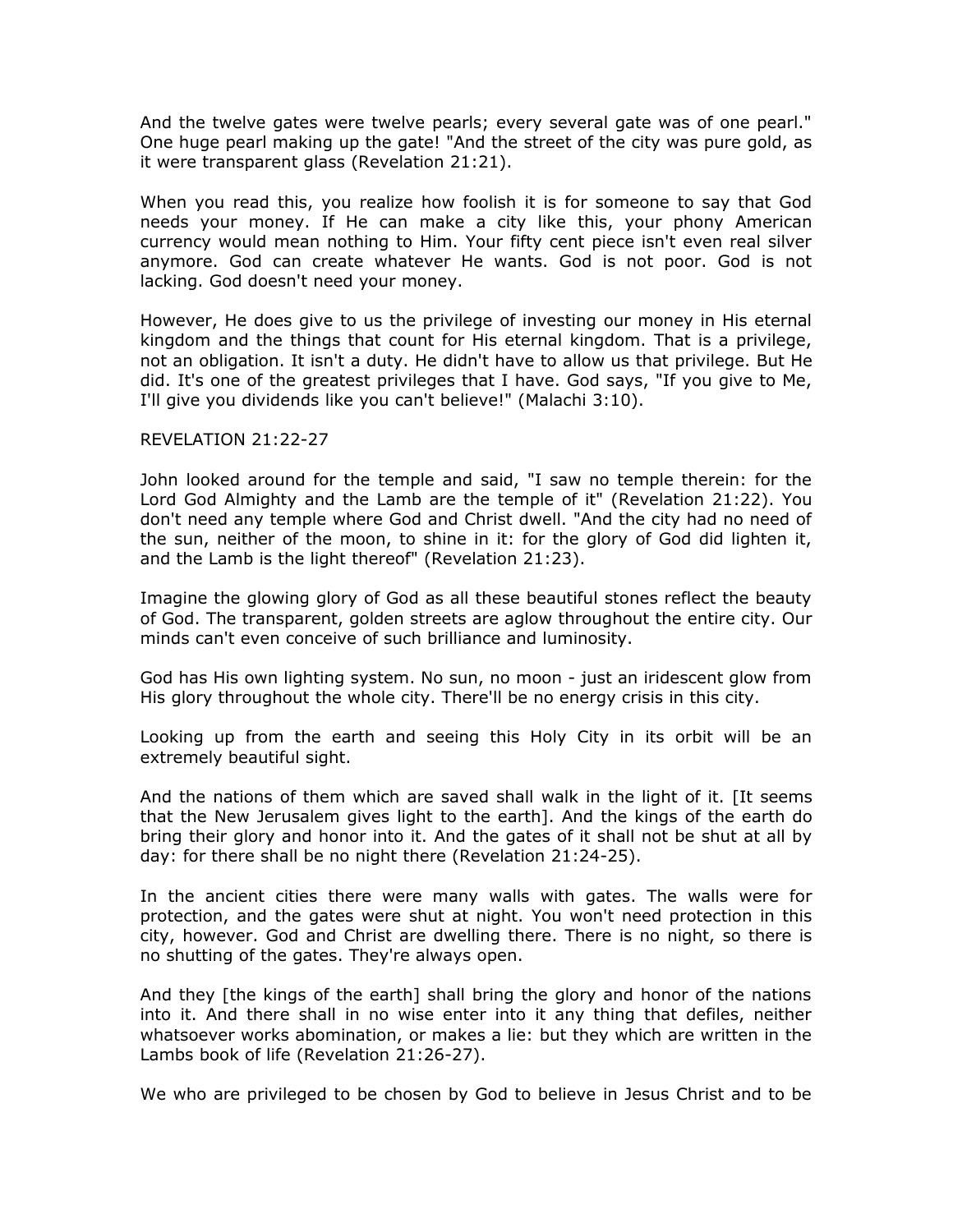conformed to His image will have the right to enter in and inhabit this glorious city. What a blessing!

# 22. Peace Like a River

### REVELATION 22:1-2

And he showed me a pure river of water of life, clear as crystal, proceeding out of the throne of God and of the Lamb. In the midst of the street of it, and on either side of the river, there was the tree of life, which bare twelve manner of fruits, and yielded her fruit every month: and the leaves of the tree were for the healing of the nations (Revelation 22:1-2).

John describes a river of life in this new city; however, it's not like any river around here!

When we return with Jesus Christ to spend a thousand years on this earth in His kingdom reign, Jesus will set His foot on the Mount of Olives, splitting it in the middle. This will cause a great valley to form. A river will come out of the new temple in the earthly city of Jerusalem. This river will be divided. One portion will flow to the Dead Sea and the other portion will flow down to the Mediterranean Sea (Zechariah 14:4, 8). When the river comes down to the Dead Sea the waters of the Dead Sea will be healed, and there will be a multitude of many varieties of fish (Ezekiel 47:1-12).

The river that flows from the temple in the earthly Jerusalem is not the same river of life that proceeds out of the new heaven and new earth. However, there are definite similarities between the two rivers.

On the banks on either side of the earthly river there are trees which bear a different fruit every month. Ezekiel describes them as similar to the trees by the river of life in the New Jerusalem.

As I have mentioned before, God has designed earthly things to be similar to heavenly things, especially around Jerusalem. There are always those who claim that the river of life is figurative and not literal. But there is a danger in saying this. If God calls it a river but it's really not a river, and God says it's a tree but it's really not a tree, then how are we to believe what God says? If God didn't mean what He said, then why didn't God say what He meant?

When someone says that God didn't mean what He said, and then goes into a fancy explanation to spiritualize the text, he completely destroys the meaning. I take it to be a river of life with crystal pure water in the New Jerusalem. And I plan to take a drink from it when I get there.

### REVELATION 22:3-6A

And there shall be no more curse (Revelation 22:3).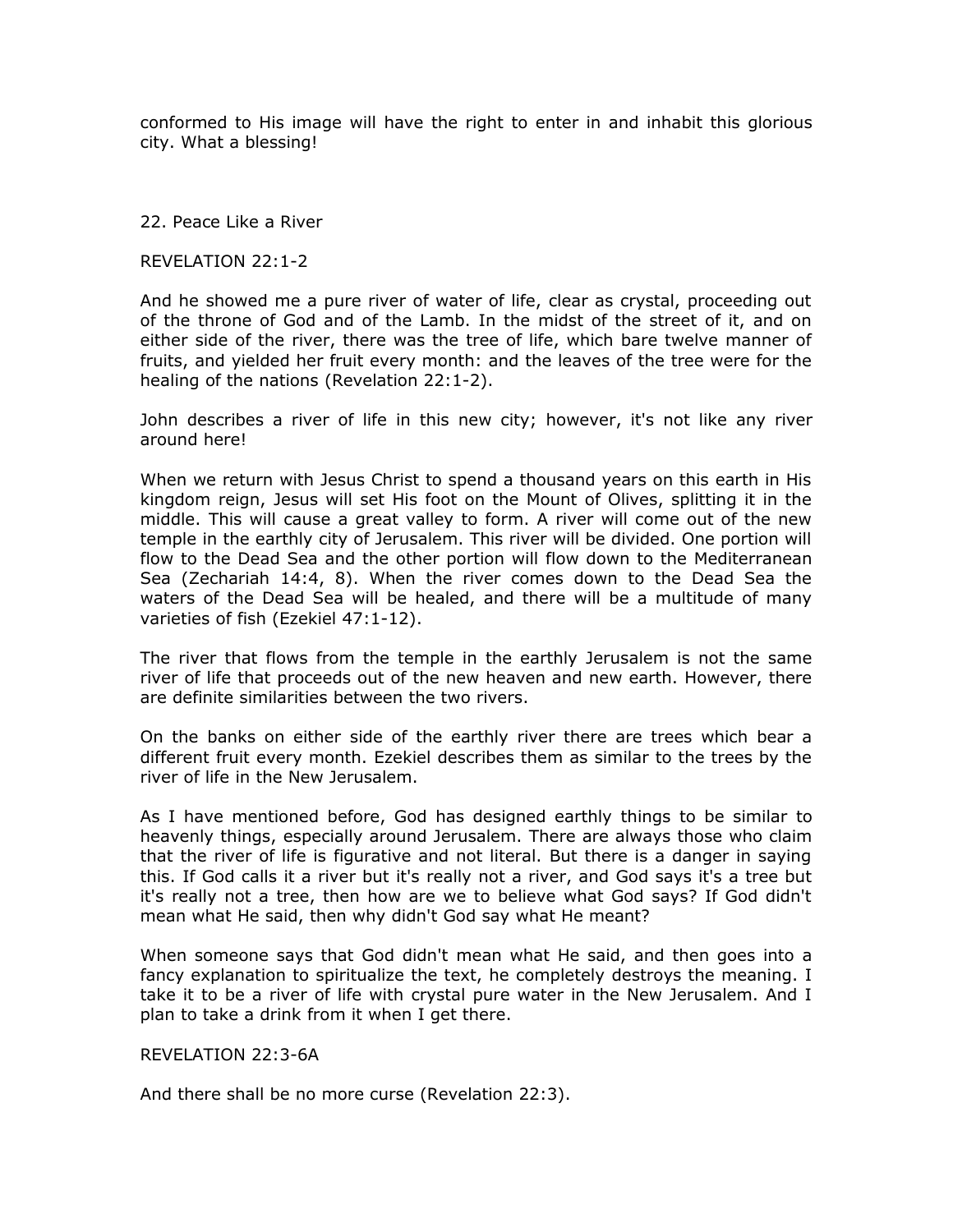At the present time, the earth is under a curse. God said to Adam, "Cursed is the ground for thy sake... thorns also and thistles shall it bring forth to thee" (Genesis 3:17-18). Man is also under a curse. God said, "In the sweat of thy face shalt thou eat bread, till thou return unto the ground; for out of it wast thou taken: for dust thou art, and unto dust shalt thou return" (Genesis 3:19). Earning your bread by the sweat of your brow is also a part of the curse. It's the result of man's sin.

In the new earth there will be no more curse. This doesn't mean that we'll be sitting around and twiddling our thumbs. It means that we'll have a whole new way of life.

But the throne of God and of the Lamb shall be in it; and his servants shall serve him: And they shall see his face; and his name shall be in their foreheads (Revelation 22:34).

I've tried to imagine the emotion that a person will experience when he looks into the face of Jesus Christ. It will be glorious!

And there shall be no night there; and they need no candle, neither light of the sun; for the Lord God giveth them light and they shall reign for ever and ever. And he said unto me, These sayings are faithful and true (Revelation 22.5-6a).

Jesus is saying, "I know it sounds far out. I know it sounds wild. I know it's hard to grasp and conceive. It sounds like a fairy tale. But these things are faithful and true." There is nothing more sure than the prophecies of God's Word. We have "a more sure word of prophecy" (II Peter 1:19).

#### REVELATION 22:6B-21

And the Lord God of the holy prophets sent his angel to show unto his servants the things which must shortly be done. Behold, I come quickly: blessed is he that keeps the sayings of the prophecy of this book (Revelation 22:6b-7).

This is a repeat of the promised blessing in chapter 1:3 for those who keep the sayings of this book.

You ask, "What does Jesus mean 'I come quickly'? John wrote that almost two thousand years ago, didn't he?" Yes. And the Bible says, "One day is with the Lord as a thousand years, and a thousand years as one day" (II Peter 3:8). So, it's been a couple of days - almost!

"I, John, saw these things, and heard them. And when I had heard and seen, I fell down to worship before the feet of the angel which showed me these things" (Revelation 22:8). This is the second time that John makes the mistake of worshipping the angel.

Then said he unto me, See thou do it not: for I am thy fellowservant, and of thy brethren the prophets, and of them which keep the sayings of this book: worship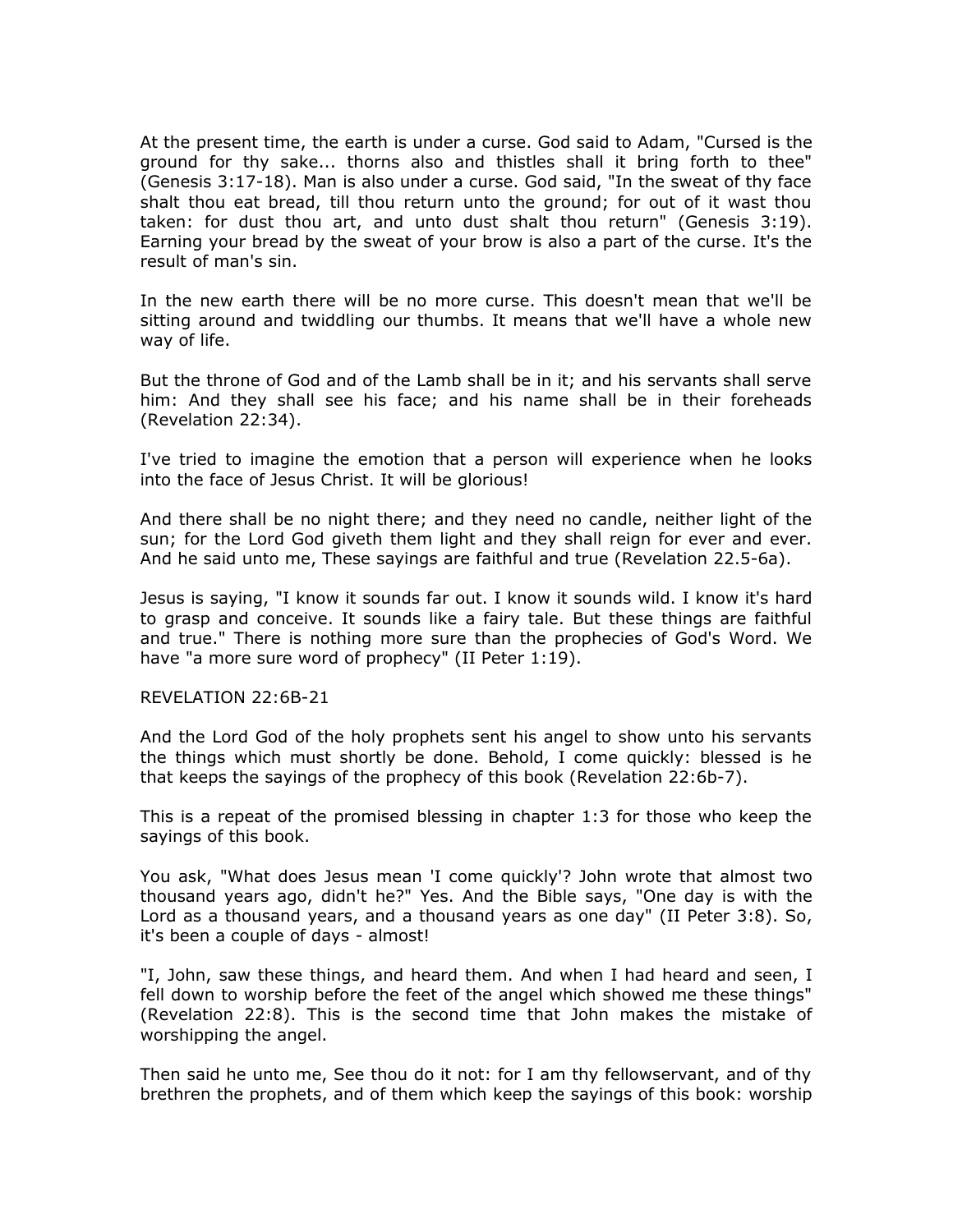God. And he said unto me, Seal not the sayings of the prophecy of this book: for the time is at hand. He that is unjust, let him be unjust still: and he which is filthy, let him be filthy still: and he that is righteous, let him be righteous still: and he that is holy, let him be holy still. And, behold [now Jesus is speaking to John], I come quickly; and my reward is with me, to give every man according as his work shall be (Revelation 22:9-12).

Jesus continues,

I am Alpha and Omega, the beginning and the end, the first and the last. Blessed are they that do his commandments, that they may have right to the tree of life, and may enter in through the gates into the city. For without are dogs, and sorcerers, and whoremongers, and murderers, and idolaters, and whosoever loves and makes a lie. I Jesus have sent my angel to testify unto you these things in the churches. I am the root and the offspring of David, and the bright and morning star. And the Spirit and the bride say, Come. And let him that heareth say, Come. And let him that is athirst come. And whosoever will, let him take the water of life freely.

For I testify unto every man that hears the words of the prophecy of this book, If any man shall add unto these things, God shall add unto him the plagues that are written in this book: and if any man shall take away from the words of the book of this prophecy, God shall take away his part out of the book of life, and out of the holy city, and from the things which are written in this book (Revelation 22:13-29).

After that kind of warning, any man would be a fool to tamper with the book of Revelation. Yet men do.

He which testifies these things saith, Surely I come quickly. Amen. Even so, come, Lord Jesus. The grace of our Lord Jesus Christ be with you all. Amen (Revelation 22:20-21).

The Beginning and The End

There is a very sharp contrast between the first three chapters of Genesis and the last two chapters of Revelation. Let me list some of these contrasts for you.

In Genesis we read of the beginning of this world. In Revelation we have the end of it. "In the beginning God created the heaven and the earth (Genesis 1:1); "And I saw a new heaven and a new earth" (Revelation 21:1).

"God called the dry land Earth; and the gathering together of the waters called he Seas" (Genesis 1:10); "And there was no more sea" (Revelation 21:1).

"The darkness he called Night" (Genesis 1:5); "There shall be no night there" (Revelation 21:25).

"God made two great lights; the greater light to rule the day, and the lesser light to rule the night" (Genesis 1:16); "The city had no need of the sun, neither of